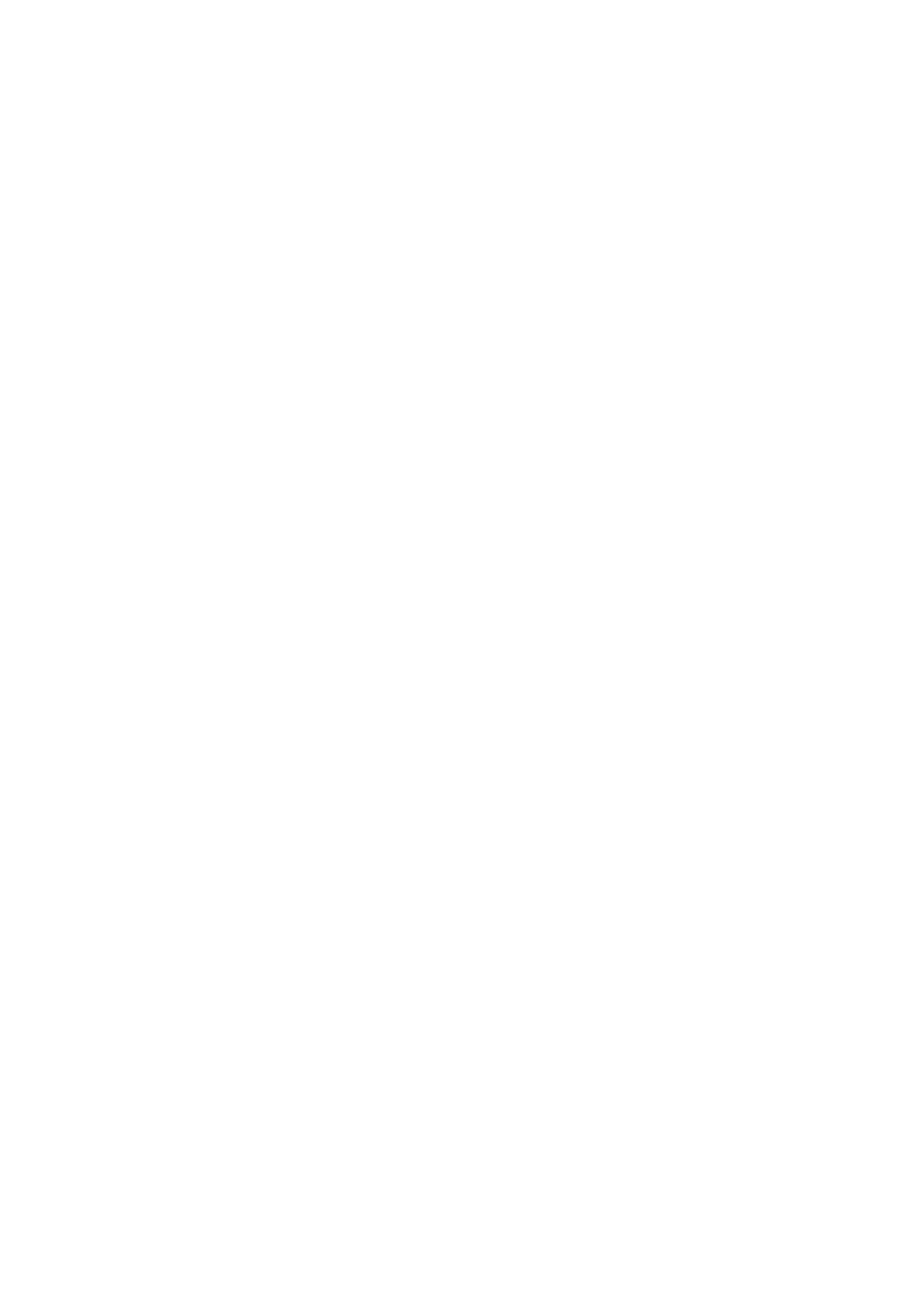**186TH SENATE MEETING NO. 01/2020 DATED 14TH JANUARY 2020**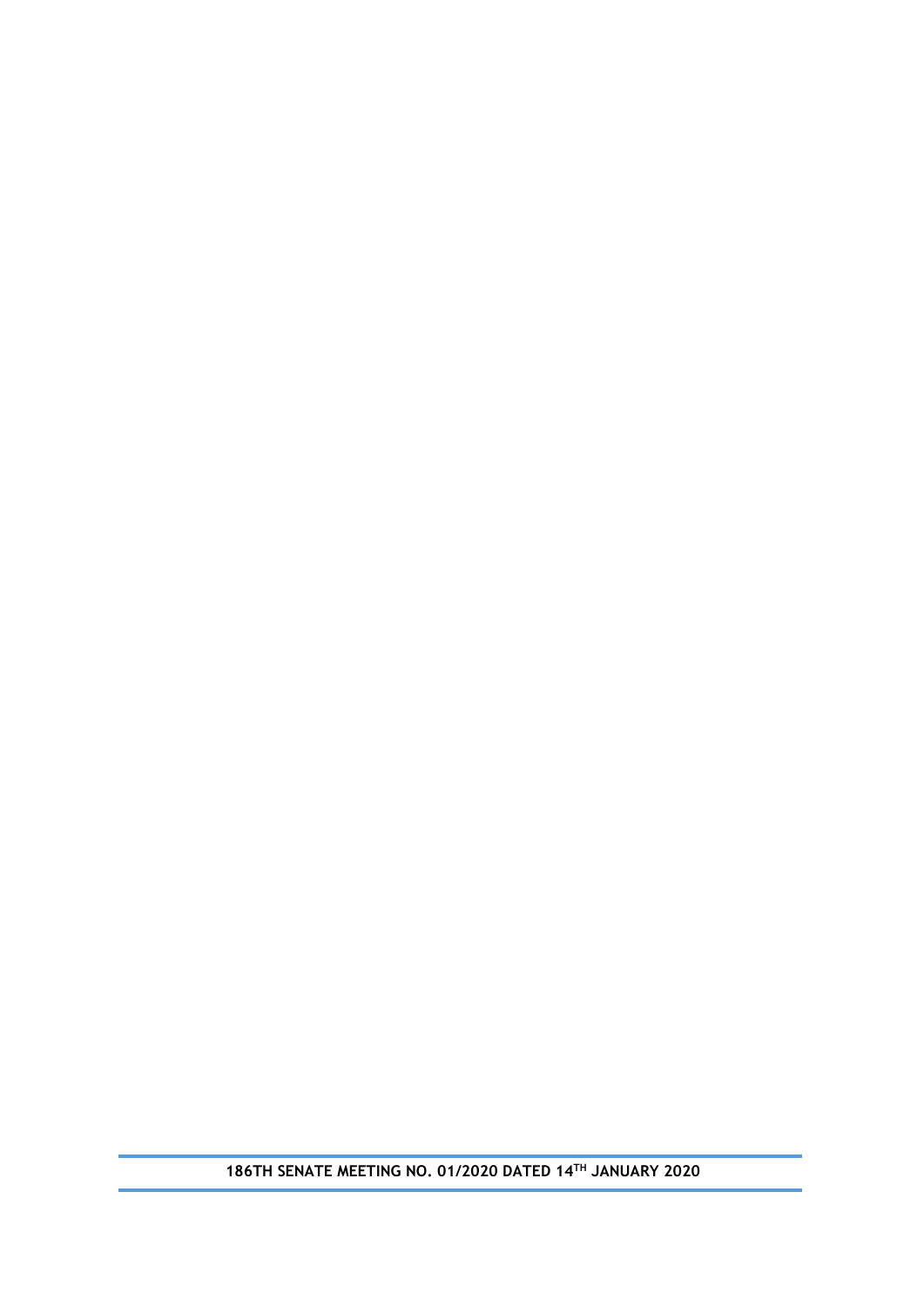### **SULTAN IDRIS EDUCATION UNIVERSITY REGULATIONS ON MASTER'S BY RESEARCH STUDY PROGRAMME**

In exercise of the powers conferred under Paragraph 29 of the Sultan Idris Education University Constitution (Graduate Study Programme), the Sultan Idris Education University Senate determines the following regulations:

## **1. CITATION, COMMENCEMENT AND APPLICATION**

- 1.1 These regulations are cited as the Sultan Idris Education University (Master's by Research Study Programme) Regulations 2011 (Amendment 2020).
- 1.2 These regulations shall apply to all students of the Sultan Idris Education University under the Graduate Study Programme.

### **2. DEFINITIONS**

In these regulations, unless the context otherwise requires:

**"Academic adviser"** means a member of academic staff appointed by the faculty to advice students on academic matters.

**"Academic dishonesty"** Occurs when one person present another person's idea, findings or written work as his/her own by copying without due acknowledgement of the source and with intent to deceive (also plagiarism) . Action taken against a student who violates Article 8 of the Sultan Idris Education University (Student Discipline) Rules and regulation 1999.

**"Academic staff"** means any teaching staff of the university working full-time and employed permanently or under contract.

**"Assessment"** means any form of assessment to measure students' academic achievement.

**"Audited course"** means course taken as a requirement of study but the course credit is not considered in the calculation of the CGPA. An auditing student must attend all lectures/tutorials/practical and complete all assignments, but is not required to sit for the final examination (if any). If a student does not fulfil the requirements of the audited course, the student's name shall not be listed. [144th Senate Meeting No. 7/2016]

**"Co-author"** A study/research produced and presented by an individual using Sultan Idris Education University address. The individual in this context is a lecturer/supervisor of the student (subsequent to the name of the student).

**"Co-supervisor/Associate supervisor"** means a member of academic staff appointed together with the supervisor by the Senate to supervise the research and preparation of student dissertation.

**"Cognate countries"** are countries using Malay as the lingua franca. For example, Indonesia, Singapore, Brunei and Southern Thailand.

**"Compulsory attendance"** means any course or activity for which attendance is compulsory.

**"Course"** means one unit of study that carries a number of credit hours normally offered or completed within a semester.

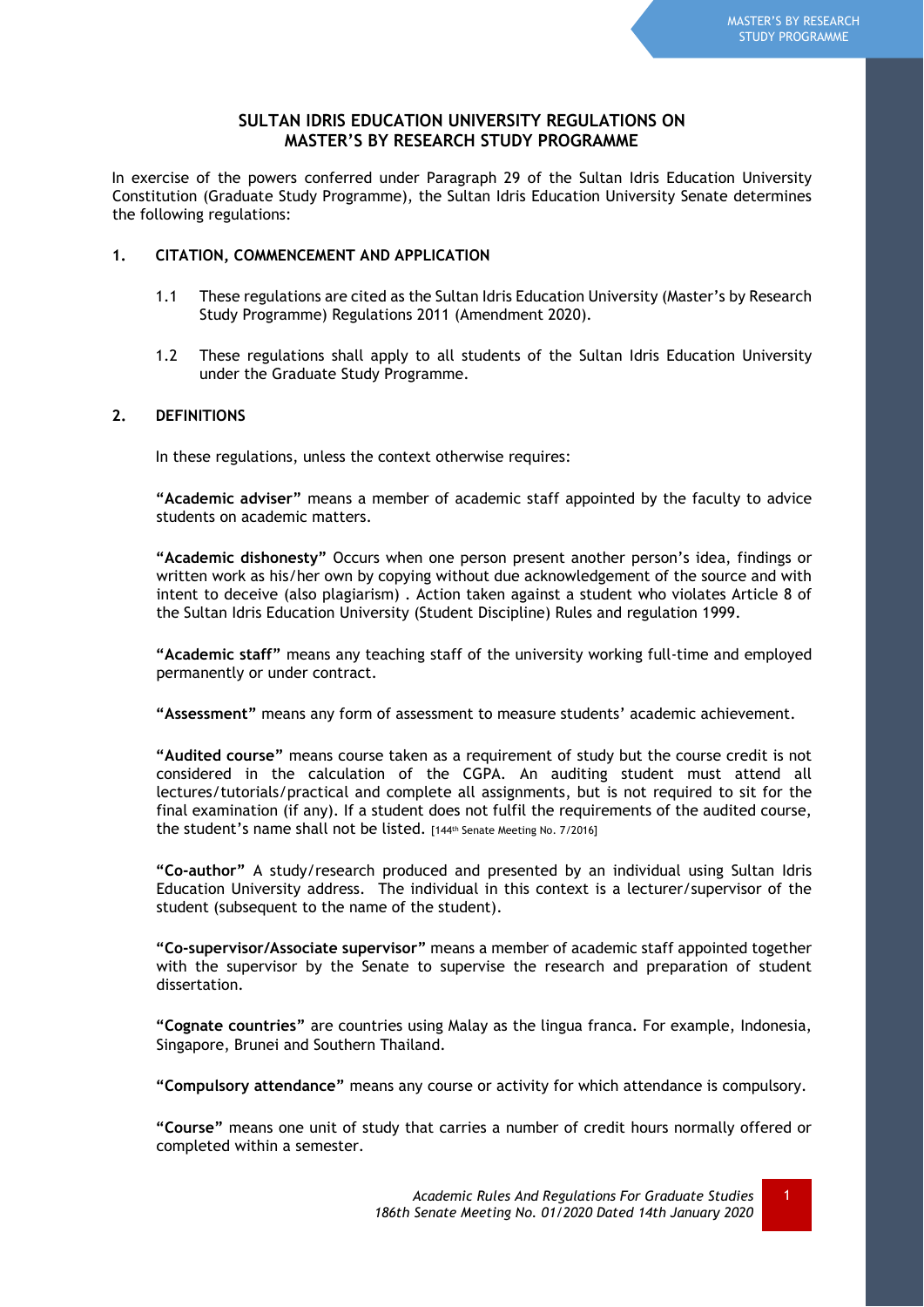**"Course registration"** means registration of students through the online system at the beginning of semester based on the calendar approved by the Senate.

**"Degree"** means award conferred by the university to any student who has fulfilled the graduation requirements.

**"Dissertation"** means a major academic report that is the product of an extended period of supervised independent research in order to fulfil the requirement for the Master's by research Study Program.

**"Dissertation Examiners Committee"** means committee established by the Senate to examine dissertation.

**"Duration of study"** means period specified for students to complete the master's degree study structure.

**"Education courses"** are courses related to the field of education offered by any faculty especially the Faculty of Education and Human Development.

**"Elective courses"** are courses that may be chosen from research methodology courses, education courses and major fields of study from any faculty acknowledge expertise.

**"External examiner"** means an academic of other universities/institutions expert from outside the university recommended by the Graduate Studies Committee of the university and appointed by the Senate to assess student dissertation.

**"Faculty"** means any school offering academic programmes and courses.

**"Faculty Graduate Studies Committee"** means committee established at the faculty to supervise the Graduate Study Programme chaired by the Dean of the relevant faculty.

**"Final Dissertation"** means the copy of dissertation completed after passing the master's by research viva.

**"First author"** First name in a study/research produced and submitted/presented by a student in a journal article/seminar or conference.

**"Graduate Studies Committee"** means committee established by the university to supervise the Graduate Study Programme chaired by the Vice Chancellor.

**"Institute of Graduate Studies"** means school established by the university under Section 21(1) of the Constitution of the university to manage, administer and coordinate the Graduate Study Programme.

**"Internal examiner"** means a member of the academic staff proposed by the faculty, recommended by the Graduate Studies Committee, and approved by the Senate to assess student dissertation.

**"Journal article"** is a research paper or academic article published following a review by the editor appointed by a committee or certified body (articles accepted for publication in any journal recognised by the Institute of Graduate Studies).

**"Major courses"** are courses identified as a field of study.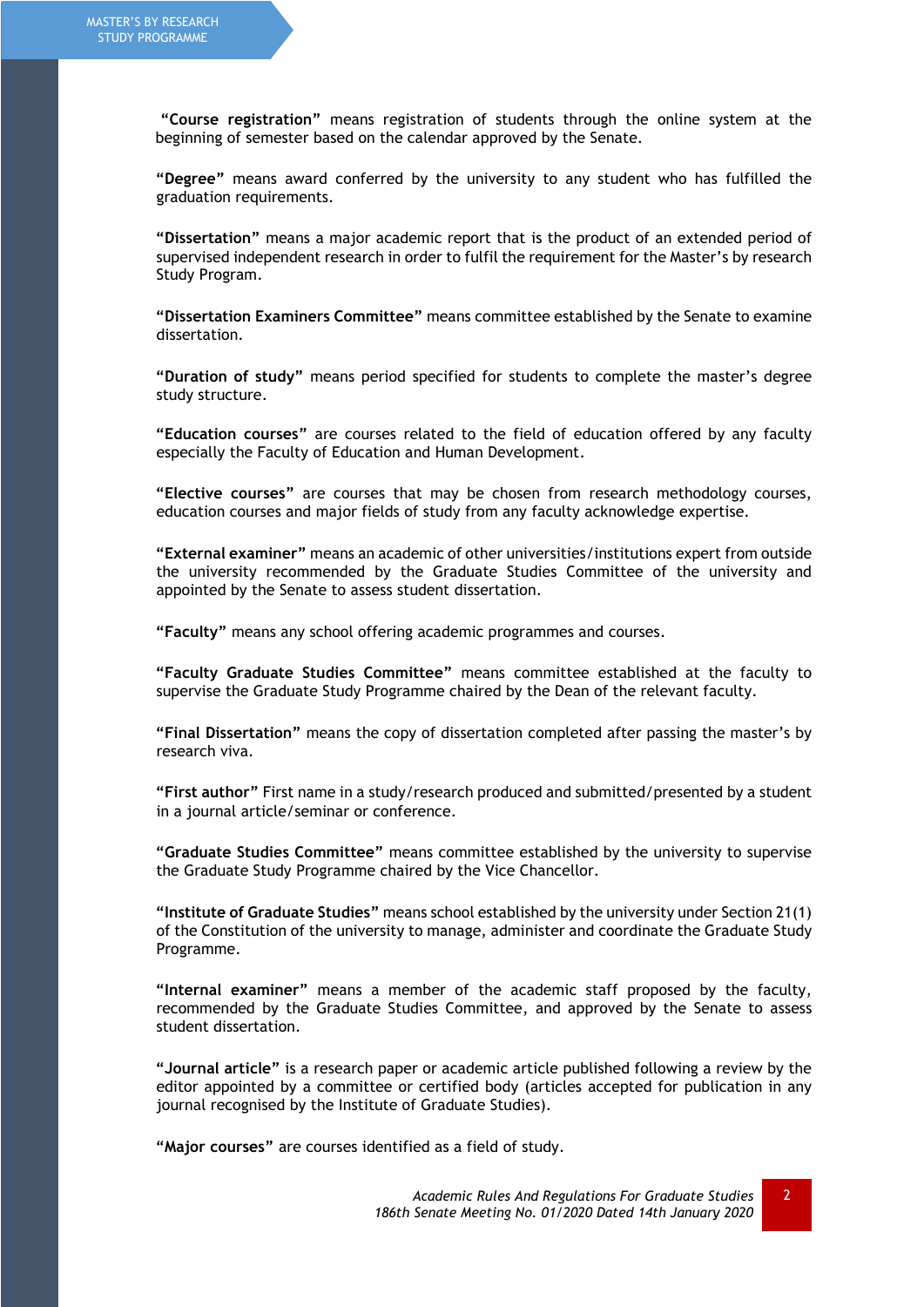**"Mode of study"** is the type of structure of master's studies offered by the university including master's by research, master's by research and coursework (mixed mode), and master's by coursework.

**"Pass credits"** means credits obtained for passing a course.

**"Programme structure"** means the order of programmes offered by the Institute of Graduate Studies based on the mode of study.

**"Refereed article"** A journal whereby publish articles are submitted through a review process by several experts in the field appointed by the journal editorial.

**"Registration slip"** means a slip containing information on the course registered by a student.

**"Research methodology courses"** are compulsory research methodology courses determined by the university.

**"Research Proposal Examiners Committee"** means the committee established by the faculty to approve and recommend students' research proposals.

**"Semester registration"** means registration of students using the online system during every semester of study to activate their status as students of the university.

**"Senate"** means the highest body with absolute authority over all academic matters, which was established pursuant to section 20(1) of the Constitution of Sultan Idris Education University 1998.

**"Student"** means a registered student who is following the Graduate Study Programme at the Sultan Idris Education University.

**"Student information system"** means a built-in on-line system and regulated by the Institute of Graduate Studies for keeping student data and records.

**"Study programme"** means groups of courses, training and research or combination of courses, training and research planned and offered to fulfil the requirements for the conferment of a master's degree approved by the Senate.

**"Supervisor"** means a member of academic staff proposed by the faculty and approved by the Graduate Studies Committee to supervise student dissertation.

**"University"** means the Sultan Idris Education University (UPSI).

**"Viva"** means the oral examination presided by members of the Viva Committee.

#### **3. ADMISSION REQUIREMENTS**

3.1 A bachelor's degree with honours and CGPA of at least 2.75 or a CGPA that can be considered by the faculty, from Sultan Idris Education University or an equivalent degree from any higher educational institution; or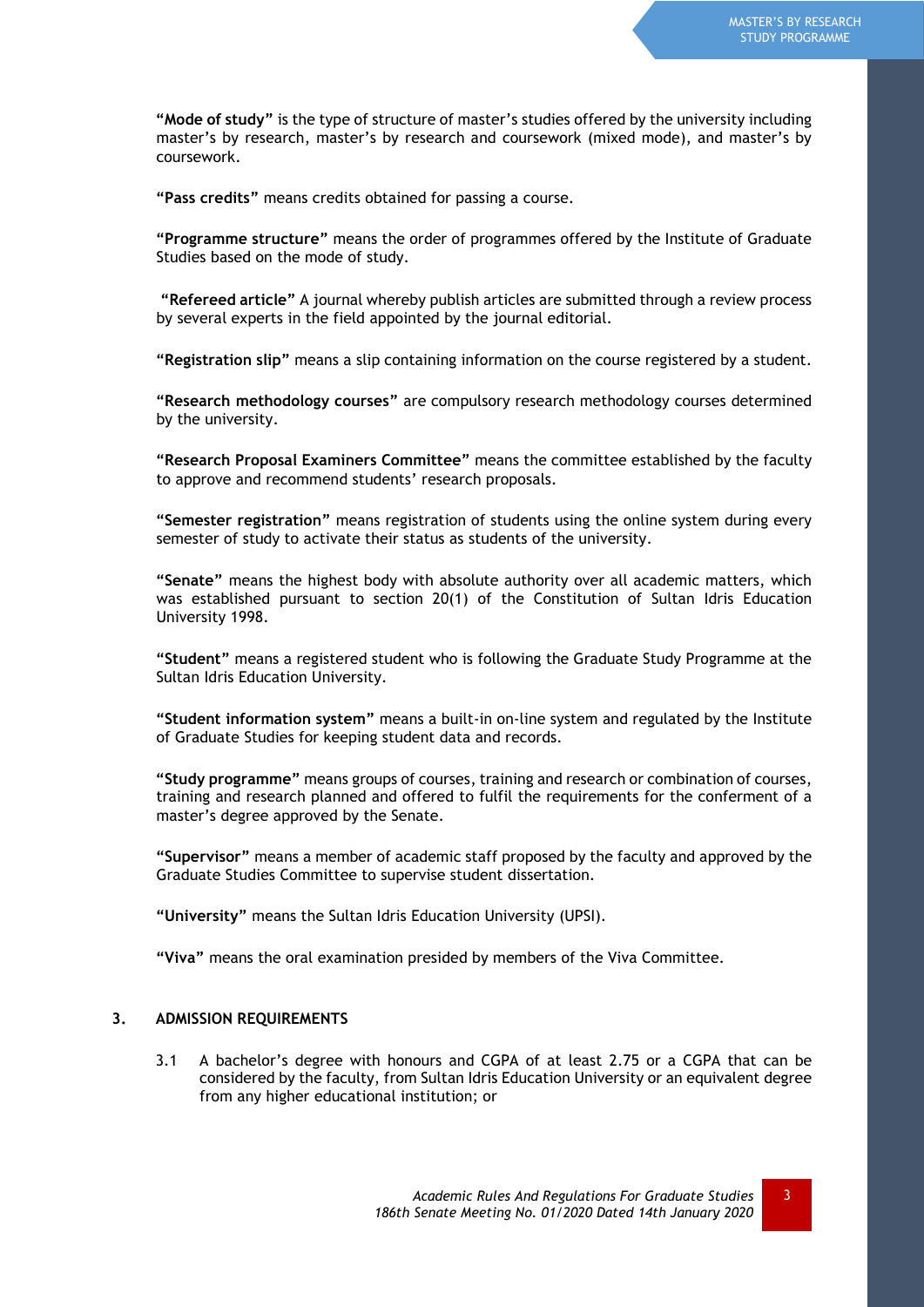- 3.2 Other qualifications recognised by the Senate, obtained through accreditation of prior experiential learning (APEL) subject to the fields listed; or
- 3.3 Other qualifications recognised by the Senate; and
- 3.4 Fulfilment of specific entry requirements imposed by the faculty concerned.
- 3.5 International candidates are required to score 500 for TOEFL or Band 5.5 for IELTS except for candidates taking Malay as the field of study or a field of study that uses Malay language as the medium of instruction. [179th Senate Meeting No. 6/2019]
- 3.6 Candidates from cognate countries who are submitting research proposals in English must provide proof of the prescribed IELTS or TOEFL qualification when submitting their application for admission to UPSI. If during the duration of study, the dissertation is written in English, the candidates from cognate countries must submit an application to the Institute of Graduate Studies through the faculty before it is brought to the Senate meeting for approval. [136<sup>th</sup> Senate Meeting No. 11/2015]

### **4. APPLICATION**

- 4.1 Applications shall be made online.
- 4.2 Applications must comply with all specific requirements.
- 4.3 The university have the right to reject applications that do not comply with the specified requirements or late submission.
- 4.4 Applications are open all year round.

## **5. PROGRAMME STRUCTURE**

- 5.1 The programme involves research and preparation of a dissertation.
- 5.2 Students must attend at least one research methodology course and fulfil the audit course requirement during the study duration. Students may be requested to follow particular courses at the recommendation of the faculty and to fulfil the audited course requirement. [144th Senate Meeting No. 7/2016]

#### **6. REGISTRATION**

- 6.1 Students shall register for each semester by paying the prescribed fees in full at the appointed date for each semester following the programme structure offered by the university.
- 6.2 Registration shall be done on the appointed date at the beginning of the semester to enable students to conduct their research as registered in that semester.
- 6.3 A fine will be imposed on late registration.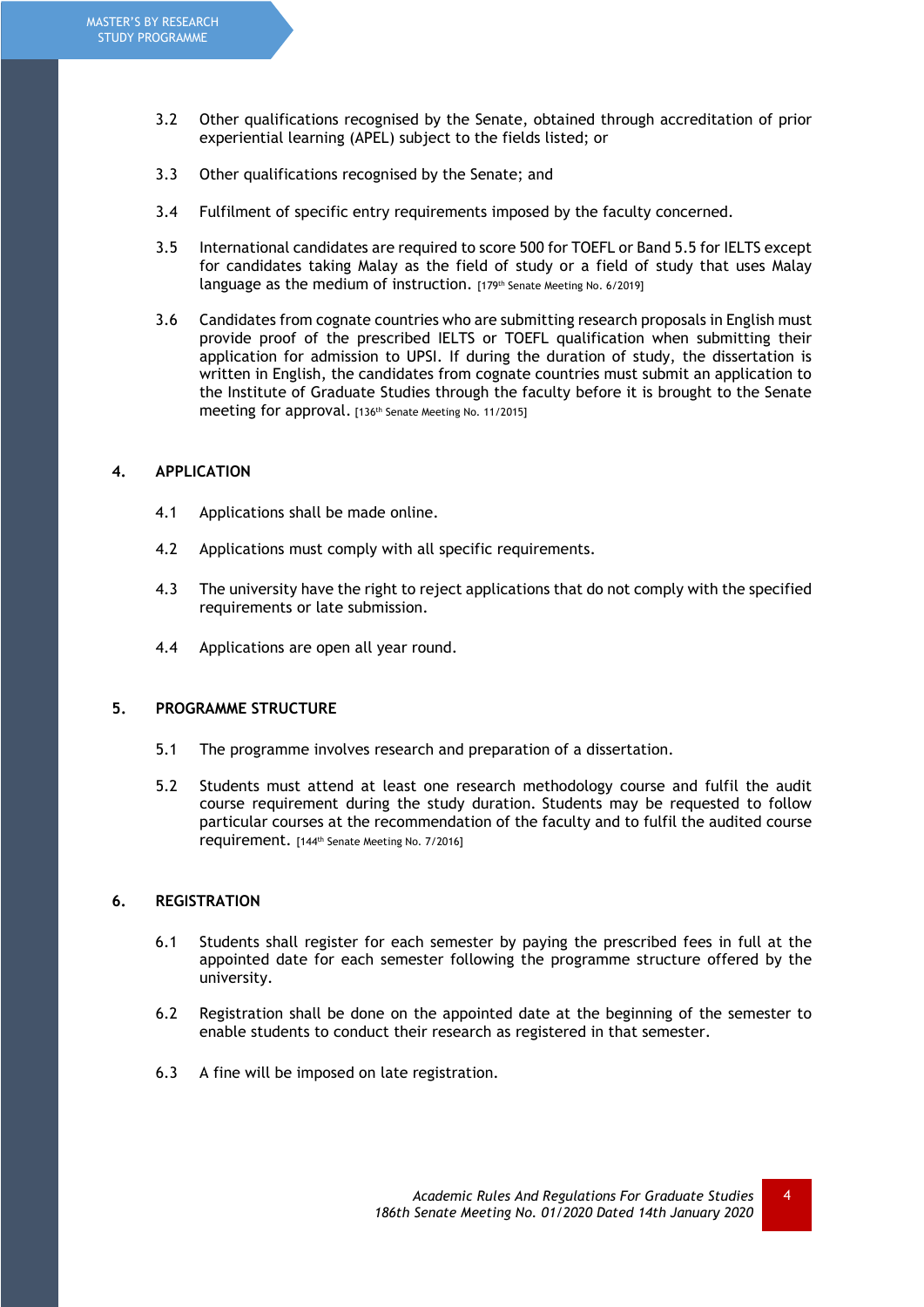### **7. DEFERMENT OF ADMISSION**

- 7.1 Students may defer their admission for a period of one (1) semester only.
- 7.2 Applications for deferment of admission shall be made in writing to the Dean of the Institute of Graduate Studies within seven (7) weeks of the date of admission.
- 7.3 If a student's fails to make an application for deferment within the specified period, the offer will be deemed as void.

#### **8. REGISTRATION OF DISSERTATION**

- 8.1 Students shall register their dissertation as offered in accordance with the requirements and schedule as prescribed by the Senate.
- 8.2 Students are required to register a dissertation on each semester for research progress purpose.
- 8.3 A fine will be imposed on registrations made later than the second of week academic calendar.

### **9. DEFERMENT OF STUDY**

- 9.1 Students may submit an application to the Institute of Graduate Studies to defer their study with the approval of the faculty.
- 9.2 Approval for deferment of study is subject to the consent of the Dean of the Institute of Graduate Studies.
- 9.3 The period of deferment of study shall not be more than two (2) consecutive semesters except for health reasons.
- 9.4 Students applying for deferment of study for health reasons shall beforehand obtain a certificate from a government doctor or medical officer/panel doctor of the university.
- 9.5 Applications for deferment of study for reasons other than health may also be considered and approved by the Dean of the Institute of Graduate Studies. Applications shall be made before the 7th week of the semester.
- 9.6 The period of deferment for health reasons shall not be considered in the calculation of the maximum duration of study for the study programme.
- 9.7 During the period of deferment, a student loses the status as a student of the university.
- 9.8 Students who wish to continue their study after the completion of the approved period of deferment are required to register again.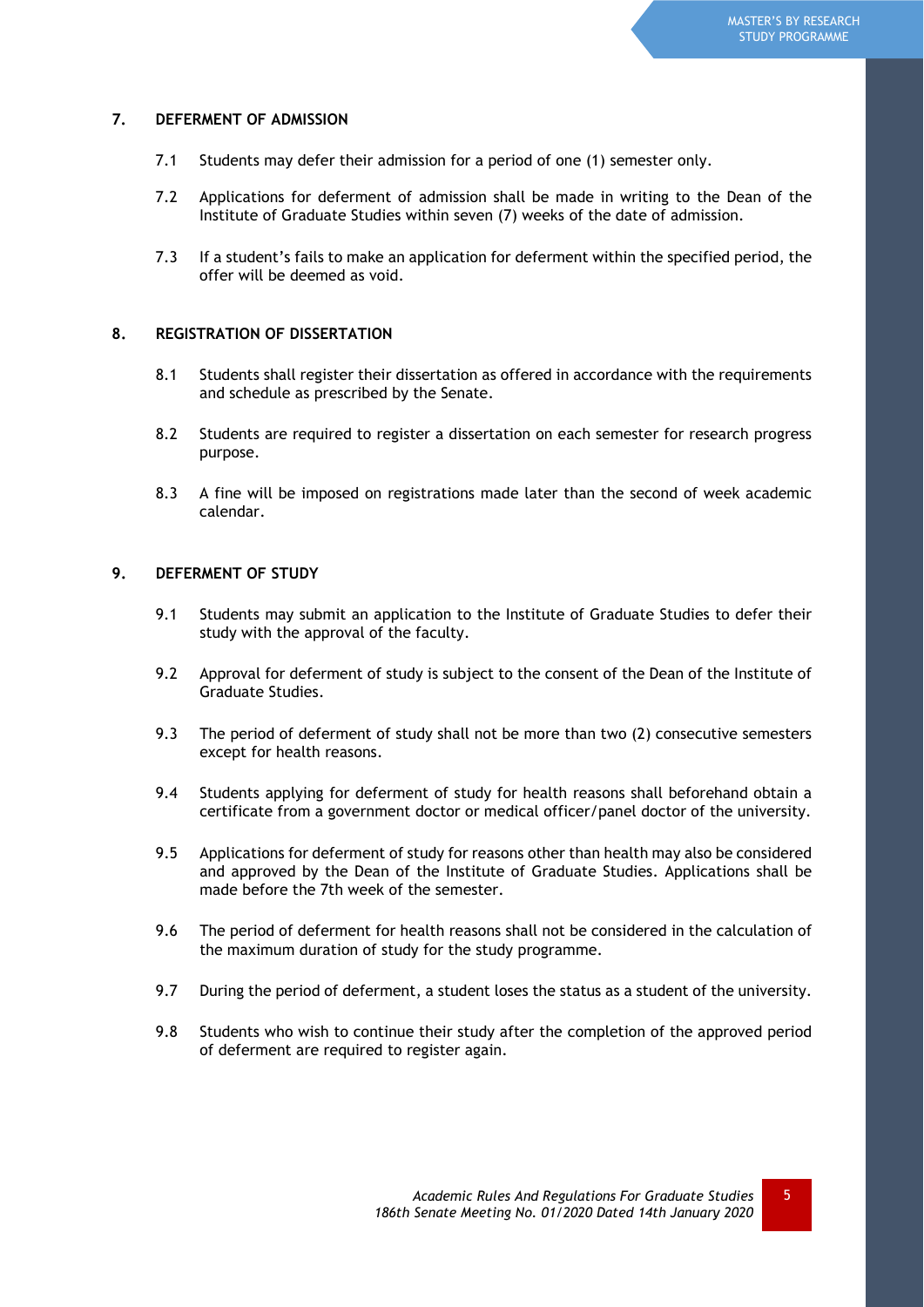## **10. CHANGE OF MODE**

- 10.1 Students may change their mode of study with the recommendation of the Dean of the faculty and approval of the Dean of the Institute of Graduate Studies.
- 10.2 Applications shall be submitted **before semester three (3) of the study**. Applications made after this period shall not be considered. [121st Senate Meeting No. 8/2014]
- 10.3 Students are also required to submit the applications **before the seventh (7th) week** of the semester; applications after this period shall not be processed and the approval for such change will take effect only in the following semester. [121st Senate Meeting No. 8/2014]
- 10.4 The university reserves the right over the mode of study offered every semester.
- 10.5 Such changes are allowed only two (2) times within the entire duration of study.

## **11. CHANGE OF FIELD OR PROGRAMME**

- 11.1 Students may apply for change of field/programme with the recommendation of the faculty. The approval for change does not involve the appointment of supervisors requires only a decision by the Institute of Graduate Studies on condition that the faculty has made the recommendation for approval. [136<sup>th</sup> Senate Meeting No. 11/2015]
- 11.2 Applications for change of field or programme shall be submitted before semester three (3) of study. Applications made after this period shall not be considered.
- 11.3 The university reserves the right over the study programme offered every semester.
- 11.4 Such changes are allowed only two (2) times within the entire duration of study.

#### **12. ADDING AND DROPPING COURSES**

- 12.1 Students are allowed to add audit courses after obtaining the advice and approval of academic advisers within two (2) weeks of the commencement date of the semester.
- 12.2 Students are not allowed to drop any registered courses after the seventh week of the commencement date of the semester.
- 12.3 A fine will be imposed if students do not follow the stipulated dates for adding/dropping of courses.

## **13. RESEARCH PROPOSAL PRESENTATION**

- 13.1 Students are required to attend at least one (1) presentation of research proposal before they present their research proposal. Completion of study letter and transcript will not be given if students do not meet the requirement. [159th Senate Meeting No. 10/2017]
- 13.2 Every student shall prepare and present a research proposal at the faculty level after obtaining a recommendation from the supervisor.

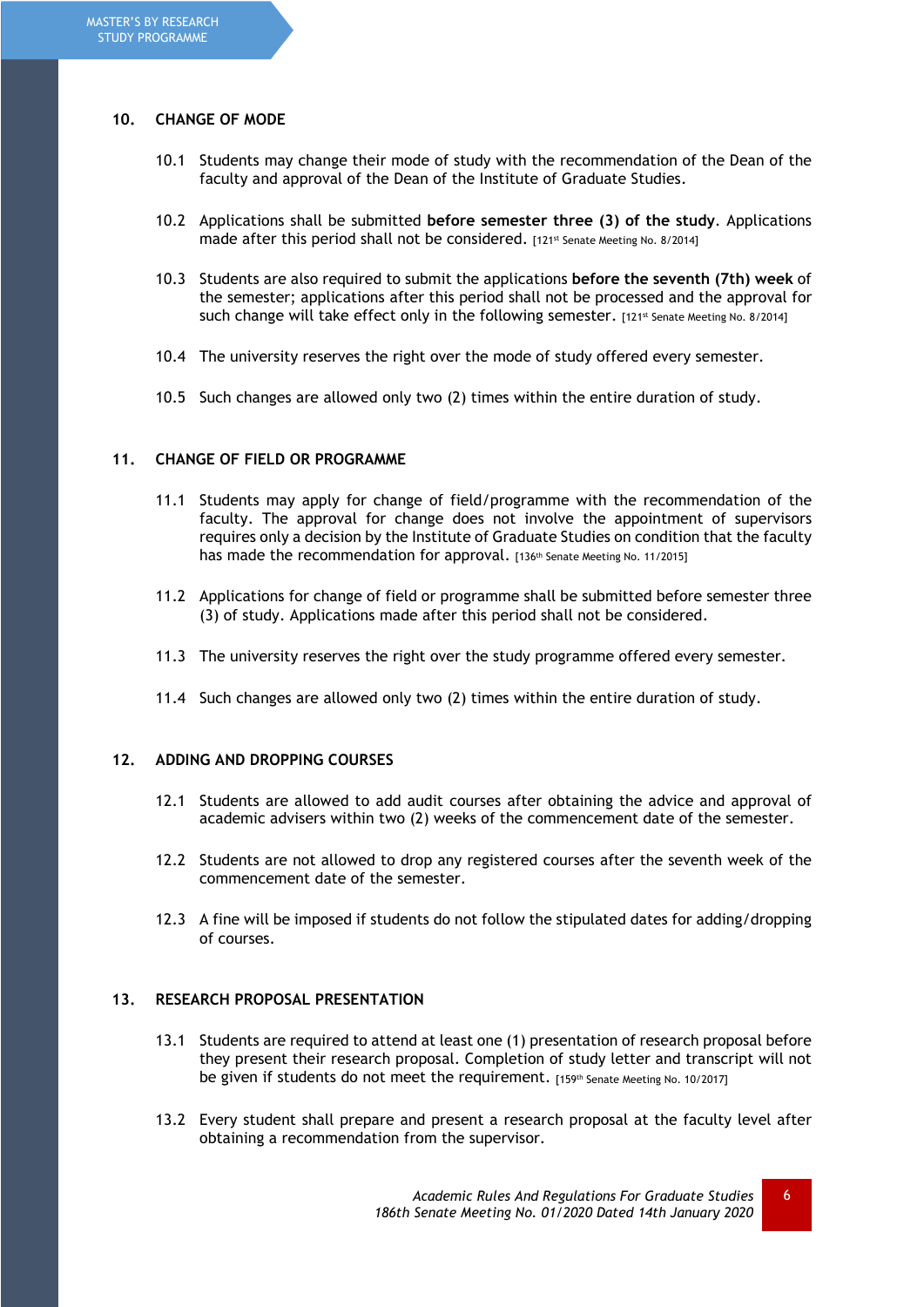- 13.3 The research proposal must be examined and approved by the Faculty Research Proposal Examiners Committee.
- 13.4 The maximum period given to a master's degree student by research mode to present the research proposal is as follows:

| <b>Study Status</b> | <b>Proposal presentation before</b> |
|---------------------|-------------------------------------|
| <b>Full-time</b>    | *Second semester                    |
| Part-time           | *Third semester                     |

\*Remarks: Before end of the semester [136th Senate Meeting No. 11/2015]

13.5 The **Rather Unsatisfactory** status will be given to students who fail to present their research proposal after the second semester (for full-time students) or third semester (for part-time students), despite having submitted the research progress report and being given the Satisfactory status by the supervisor. The following are the prescribed levels of assessment for a student:

| <b>Study Status</b>                  |             | <b>Status received</b>                                     |
|--------------------------------------|-------------|------------------------------------------------------------|
| After second semester<br>(full-time) | First time  | <b>Rather Unsatisfactory</b>                               |
| After third semester<br>(part-time)  |             |                                                            |
| After third semester<br>(full-time)  | Second time | Unsatisfactory                                             |
| After fourth semester<br>(part-time) |             |                                                            |
| After fourth semester<br>(full-time) | Third time  | Unsatisfactory and terminated<br>(two consecutive times of |
| After fifth semester<br>(part-time)  |             | Unsatisfactory status)                                     |

[136th Senate Meeting No. 11/2015]

13.6 Students who have presented their research proposal but need to amend and present such research proposals for a second time are subject to the following:

| <b>Study Status</b>                             | <b>Maximum period for</b><br>amendment and<br>subsequent<br>presentation | <b>Status for failure to comply</b><br>with the specified period |
|-------------------------------------------------|--------------------------------------------------------------------------|------------------------------------------------------------------|
| <b>Full-time</b>                                | Before the fourteenth week                                               | Rather Unsatisfactory - first<br>time                            |
|                                                 | of the following semester                                                | Unsatisfactory - second time                                     |
|                                                 | Before the fourteenth week                                               | Rather Unsatisfactory - first<br>time                            |
| of the subsequent two<br>Part-time<br>semesters |                                                                          | Unsatisfactory - second time                                     |

[136<sup>th</sup> Senate Meeting No. 11/2015]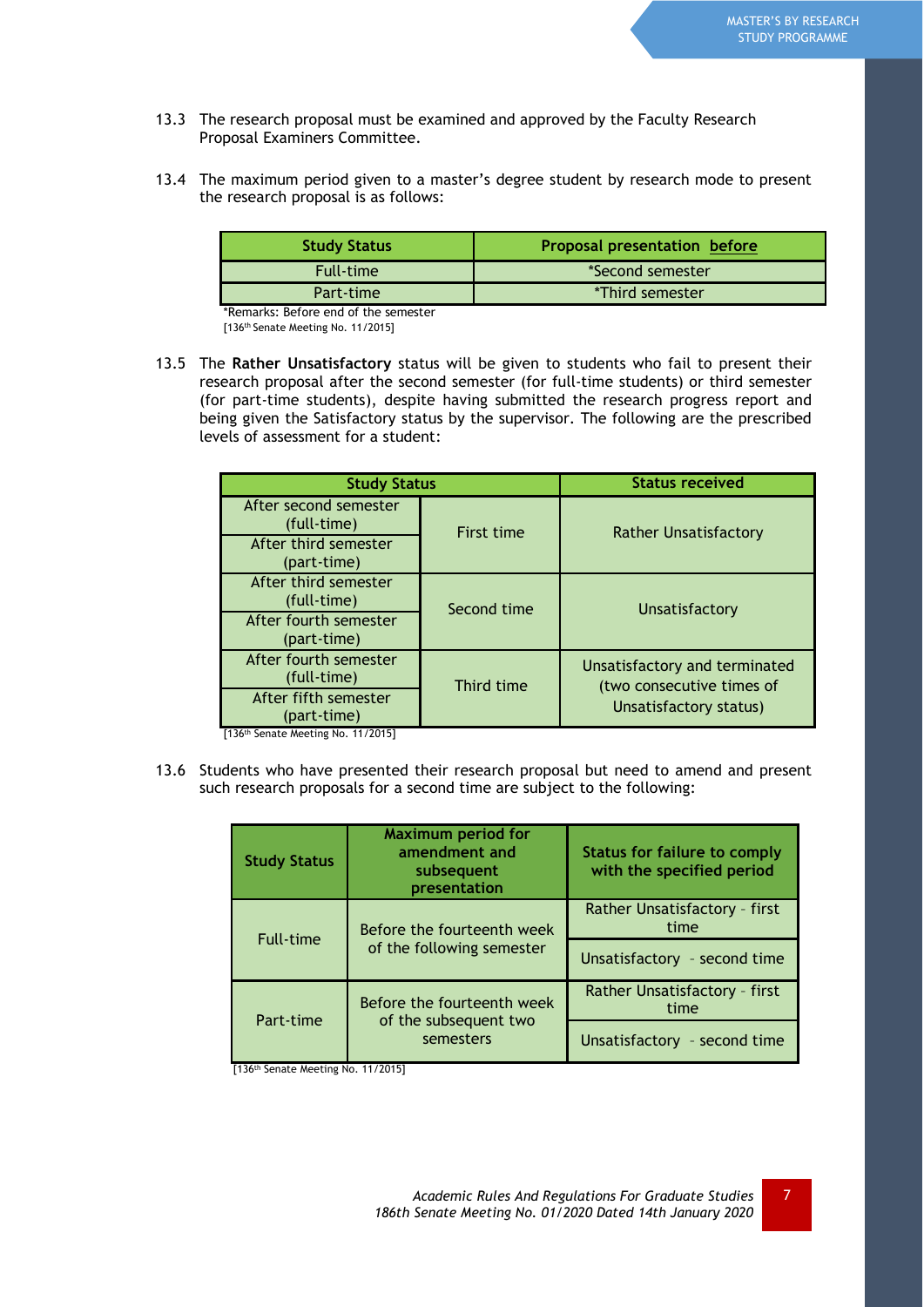### **14. RESEARCH FINDINGS PRESENTATION**

- 14.1 Presentation of research findings is **compulsory** before submitting the notice and preliminary dissertation to IGS.
- 14.2 Students need to present at least **one (1)** research finding at faculty level. Feedback received from the audience during the presentation should be taken into account for improvement of dissertation.
- 14.3 Students are not allowed to submit the preliminary dissertation before presenting the research findings. [159th Senate Meeting No. 10/2017]

Note: Faculty can decide the method of conducting the presentation itself. However, Faculty needs to ensure the Panel of Assessors are the same as being appointed during the presentation of proposal. [159th Senate Meeting No. 10/2017]

### **15. DURATION OF STUDY**

- 15.1 The duration of study for full-time students is a \*minimum of three (3) semesters (1 $\frac{1}{2}$ years) and a maximum of six (6) semesters (3 years).
- 15.2 The duration of study for part-time students is a \*minimum of four (4) semesters (2 years) and a maximum of ten (10) semesters (5 years). \* The period calculated is until the dissertation submission stage.
- 15.3 Changing the status of study is permitted only **two (2) times** within the entire duration of the study. The university reserves the right over the status of study offered each Semester. [121st Senate Meeting No. 8/2014]
- 15.4 Application for change of the status must be done before the start of the final semester.

#### **16. RESIDENTIAL REQUIREMENTS**

16.1 Students must fulfil the residential requirements as follows:

| <b>Study Status</b> | *Residential Requirements                                                                                                                                                    |
|---------------------|------------------------------------------------------------------------------------------------------------------------------------------------------------------------------|
| <b>Full Time</b>    | Students must be physically present on campus subject to the<br>discretion of the Dean/Deputy Dean (except international students<br>who have enrolled in special programs). |
| Part Time           | Students must be physically present on campus subject to the<br>discretion of the Dean/Deputy Dean.                                                                          |

\*subject to program and faculty requirements.

#### [162nd Senate Meeting No. 1/2018]

#### **17. ATTENDANCE**

- 17.1 Students must meet their supervisors according to the frequency determined by the faculty and keep a record of such meetings.
- 17.2 At the end of each semester, students must submit the Graduate Study Progress Report to the faculty to be forwarded to the Institute of Graduate Studies.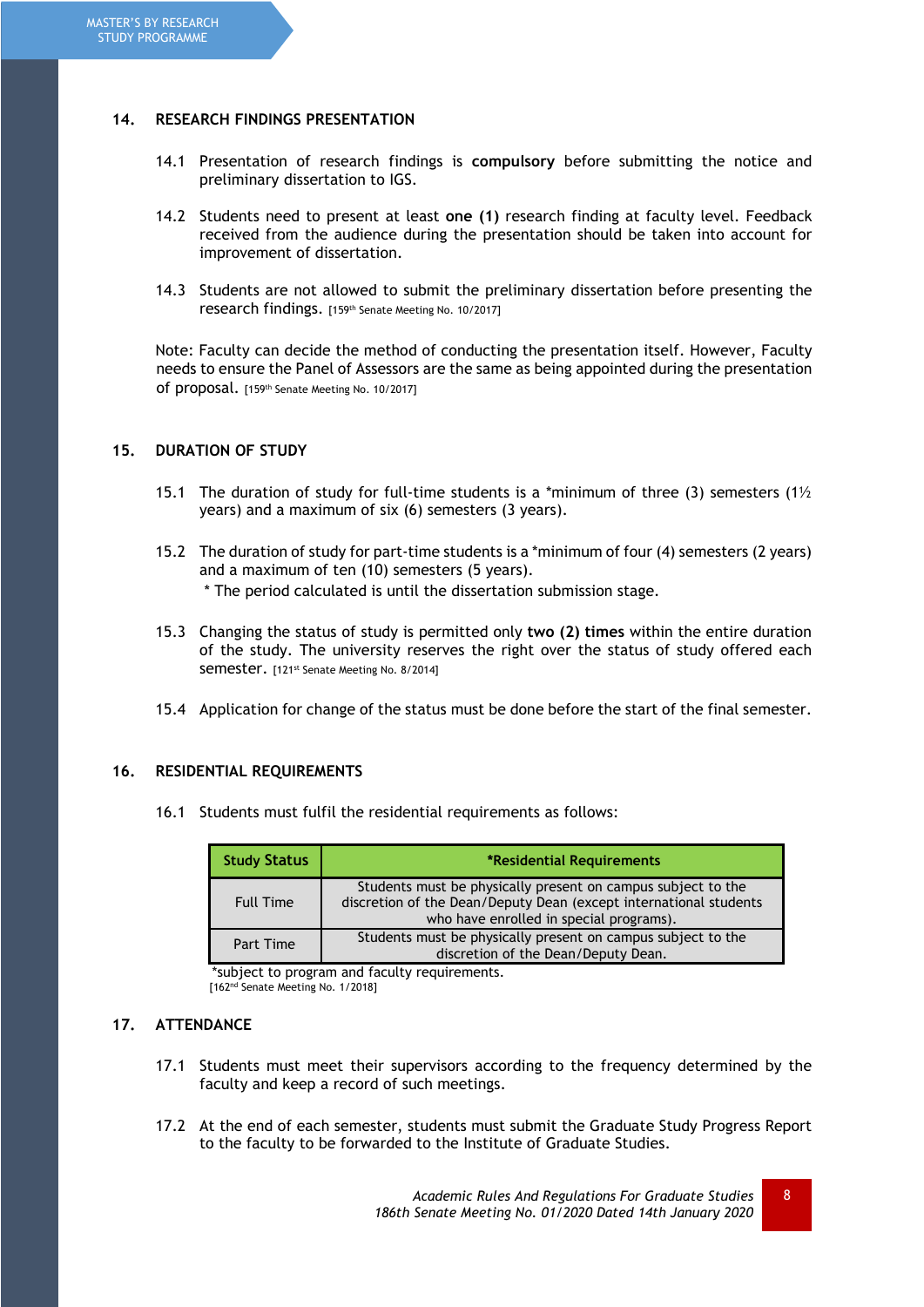17.3 Students who fail to fulfil the requirements above will be given the Unsatisfactory status. Students who are given the unsatisfactory status for two (2) consecutive semesters will be terminated.

## **18. DISSERTATION**

- 18.1 The dissertation shall not be fewer than 50,000 words and not more than 60,000 words (subject to the declaration of JPS of Faculty, supervisor and field expertise). [171th Senate No.10/2018].
- 18.2 The dissertation shall be prepared based on the format and style of writing determined by the university.
- 18.3 The dissertation may be written in Malay or in English. The abstract shall be written in both languages.
- 18.4 A dissertation may also be written in a language other than Malay or English for the following programs only:

| <b>PROGRAM</b>             | <b>FIELD</b>             | <b>LANGUAGE</b>         |
|----------------------------|--------------------------|-------------------------|
| <b>Master of Arts</b>      | <b>Tamil Literature</b>  | <b>Tamil Language</b>   |
| Master of Arts             | <b>Chinese Language</b>  | <b>Chinese Language</b> |
| <b>Master of Arts</b>      | Arabic Language          | Arabic Language         |
| <b>Master of Arts</b>      | Syariah                  | Arabic Language         |
| <b>Master of Arts</b>      | <b>Usuluddin</b>         | Arabic Language         |
| <b>Master of Education</b> | <b>Islamic Education</b> | Arabic Language         |

But the approval of the Graduate Studies is required on a case-by-case basis before the student begins his research and must be based on strong justifications. The student must also submit the title and abstract that have been translated into Malay and English to the Institute of Graduate Studies as a graduation requirement. [154th Senate Meeting No. 5/2017]

- 18.5 A dissertation that has been accepted for the conferment of degree from another university cannot be accepted for the conferment of degree from this university.
- 18.6 A student who intends to submit his dissertation to be examined shall:
	- 18.6.1 submit a notice with proof of payment of dissertation examination fees to the Institute of Graduate Studies using the prescribed form at least three (3) months before the date of dissertation submission for examination with the consent of the supervisor (after the dissertation is 80% complete).
	- 18.6.2 submit six (6) soft-bound copies of the dissertation for examination along with a Turnitin report.
	- 18.6.3 Student have to submit the preliminary dissertation to IPS as follow:

| <b>Study Status</b> | Submission of preliminary dissertation |  |
|---------------------|----------------------------------------|--|
| <b>Full Time</b>    | <b>Fourth Semester</b>                 |  |
| Part Time           | Eight Semester                         |  |
| $P \cdot P \cap P$  |                                        |  |

[159th Senate Meeting No.10/2017]

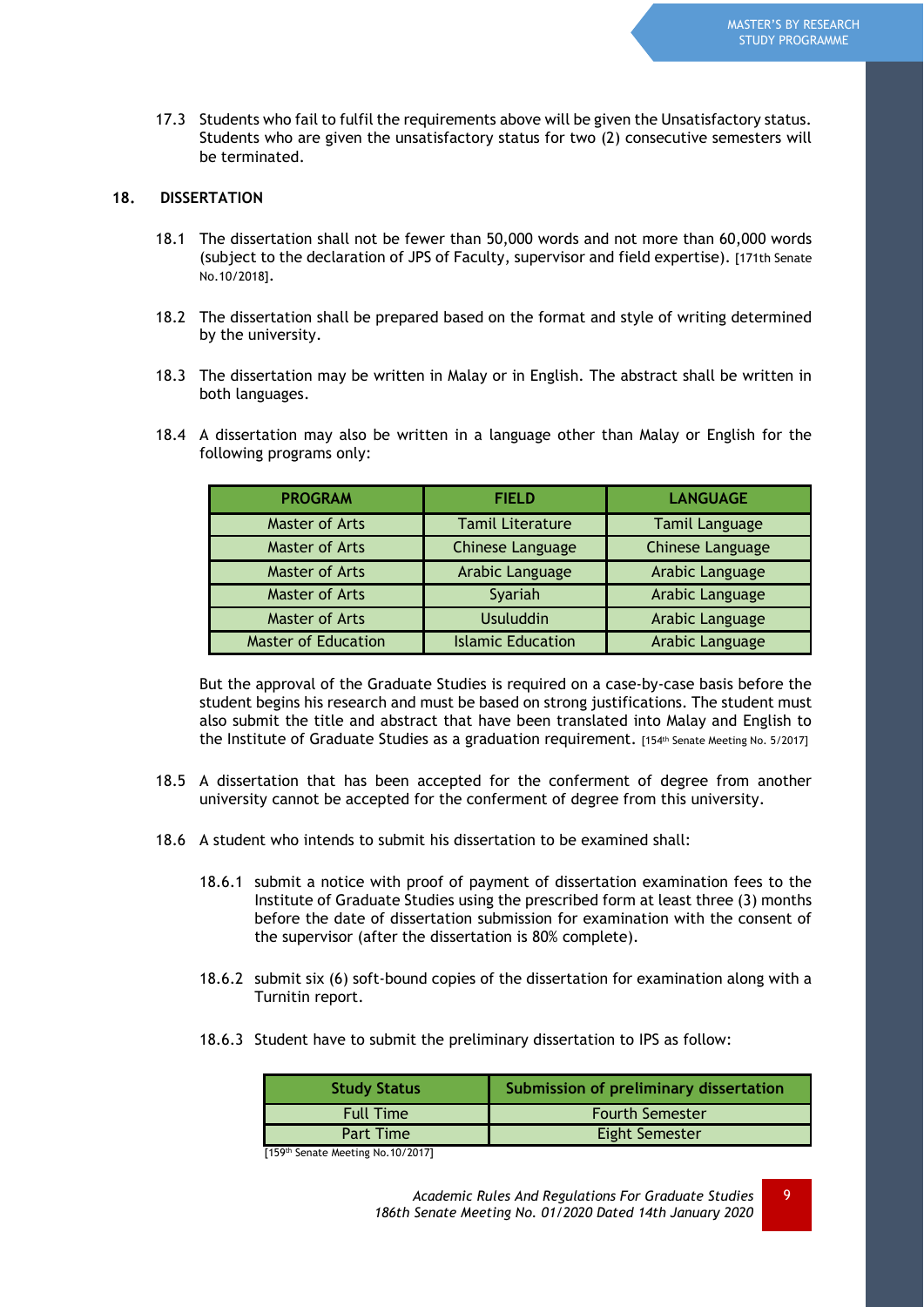- 18.6.4 Failure of student to submit the preliminary dissertation to IGS within a specified period will cause the student to have Rather Unsatisfactory status during the semester even if he/she has sent the LKPS and get In Progress status from the supervisor. [159th Senate Meeting No.10/2017]
- 18.6.5 Students may also submit the preliminary dissertation to the IGS earlier than the Specified period. [159th Senate Meeting No.10/2017]
- 18.7 Before graduating, students must submit the final dissertation, in three (3) bound copies with two (2) compact disc (CD) copies in PDF format, that has been examined and its format approved by the Institute of Graduate Studies.
- 18.8 Entitlement to ownership of the study research and the dissertation shall vest with the university.

### **19. REQUIREMENT FOR PUBLICATION**

19.1 Students must publish one (1) \*journal article/refereed article before they are eligible to graduate. [118<sup>th</sup> Senate Meeting No. 5/2014]

\*Details:

- (i) the article must has been accepted for publication;
- (ii) the student must be the first/main author;
- (iii) student are encouraged to publish high-index journals such as ISI, SCOPUS, ERA;

(iv) completion of study letter will only be given if student has completed the publishing requirements.

### **20. SUPERVISION OF DISSERTATION**

- 20.1 The Senate shall appoint an academic staff from any faculty as supervisors and/or cosupervisors and/or associate supervisors from any Public Institutions of Higher Education (PIHE) or other institutions competent to supervise research and preparation of the dissertation.
- 20.2 Appointment of supervisors/co-supervisor's/associate supervisors shall be recommended by the faculty and approved by the Graduate Studies Committee.
- 20.3 A change of supervisor is allowed with the approval of the faculty, consent of the original and the new supervisors, and approval of the Graduate Studies Committee.
- 20.4 Co-supervisor's/associate supervisors selected may be academic staff of other universities and/or experts from external organisations.
- 20.5 For every semester throughout the duration of study, students shall submit the Graduate Research Progress Report to the faculty and Institute of Graduate Studies using the method prescribed by the Institute of Graduate Studies.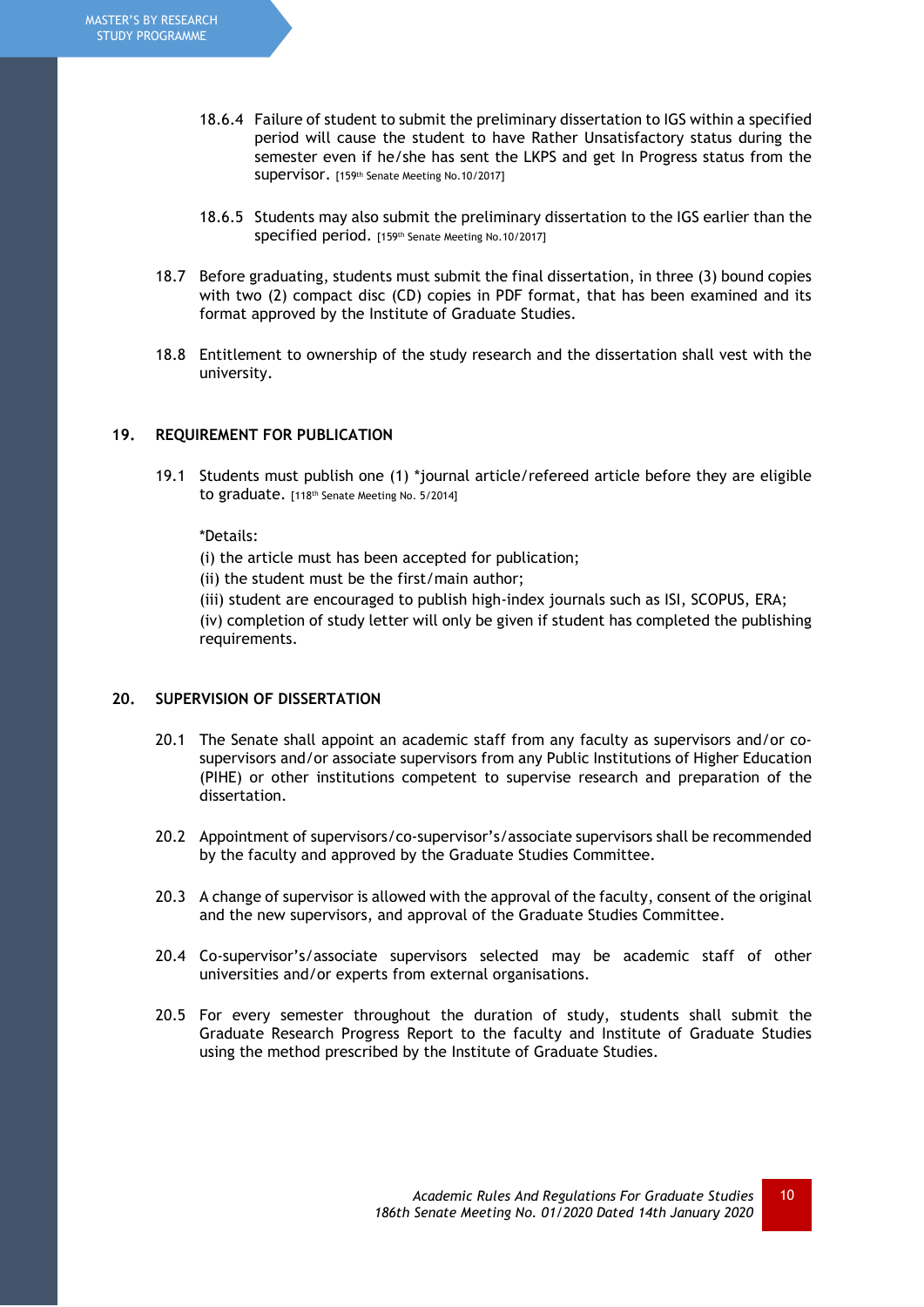#### **21. ASSESSMENT AND EXAMINATION**

- 21.1 The dissertation examination fee shall be paid before the notice of preliminary dissertation submission for examination is submitted.
- 21.2 If the examination needs to be repeated, additional payment will be imposed based on the current rate.
- 21.3 The dissertation will be examined by two (2) examiners consisting of one internal examiner and one external examiner appointed by the Senate based on nomination by the faculty.
- 21.4 Supervisors may be present as observers and to give views (if necessary) to the Viva Committee.
- 21.5 The dissertation examination shall be managed by the Institute of Graduate Studies.
- 21.6 The dissertation assessment reports by the internal examiner and external examiner shall be based on the Dissertation Assessment Form.
- 21.7 The reports by the internal examiner and external examiner shall be sent to the Institute of Graduate Studies before the viva is held.
- 21.8 Members of the Viva Committee comprise of:
	- Chairperson: Deputy Vice Chancellor / Professor / Associate Professor / an academician with doctorate qualification with at least three (3) years experience (different field) appointed by Institute of Graduate Studies [186th Senate Meeting No. 01/2020]
	- Member: Internal examiner
	- Member: External examiner
	- **Member: Dean of the faculty or representative**
	- Secretary: Institute of Graduate Studies officer

Note: Amendments of minutes are recorded by the supervisor and endorsed by the chairperson.

- 21.9 Dissertation assessment recommendations by the Viva Committee shall be presented for the approval of the Senate in order to:
	- confer a master's degree on the student without amendment to the dissertation; or
	- confer a master's degree on the student subject to correction of minor mistakes such as typing, spelling, punctuation marks, clarification of facts, arguments and conclusions as recommended by the Viva Committee. The candidate is given not more than one (1) month to make corrections. Dissertation corrections subject to confirmation of the supervisor only; or [158th Senate Meeting No. 09/2017]
	- confer a master's degree on the student subject to correction of moderate mistakes such as clarification of facts, arguments and conclusions, and rewriting part of the dissertation as recommended by the Viva Committee. The candidate is given not more than three (3) months to make corrections. Dissertation corrections subject to confirmation by both the supervisor and internal examiner only if so decided in the Viva Meeting; or [158th Senate Meeting No. 09/2017]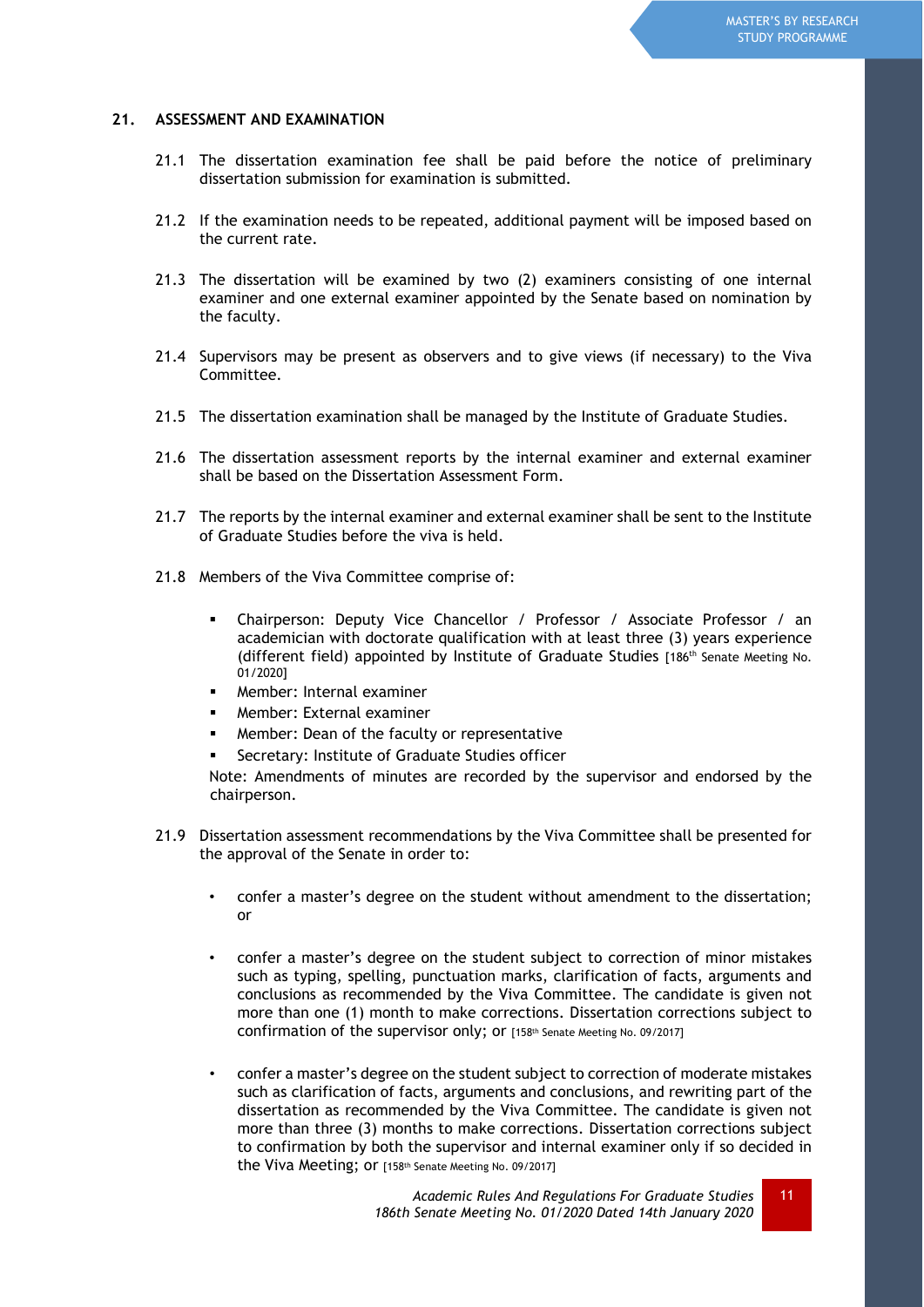- confer a master's degree on the student subject to correction of major mistakes such as reanalysis of data, re-evaluation of conclusions and rewriting part of the dissertation. The improved dissertation needs to be re-examined and recommended by the Viva Committee. The candidate is given not more than six (6) months to make corrections; or [158th Senate Meeting No. 09/2017]
- fail and not conferred a master's degree.
- 21.10 Dissertation Grades

The following grades may be given for a dissertation:

- a) Pass, or
- b) Fail
- 21.11 Assessment for Master of Music and Master of Arts specialized in Fine Art Studio are included in **Appendix C**.

## **22. CONFERMENT OF DEGREE**

- 22.1 The name of the degree conferred by the University Senate is Master's degree (according to the relevant field).
- 22.2 The conferment of this degree is subject to:

22.2.1 Fulfilment of all graduation requirements in the specified study programme;

22.2.2 Passing of the dissertation.

22.3 The student's examination results shall be endorsed by the University Senate.

## **23. REQUIREMENTS FOR CONTINUING STUDY**

### 23.1 **Pass Status**

Demonstrating satisfactory progress in the preparation of dissertation and obtaining the In Progress status every semester.

## **24. TERMINATION OF STUDY**

- 24.1 The Senate shall have the right to terminate any student found to have given false information for the purpose of admission to the university.
- 24.2 Students may be terminated at any time from the university for any of the following reasons:
	- 24.2.1 Students who obtained a cumulative grade point average (CGPA) of less than 2.00 in any semester will have failed and will be terminated from the university.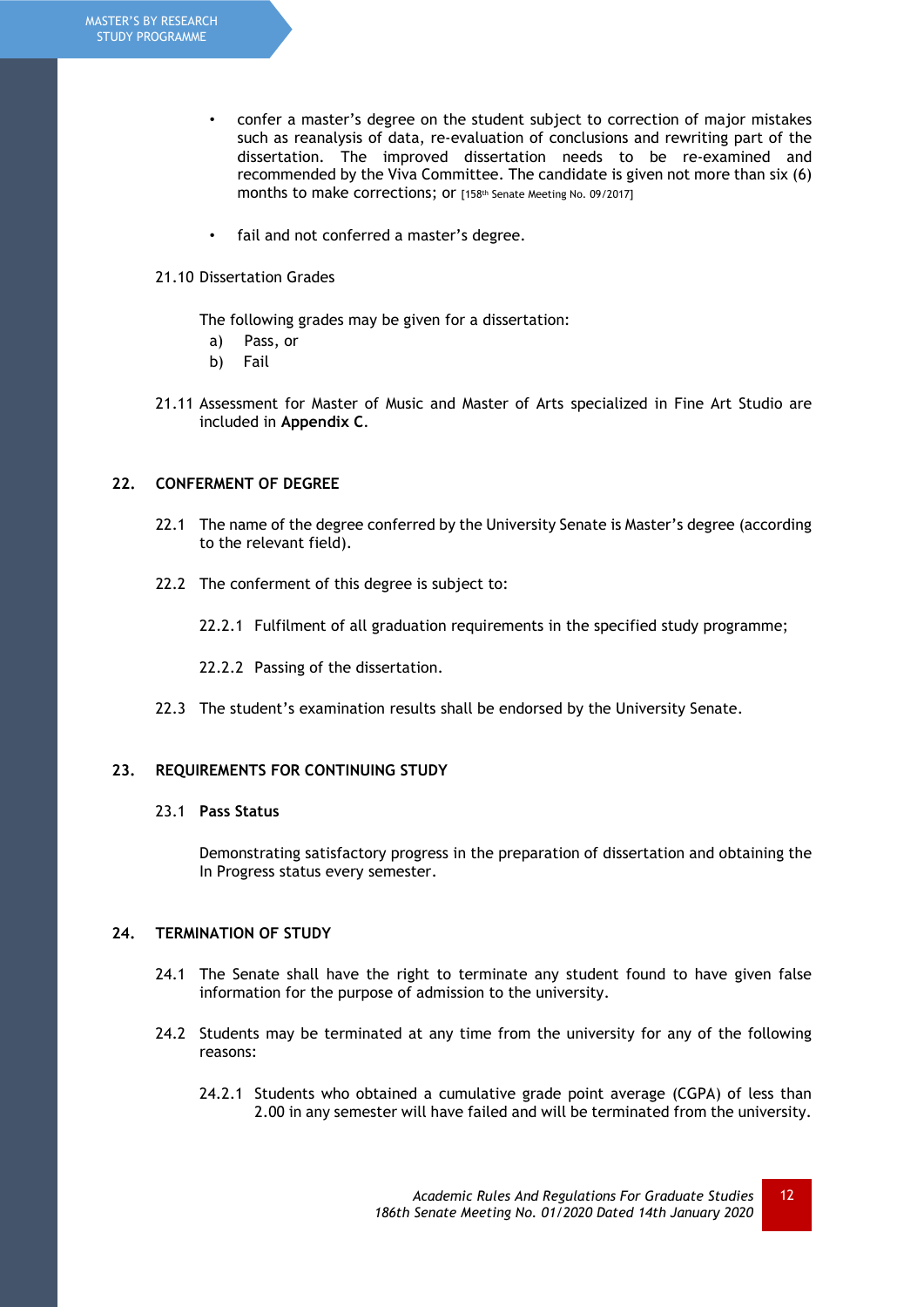- 24.2.2 Students obtaining the "Conditional Pass" in the previous semester examination and not achieving the status of Pass in the following semester will have failed and will be terminated from the university.
- 24.2.3 Students not displaying progress in the preparation of dissertation after two (2) written warnings have been issued by the Dean of the faculty.
- 24.2.4 Students not displaying progress in the preparation of dissertation and who obtained the "Unsatisfactory" status for two (2) consecutive semesters.
- 24.2.5 Exceeded the maximum semester provided
- 24.2.6 Failure to settle tuition fees or other payments within the specified time.
- 24.2.7 Found to have violated the university regulations.
- 24.3 Students who obtained the **Fail and Terminated** and **Terminated** status may appeal in writing to the university through the faculty and the appeal is subject to the decision of the Graduate Studies Committee meeting.
- 24.4 Appeals must be made within three (3) weeks of the date of the notification letter of termination or after approval of the Senate meeting. Any appeal received after this period will not be considered.
- 24.5 Appeals shall be made with the prescribed payments, of which are not refundable.

#### 25. **LOSS OF STATUS OF STUDENT** [118th Senate Meeting No. 5/2014]

- 25.1 Students shall lose their status if they fail to register for the semester, register for the course or make a written application to the Institute of Graduate Studies for deferment of study after the end of the **seventh (7th)** week of the semester.
- 25.2 Students who have lost such status may appeal to the Institute of Graduate Studies to continue studies in the following semester and the semester in which they lost their status will be counted in the duration of study.
- 25.3 Students who have received approval to continue their studies will be requested to pay an administrative fee to the university.

### **26. UNIVERSITY FINANCIAL REGULATIONS**

- 26.1 Fees shall be settled in full before each semester begins.
- 26.2 Students may claim a fee refund for the semester from which they have withdrawn by producing the approval letter from the Institute of Graduate Studies.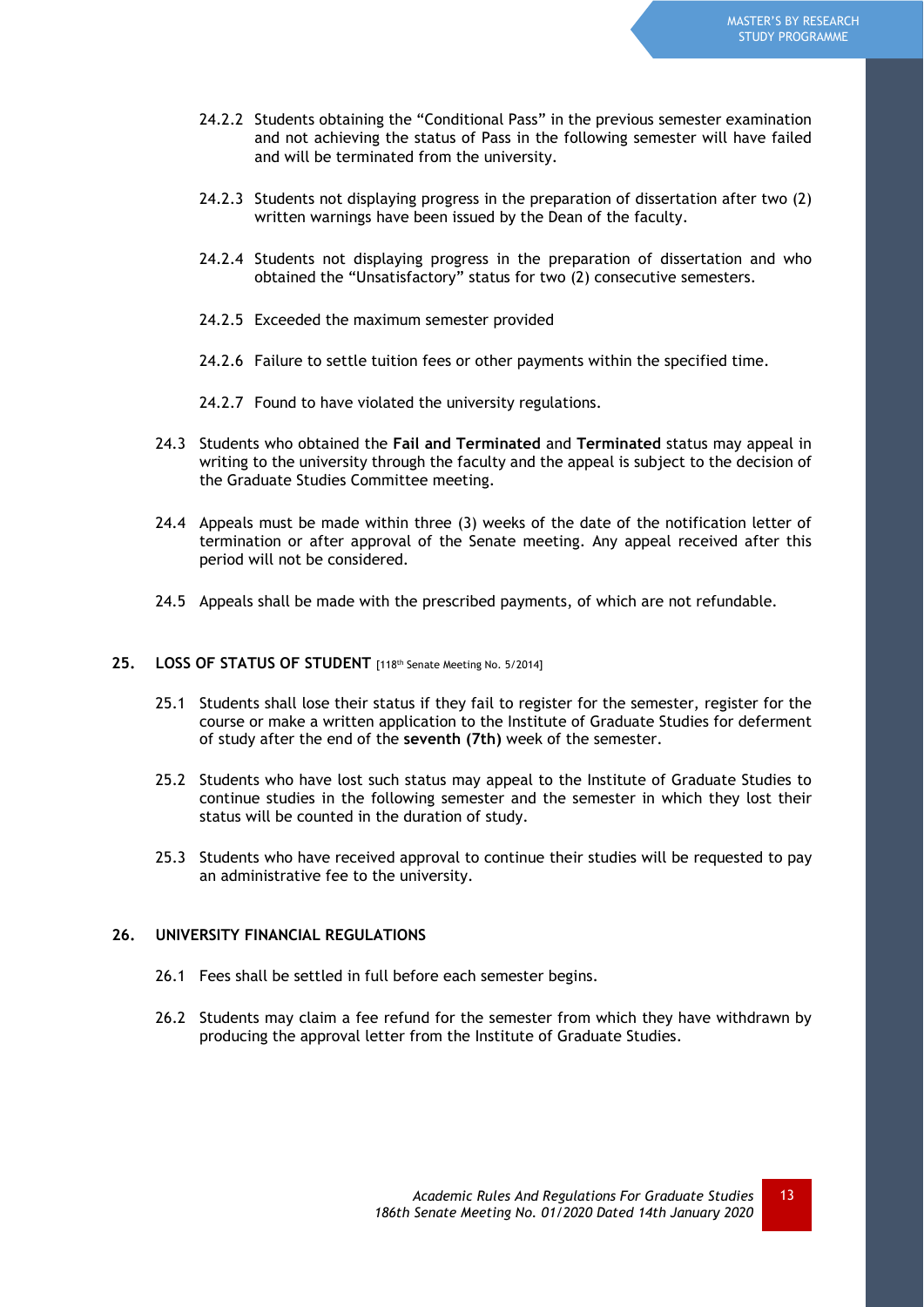## 26.3 The rate of refund is as follows:

| <b>CONDITION</b>                                                             | <b>AMOUNT OF REFUND</b>                                                                                                                         | <b>REMARKS</b>                                                                                                                                                                                        |
|------------------------------------------------------------------------------|-------------------------------------------------------------------------------------------------------------------------------------------------|-------------------------------------------------------------------------------------------------------------------------------------------------------------------------------------------------------|
| Decline offer or do<br>not register                                          | Whole amount paid                                                                                                                               | application<br>for<br>The l<br>refund<br>must<br>be<br>the<br>submitted with<br><b>confirmation</b><br>letter<br>from Academic Affairs<br>Department<br>or<br>Institute of Graduate<br><b>Studies</b> |
| During orientation<br>week                                                   | Whole<br>paid<br>amount<br>excluding:<br><b>Registration Fee</b><br><b>Health Examination Fee</b><br>International<br>Management Fee            | The entitlement<br>of<br>refund is only for the<br>first semester<br>reimbursement<br>The l<br>period is based on the                                                                                 |
| Not more than 4<br>weeks (28 days)<br>from the start date<br>of the semester | 50% of amount<br>paid<br>excluding:<br><b>Registration Fee</b><br><b>Health Examination Fee</b><br>$\bullet$<br>International<br>Management Fee | withdrawal date<br>application<br>for<br>The l<br>refund<br>be<br>must<br>submitted with<br>the<br>confirmation<br>letter                                                                             |
| After 4 weeks (28<br>the<br>days) from<br>start date of the<br>semester      | <b>Nil</b>                                                                                                                                      | from Academic Affairs<br>Department<br>or<br>Institute of Graduate<br><b>Studies</b><br>E43Eth University Reard Heating Ne. E (3040)                                                                  |

[125th University Board Meeting No. 5/2019]

26.4 The following fees are not refundable:

[125th University Board Meeting No. 5/2019]

- **•** Orientation/Registration fees
- **EXAMINATION FREE**
- **International Management Fee**
- 26.5 The students must settle other claims by the university such as fines and compensation for damages to the residential college within their duration of study.
- 26.6 The university shall have the right to claim for all outstanding fees even if the student is no longer a student at the university. All expenses made by the university in pursuing the claim shall be borne by the student.
- 26.7 Students who obtained their diploma or bachelor's degree from the Sultan Idris Education University will be exempted from paying the alumni fees of RM100.00 for the first semester. Students must submit to the Bursar their details along with a copy of the scroll from their previous studies.
- 26.8 Students who defer the semester before the 7th week of the academic calendar will have the fees and other payments brought forward to the following semester.
- 26.9 A prior confirmation/approval letter from the Institute of Graduate Studies shall be obtained and submitted to the Bursary when making the claim.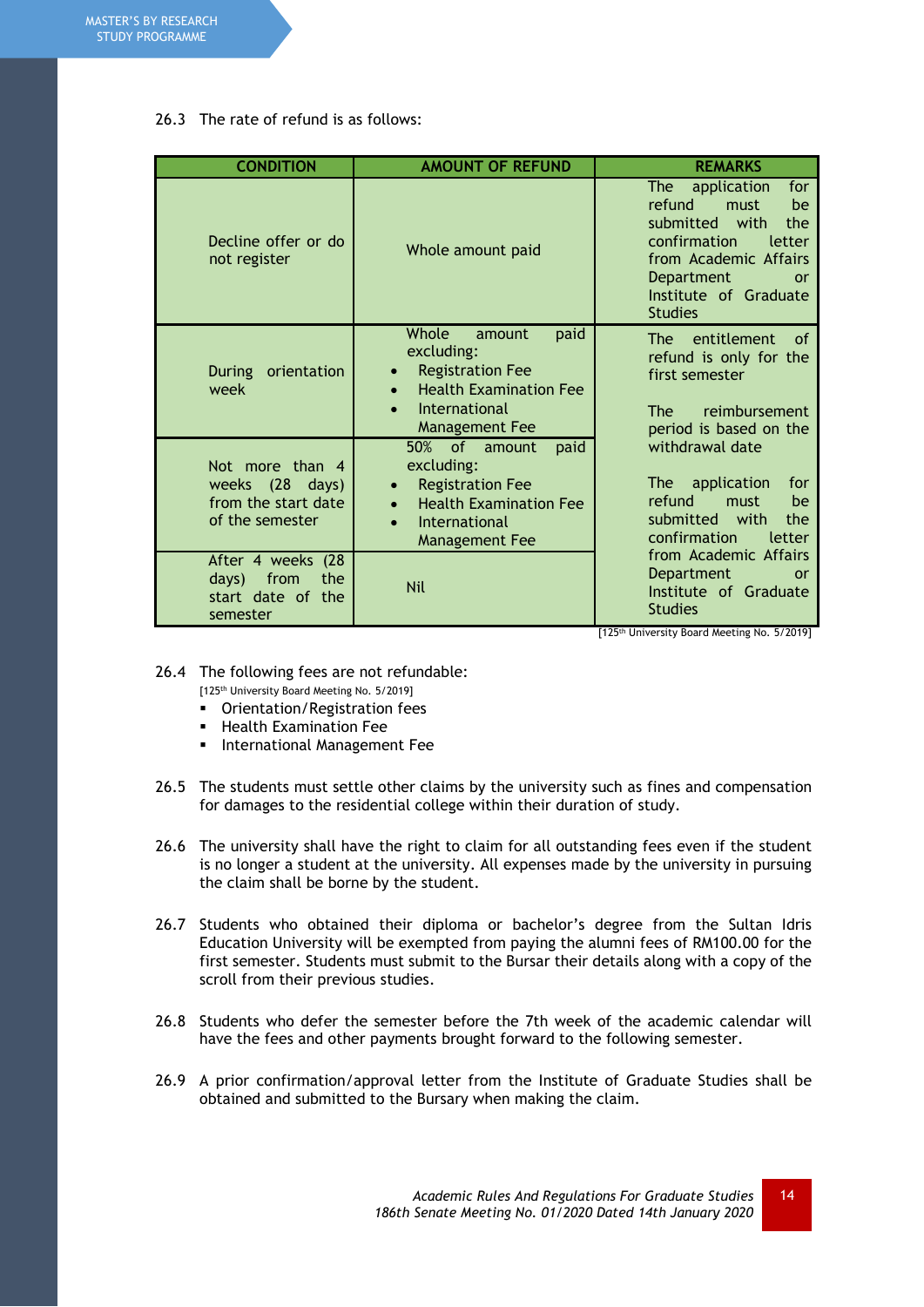### **27. GENERAL REGULATIONS**

- 27.1 The Senate shall have the right to take appropriate action against students who have been found guilty of giving false information for the purposes of admission to the university.
- 27.2 The Senate, at its discretion, may allow any exemption deemed reasonable or amend any appropriate regulations to be enforced for the betterment of the university.
- 27.3 All Senate decisions relating to appeals by students shall be managed by the Institute of Graduate Studies.
- 27.4 Students shall have the responsibility of understanding and complying with all regulations included in the Graduate Study Programme Academic Regulations.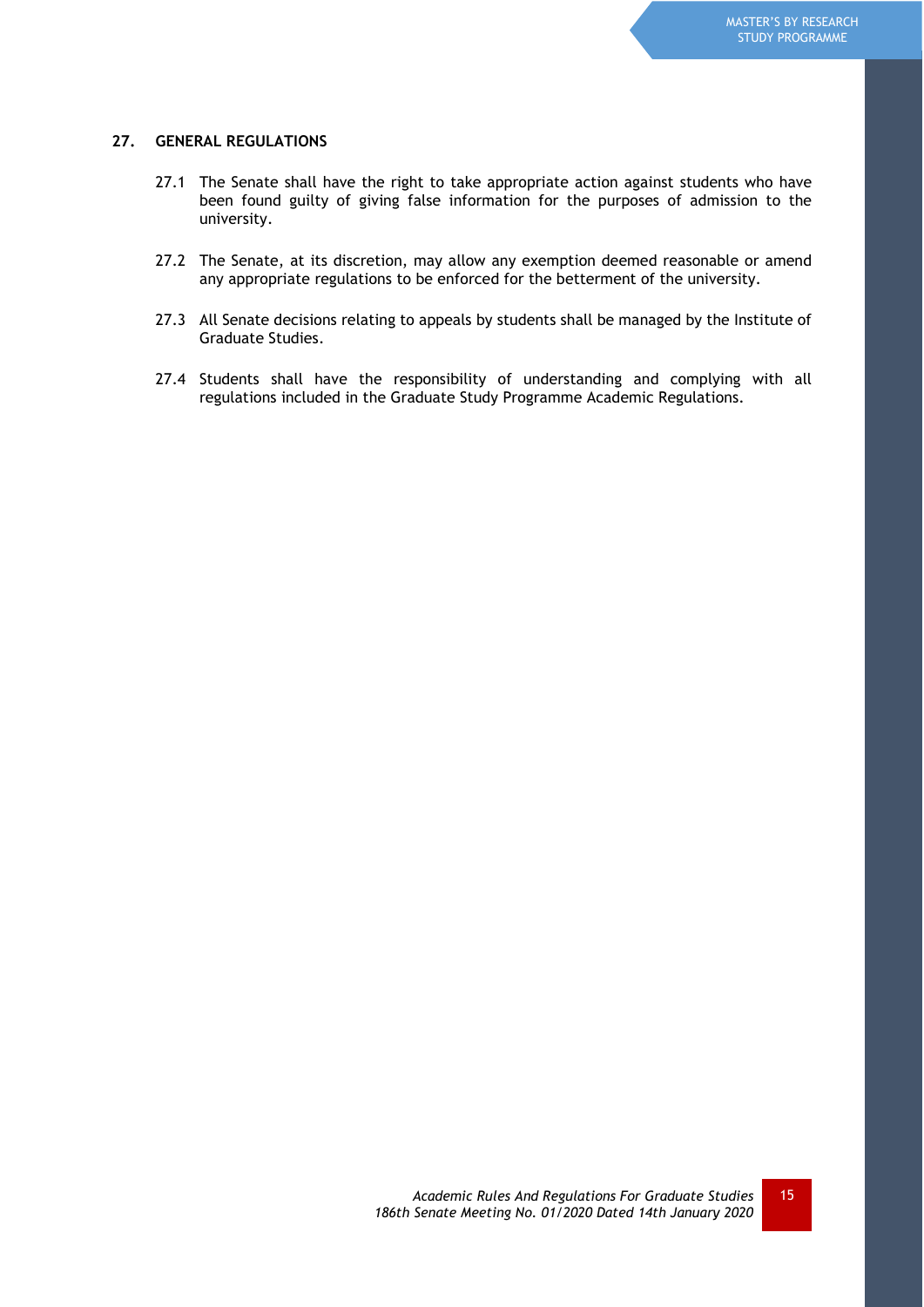# **SULTAN IDRIS EDUCATION UNIVERSITY REGULATIONS ON MASTER'S BY RESEARCH AND COURSEWORK STUDY PROGRAMME**

In exercise of the powers conferred under Paragraph 29 of the Sultan Idris Education University Constitution (Graduate Study Programme), the Sultan Idris Education University Senate determines the following regulations:

## **1. CITATION, COMMENCEMENT AND APPLICATION**

- 1.1 These regulations are cited as the Sultan Idris Education University (Master's by Research and Coursework Study Programme) Regulations 2011 (Amendment 2020).
- 1.2 These regulations shall apply to all students of the Sultan Idris Education University under the Graduate Study Programme.

### **2. DEFINITIONS**

In these regulations, unless the context otherwise requires:

**"Academic adviser"** means a member of academic staff appointed by the faculty to advice students on academic matters.

**"Academic dishonesty"** Occurs when one person presents another person's idea, findings or written work as his/her own by copying without due acknowledgement of the source and with intent to deceive (also plagiarism). Action taken against a student who violates Article 8 of the Sultan Idris Education University (Student Discipline) Rules and regulation 1999.

**"Academic staff"** means any teaching staff of the university working full-time and employed permanently or under contract.

**"Assessment"** means any form of assessment to measure students' academic achievement.

**"Audited course"** means course taken as a requirement of study but the course credit is not considered in the calculation of the CGPA. An auditing student must attend all lectures/tutorials/practical and complete all assignments, but is not required to sit for the final examination (if any). If a student does not fulfil the requirements of the audited course, the student's name shall not be listed. [144th Senate Meeting No. 7/2016]

**"CGPA"** (Cumulative grade point average) means the average sum of grade value obtained for all semester.

**"Co-supervisor/Associate supervisor"** means a member of academic staff appointed together with the supervisor by the Senate to supervise the research and preparation of student dissertation.

**"Cognate countries"** are countries using Malay as the lingua franca. For example, Indonesia, Singapore, Brunei and Southern Thailand.

**"Compulsory attendance"** means any course or activity for which attendance is compulsory.

**"Course"** means one unit of study that carries a number of credit hours normally offered or completed within a semester.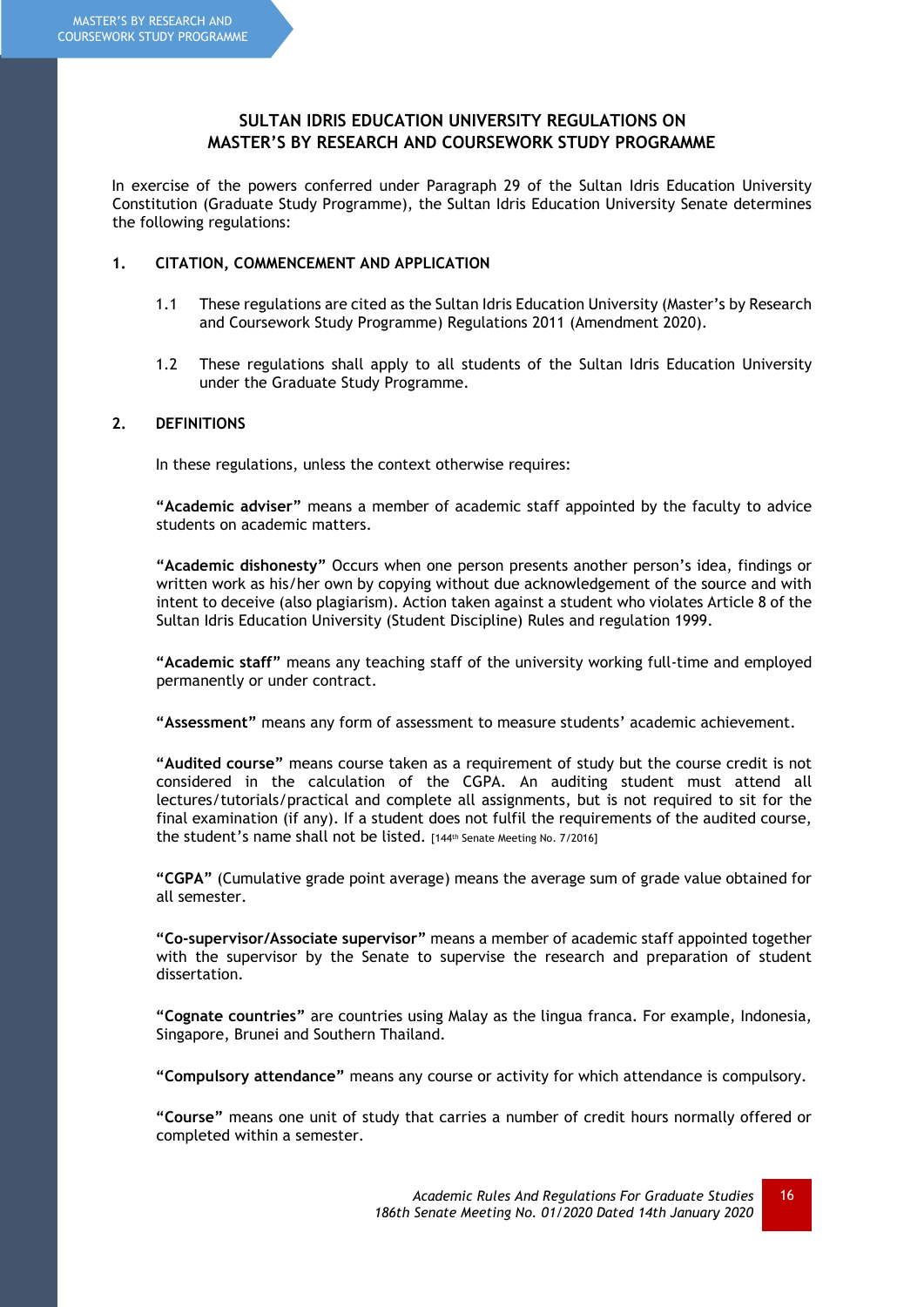**"Coursework"** means the method of implementation of any course that requires graduate students to do assignments, tests and any other form of assessments.

**"Course registration"** means registration of students through the online system at the beginning of semester based on the calendar approved by the Senate.

**"Credit count"** means the credits considered in the calculation of the GPA and CGPA.

**"Degree"** means award conferred by the university to any student who has fulfilled the graduation requirements.

**"Dissertation"** means report of academic study presented by the student to fulfil the requirement for the master's by research and coursework (mixed mode) study programme.

**"Dissertation Examiners Committee"** means committee established by the Senate to examine dissertations.

**"Duration of study"** means period specified for students to complete the master's degree study structure.

**"Education courses"** are courses related to the field of education offered by any faculty especially the Faculty of Education and Human Development.

**"Elective courses"** are courses that may be chosen from research methodology courses, education courses and major fields of study from any faculty acknowledge expertise.

**"Examination"** means any form of evaluation to measure the student academic achievement managed by the university.

**"Examination slip"** means a slip containing information on the examination that is required to be brought to the examination hall/room.

**"Faculty"** means any school offering academic programmes and courses.

**"Faculty Graduate Studies Committee"** means committee established at the faculty to supervise the Graduate Study Programme chaired by the Dean of the relevant faculty.

**"Final dissertation"** means the copy of dissertation completed after passing the Master's by research and coursework viva.

**"Graduate Studies Committee"** means committee established by the university to supervise the Graduate Study Programme chaired by the Vice Chancellor.

**"GPA"** (Grade point average) means the average grade value obtained in any one semester.

**"Institute of Graduate Studies"** means school established by the university under Section 21(1) of the Constitution of the university to manage, administer and coordinate the Graduate Study Programme.

**"Internal examiner"** means a member of the academic staff proposed by the faculty, recommended by the Graduate Studies Committee, and approved by the Senate to assess student dissertations.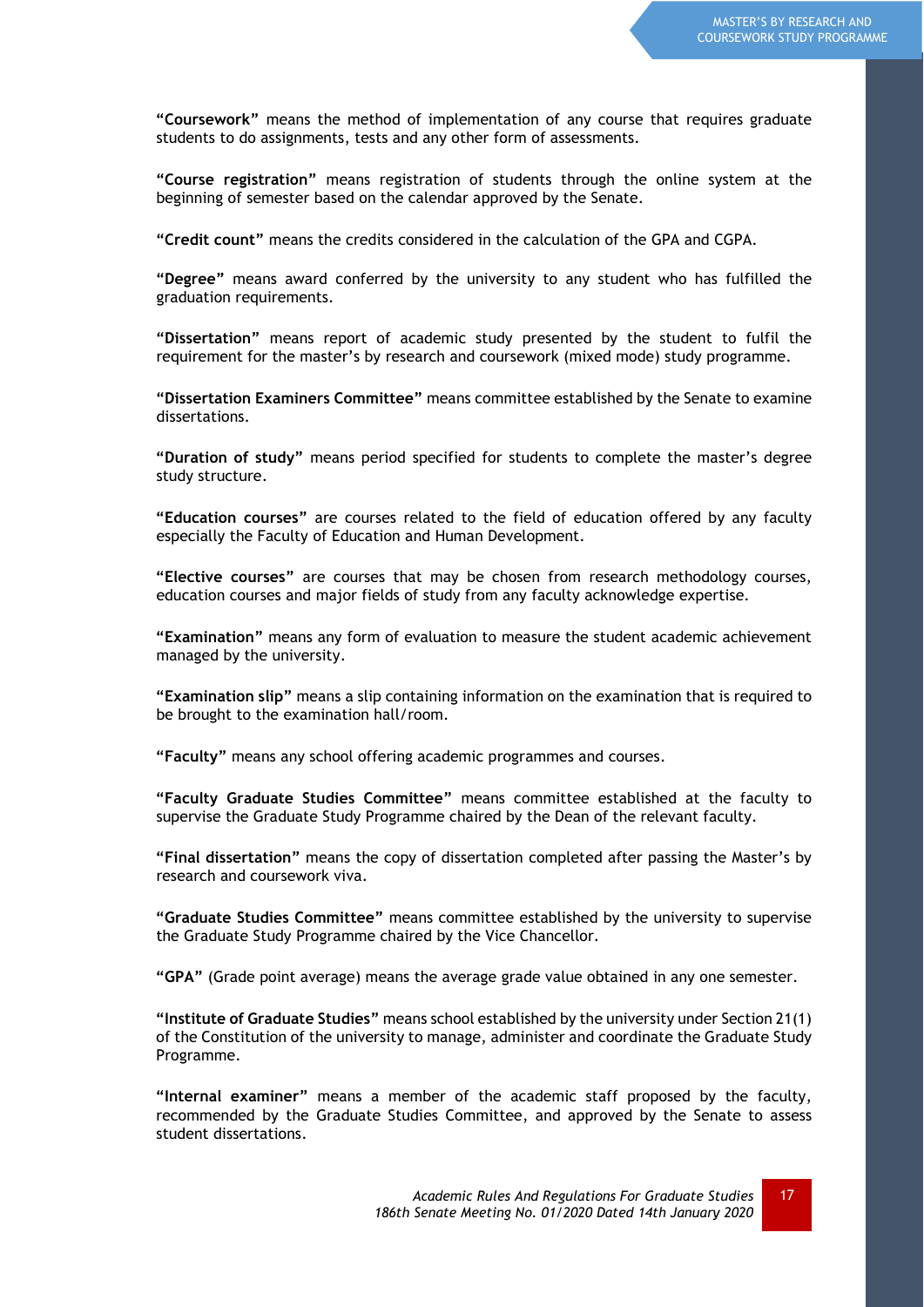**"Major courses"** are courses identified as a field of study.

**"Mode of study"** is the type of structure of master's studies offered by the university including master's by research, master's by research and coursework (mixed mode), and master's by coursework.

**"Pass credits"** means credits obtained for passing a course.

**"Programme structure"** means the order of programmes offered by the Institute of Graduate Studies based on the mode of study.

**"Registration slip"** means a slip containing information on the course registered by a student.

**"Research methodology courses"** are compulsory research methodology courses determined by the university.

**"Research Proposal Examiners Committee"** means the committee established by the faculty to approve and recommend students' research proposals.

**"Semester registration"** means registration of students using the online system during every semester of study to activate their status as students of the university.

**"Senate"** means the highest body with absolute authority over all academic matters, which was established pursuant to section 20(1) of the Constitution of Sultan Idris Education University 1998.

**"Student"** means a registered student who is following the Graduate Study Programme at the Sultan Idris Education University.

**"Student information system"** means a built-in on-line system and regulated by the Institute of Graduate Studies for keeping student data and records.

**"Study programme"** means groups of courses, training and research or combination of courses, training and research planned and offered to fulfil the requirements for the conferment of a master's degree approved by the Senate.

**"Supervisor"** means a member of academic staff proposed by the faculty and approved by the Graduate Studies Committee to supervise student dissertations.

**"University"** means the Sultan Idris Education University (UPSI).

**"Viva"** means oral examination presided by members of the Dissertation Examiners Committee.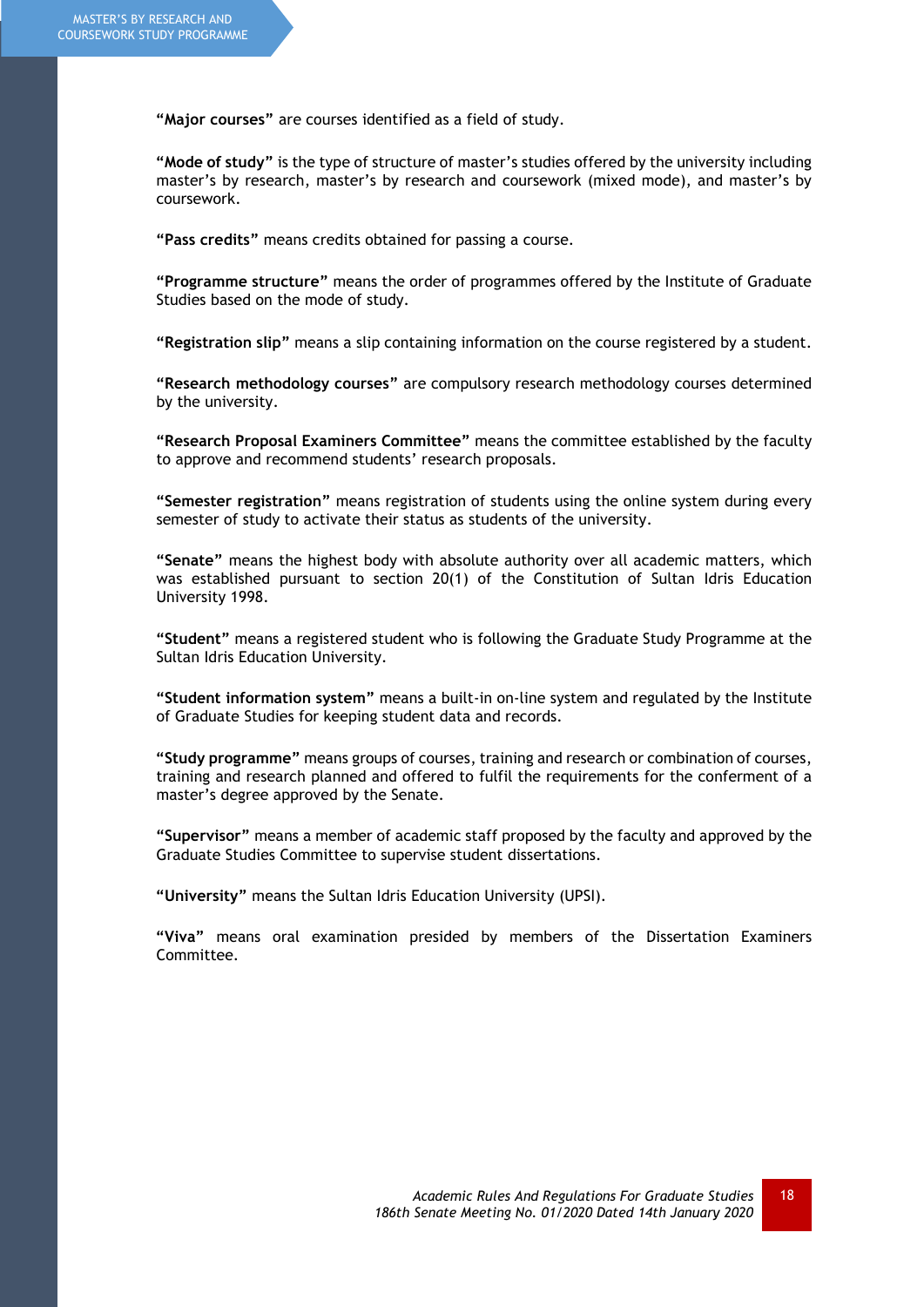### **3. ADMISSION REQUIREMENTS**

- 3.1 A bachelor's degree with honours and CGPA of at least 2.75 or a CGPA that can be considered by the faculty, from Sultan Idris Education University or an equivalent degree from any higher educational institution; or
- 3.2 Other qualifications recognised by the Senate, obtained through accreditation of prior experiential learning (APEL) subject to the fields listed; or
- 3.3 Other qualifications recognised by the Senate; and
- 3.4 Fulfilment of specific entry requirements imposed by the faculty concerned.
- 3.5 International candidates are required to score 500 for TOEFL or Band 5.5 for IELTS except for candidates taking Malay as the field of study or a field of study that uses Malay language as the medium of instruction. [179th Senate Meeting No. 6/2019]
- 3.6 Candidates from cognate countries who are submitting research proposals in English must provide proof of the prescribed IELTS or TOEFL qualification when submitting their application for admission to UPSI. If during the duration of study, the dissertation is written in English, the candidates from cognate countries must submit an application to the Institute of Graduate Studies through the faculty before it is brought to the Senate meeting for approval. [136<sup>th</sup> Senate Meeting No. 11/2015]

### **4. APPLICATION**

- 4.1 Applications shall be made online.
- 4.2 Applications must comply with all specific requirements.
- 4.3 The university have the right to reject applications that do not comply with the specified requirements or late submission.

#### **5. PROGRAMME STRUCTURE**

5.1 The study involves research coursework and preparation of a dissertation.

### **6. REGISTRATION**

- 6.1 Students shall register for each semester by paying the prescribed fees in full at the appointed date for each semester following the programme structure offered by the university.
- 6.2 Registration shall be done on the appointed date at the beginning of the semester to enable students to pursue their course or conduct their research in that semester.
- 6.3 A fine will imposed on late registration.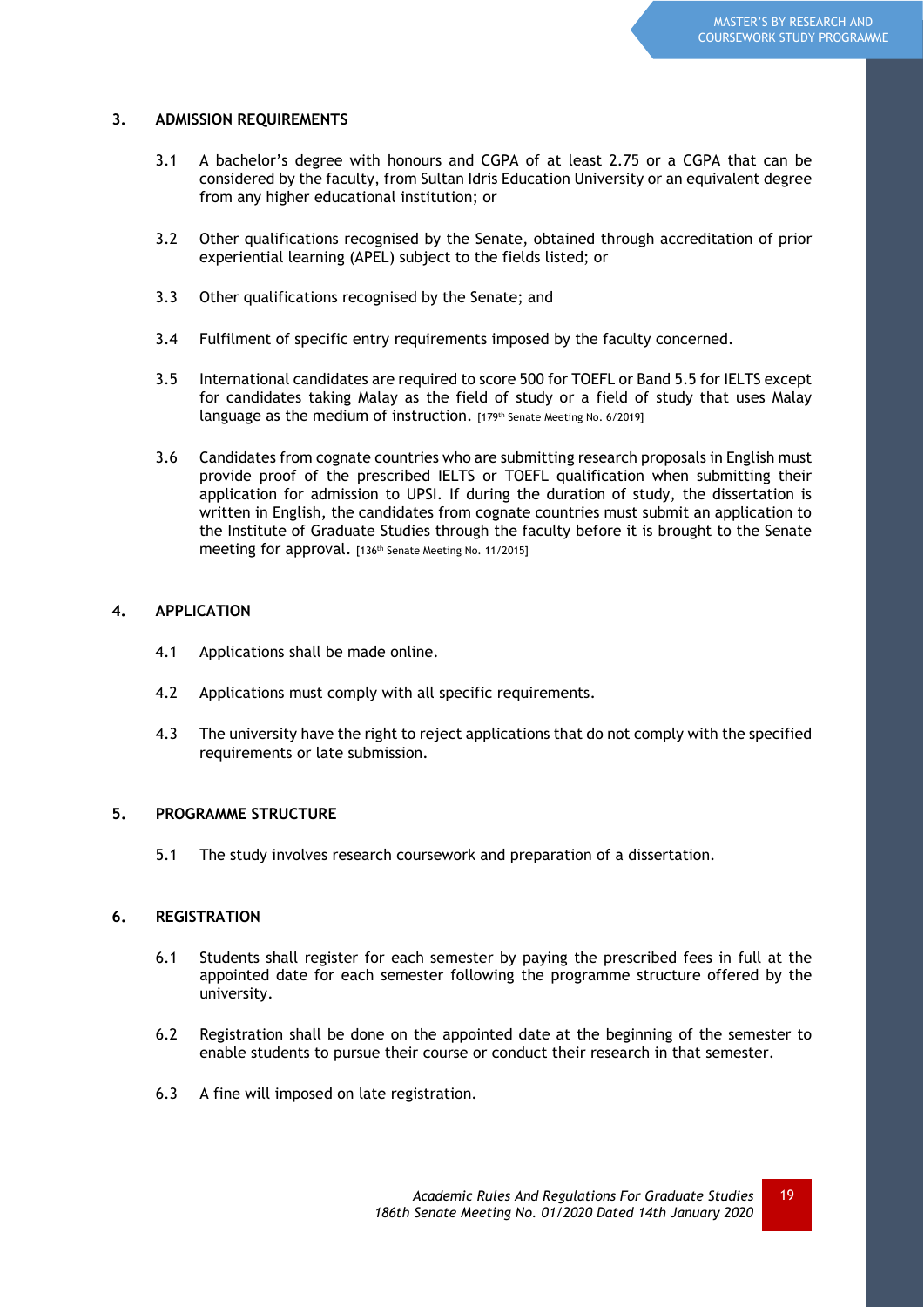# **7. DEFERMENT OF ADMISSION**

- 7.1 Students may defer their admission for a period of one (1) semester only.
- 7.2 Applications for deferment of admission shall be made in writing to the Dean of the Institute of Graduate Studies within seven (7) weeks of the date of admission.
- 7.3 If a student's fails to make an application for deferment within the specified period, the offer will be deemed as void.

## **8. COURSE AND DISSERTATION REGISTRATION**

- 8.1 Candidates shall register their courses and dissertations as offered in accordance with the requirements and schedule as prescribed by the Senate.
- 8.2 Registration of credit hours for full-time students is a minimum of 12 credit hours and a maximum of 16 credit hours. Students are allowed to register for more than 16 credit hours with the approval of the Dean of the faculty.
- 8.3 Registration of credit hours for part-time students is a maximum of 12 credit hours. Students are allowed to register for more than 12 credit hours with the approval of the Dean of the faculty.
- 8.4 Students may register for both courses and dissertation once the supervisor has been assigned. [144th Senate Meeting No. 7/2016]
- 8.5 Registrations made later than the second week of each semester will be subjected to a fine.

# **9. DEFERMENT OF STUDY**

- 9.1 Students may submit an application to the Institute of Graduate Studies to defer their study with the approval of the faculty.
- 9.2 Approval for deferment of study is subject to the consent of the Dean of the Institute of Graduate Studies.
- 9.3 The period of deferment of study shall not be more than two (2) consecutive semesters except for health reasons.
- 9.4 Students applying for deferment of study for health reasons shall beforehand obtain a certificate from a government doctor or medical officer/panel doctor of the university.
- 9.5 Applications for deferment of study for reasons other than health may also be considered and approved by the Dean of the Institute of Graduate Studies. Applications shall be made before the 7th week of the semester.
- 9.6 The period of deferment for health reasons shall not be considered in the calculation of the maximum duration of study for the study programme.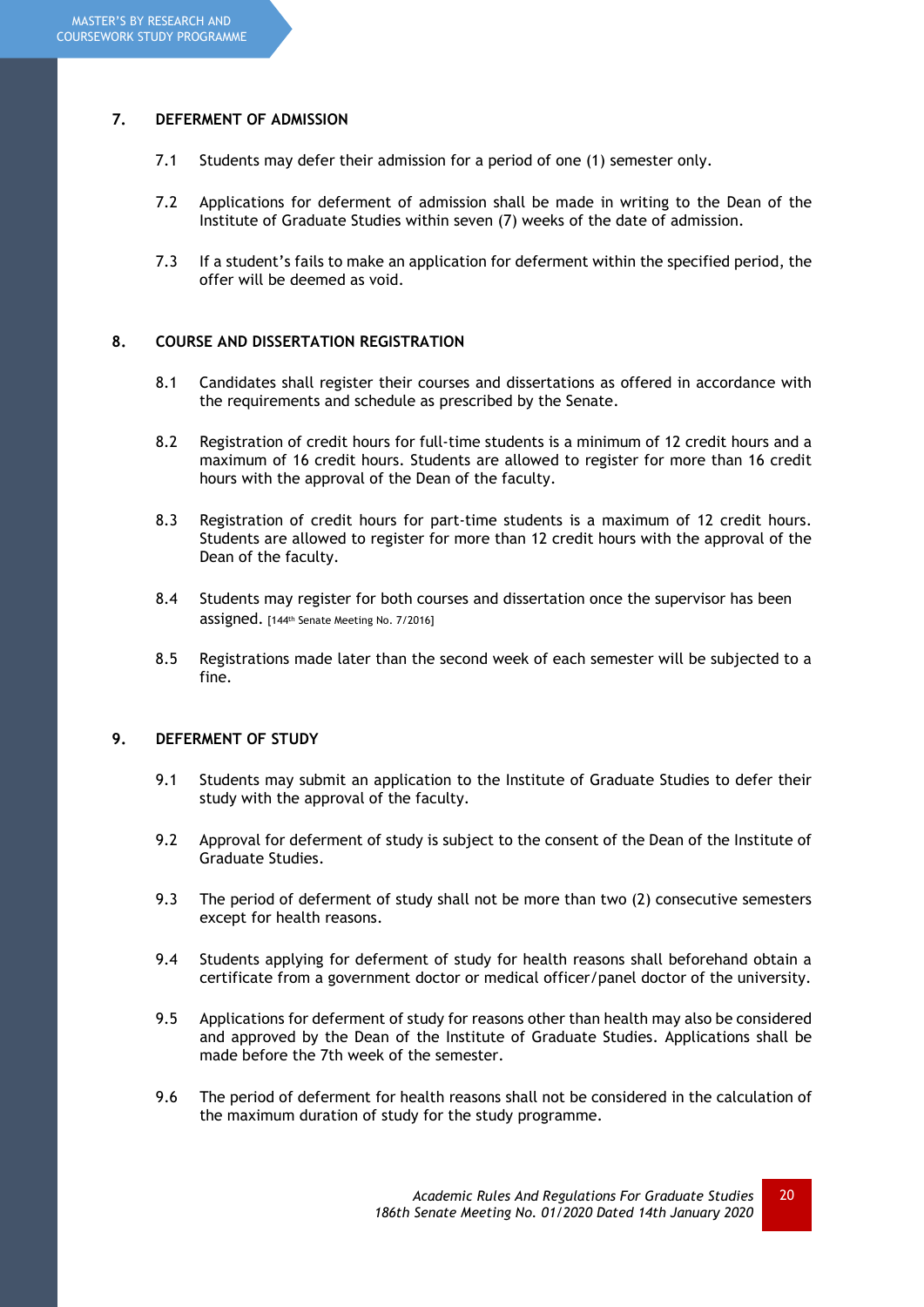- 9.7 During the period of deferment, a student loses the status as a student of the university.
- 9.8 Students who wishes to continue their study after the completion of the approved period of deferment are required to register again.

#### **10. CHANGE OF MODE**

- 10.1 Students may change their mode of study with the recommendation of the Dean of the faculty and approval of the Dean of the Institute of Graduate Studies.
- 10.2 Applications shall be submitted **before semester three (3) of the study**. Applications made after this period shall not be considered. [121st Senate Meeting No. 8/2014]
- 10.3 Students are also required to submit the applications **before the seventh (7th) week** of the semester; applications after this period shall not be processed and the approval for such change will take effect only in the following semester. [121<sup>st</sup> Senate Meeting No. 8/2014]
- 10.4 The university reserves the right over the mode of study offered every semester.
- 10.5 Such changes are allowed only two (2) times within the entire duration of study.

#### **11. CHANGE OF FIELD OR PROGRAMME**

- 11.1 Students may apply for change of field/programme with the recommendation of the faculty. The approval for change does not involve the appointment of supervisors requires only a decision by the Institute of Graduate Studies on condition that the faculty has made the recommendation for approval. [136<sup>th</sup> Senate Meeting No.11/2015]
- 11.2 Applications for change of field or programme shall be submitted before semester three (3) of study. Applications made after this period shall not be considered.
- 11.3 Such changes are allowed only two (2) times within the entire duration of study.

#### **12. ADDING AND DROPPING COURSES**

- 12.1 Students are allowed to add courses after obtaining the advice and recommendations of academic advisers within two (2) weeks of the commencement date of the semester.
- 12.2 Students are not allowed to drop any registered courses after the seventh week of the commencement date of the semester.
- 12.3 Courses added or dropped must fulfil the minimum and maximum total credit requirements for any one semester.
- 12.4 A fine will be imposed if students do not follow the stipulated dates for adding/dropping of courses.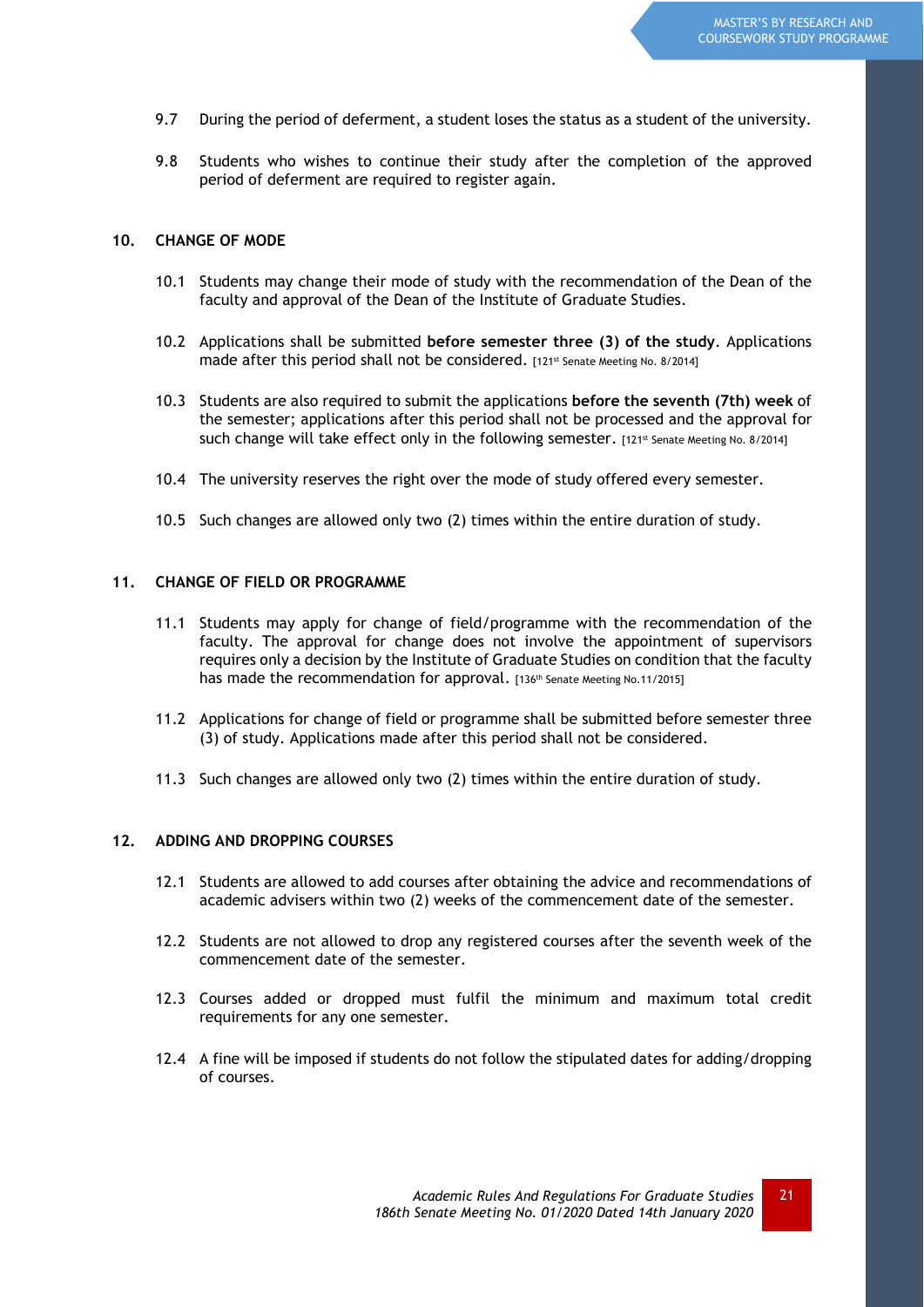## **13. RESEARCH PROPOSAL PRESENTATION**

- 13.1 Students are required to attend at least one (1) presentation of research proposal before they present their research proposal. Completion of study letter and transcript will not be given if students do not meet the requirement. [159th Senate Meeting No. 10/2017]
- 13.2 Every student shall prepare and present a research proposal at the faculty level after obtaining a recommendation from the supervisor.
- 13.3 The research proposal must be examined and approved by the Faculty Research Proposal Examiners Committee.
- 13.4 The maximum period given to a of master's degree student by research and coursework mode (mixed mode) to present the research proposal is as follows:

| <b>Study Status</b>                  | <b>Proposal present before</b>                             |
|--------------------------------------|------------------------------------------------------------|
| Full-time                            | Second semester subsequent to registration of dissertation |
| Part-time                            | Third semester subsequent to registration of dissertation  |
| *Domarket Bafara and of the compator |                                                            |

 \*Remarks: Before end of the semester [136<sup>th</sup> Senate Meeting No. 11/2015]

13.5 The **Rather Unsatisfactory** status will be given to students who fail to present their research proposal after the second semester subsequent to registration of dissertation (for full-time students) or third semester subsequent to registration of dissertation (for part-time students), despite having submitted the research progress report and being given the Satisfactory status by the supervisor. The following are the prescribed levels of assessment for a student:

| <b>Study Status</b>                                                                                                      |             | <b>Status received</b>                         |
|--------------------------------------------------------------------------------------------------------------------------|-------------|------------------------------------------------|
| After second semester subsequent to<br>registration of dissertation (full-time)                                          | First time  | <b>Rather Unsatisfactory</b>                   |
| After third semester subsequent to<br>registration of dissertation (part-time)                                           |             |                                                |
| After third semester subsequent to<br>registration of dissertation (full-time)                                           | Second time | Unsatisfactory                                 |
| After fourth semester subsequent to<br>registration of dissertation (part-time)                                          |             |                                                |
| After fourth semester subsequent to<br>registration of dissertation (full-time)                                          | Third time  | Unsatisfactory and<br>terminated (two          |
| After fifth semester subsequent to<br>registration of dissertation (part-time)<br>$I426th$ Conato Mooting No. $14/20151$ |             | consecutive times of<br>Unsatisfactory status) |

 $[136<sup>th</sup>$  Senate Meeting No. 11/2015]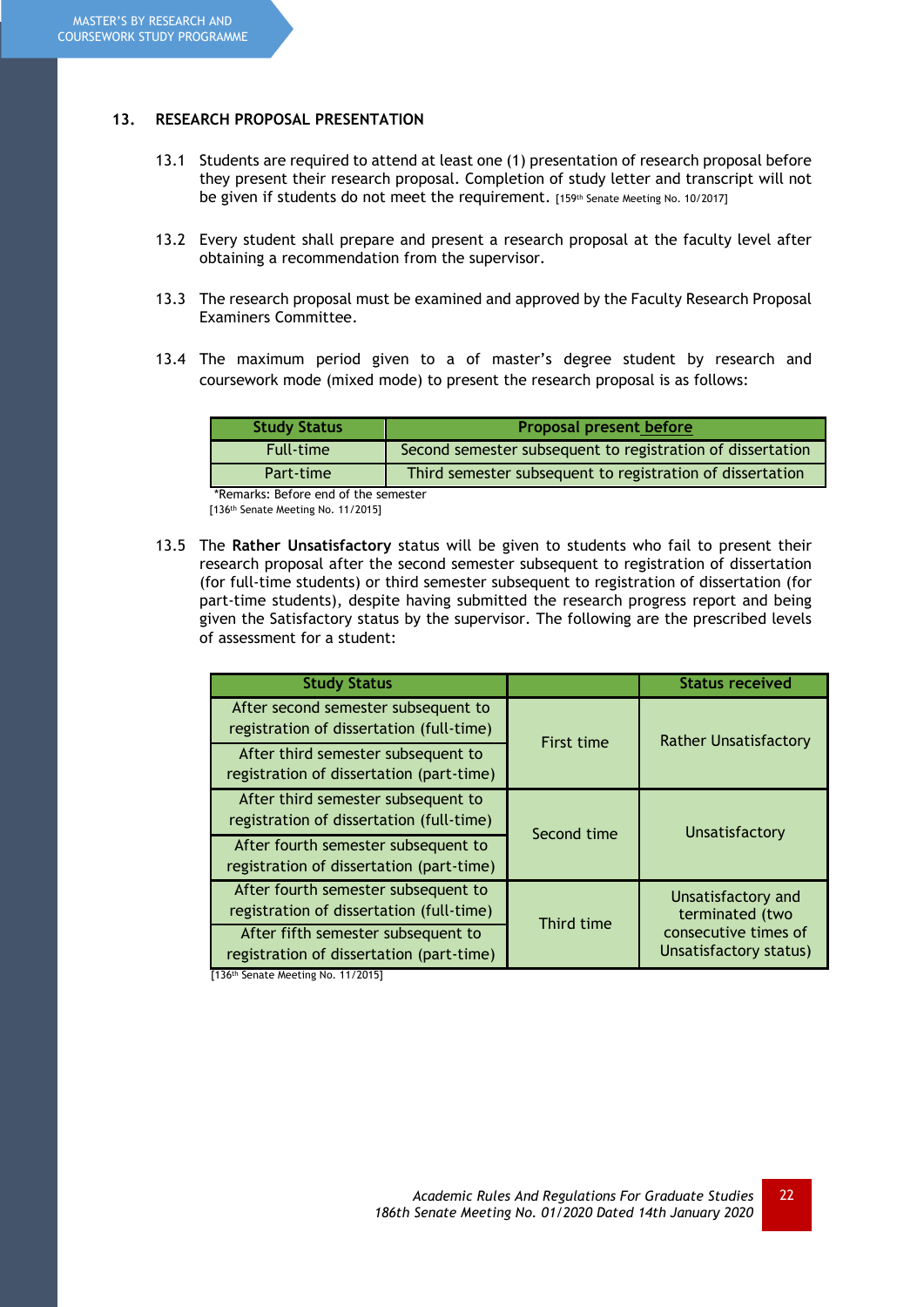13.6 Students who have presented their research proposal but need to amend and present such research proposals for a second time are subject to the following:

| <b>Study Status</b>          | <b>Maximum period for</b><br>amendment and subsequent<br>presentation | <b>Status for failure to comply</b><br>with the specified period |
|------------------------------|-----------------------------------------------------------------------|------------------------------------------------------------------|
| <b>Full-time</b>             | Before the fourteenth week of                                         | Rather Unsatisfactory - first time                               |
|                              | the following semester                                                | Unsatisfactory - second time                                     |
| Part-time                    | Before the fourteenth week of                                         | Rather Unsatisfactory - first time                               |
| the subsequent two semesters |                                                                       | Unsatisfactory - second time                                     |

[136th Senate Meeting No. 11/2015]

#### **14. RESEARCH FINDINGS PRESENTATION**

- 14.1 Students are encouraged to present at least **one (1)** research findings before submitting the notice and preliminary dissertation to IGS.
- 14.2 Feedback received from the audience during the presentation should be taken into account for improvement of dissertation.

Note: Faculty can decide the method of conducting the presentation itself. However, Faculty needs to ensure the Panel of Assessors are the same as being appointed during the presentation of proposal. [159th Senate Meeting No. 10/2017]

#### **15. DURATION OF STUDY**

- 15.1 The duration of study for full-time students is a minimum of three (3) semesters (1 $\frac{1}{2}$ years) and a maximum of six (6) semesters (3 years).
- 15.2 The duration of study for part-time students is a minimum of four (4) semesters (2 years) and a maximum of ten (10) semesters (5 years).
- 15.3 Changing the status of study is permitted only **two (2) times** within the entire duration of the study. The university reserves the right over the status of study offered each Semester. [121st Senate Meeting No. 8/2014]
- 15.4 Application for change of the status must be done before the start of the final semester.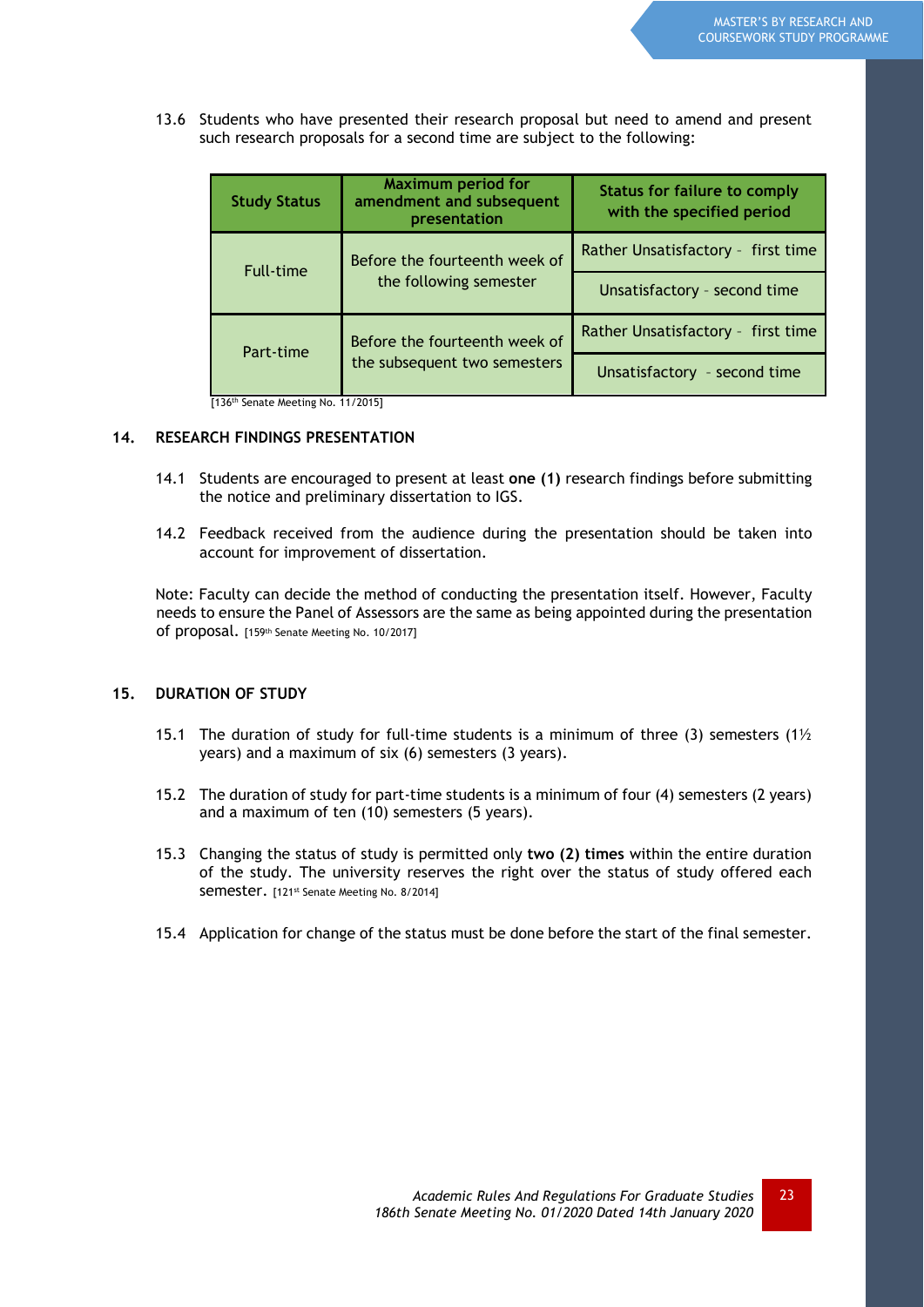## **16. RESIDENTIAL REQUIREMENTS**

#### 16.1 Students must fulfil the residential requirements as follows:

| <b>Study Status</b> | *Residential Requirements                                                                                                                                                    |  |
|---------------------|------------------------------------------------------------------------------------------------------------------------------------------------------------------------------|--|
| <b>Full Time</b>    | Students must be physically present on campus subject to the<br>discretion of the Dean/Deputy Dean (except international<br>students who have enrolled in special programs). |  |
| Part Time           | Students must be physically present on campus subject to the<br>discretion of the Dean/Deputy Dean.                                                                          |  |

\*subject to program and faculty requirements.

[162nd Senate Meeting No. 1/2018]

### **17. LECTURE ATTENDANCE**

- 17.1 Students are required to attend all classes scheduled for the course in the form of lecture/tutorial/practical, including the compulsory attendance as determined by the faculty.
- 17.2 Students who fail to comply with the above regulation for any course without reasons acceptable to the Senate shall not be allowed to sit for the final examination of the course.
- 17.3 Students whose attendance is less than 80% of the lectures/tutorials/practical will be barred from the final examination.
- 17.4 Students must meet their supervisors according to the frequency determined by the faculty and a record of such supervisions must be kept.
- 17.5 At the end of each semester, students must submit the Graduate Study Progress Report to the faculty to be forwarded to the Institute of Graduate Studies.
- 17.6 Students who fail to fulfil the requirements above will be given the Unsatisfactory status. Students who are given the unsatisfactory status for two (2) consecutive semesters will be terminated.

#### **18. CREDIT TRANSFER**

- 18.1 Students may apply for credit transfer for their courses from any institution recognised by the Senate.
- 18.2 Approval for credit transfer is decided by the Faculty Graduate Studies Committee.
- 18.3 The permitted maximum total of credits transfer is twelve (12) except for research methodology course.
- 18.4 Courses intended for credit transfer must be of a minimum grade "B" and the courses must have been taken not more than five (5) years before the date of application.
- 18.5 The contents of the course applied must be at least 75% equivalent to the course required to be taken at UPSI.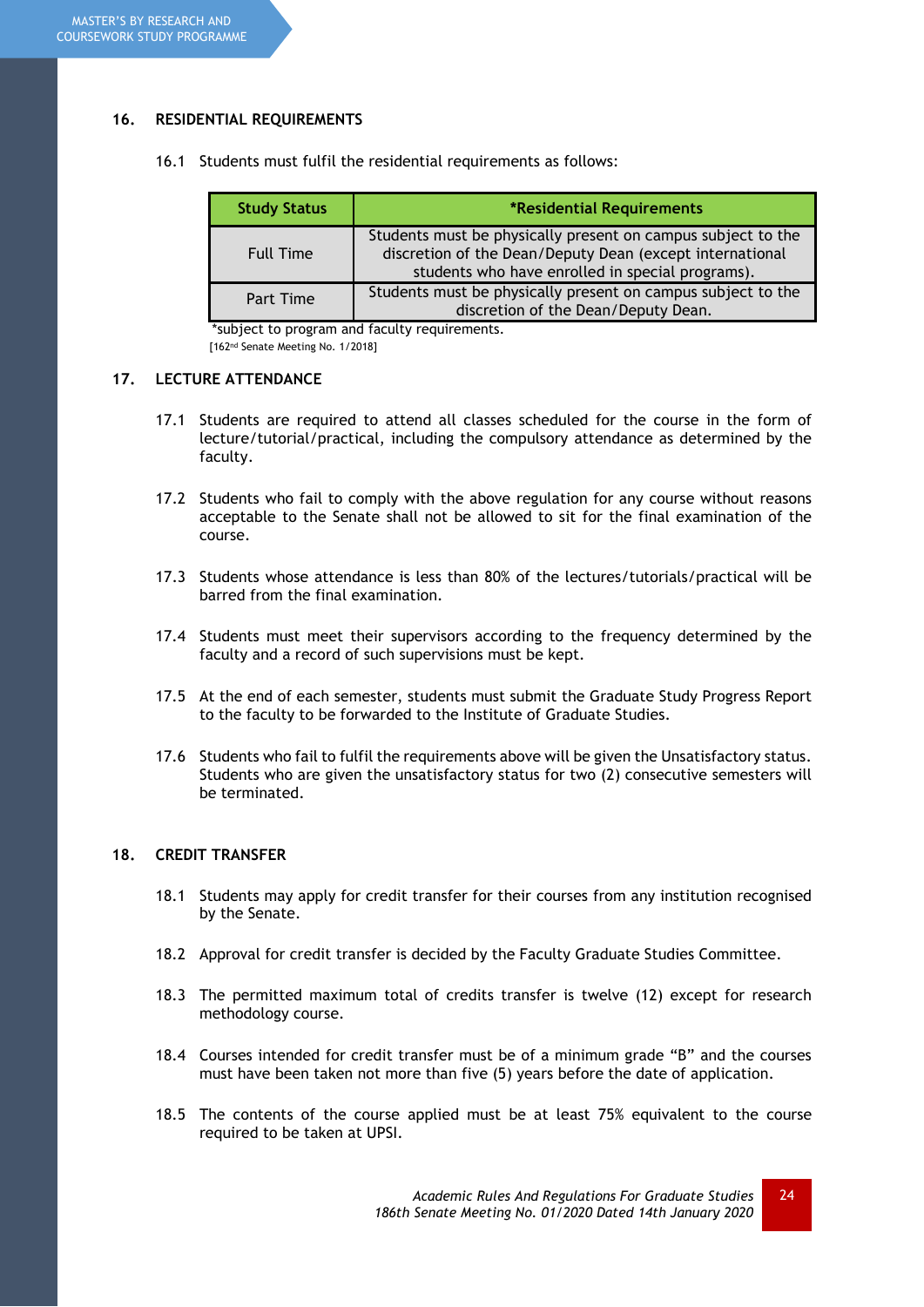- 18.6 The faculty decides on approval for the types of courses that are eligible for credit transfer.
- 18.7 Students who are changing programmes will have the grades of unrelated courses deleted.
- 18.8 Students who withdraw from their studies may register again as a new student but may not apply for credit transfer. Credit transfer is only allowed for students who have obtained a master's degree and wish to register for another master's programmes.

#### **19. DISSERTATION**

- 19.1 The dissertation shall not be fewer than 20,000 words and not more than 40,000 words (subject to the declaration of JPS of Faculty, supervisor and field expertise). [171th Senate No.10/2018].
- 19.2 The dissertation shall be prepared based on the format and style of writing determined by the university.
- 19.3 The dissertation may be written in Malay or in English. The abstract shall be written in both languages.
- 19.4 A dissertation may also be written in a language other than Malay or English for the following program only:

| <b>PROGRAM</b>      | FIELD             | <b>LANGUAGE</b> |
|---------------------|-------------------|-----------------|
| Master of Education | Islamic Education | Arabic Language |

But the approval of the Graduate Studies is required on a case-by-case basis before the student begins his research and must be based on strong justifications. The student must also submit the title and abstract that have been translated into Malay and English to the Institute of Graduate Studies as a graduation requirement. [154<sup>th</sup> Senate Meeting No. 5/2017]

- 19.5 A dissertation that has been accepted for the conferment of degree from another university cannot be accepted for the conferment of degree from this university. A student who intends to submit his dissertation to be examined shall:
	- 19.5.1 submit a notice with proof of payment of dissertation examination fees to the Institute of Graduate Studies using the prescribed form at least three (3) months before the date of dissertation submission for examination.
	- 19.5.2 submit six (6) soft-bound copies of the dissertation for examination along with a Turnitin report.
	- 19.5.3 Student has to submit the preliminary dissertation to IGS as follow:

| <b>Study Status</b> | Submission of preliminary dissertation |
|---------------------|----------------------------------------|
| <b>Full Time</b>    | <b>Fourth Semester</b>                 |
| <b>Part Time</b>    | <b>Eight Semester</b>                  |

[159th Senate Meeting No.10/2017]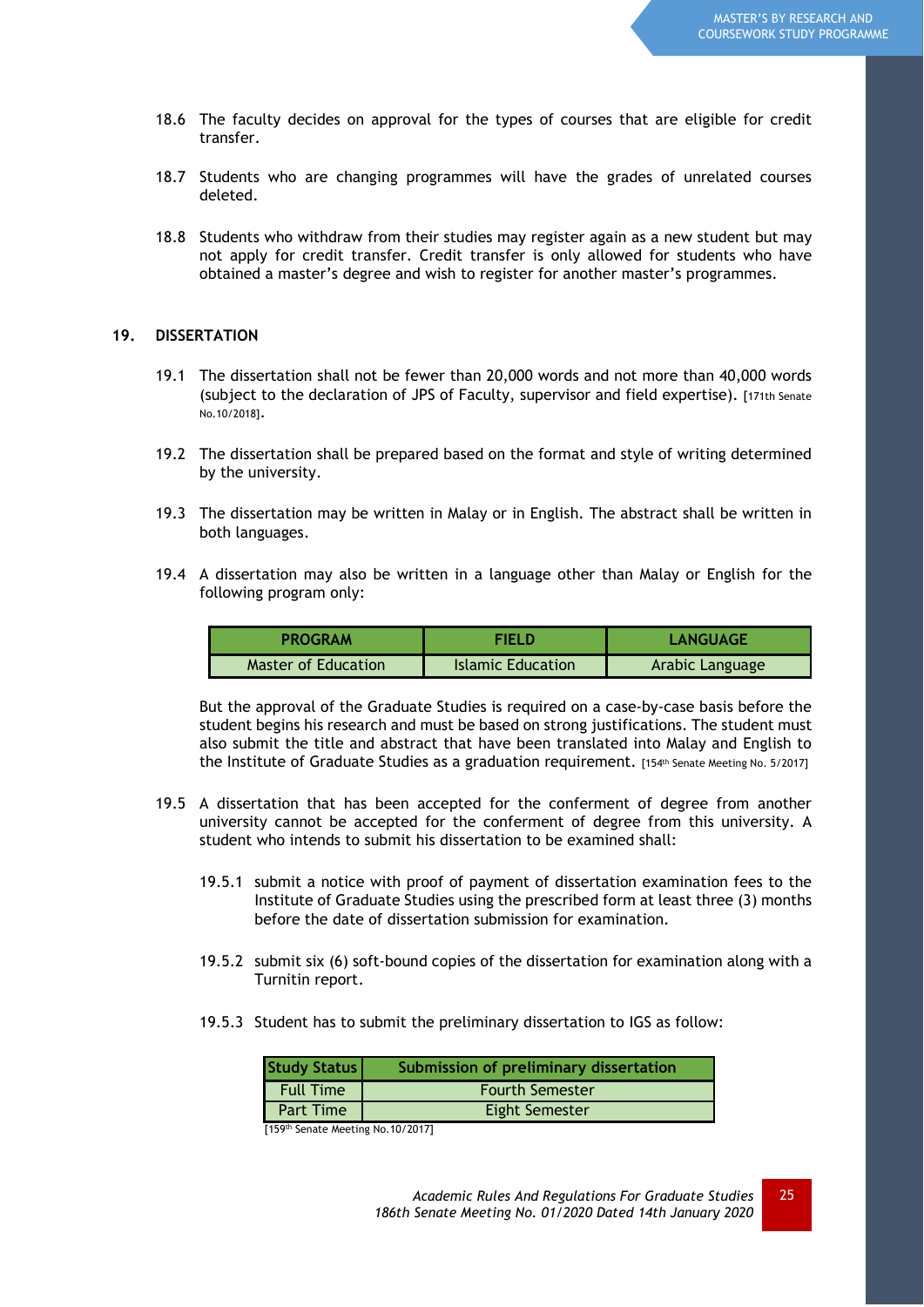- 19.5.4 Failure of student to submit the preliminary dissertation to IPS within the specifies period will cause the student to have Rather Unsatisfactory status during the semester even if he/she has sent the LKPS and get In Progress status from the supervisor. [159th Senate Meeting No.10/2017]
- 19.5.5 Student may also submit the preliminary dissertation to the IPS earlier than the Specified period. [159th Senate Meeting No.10/2017]
- 19.6 Before graduating, students must submit the final dissertation, in three (3) bound copies with two (2) compact disc (CD) copies in PDF format, that has been examined and its format approved by the Institute of Graduate Studies.
- 19.7 Students are encouraged to publish their research, provided it is done with the consent of the supervisor.
- 19.8 Entitlement to ownership of the results of the study and the dissertation shall vest with the university.

### **20. INTERNSHIP**

- 20.1 Students have two (2) semesters to complete their internship upon registration of the said course.
- 20.2 Students who do not fulfil the necessary internship requirements in one semester can register again for the course in the semester that follows.
- 20.3 Students will receive the status of 'In Progress' (IP) for that particular semester on condition that evidence of progress report has been submitted to their supervisor/lecturer. The status 'Unsatisfactory' will be given if no evidence is provided.
- 20.4 If the course is still not completed at the end of the second semester, the students shall be deemed to have failed and shall be required to repeat the internship.
- 20.5 Students are allowed to repeat the internship only once (1) and the new grade obtained will replace the previous grade. [139th Senate Meeting No.02/2016]

#### **21. SUPERVISION OF DISSERTATION**

- 21.1 The Senate shall appoint an academic staff from any faculty as supervisors and/or cosupervisors and/or associate supervisors from any Public Institutions of Higher Education (PIHE) or other institutions competent to supervise research and preparation of the dissertation.
- 21.2 Appointment of supervisors/co-supervisor's/associate supervisors shall be recommended by the faculty and approved by the Graduate Studies Committee.
- 21.3 A change of supervisor is allowed with the approval of the faculty, consent of the original and the new supervisors, and approval of the Graduate Studies Committee.
- 21.4 Co-supervisor's/associate supervisors selected may be academic staff of other universities and/or experts from external organisations.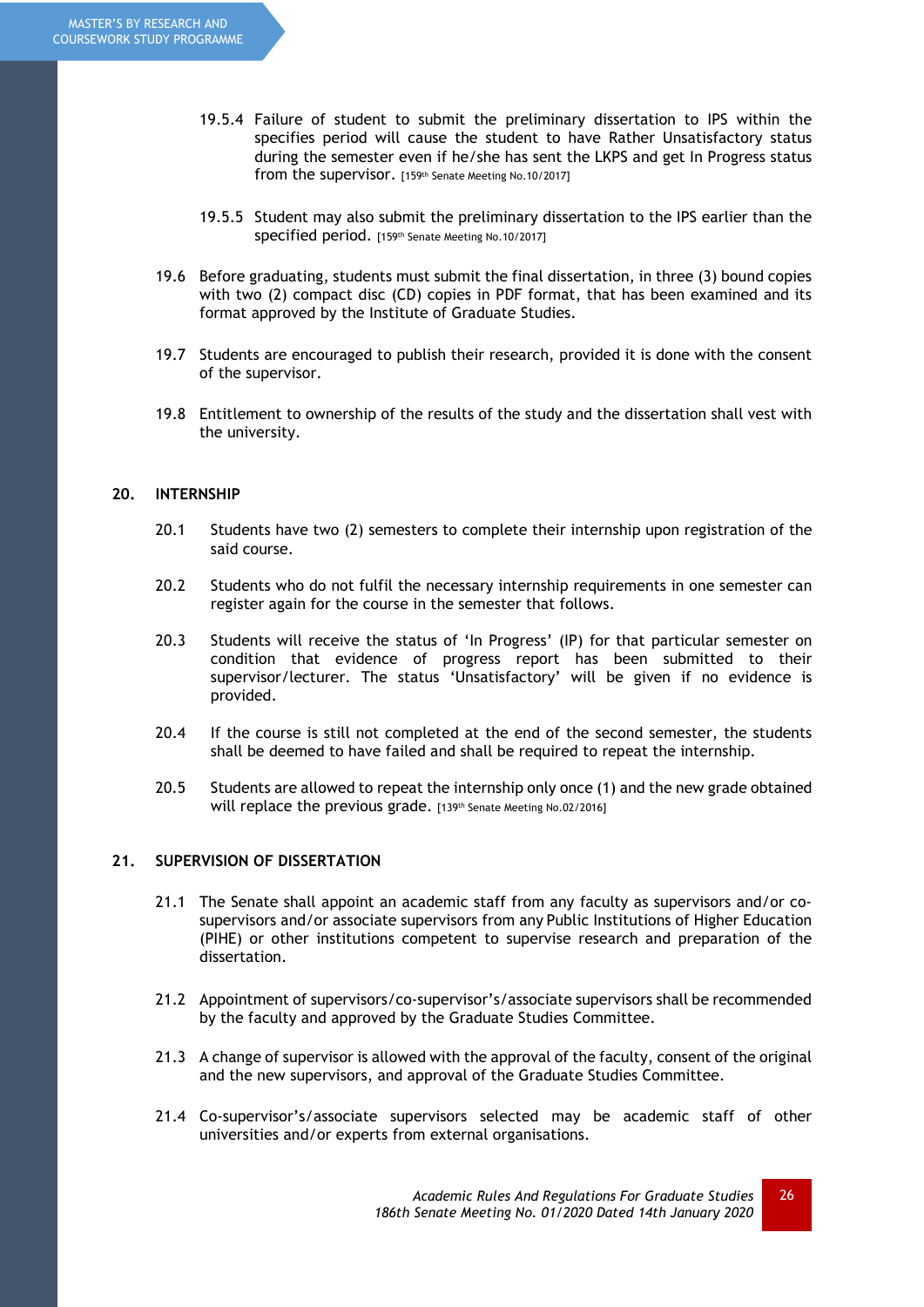21.5 For every semester throughout the duration of study, students shall submit the Graduate Research Progress Report to the faculty and Institute of Graduate Studies using the method prescribed by the Institute of Graduate Studies.

## **22. ASSESSMENT AND EXAMINATION**

- 22.1 Students must pay all tuition fees before being allowed to sit for any examination.
	- 22.1.1 Course Examination
		- 22.1.1.1 Examinations for courses consist of written examinations, projects, seminar presentation assessments and other forms of assessment relevant to the courses.
		- 22.1.1.2 Final semester students who fail a course are allowed to sit for a special examination within four weeks of the result being announced.
		- 22.1.1.3 A replacement examination may be given to students who were unable to sit for the scheduled examination for emergency reasons, within two weeks of the end of the examination week with the approval of the Dean of the Institute of Graduate Studies through the Dean of the faculty.
- 22.2 Dissertation Examination
	- 22.2.1 The dissertation will be examined by two (2) internal examiners appointed by the Senate based on nominations by the faculty.
	- 22.2.2 The supervisor may be present as an observer and to give views (if necessary) to the Viva Committee.
	- 22.2.3 The viva shall be managed by the faculty.
	- 22.2.4 Dissertation assessment reports by the internal examiners shall be based on the Dissertation Assessment Form.
	- 22.2.5 The reports by the internal examiners shall be sent to the Institute of Graduate Studies before the viva is held.
	- 22.2.6 Members of the Viva Committee comprise of:
		- **EXECH** Chairperson : Dean of the faculty or representative
		- **Member** : Two (2) internal examiners
		- Secretary : Faculty officer (Note: Amendments of minutes are recorded by the supervisor and endorsed by the Chairperson). [136th Senate Meeting No. 11/2015]
	- 22.2.7 Dissertation assessment recommendations by the Viva Committee shall be presented for the approval of the Senate in order to:
		- confer a master's degree on the student without amendment to the dissertation; or

*Academic Rules And Regulations For Graduate Studies 186th Senate Meeting No. 01/2020 Dated 14th January 2020*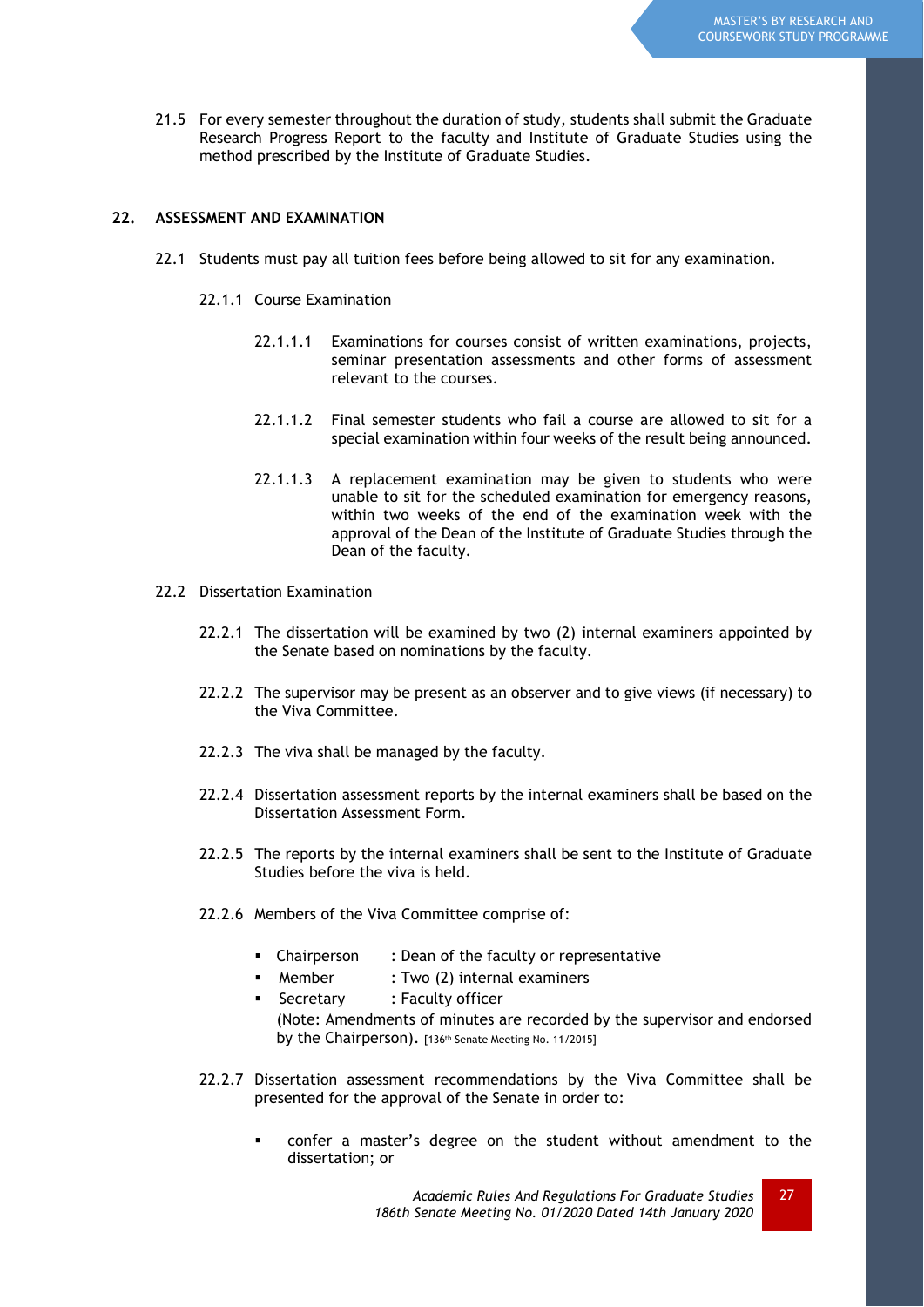- confer a master's degree on the student subject to correction of minor mistakes such as typing, spelling, punctuation marks, clarification of facts, arguments and conclusions as recommended by the Viva Committee. The candidate is given not more than one (1) month to make corrections. Dissertation corrections subject to confirmation of the supervisor only; or [158th Senate No. 09/2017]
- confer a master's degree on the student subject to correction of moderate mistakes such as clarification of facts, arguments and conclusions, and rewriting part of the dissertation as recommended by the Viva Committee. The candidate is given not more than three (3) months to make corrections. Dissertation corrections subject to confirmation by both the supervisor and internal examiner only if so decided in the Viva Meeting; or [158th Senate No. 09/2017]
- confer a master's degree on the student subject to correction of major mistakes such as reanalysis of data, re-evaluation of conclusions and rewriting part of the dissertation. The improved dissertation needs to be re-examined and recommended by the Viva Committee. The candidate is given not more than six (6) months to make corrections; or [158<sup>th</sup> Senate No. 09/2017]
- fail and not conferred a master's degree.

## 22.2.8 Dissertation Grades

The following grades may be given for a dissertation: a) Pass, or b) Fail

## **23. CONFERMENT OF DEGREE**

- 23.1 The name of the degree conferred by the University Senate is Master's degree (according to the relevant field).
- 23.2 The conferment of this degree is subject to:
	- 23.2.1 Fulfilment of all graduation requirements in the specified study programme;
	- 23.2.2 Passing of all prescribed courses;
	- 23.2.3 Achievement of CGPA of at least 3.00;
	- 23.2.4 Passing of the dissertation.
- 23.3 Students' examination results shall be endorsed by the University Senate.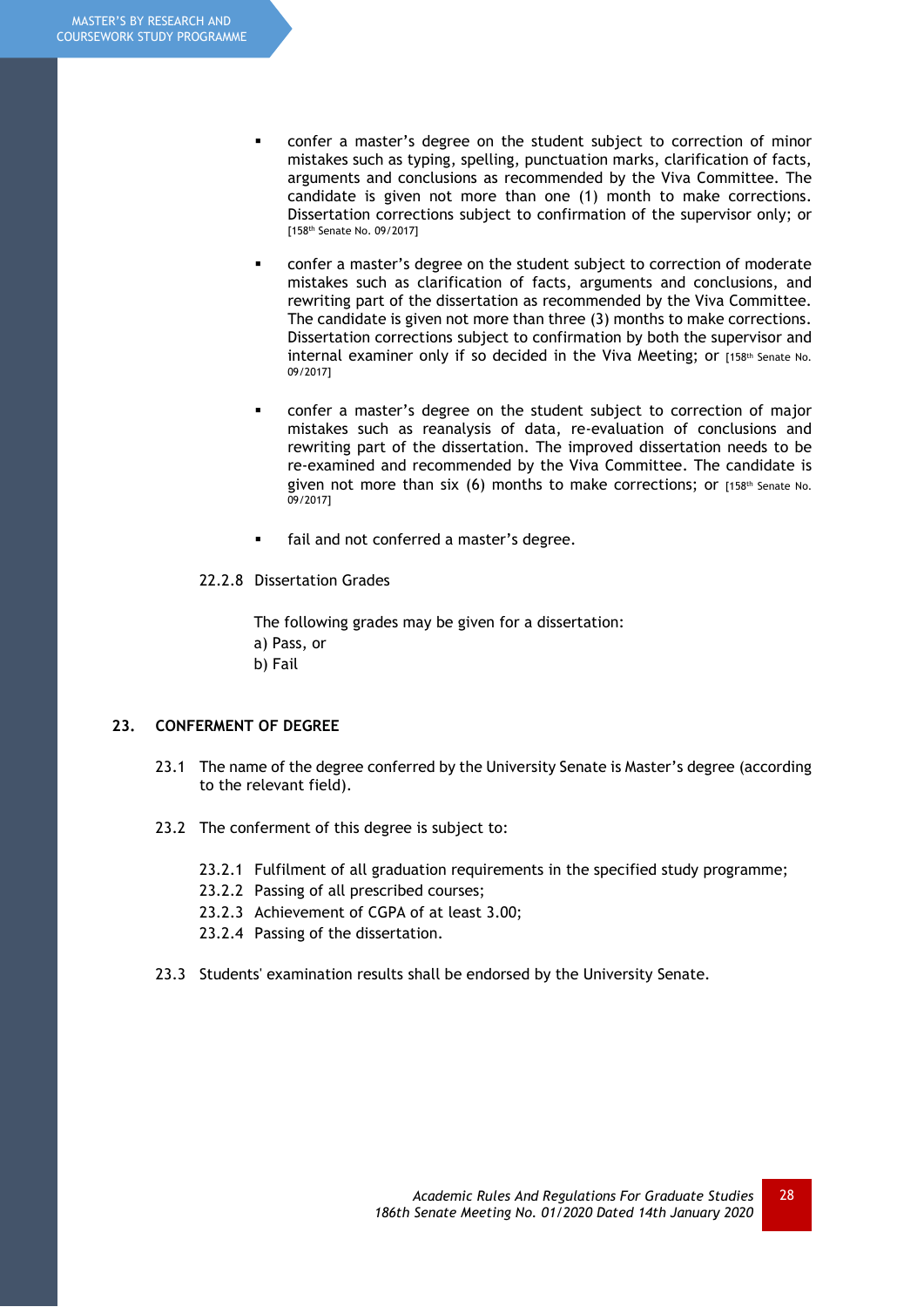### **24. GRADING SYSTEM**

24.1 Course grades and values:

| <b>Mark</b>  | Grade | <b>Value</b> |
|--------------|-------|--------------|
| 80-100       | А     | 4.00         |
| 75-79        | A-    | 3.75         |
| 70-74        | $B+$  | 3.45         |
| 65-69        | В     | 3.00         |
| $60 - 64$    | C+    | 2.75         |
| 59 and below |       | 0.00         |

24.2 The following levels of status are also given:

- IC : Incomplete
- IP : In Progress
- US : Unsatisfactory
- AU : Audit
- X : Barred from/Late arrival at examination
- AD : Academic dishonesty
- D : Drop
- RU : Rather unsatisfactory
- XAU : Unfulfilled audit courses

#### **NOTES:**

- a) Grade F is given if students do not take the examination (for courses with final examination) or did not complete the course assessment for reasons unacceptable to the University Senate.
- b) The status X is given if students are barred from taking examinations because their attendance in lectures or tutorials is less than 80%.
- c) The status X is given if students are barred from entering the examination hall for being 30 minutes late or more without any reasonable cause.
- d) The status IC may be given if student do not complete any assignment that is required for any course, except for an examination or a test, and they are required to complete it before the second week of the following semester, subject to the following conditions:
	- Application for the status IC shall be submitted to the Dean of the Institute of Graduate Studies after obtaining the consent of the relevant lecturer and shall be made before the end of the 12th week of the semester; and
	- **The status IC shall be redeemed within the period determined by the Dean** of the Institute of Graduate Studies.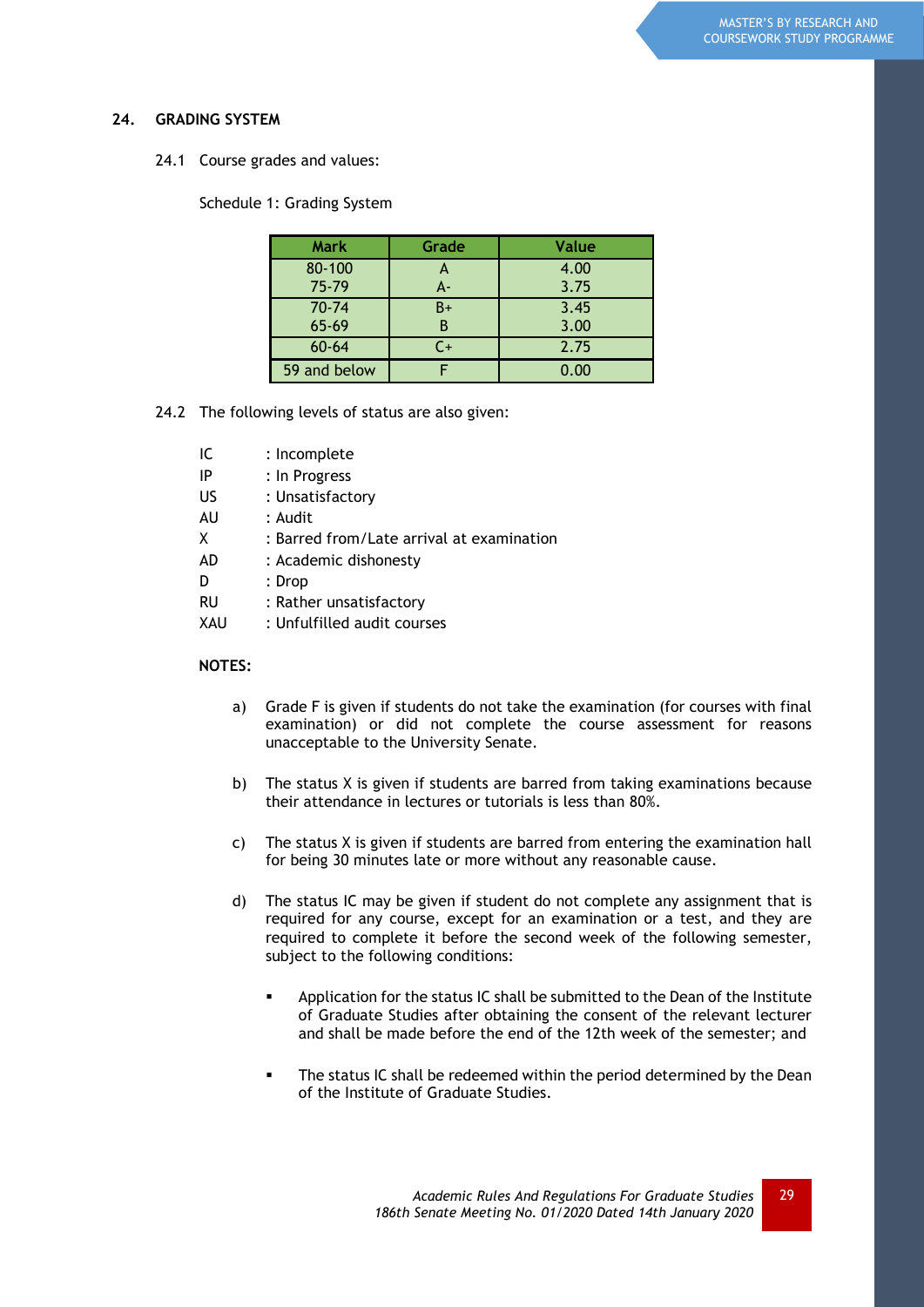- e) The status IP/US will be given if students register for continuing courses or are in the process of preparing dissertation graded as Satisfactory (IP) or Unsatisfactory (US).
- f) The status AU will be given to students who complete audit courses.
- g) Students who have obtained the status X may sit for the replacement examination with the approval of the Dean of the Institute of Graduate Studies.
- h) Final semester students due for graduation are allowed to sit for the special examination with the approval of the Dean of the Institute of Graduate Studies.
- i) Students who obtained the status X and are barred from sitting for the replacement examination will be deemed to have failed.
- j) Students who changed programmes will receive the status G for the courses which are not equivalent to the new courses required.
- k) Students with a mere pass (grade C+) may repeat the course to improve their CGPA and the better grade will replace the previous grade. The previous grade will be recorded but its value will not be considered in the CGPA calculation.
- l) GPA and CGPA calculation system:
	- GPA: Total grade points in one semester Total credit value taken in the semester
	- CGPA: Total grade points in all semesters Total credit value taken in all semesters

#### **25. REQUIREMENTS FOR CONTINUING STUDY**

- 25.1 Pass Status
	- Students obtaining a CGPA of 3.00 or more in the semester are deemed to have passed and qualify to continue their studies in the following semester.
	- Demonstrating satisfactory progress in the preparation of the dissertation and obtaining the "In Progress" status in every semester.
- 25.2 Continuing study at the dissertation stage
	- Students are required to complete 24 hours of pass credits and obtain a CGPA of not less than 3.00.
- 25.3 Conditional Pass Status
	- Students who obtained a CGPA of less than 3.00 but not less than 2.00 at the end of the semester are given a conditional pass.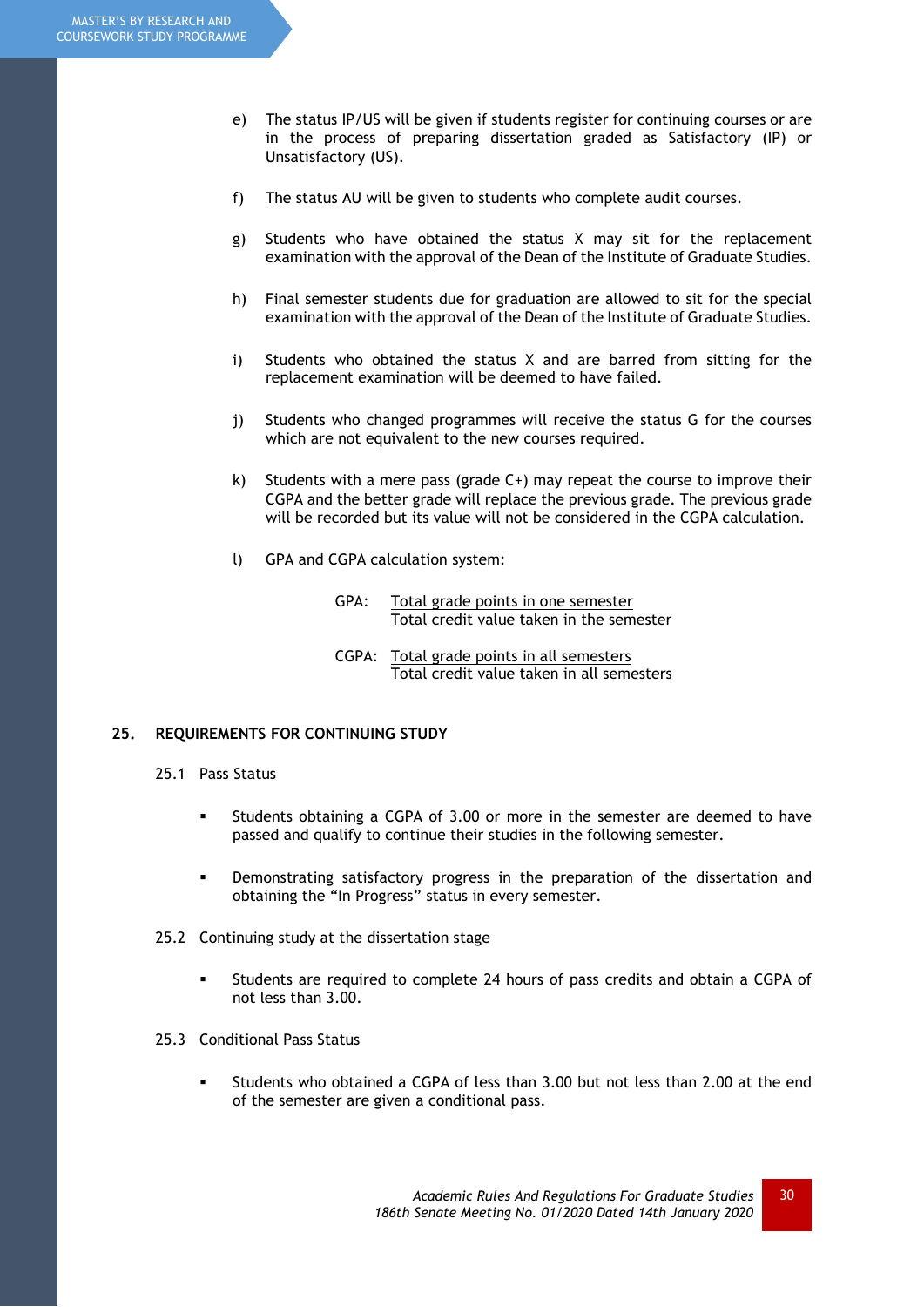#### 25.4 Fail Status

- Students who obtained a CGPA of less than 2.00 in any one semester are given the Fail status;
- Students who obtained a CGPA of less than 3.00 or Conditional Pass status in two (2) consecutive semesters are given the Fail and Terminated status.

#### 25.5 Repeating Courses

- Students who obtained grade C+ in any courses may repeat such courses to improve their CGPA and the better grade will replace the previous grade.
- Students who failed any courses (grade F) shall repeat such courses in the following semester. Students are allowed to repeat two (2) times only and the best grade (C+ and above) will replace the previous grade. . [144th Senate Meeting No.7/2016]
- Repetition of such courses mentioned above are not applicable to the project paper and internship. . [144th Senate Meeting No.7/2016]

### **26. TERMINATION OF STUDY**

- 26.1 The Senate shall have the right to terminate any student found to have given false information for the purpose of admission to the university.
- 26.2 Students may be terminated at any time from the university for any of the following reasons:
	- 26.2.1 Students who obtained a cumulative grade point average (CGPA) of less than 2.00 in any semester will have failed and will be terminated from the university.
	- 26.2.2 Students obtaining the "Conditional Pass" in the previous semester examination and not achieving the status of Pass in the following semester will have failed and will be terminated from the university.
	- 26.2.3 Students not displaying progress in the preparation of dissertation after two (2) written warnings have been issued by the Dean of the faculty.
	- 26.2.4 Students not displaying progress in the preparation of dissertation and who obtained the "Unsatisfactory" status for two (2) consecutive semesters.
	- 26.2.5 Exceeded the maximum semester provided
	- 26.2.6 Failure to settle tuition fees or other payments within the specified time.
	- 26.2.7 Found to have violated the university regulations.
- 26.3 Students who obtained the **Fail and Terminated** and **Terminated** status may appeal in writing to the university through the faculty and the appeal is subject to the decision of the Graduate Studies Committee meeting.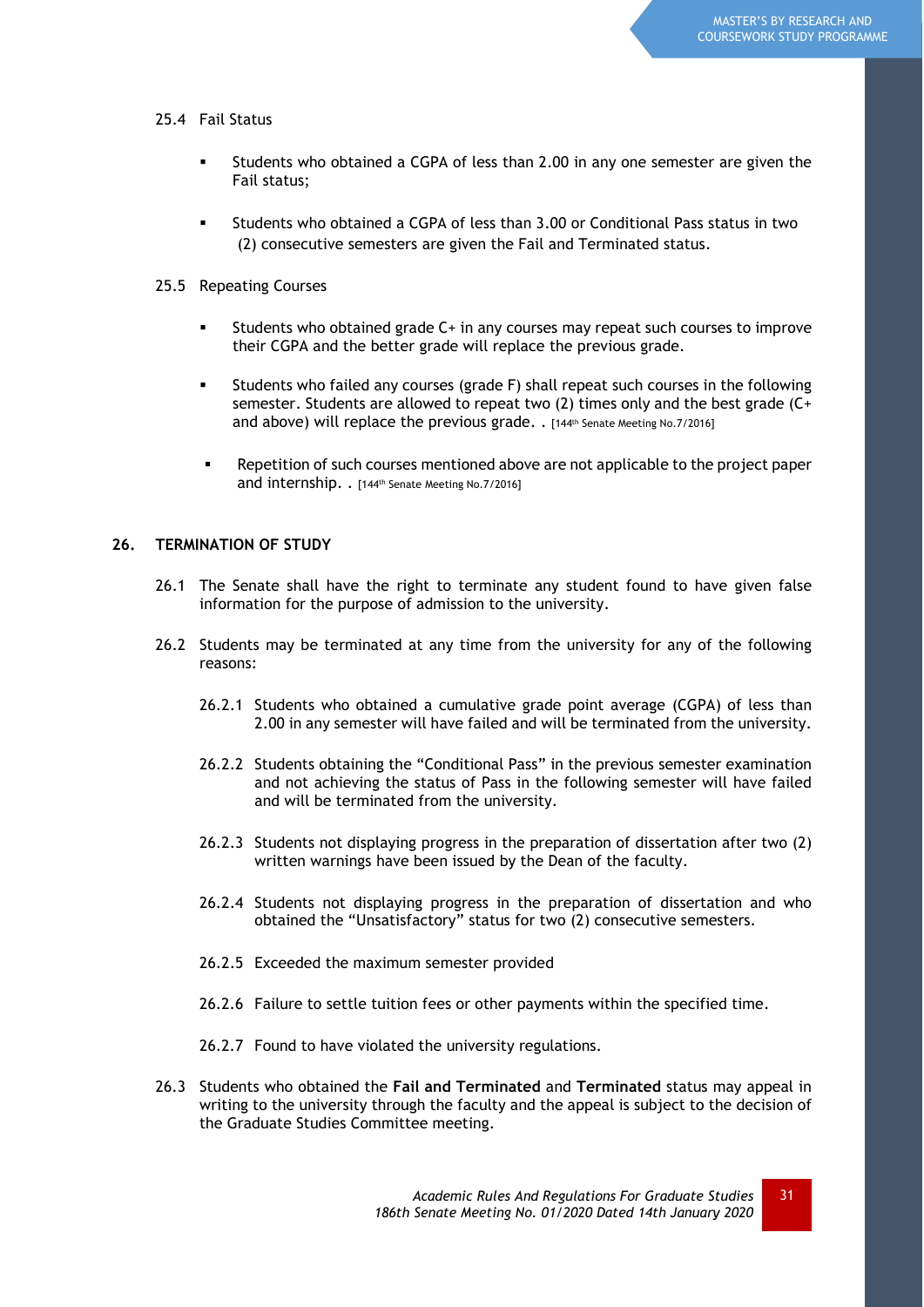- 26.4 Appeals must be made within three (3) weeks of the date of the notification letter of termination or after approval of the Senate meeting. Any appeal received after this period will not be considered.
- 26.5 Appeals shall be made with the prescribed payments, of which are not refundable.
- 27. LOSS OF STATUS AS STUDENT [118th Senate Meeting No. 5/2014]
	- 27.1 Students shall lose their status if they fail to register for the semester, register for the course or make a written application to the Institute of Graduate Studies for deferment of study after the end of the **seventh (7th)** week of the semester.
	- 27.2 Students who have lost such status may appeal to the Institute of Graduate Studies to continue studies in the following semester and the semester in which they lost their status will be counted in the duration of study.
	- 27.3 Students who have received approval to continue their studies will be requested to pay an administrative fee to the university.

### **28. UNIVERSITY FINANCIAL REGULATIONS**

- 28.1 Fees shall be settled in full before each semester begins.
- 28.2 Students may claim a fee refund for the semester from which they have withdrawn by producing the approval letter from the Institute of Graduate Studies.

| <b>CONDITION</b>                                                             | <b>AMOUNT OF REFUND</b>                                                                                                                     | <b>REMARKS</b>                                                                                                                                                                                        |
|------------------------------------------------------------------------------|---------------------------------------------------------------------------------------------------------------------------------------------|-------------------------------------------------------------------------------------------------------------------------------------------------------------------------------------------------------|
| Decline offer or do<br>not register                                          | Whole amount paid                                                                                                                           | for<br>The l<br>application<br>refund<br>must<br>be<br>submitted with<br>the<br><b>confirmation</b><br>letter<br>from Academic Affairs<br>Department<br>or<br>Institute of Graduate<br><b>Studies</b> |
| During orientation<br>week                                                   | Whole<br>paid<br>amount<br>excluding:<br><b>Registration Fee</b><br><b>Health Examination Fee</b><br>International<br><b>Management Fee</b> | entitlement<br>The l<br>of<br>refund is only for the<br>first semester<br>reimbursement<br>The l<br>period is based on the                                                                            |
| Not more than 4<br>weeks (28 days)<br>from the start date<br>of the semester | 50% of amount<br>paid<br>excluding:<br><b>Registration Fee</b><br><b>Health Examination Fee</b><br>International<br><b>Management Fee</b>   | withdrawal date<br>application<br>for<br>The l<br>refund<br>must<br>be<br>submitted with<br>the<br>confirmation<br>letter                                                                             |
| After 4 weeks (28<br>days) from<br>the<br>start date of the<br>semester      | <b>Nil</b>                                                                                                                                  | from Academic Affairs<br>Department<br>or<br>Institute of Graduate<br><b>Studies</b>                                                                                                                  |

28.3 The rate of refund is as follows:

[125<sup>th</sup> University Board Meeting No. 5/2019]

*Academic Rules And Regulations For Graduate Studies 186th Senate Meeting No. 01/2020 Dated 14th January 2020*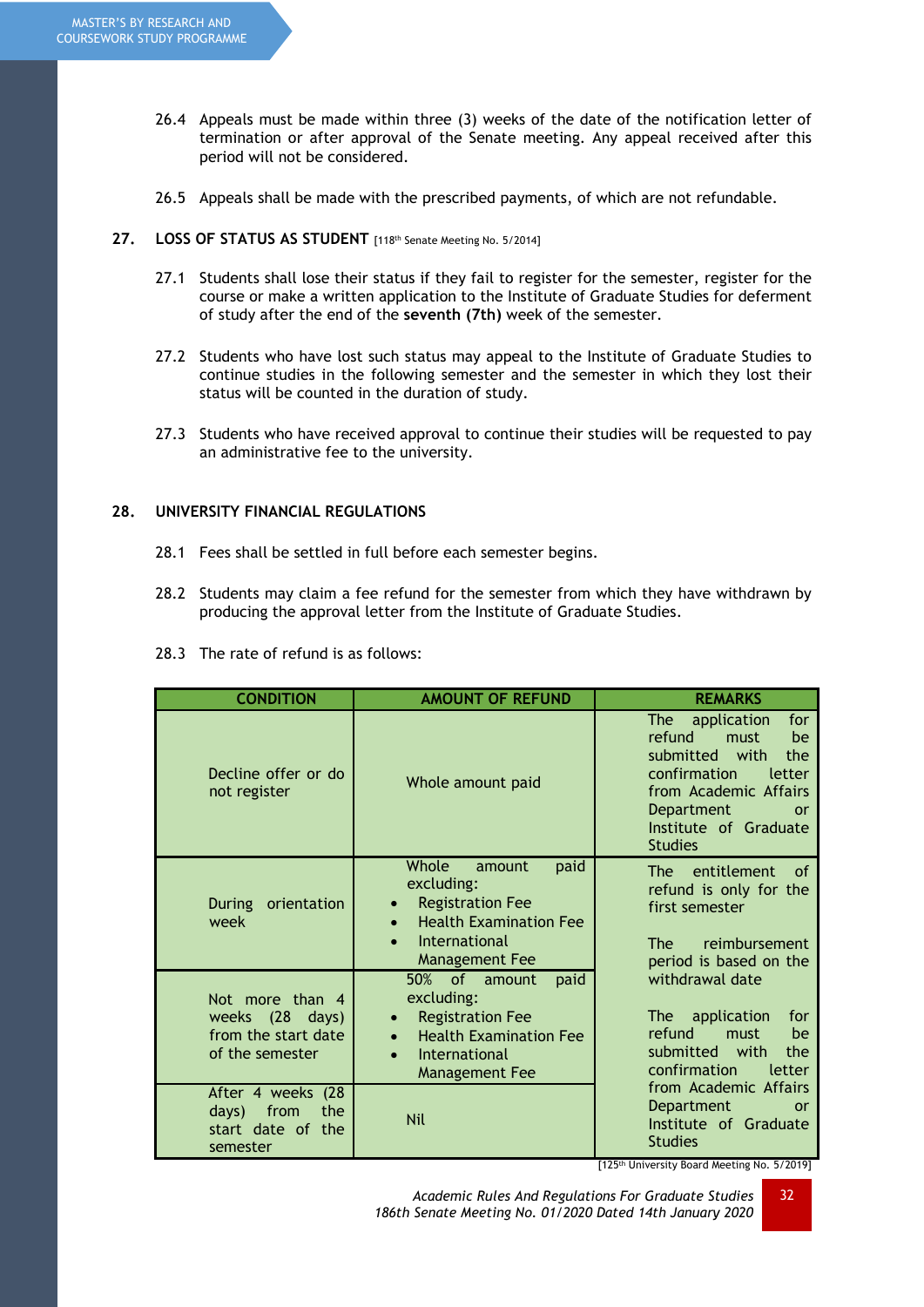- 28.4 The following fees are not refundable: [125<sup>th</sup> University Board Meeting No. 5/2019]
	- **•** Orientation/Registration fees
	- Health Examination Fee
	- International Management Fee
- 28.5 Other claims by the university such as fines and compensation for damages to the residential college must be settled by the students within their duration of study.
- 28.6 The university shall have the right to claim for all outstanding fees even if the student is no longer a student at the university. All expenses made by the university in pursuing the claim shall be borne by the student.
- 28.7 Students who obtained their diploma or bachelor's degree from the Sultan Idris Education University will be exempted from paying the alumni fees of RM100.00 for the first semester. Students must submit to the Bursar their details along with a copy of the scroll from their previous studies.
- 28.8 Students who defer the semester before the 7th week of the academic calendar will have the fees and other payments brought forward to the following semester.
- 28.9 A prior confirmation/approval letter from the Institute of Graduate Studies shall be obtained and submitted to the Bursar when making the claim.

#### **29. GENERAL REGULATIONS**

- 29.1 The Senate shall have the right to take appropriate action against students who have been found guilty of giving false information for the purposes of admission to the university.
- 29.2 The Senate, at its discretion, may allow any exemption deemed reasonable or amend any appropriate regulations to be enforced for the betterment of the university.
- 29.3 All Senate decisions relating to appeals by students shall be managed by the Institute of Graduate Studies.
- 29.4 Students shall have the responsibility of understanding and complying with all regulations included in the Graduate Study Programme Academic Regulations.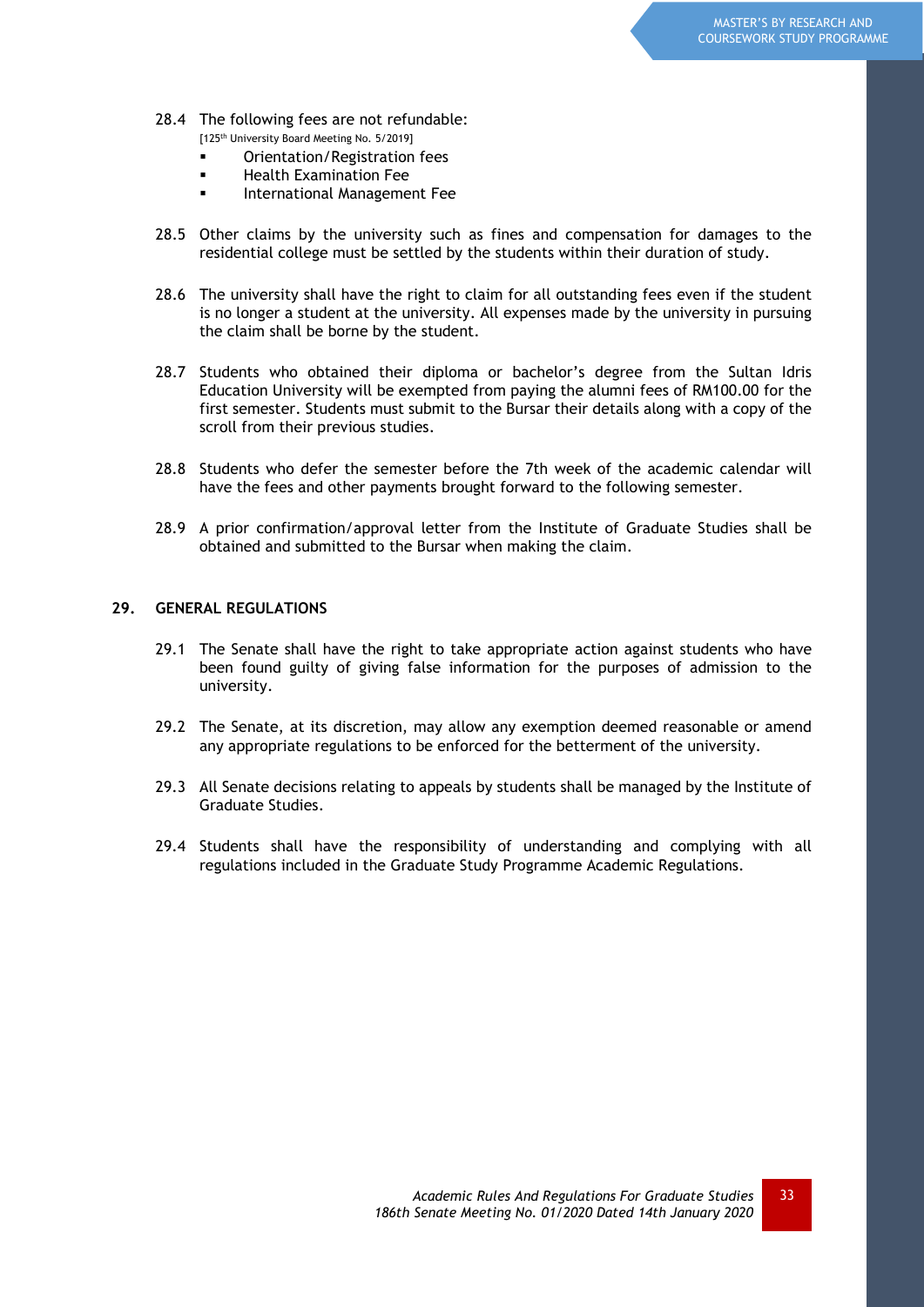# **SULTAN IDRIS EDUCATION UNIVERSITY REGULATIONS ON MASTER'S BY COURSEWORK STUDY PROGRAMME**

In exercise of the powers conferred under Paragraph 29 of the Sultan Idris Education University Constitution (Graduate Study Programme), the Sultan Idris Education University Senate determines the following regulations:

### **1. CITATION, COMMENCEMENT AND APPLICATION**

- 1.1 These regulations are cited as the Sultan Idris Education University (Master's by Coursework Study Programme) Regulations 2011 (Amendment 2020).
- 1.2 These regulations shall apply to all students of the Sultan Idris Education University under the Graduate Study Programme.

### **2. DEFINITIONS**

In these regulations, unless the context otherwise requires:

**"Academic adviser"** means a member of academic staff appointed by the faculty to advice students on academic matters.

**"Academic dishonesty"** Occurs when one person presents another person's idea, findings or written work as his/her own by copying without due acknowledgement of the source and with intent to deceive (also plagiarism). Action taken against a student who violates Article 8 of the Sultan Idris Education University (Student Discipline) Rules and regulation 1999.

**"Academic staff"** means any teaching staff of the university working full-time and employed permanently or under contract.

**"Assessment"** means any form of assessment to measure students' academic achievement.

**"Audited course"** means course taken as a requirement of study but the course credit is not considered in the calculation of the CGPA. An auditing student must attend all lectures/tutorials/practical and complete all assignments, but is not required to sit for the final examination (if any). If a student does not fulfil the requirements of the audited course, the student's name shall not be listed. [144th Senate Meeting No. 7/2016]

**"CGPA"** (Cumulative grade point average) means the average sum of grade value obtained for all semester.

**"Cognate countries"** are countries using Malay as the lingua franca. For example, Indonesia, Singapore, Brunei and Southern Thailand.

**"Comprehensive examination"** means written test involving the research methodology component and major component.

**"Compulsory attendance"** means any course or activity for which attendance is compulsory.

**"Course"** means one unit of study that carries a number of credit hours normally offered or completed within a semester.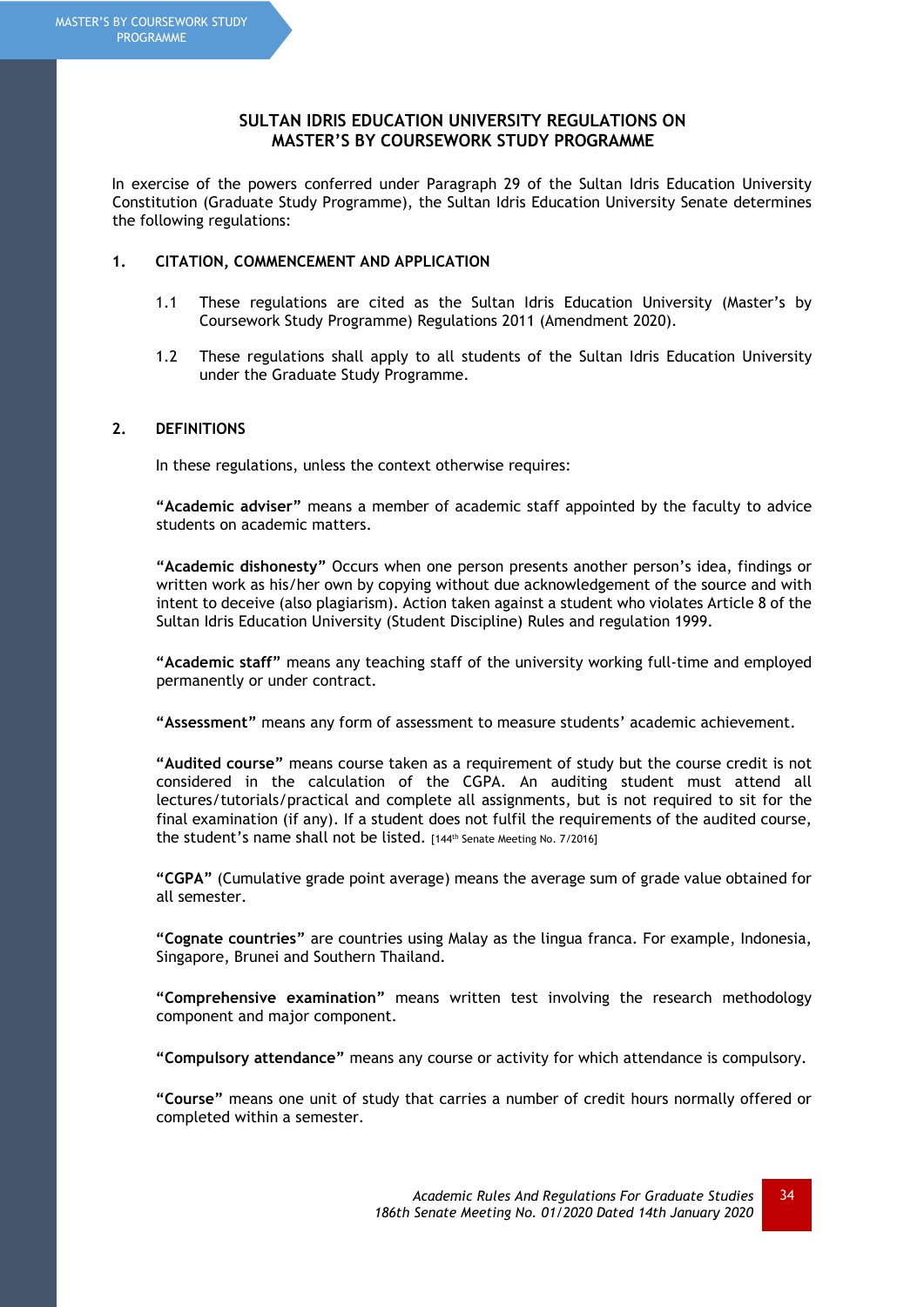**"Coursework"** means the method of implementation of any course that requires graduate students to do assignments, tests and any other form of assessments.

**"Course registration"** means registration of students through the online system at the beginning of semester based on the calendar approved by the Senate.

**"Credit count"** means the credits considered in the calculation of the GPA and CGPA.

**"Degree"** means award conferred by the university to any student who has fulfilled the graduation requirements.

**"Duration of study"** means period specified for students to complete the master's degree study structure.

**"Education courses"** are courses related to the field of education offered by any faculty especially the Faculty of Education and Human Development.

**"Elective courses"** are courses that may be chosen from research methodology courses, education courses and major fields of study from any faculty acknowledge expertise.

**"Examination"** means any form of evaluation to measure the student academic achievement managed by the university.

**"Examination slip"** means a slip containing information on the examination that is required to be brought to the examination hall/room.

**"Examiner"** means a member of the university academic staff appointed by the faculty and endorsed by the Senate to assess students' work and examination scripts.

**"Faculty"** means any school offering academic programmes and courses.

**"Faculty Graduate Studies Committee"** means committee established at the faculty to supervise the Graduate Study Programme chaired by the Dean of the relevant faculty.

**"GPA"** (Grade point average) means the average grade value obtained in any one semester.

**"Graduate Studies Committee"** means committee established by the university to supervise the Graduate Study Programme chaired by the Vice Chancellor.

**"Institute of Graduate Studies"** means school established by the university under Section 21(1) of the Constitution of the university to manage, administer and coordinate the Graduate Study Programme.

**"Major courses"** are courses identified as a field of study.

**"Mode of study"** is the type of structure of master's studies offered by the university including master's by research, master's by research and coursework, and master's by coursework.

**"Pass credits"** means credit obtained for passing a course.

**"Programme structure"** means the order of programmes offered by the Institute of Graduate Studies based on the mode of study.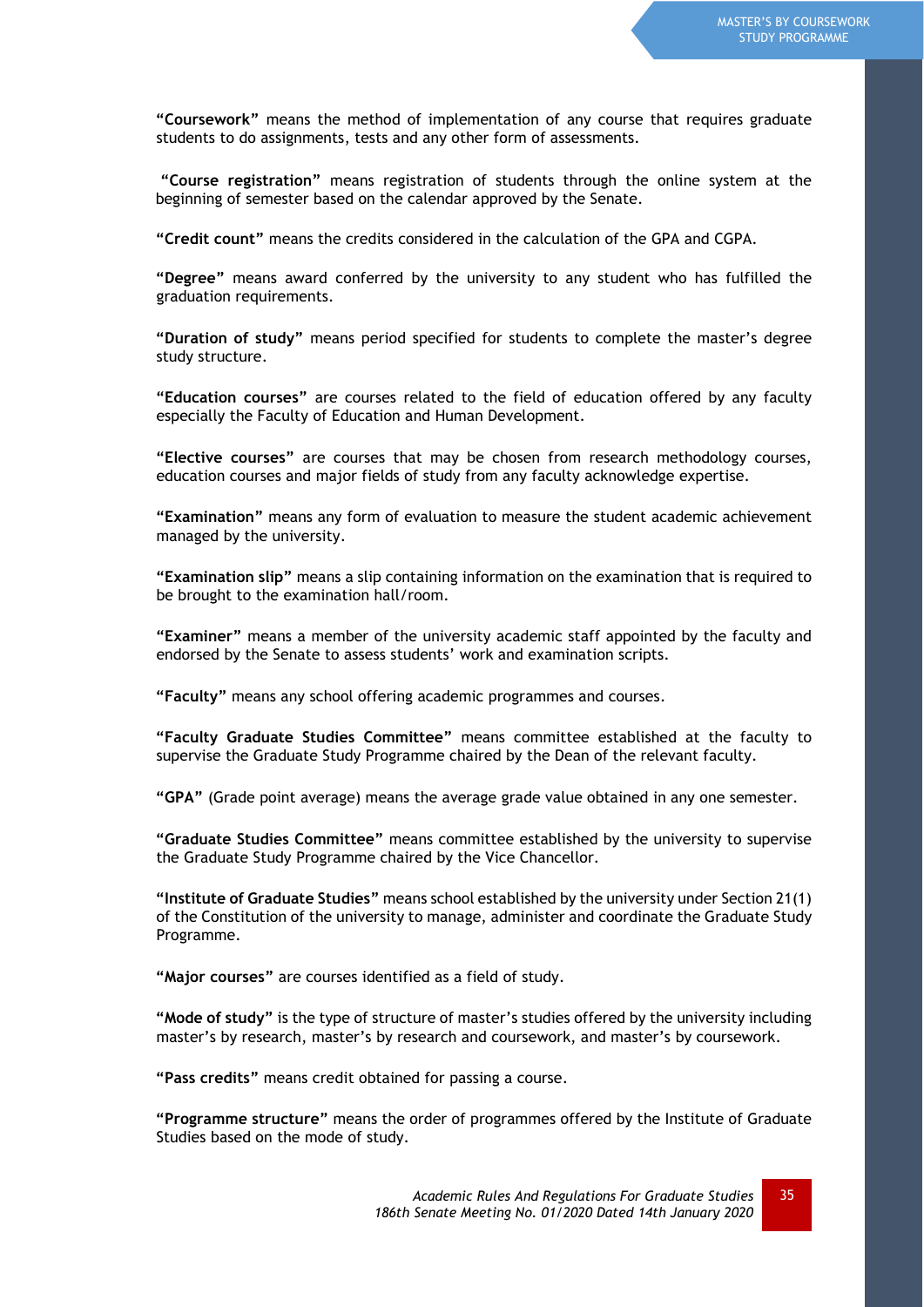**"Registration slip"** means a slip containing information on the course registered by a student.

**"Research methodology courses"** are compulsory research methodology courses determined by the university.

**"Semester registration"** means registration of students using the online system during every semester of study to activate their status as students of the university.

**"Senate"** means the highest body with absolute authority over all academic matters, which was established pursuant to section 20(1) of the Constitution of Sultan Idris Education University 1998.

**"Student"** means a registered student who is following the Graduate Study Programme at the Sultan Idris Education University.

**"Student information system"** means a built-in on-line system and regulated by the Institute of Graduate Studies for keeping student data and records.

**"Study programme"** means groups of courses, training and research or combination of courses, training and research planned and offered to fulfil the requirements for the conferment of a master's degree approved by the Senate.

**"Supervisor"** means a member of academic staff proposed by the faculty to supervise and examine project papers.

**"University"** means the Sultan Idris Education University (UPSI).

# **3. ADMISSION REQUIREMENTS**

- 3.1 A bachelor's degree with honours and CGPA of at least 2.75 or a CGPA that can be considered by the faculty, from Sultan Idris Education University or an equivalent degree from any higher educational institution; or
- 3.2 Other qualifications recognised by the Senate, obtained through accreditation of prior experiential learning (APEL) subject to the fields listed; or
- 3.3 Other qualifications recognised by the Senate; and
- 3.4 Fulfilment of specific programme requirements determined by the faculty concerned.
- 3.5 International student candidates are required to pass TOEFL 500 or IELTS 5.5 except for candidates taking Malay as the field of study or a field of study that uses Malay as the medium of instruction. [179th Senate Meeting No. 6/2019]
- 3.6 Candidates from cognate countries who are submitting research proposals in English must provide proof of the prescribed IELTS or TOEFL qualification (medium of instruction) when submitting their application for admission to UPSI. If during the duration of study, the dissertation is written in English, the candidates from cognate countries must submit an application to the Institute of Graduate Studies through the faculty before it is brought to the Senate meeting for approval. [136th Senate Meeting No. 11/2015]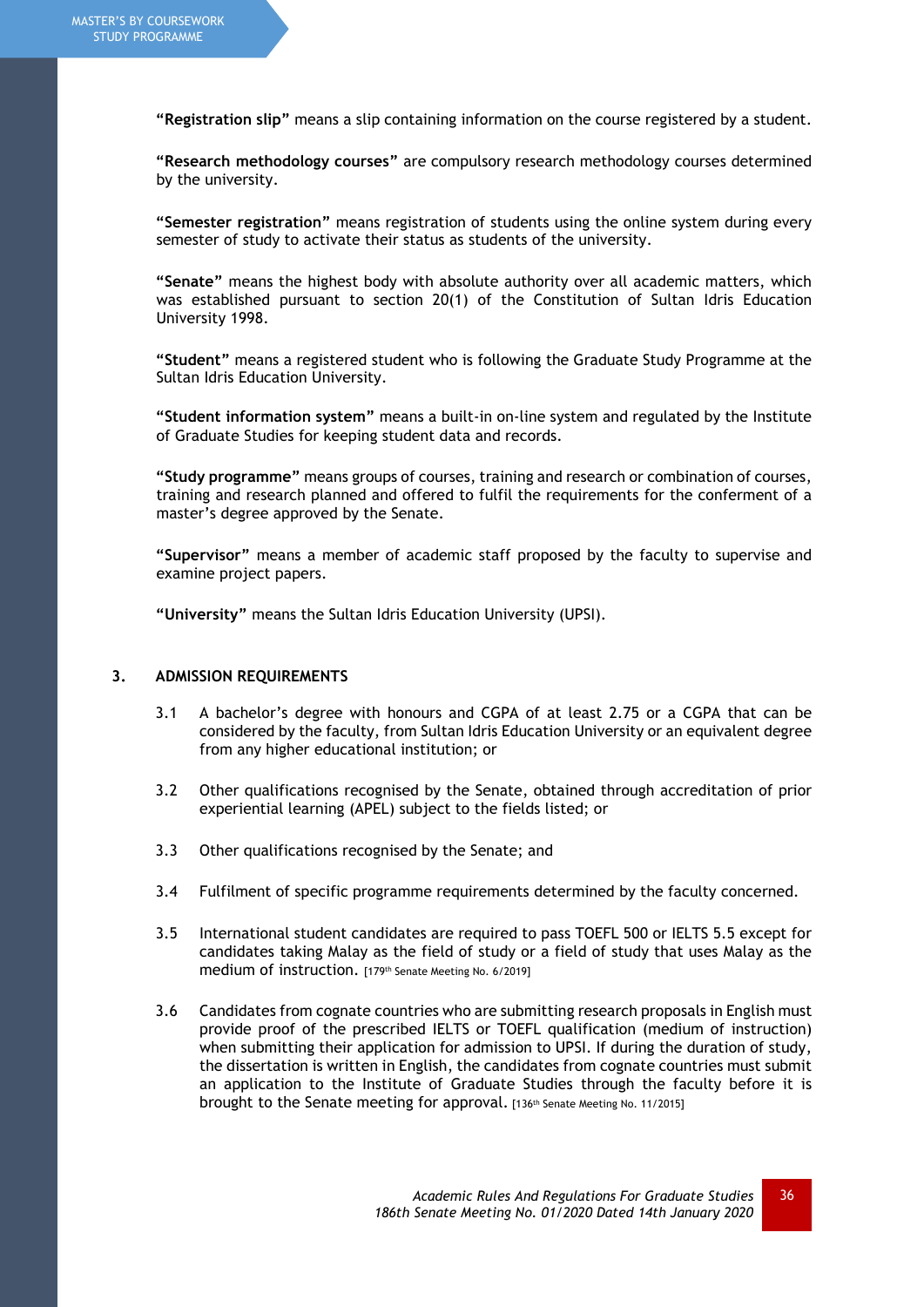# **4. APPLICATION**

- 4.1 Applications shall be made online.
- 4.2 Applications must comply with all specific requirements.
- 4.3 The university have the right to reject applications that do not comply with the specified requirements or late submission.

### **5. PROGRAMME STRUCTURE**

- 5.1 The programme involves coursework and preparation of a project paper or sit for the comprehensive examination.
- 5.2 Comprehensive examination As a requirement to take the comprehensive examination, students must add two (2) major field courses to make up the minimum total of 42 credits to graduate.

## **6. REGISTRATION**

- 6.1 Students shall register for each semester by paying the prescribed fees in full at the appointed date for each semester following the programme structure offered by the university.
- 6.2 Registration shall be done on the appointed date at the beginning of the semester to enable students to pursue their course as registered in that semester.
- 6.3 A fine will imposed on late registration.

#### **7. DEFERMENT OF ADMISSION**

- 7.1 Students may defer their admission for a period of one (1) semester only.
- 7.2 Applications for deferment of admission shall be made in writing to the Dean of the Institute of Graduate Studies within seven (7) weeks of the date of admission.
- 7.3 If a student's fails to make an application for deferment within the specified period, the offer will be deemed as void.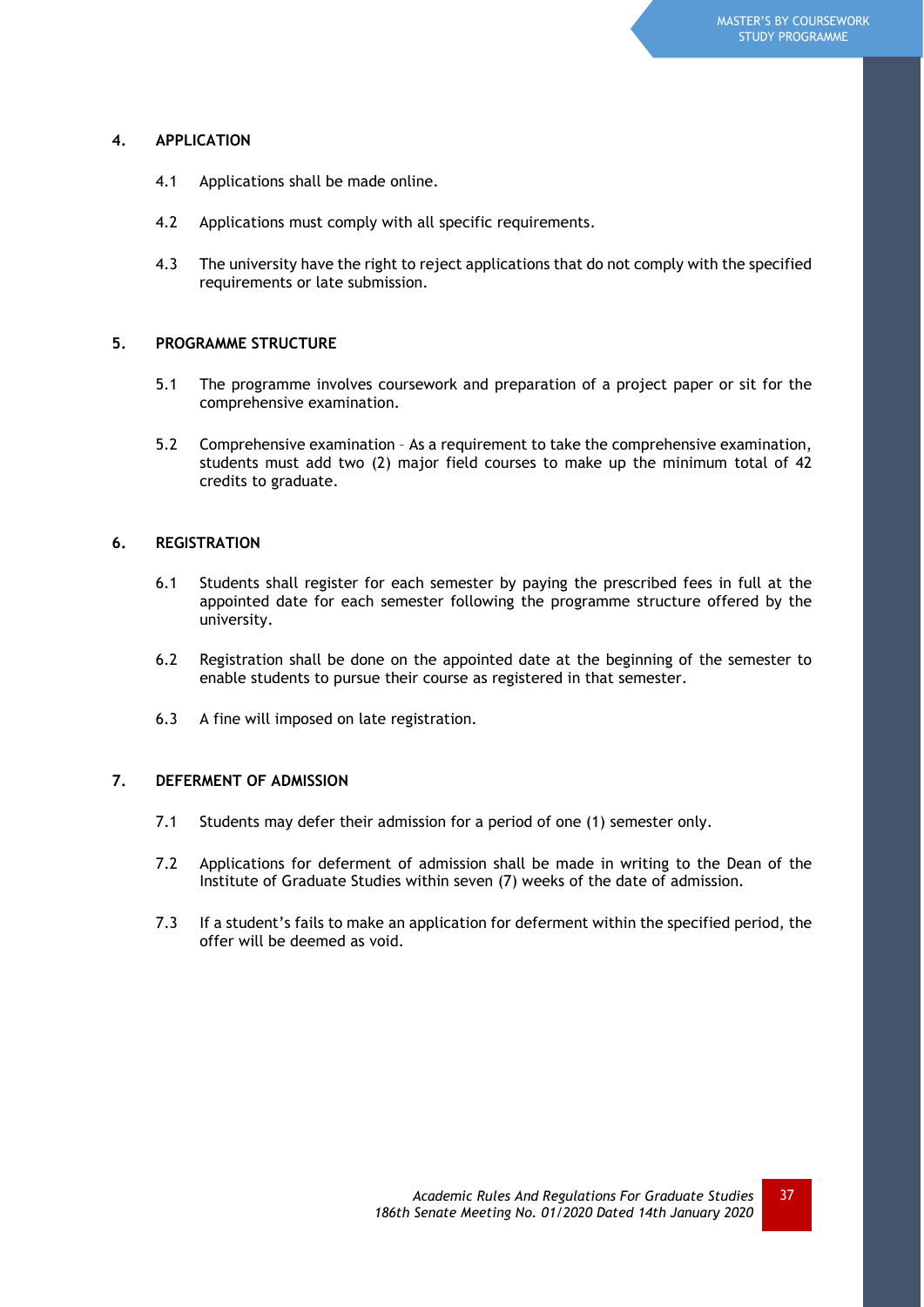# **8. COURSE REGISTRATION**

- 8.1 Students shall register their courses as offered in accordance with the requirements and schedule as prescribed by the Senate.
- 8.2 Registration of credit hours for full-time students is a minimum of 12 credit hours and a maximum of 16 credit hours. Students are allowed to register for more than 16 credit hours with the approval of the Dean of the faculty.
- 8.3 Registration of credit hours for part-time students is a maximum of 12 credit hours.
- 8.4 Registrations made later than the second week of each semester will be subjected to a fine.

# **9. DEFERMENT OF STUDY**

- 9.1 Students may submit an application to the Institute of Graduate Studies to defer their study with the approval of the faculty.
- 9.2 Approval for deferment of study is subject to the consent of the Dean of the Institute of Graduate Studies.
- 9.3 The period of deferment of study shall not be more than two (2) consecutive semesters except for health reasons.
- 9.4 Students applying for deferment of study for health reasons shall beforehand obtain a certificate from a government doctor or medical officer/panel doctor of the university.
- 9.5 Applications for deferment of study for reasons other than health may also be considered and approved by the Dean of the Institute of Graduate Studies. Applications shall be made before the 7th week of the semester.
- 9.6 The period of deferment for health reasons shall not be considered in the calculation of the maximum duration of study for the study programme.
- 9.7 During the period of deferment, a student loses the status as a student of the university.
- 9.8 Students who wishes to continue their study after the completion of the approved period of deferment are required to register again.

### **10. CHANGE OF MODE**

- 10.1 Students may change their mode of study with the recommendation of the Dean of the faculty and approval of the Dean of the Institute of Graduate Studies.
- 10.2 Applications shall be submitted **before semester three (3) of the study**. Applications made after this period shall not be considered. [121st Senate Meeting No. 8/2014]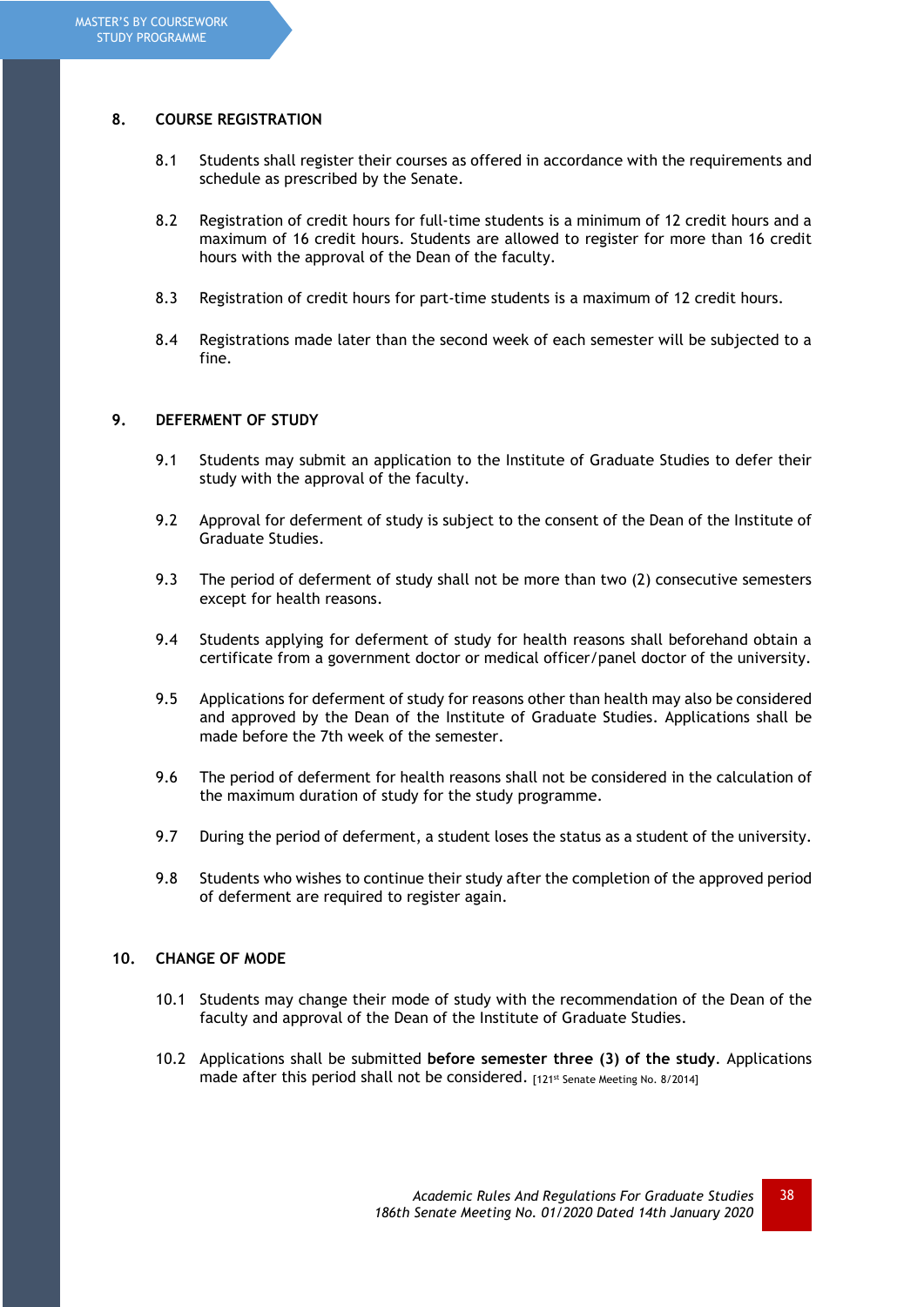- 10.3 Students are also required to submit the applications **before the seventh (7th) week** of the semester; applications after this period shall not be processed and the approval for such change will take effect only in the following semester. [121<sup>st</sup> Senate Meeting No. 8/2014]
- 10.4 The university reserves the right over the mode of study offered every semester.
- 10.5 Such changes are allowed only two (2) times within the entire duration of study.

### **11. CHANGE OF FIELD OR PROGRAMME**

- 11.1 Students may apply for change of field/programme with the recommendation of the faculty. The approval for change does not involve the appointment of supervisors requires only a decision by the Institute of Graduate Studies on condition that the faculty has made the recommendation for approval. [136<sup>th</sup> Senate Meeting No.11/2015]
- 11.2 Applications for change of field or programme shall be submitted before semester three (3) of study. Applications made after this period shall not be considered.
- 11.3 The University reserves the right over the programme offered every semester.
- 11.4 Such changes are allowed only two (2) times within the entire duration of study.

### **12. ADDING AND DROPPING COURSES**

- 12.1 Students are allowed to add courses after obtaining the advice and recommendations of academic advisers within two (2) weeks of the commencement date of the semester.
- 12.2 Students are not allowed to drop any registered courses after the seventh week of the commencement date of the semester.
- 12.3 Courses added or dropped must fulfil the minimum and maximum total credit requirements for any one semester.
- 12.4 A fine will be imposed if students do not follow the stipulated dates for adding/dropping of courses.

#### **13. DURATION OF STUDY**

- 13.1 The duration of study for full-time students is a minimum of three (3) semesters (1 $\frac{1}{2}$ years) and a maximum of six (6) semesters (3 years).
- 13.2 The duration of study for part-time students is a minimum of four (4) semesters (2 years) and a maximum of ten (10) semesters (5 years).
- 13.3 Changing the status of study is permitted only **two (2) times** within the entire duration of the study. The university reserves the right over the status of study offered each Semester. [121st Senate Meeting No. 8/2014]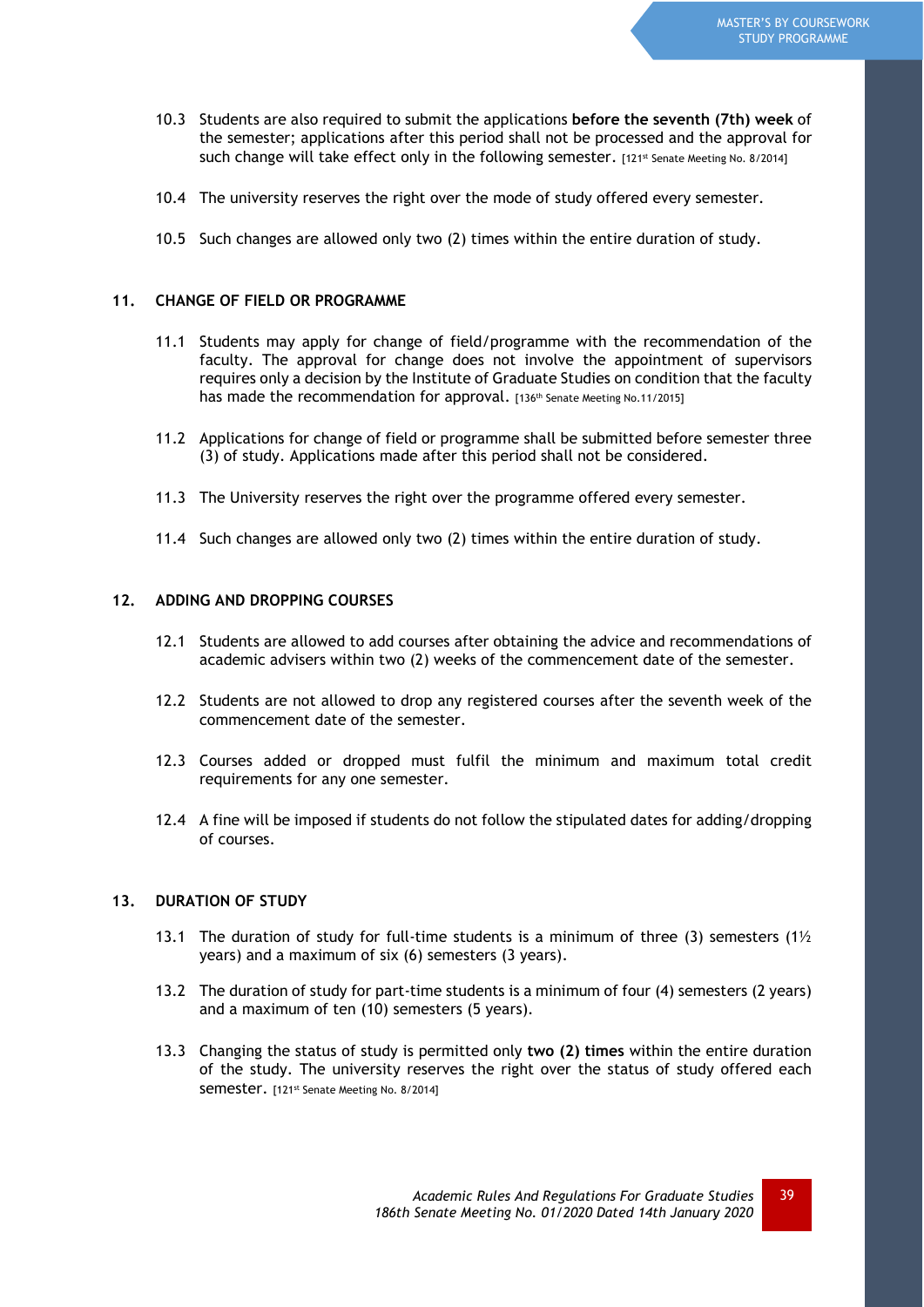13.4 Application for change of the status must be done before the start of the final semester.

### **14. RESIDENTIAL REQUIREMENTS**

14.1 Students must fulfil the residential requirements as follows:

| <b>Study Status</b> | *Residential Requirements                                                                                                                                                    |
|---------------------|------------------------------------------------------------------------------------------------------------------------------------------------------------------------------|
| <b>Full Time</b>    | Students must be physically present on campus subject to the<br>discretion of the Dean/Deputy Dean (except international<br>students who have enrolled in special programs). |
| Part Time           | Students must be physically present on campus subject to the<br>discretion of the Dean/Deputy Dean.                                                                          |

 \*subject to program and faculty requirements. [162nd Senate Meeting No. 1/2018]

#### **15. LECTURE ATTENDANCE**

- 15.1 Students are required to attend all classes scheduled for the course in the form of lecture/tutorial/practical, including compulsory attendance as determined by the faculty.
- 15.2 Students who fail to comply with the above regulation for any course without acceptable reasons to the Senate shall not be allowed to sit for the final examination of the course.
- 15.3 Students whose attendance is less than 80% of the lectures/tutorials/practical will be barred from the final examination.

### **16. CREDIT TRANSFER**

- 16.1 Students may apply for credit transfer for the courses from any institution recognised by the Senate.
- 16.2 Approval for credit transfer is decided by the Faculty Graduate Studies Committee.
- 16.3 The permitted maximum total of credits transferred is twelve (12) except for research methodology course.
- 16.4 Courses intended for credit transfer must be of a minimum grade "B" and the courses must have been taken not more than five (5) years before the date of application.
- 16.5 The contents of the course applied must be at least 75% equivalent to the course required to be taken at UPSI.
- 16.6 The faculty decides on approval for the types of courses that are eligible for credit transfer.
- 16.7 Students who are changing programmes will have the grades of unrelated courses deleted.
- 16.8 Students who withdraw from their studies may register again as a new student but may not apply for credit transfer. Credit transfer is only allowed for students who have obtained a master's degree and wish to register for another master's programmes.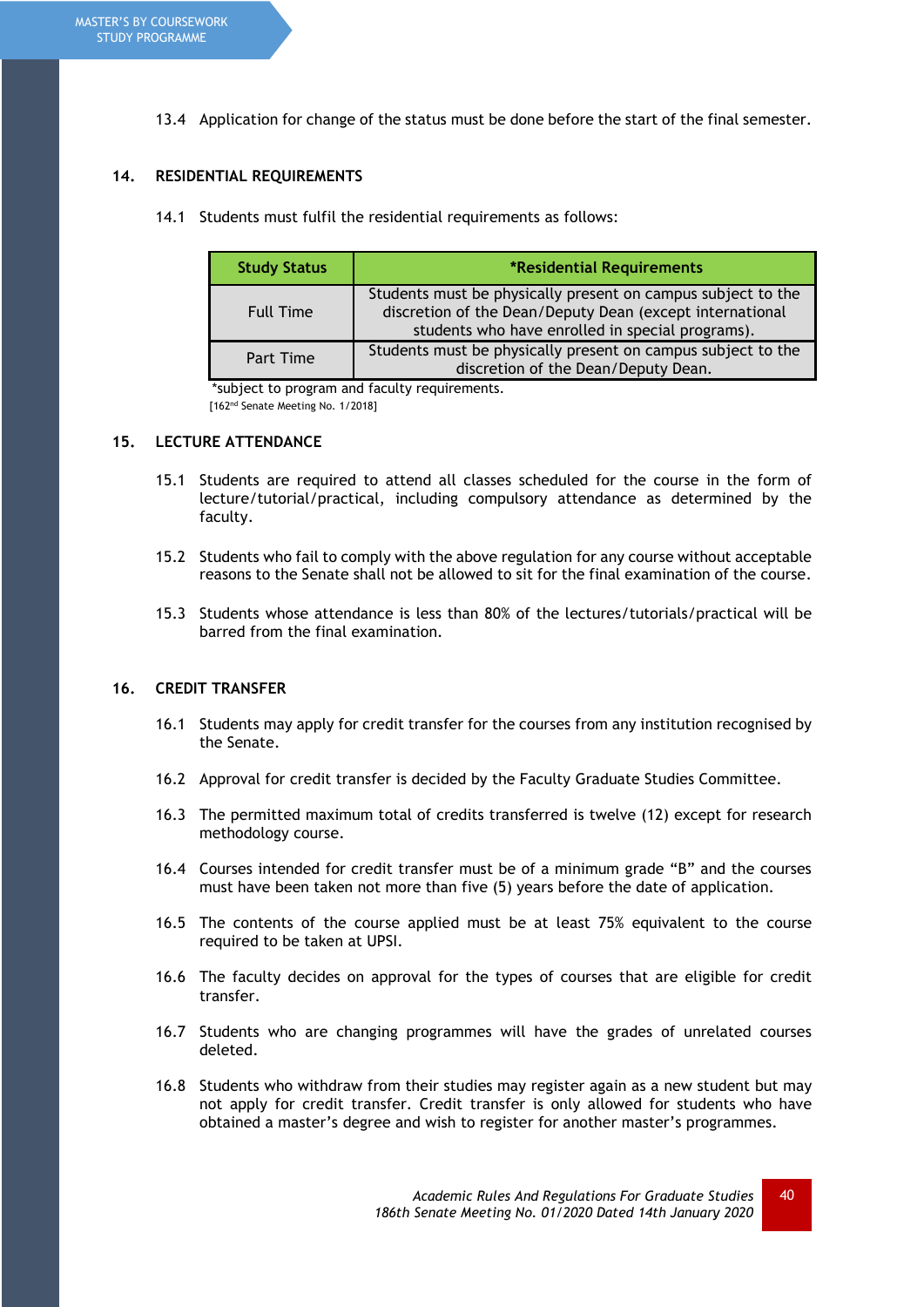#### **17. COMPREHENSIVE EXAMINATION**

17.1 Starting from the 2013/2014 intake, students may choose to either sit for the comprehensive examination or complete a project paper.

#### **18. PROJECT PAPER**

- 18.1 The project paper shall not be less than 10,000 and not be more than 20,000 words (subject to the declaration of JPS of Faculty, supervisor and field expertise). [171th Senate No.10/2018].
- 18.2 One project shall be prepared by the student to fulfil the requirements of the programme.
- 18.3 The project paper shall be completed within three (3) semesters of its registration. If the project cannot be completed after the end of the third semester, the student shall be deemed to have failed. [165th Senate Meeting No.4/2018]
- 18.4 At the end of each semester registered for project paper, students must submit the Graduate Study Progress Report to the faculty. [165th Senate Meeting No.4/2018]
- 18.5 Students who fail to fulfil the requirements above will be given the Unsatisfactory status. Students who are given the unsatisfactory status for two (2) consecutive semesters will be terminated. [165<sup>th</sup> Senate Meeting No.4/2018]
- 18.6 Students are not allowed to repeat the project paper.  $1165$ <sup>th</sup> Senate Meeting No.4/2018]
- 18.7 The faculty will appoint supervisors to supervise the students' projects.
- 18.8 Projects shall be prepared based on the format and style determined by the University.
- 18.9 A project that has been accepted for the conferment of degree from another university cannot be accepted for the conferment of degree from this University.
- 18.10 Students are encouraged to publish their projects with the consent of the supervisor or the Faculty Graduate Studies Committee.
- 18.11 Project papers may be written in Malay or in English.
- 18.12 Project papers may also be written in a language other than Malay or English for the following program only:

| <b>PROGRAM</b>      | FIFI D            | LANGUAGE        |
|---------------------|-------------------|-----------------|
| Master of Education | Islamic Education | Arabic Language |

But the approval of the Graduate Studies is required on a case-by-case basis before the student begins his research and must be based on strong justifications. The student must also submit the title and abstract that have been translated into Malay and English to the Institute of Graduate Studies as a graduation requirement. [154th Senate Meeting No. 5/2017]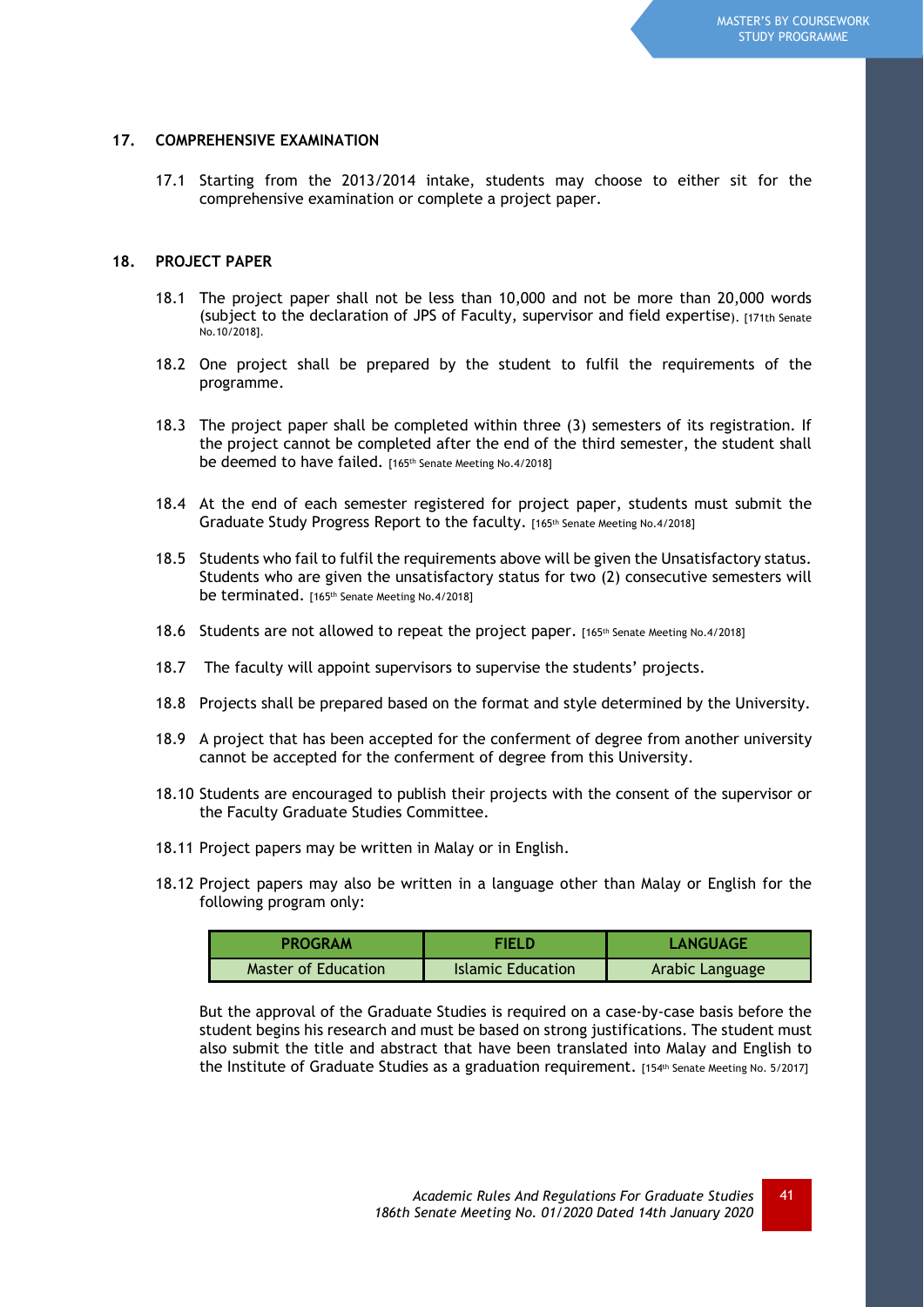- 18.13 Project papers shall be assessed by the supervisor (first assessor) and a second assessor appointed by the faculty. The final marks shall be discussed and determined by the supervisor and second assessor.
- 18.14 Completed project papers shall be submitted to the supervisors. Students shall submit three (3) copies of the completed project paper with two (2) compact disc (CD) copies in PDF format, as informed by the faculty.
- 18.15 A guide to preparing a project paper is enclosed in **Appendix A**.

#### **19. INTERNSHIP**

- 19.1 Students have two (2) semesters to complete their internship upon registration of the said course.
- 19.2 Students who do not fulfil the necessary internship requirements in one semester can register again for the course in the semester that follows.
- 19.3 Students will receive the status of 'In Progress' (IP) for that particular semester on condition that evidence of progress report has been submitted to their supervisor/lecturer. The status 'Unsatisfactory' will be given if no evidence is provided.
- 19.4 If the course is still not completed at the end of the second semester, the students shall be deemed to have failed and shall be required to repeat the internship.
- 19.5 Students are allowed to repeat the internship only once (1) and the new grade obtained will replace the previous grade. [139th Senate Meeting No. 2/2016]

#### **20. SUPERVISION OF PROJECT**

- 20.1 The faculty shall appoint supervisors after students have registered for the project paper.
- 20.2 Students may register for the project paper after completing at least 24 credit hours.

## **21. ASSESSMENT AND EXAMINATION**

- 21.1 Students must pay all tuition fees before being allowed to sit for any examination.
- 21.2 Assessment of the courses consists of various methods such as written examinations, projects, seminar presentations and other forms of assessments relevant to the courses.
- 21.3 Final semester students who fail a course are allowed to sit for a special examination within four weeks of the result being announced.
- 21.4 A replacement examination may be given to students who were unable to sit for the scheduled examination for emergency reasons, within two weeks of the end of examination week with the approval of the Dean of the Institute of Graduate Studies through the Dean of the faculty.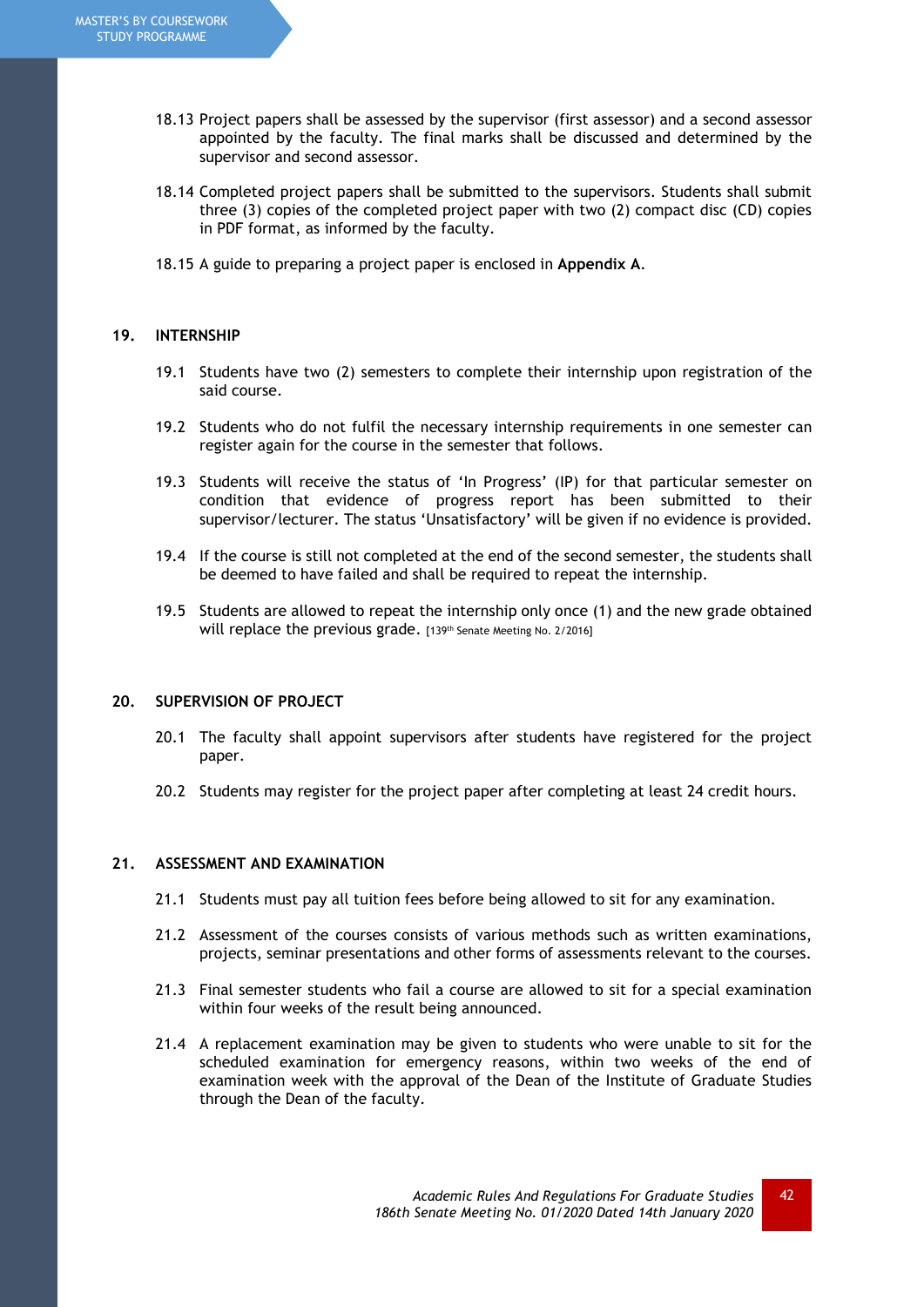# **22. CONFERMENT OF DEGREE**

- 22.1 The name of the degree conferred by the University Senate is Master's degree (according to the relevant field).
- 22.2 The conferment of this degree is subject to:
	- 22.2.1 Fulfilment of all graduation requirements in the specified study programme;
	- 22.2.2 Passing of all prescribed courses;
	- 22.2.3 Achievement of CGPA of at least 3.00
- 22.3 Students' examination results shall be endorsed by the University Senate.

#### **23. GRADING SYSTEM**

23.1 Course grades and values:

Schedule 1: Grading System

| <b>Mark</b>  | Grade | <b>Value</b> |
|--------------|-------|--------------|
| 80-100       | A     | 4.00         |
| $75 - 79$    | $A -$ | 3.75         |
| 70-74        | $B+$  | 3.45         |
| 65-69        | B     | 3.00         |
| $60 - 64$    | $C+$  | 2.75         |
| 59 and below |       | 0.00         |

#### 23.2 The following levels of status are also given:

- IC : Incomplete
- IP : In Progress
- US : Unsatisfactory
- AU : Audit
- X : Barred from/Late arrival at examination
- AD : Academic dishonesty
- D : Drop
- RU : Rather unsatisfactory
- XAU : Unfulfilled audit courses

#### **NOTES:**

- a) Grade F is given if students do not take the examination (for courses with final examination) or did not complete the course assessment for reasons unacceptable to the University Senate.
- b) The status X is given if students are barred from taking examinations because their attendance in lectures or tutorials is less than 80%.
- c) The status X is given if students are barred from entering the examination hall for being 30 minutes late or more without any reasonable cause.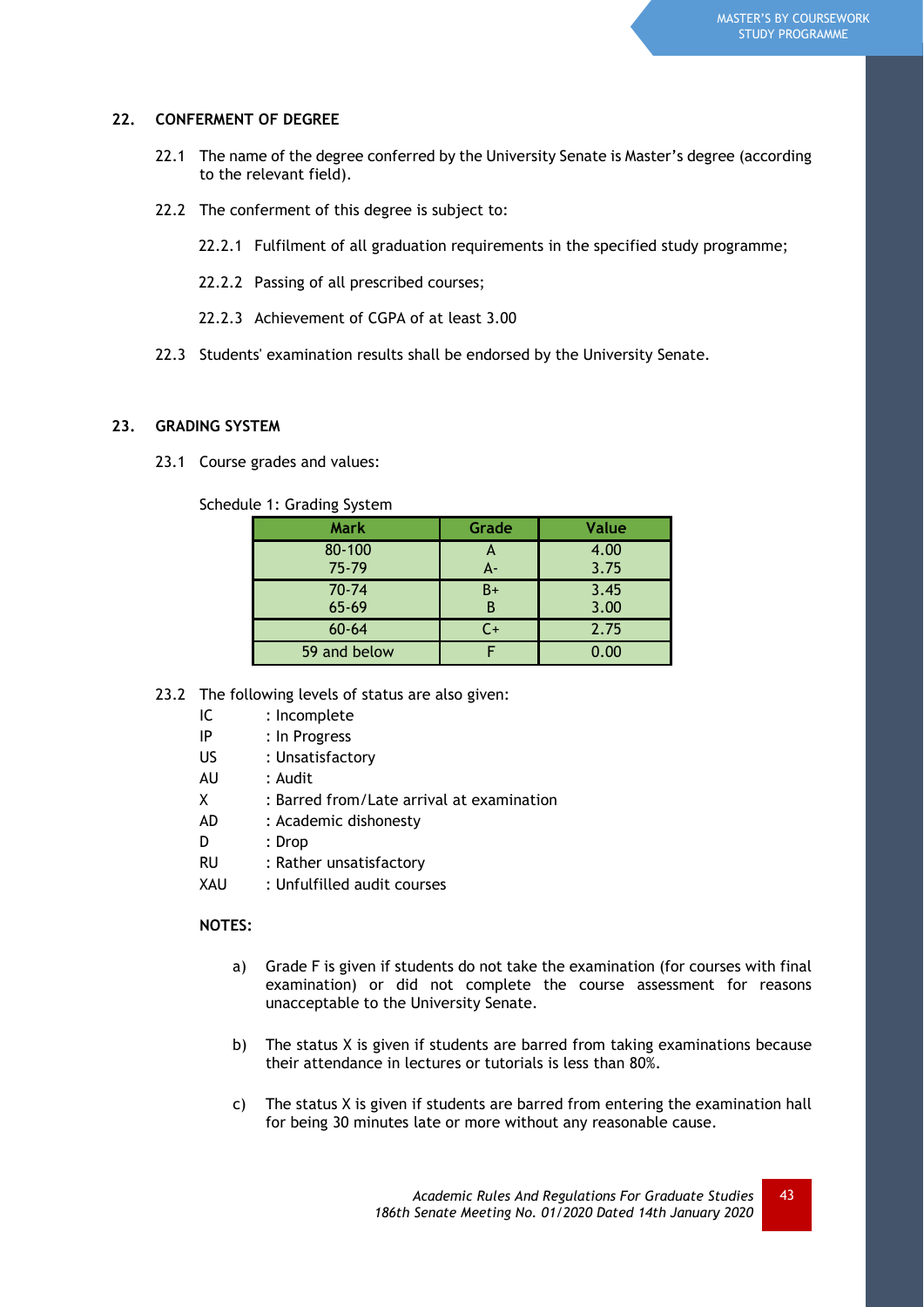- d) The status IC may be given if student do not complete any assignment that is required for any course, except for an examination or a test, and they are required to complete it before the second week of the following semester, subject to the following conditions:
	- Application for the status IC shall be submitted to the Dean of the Institute of Graduate Studies after obtaining the consent of the relevant lecturer and shall be made before the end of the 12th week of the semester; and
	- The status IC shall be redeemed within the period determined by the Dean of the Institute of Graduate Studies.
- e) The status IP/US will be given if students register for continuing courses or are in the process of preparing project papers graded as Satisfactory (IP) or Unsatisfactory (US).
- f) The status AU will be given to students who complete audit courses.
- g) Students who have obtained the status X may sit for the replacement examination with the approval of the Dean of the Institute of Graduate Studies.
- h) Final semester students due for graduation are allowed to sit for the special examination with the approval of the Dean of the Institute of Graduate Studies.
- i) Students who obtained the status X and are barred from sitting for the replacement examination will be deemed to have failed.
- j) Students who changed programmes will receive the status D for the courses which are not equivalent to the new courses required.
- k) Students with a mere pass (grade C+) may repeat the course to improve their CGPA and the better grade will replace the previous grade. The previous grade will be recorded but its value will not be considered in the CGPA calculation.
- l) GPA and CGPA calculation system:
	- GPA: Total grade points in one semester Total credit value taken in the semester
	- CGPA: Total grade points in all semesters Total credit value taken in all semesters

# **24. REQUIREMENTS FOR CONTINUING STUDY**

- 24.1 Pass Status
	- Students obtaining a CGPA of 3.00 or more in the semester are deemed to have passed and qualify to continue their studies in the following semester.
	- Demonstrating satisfactory progress in the preparation of the project paper and obtaining the "In Progress" status.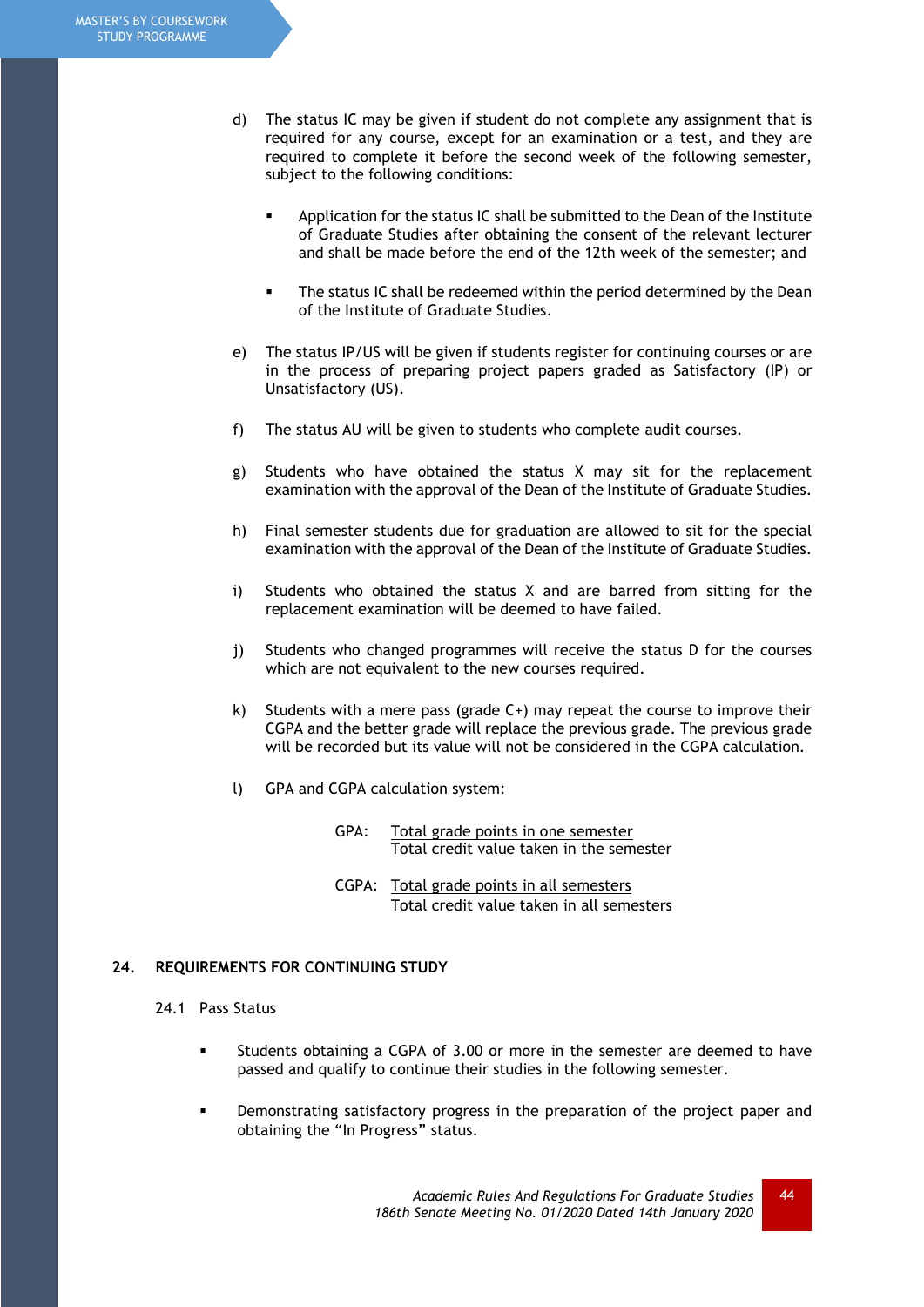### 24.2 Conditional Pass Status

- Students who obtained a CGPA of less than 3.00 but not less than 2.00 at the end of the semester are given a conditional pass.
- 24.3 Fail Status
	- Students who obtained a CGPA of less than 2.00 in any one semester are given the Fail status;
	- Students who obtained a CGPA of less than 3.00 or Conditional Pass status in two (2) consecutive semesters are given the Fail and Terminated status.
- 24.4 Repeating Courses
	- Students who obtained grade C+ in any courses may repeat such courses to improve their CGPA and the better grade will replace the previous grade.
	- Students who failed any courses (grade F) shall repeat such courses in the following semester. Students are allowed to repeat two (2) times only and the best grade (C+ and above) will replace the previous grade. . [Senat Kali Ke-144 Bil.7/2016]
	- Repetition of such courses mentioned above are not applicable to the project paper and internship. [144<sup>th</sup> Senate Meeting No.7/2016]

#### **25. TERMINATION OF STUDY**

- 25.1 The Senate shall have the right to terminate any student found to have given false information for the purpose of admission to the university.
- 25.2 Students may be terminated at any time from the university for any of the following reasons:
	- 25.2.1 Students who obtained a cumulative grade point average (CGPA) of less than 2.00 in any semester will have failed and will be terminated from the university.
	- 25.2.2 Students obtaining the "Conditional Pass" in the previous semester examination and not achieving the status of Pass in the following semester will have failed and will be terminated from the university.
	- 25.2.3 Students not displaying progress in the preparation of project paper and obtained the "Unsatisfactory" status for two (2) consecutive semesters.
	- 25.2.4 Exceeded time for a program of study.
	- 25.2.5 Failure to settle tuition fees or other payments within the specified time.
	- 25.2.6 Found to have violated the university regulations.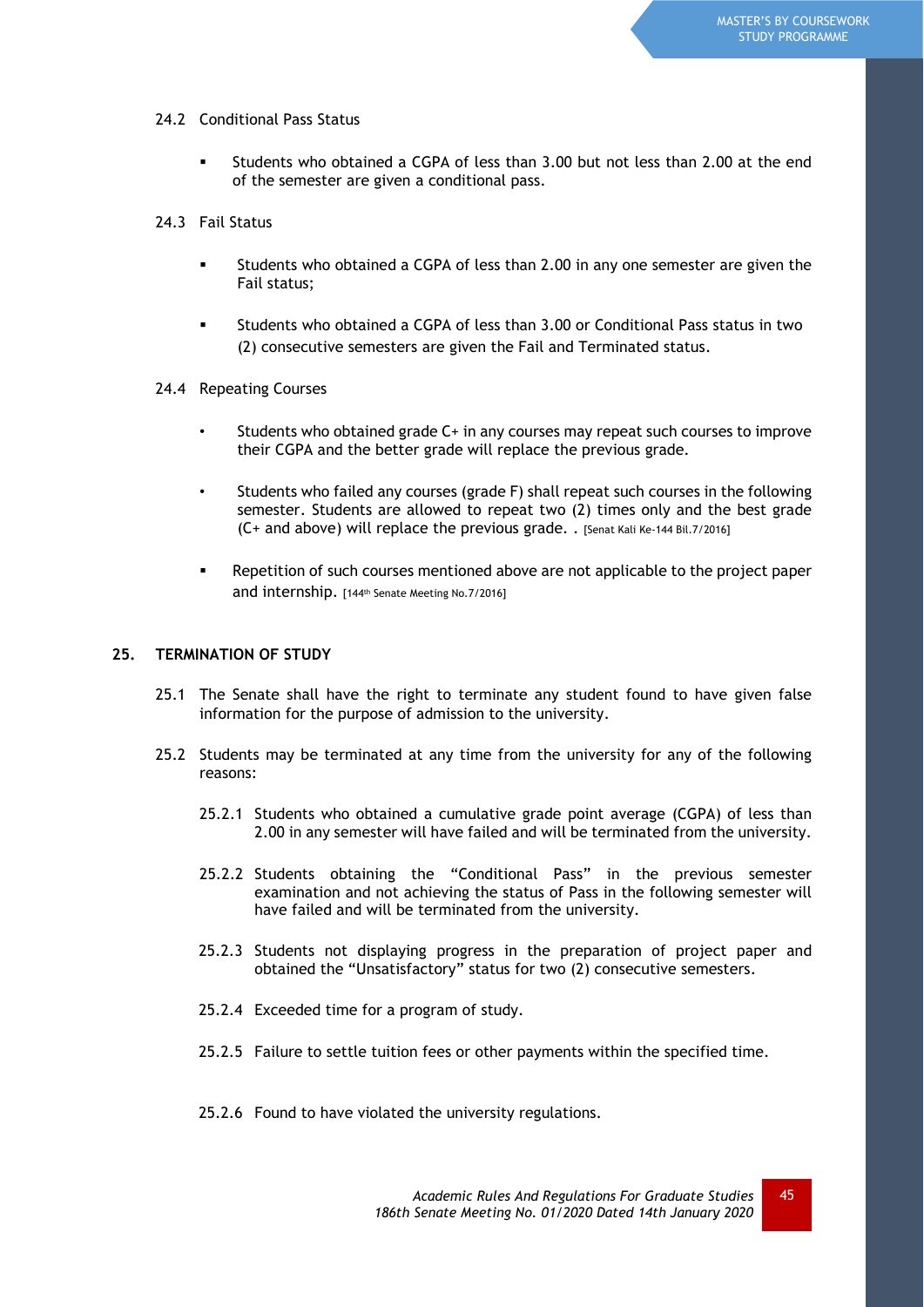- 25.3 Students who obtained the **Fail and Terminated** and **Terminated** status may appeal in writing to the university through the faculty and the appeal is subject to the decision of the Graduate Studies Committee meeting.
- 25.4 Appeals must be made within three (3) weeks of the date of the notification letter of termination or after approval of the Senate meeting. Any appeal received after this period will not be considered.
- 25.5 Appeals shall be made with the prescribed payments, of which are not refundable.

### **26. LOSS OF STUDENTS' STATUS** [118th Senate Meeting No. 5/2014]

- 26.1 Students shall lose their status if they fail to register for the semester, register for the course or make a written application to the Institute of Graduate Studies for deferment of study after the end of the **seventh (7th)** week of the semester.
- 26.2 Students who have lost such status may appeal to the Institute of Graduate Studies to continue studies in the following semester and the semester in which they lost their status will be counted in the duration of study.
- 26.3 Students who have received approval to continue their studies will be requested to pay an administrative fee to the university.

### **27. UNIVERSITY FINANCIAL REGULATIONS**

- 27.1 Fees shall be settled in full before each semester begins.
- 27.2 Students may claim a fee refund for the semester from which they have withdrawn by producing the approval letter from the Institute of Graduate Studies.
- 27.3 The rate of refund is as follows:

| <b>CONDITION</b>                                                             | <b>AMOUNT OF REFUND</b>                                                                                                                                                     | <b>REMARKS</b>                                                                                                                                                                                 |
|------------------------------------------------------------------------------|-----------------------------------------------------------------------------------------------------------------------------------------------------------------------------|------------------------------------------------------------------------------------------------------------------------------------------------------------------------------------------------|
| Decline offer or do<br>not register                                          | Whole amount paid                                                                                                                                                           | application<br>for<br>The l<br>refund<br>be<br>must<br>submitted with<br>the<br>confirmation<br>letter<br>from Academic Affairs<br>Department<br>or<br>Institute of Graduate<br><b>Studies</b> |
| During orientation<br>week                                                   | Whole<br>paid<br>amount<br>excluding:<br><b>Registration Fee</b><br>$\bullet$<br><b>Health Examination Fee</b><br>$\bullet$<br>International<br>$\bullet$<br>Management Fee | entitlement<br>The l<br>-of<br>refund is only for the<br>first semester<br>reimbursement<br>The l<br>period is based on the                                                                    |
| Not more than 4<br>weeks (28 days)<br>from the start date<br>of the semester | 50% of amount<br>paid<br>excluding:<br><b>Registration Fee</b><br>$\bullet$<br><b>Health Examination Fee</b><br>$\bullet$                                                   | withdrawal date<br>application<br>for<br>The:<br>refund<br>must<br>be                                                                                                                          |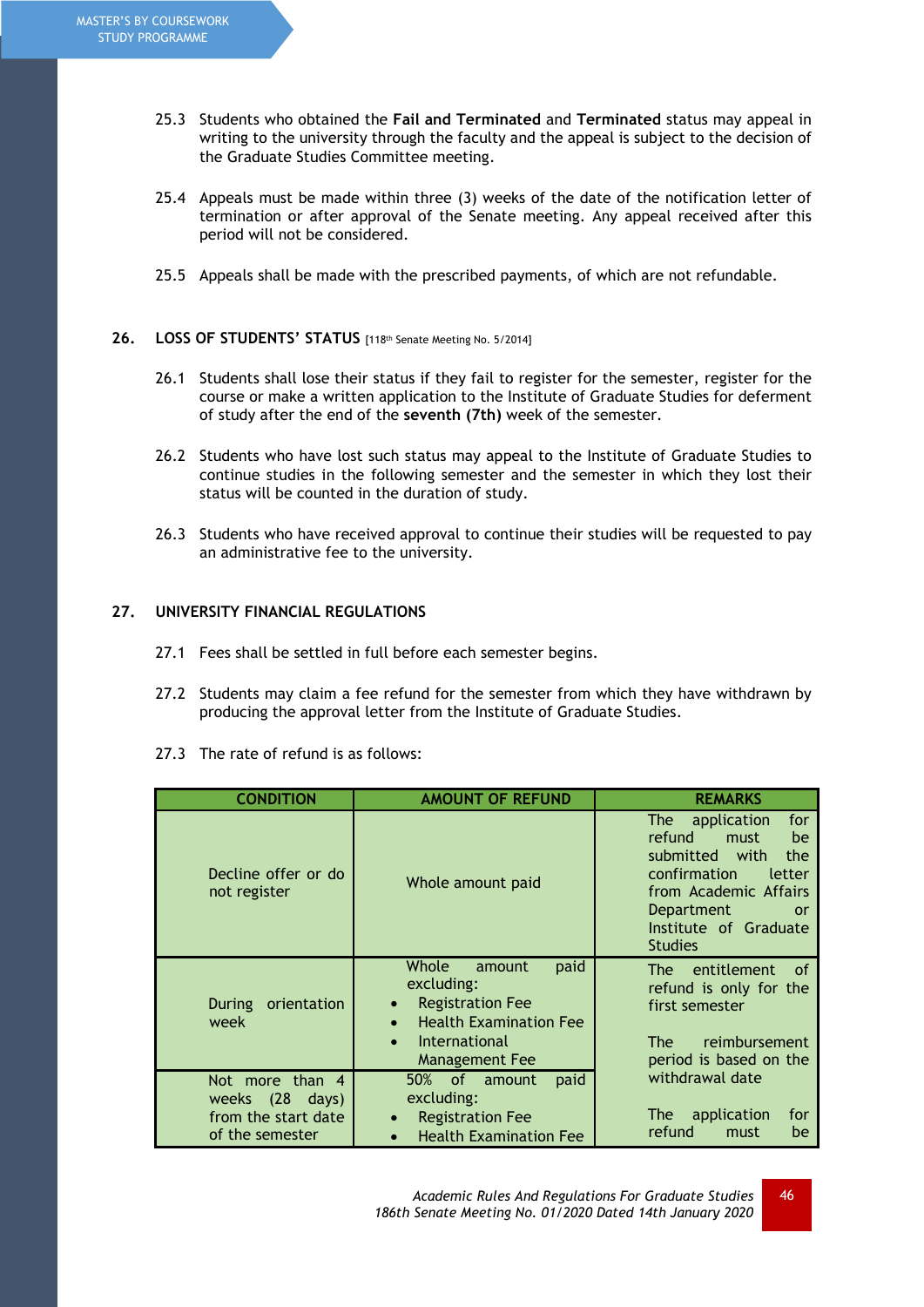|                                                                         | International<br>Management Fee | submitted with the<br>confirmation letter                                              |
|-------------------------------------------------------------------------|---------------------------------|----------------------------------------------------------------------------------------|
| After 4 weeks (28<br>days) from<br>the<br>start date of the<br>semester | Nil                             | from Academic Affairs<br>Department<br>or o<br>Institute of Graduate<br><b>Studies</b> |

[125th University Board Meeting No. 5/2019]

- 27.4 The following fees are not refundable:
	- [125th University Board Meeting No. 5/2019]
	- **•** Orientation/Registration fees
	- **Health Examination Fee**
	- **International Management Fee**
- 27.5 The students must settle other claims by the university such as fines and compensation for damages to the residential college within their duration of study.
- 27.6 The university shall have the right to claim for all outstanding fees even if the student is no longer a student at the university. All expenses made by the university in pursuing the claim shall be borne by the student.
- 27.7 Students who obtained their diploma or bachelor's degree from the Sultan Idris Education University will be exempted from paying the alumni fees of RM100.00 for the first semester. Students must submit to the Bursar their details along with a copy of the scroll from their previous studies.
- 27.8 Students who defer the semester before the 7th week of the academic calendar will have the fees and other payments brought forward to the following semester.
- 27.9 A prior confirmation/approval letter from the Institute of Graduate Studies shall be obtained and submitted to the Bursar when making the claim.

### **28. GENERAL REGULATIONS**

- 28.1 The Senate shall have the right to take appropriate action against students who have been found guilty of giving false information for the purposes of admission to the university.
- 28.2 The Senate, at its discretion, may allow any exemption deemed reasonable or amend any appropriate regulations to be enforced for the betterment of the university.
- 28.3 All Senate decisions relating to appeals by students shall be managed by the Institute of Graduate Studies.
- 28.4 Students shall have the responsibility of understanding and complying with all regulations included in the Graduate Study Programme Academic Regulations.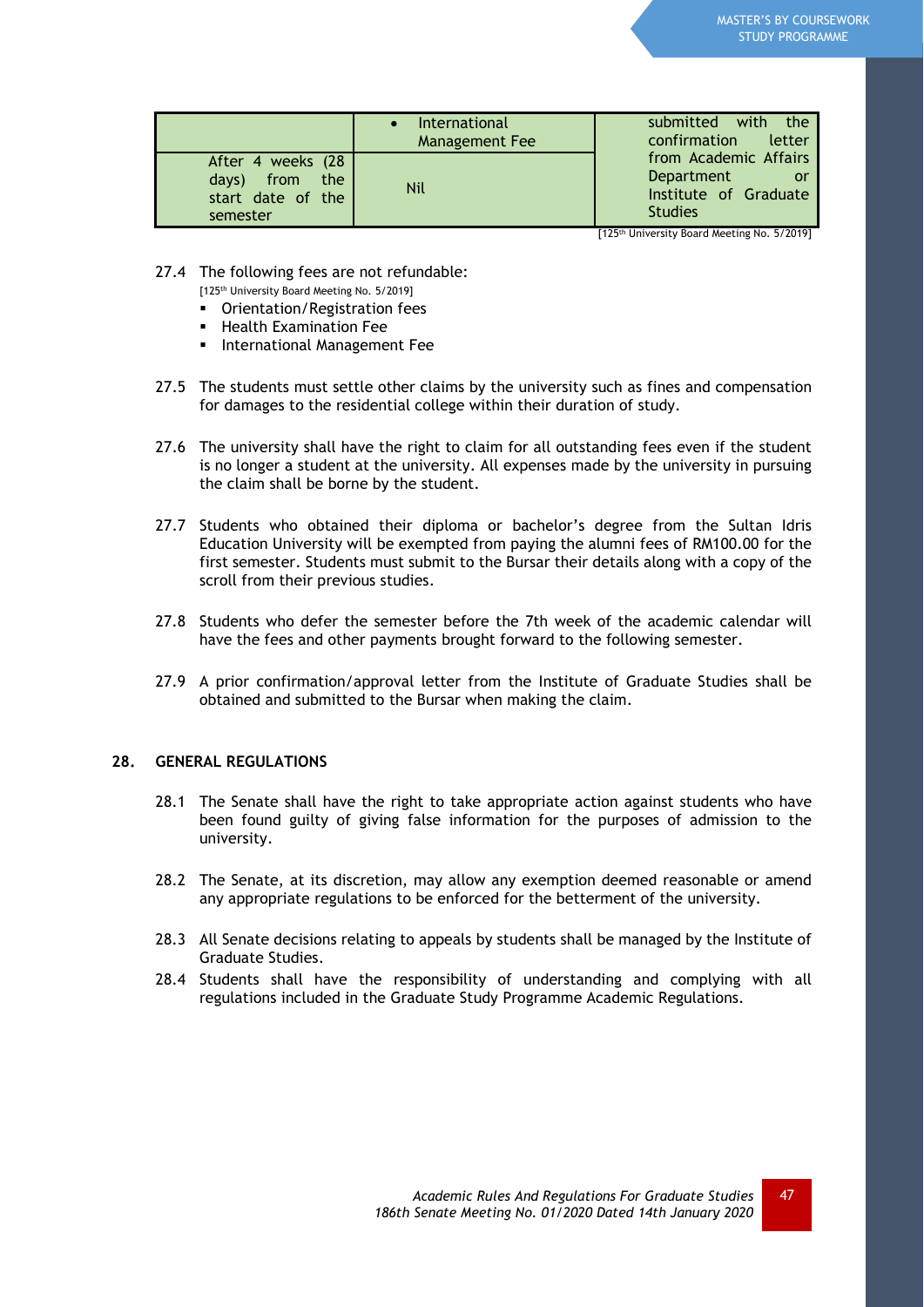# **SULTAN IDRIS EDUCATION UNIVERSITY REGULATIONS ON DOCTOR OF PHILOSOPHY STUDY PROGRAMME**

In exercise of the powers conferred under Paragraph 29 of the Sultan Idris Education University Constitution (Graduate Study Programme), the Sultan Idris Education University Senate determines the following regulations:

## **1. CITATION, COMMENCEMENT AND APPLICATION**

- 1.1 These regulations are cited as the Sultan Idris Education University (Doctor of Philosophy Study Programme) Regulations 2011 (Amendment 2019).
- 1.2 These regulations shall apply to all students of the Sultan Idris Education University under the Graduate Study Programme.

### **2. DEFINITIONS**

In these regulations, unless the context otherwise requires:

**"Academic adviser"** means a member of academic staff appointed by the faculty to advise students on academic matters.

**"Academic dishonesty"** Occurs when one person presents another person's idea, findings or written work as his/her own by copying without due acknowledgement of the source and with intent to deceive (also plagiarism). Action taken against a student who violates Article 8 of the Sultan Idris Education University (Student Discipline) Rules and regulation 1999.

**"Academic staff"** means any teaching staff of the university working full-time and employed permanently or under contract.

**"Assessment"** means any form of assessment to measure students' academic achievement.

**"Audited course"** means course taken as a requirement of study but the course credit is not considered in the calculation of the CGPA. An auditing student must attend all lectures/tutorials/practical and complete all assignments, but is not required to sit for the final examination (if any). If a student does not fulfil the requirements of the audited course, the student's name shall not be listed. [144th Senate Meeting No. 7/2016]

**"Co-author"** A study/research produced and presented by an individual using Sultan Idris Education University. Address the individual in this context is a lecturer/supervisor of the student (subsequent to the name of the student).

**"Co-supervisor/Associate supervisor"** means a member of academic staff appointed together with the supervisor by the Senate to supervise the research and preparation of student thesis.

**"Cognate countries"** are countries using Malay as the lingua franca. For example, Indonesia, Singapore, Brunei and Southern Thailand.

**"Compulsory attendance"** means any course or activity for which attendance is compulsory.

**"Course"** means one unit of study that carries a number of credit hours normally offered or completed within a semester.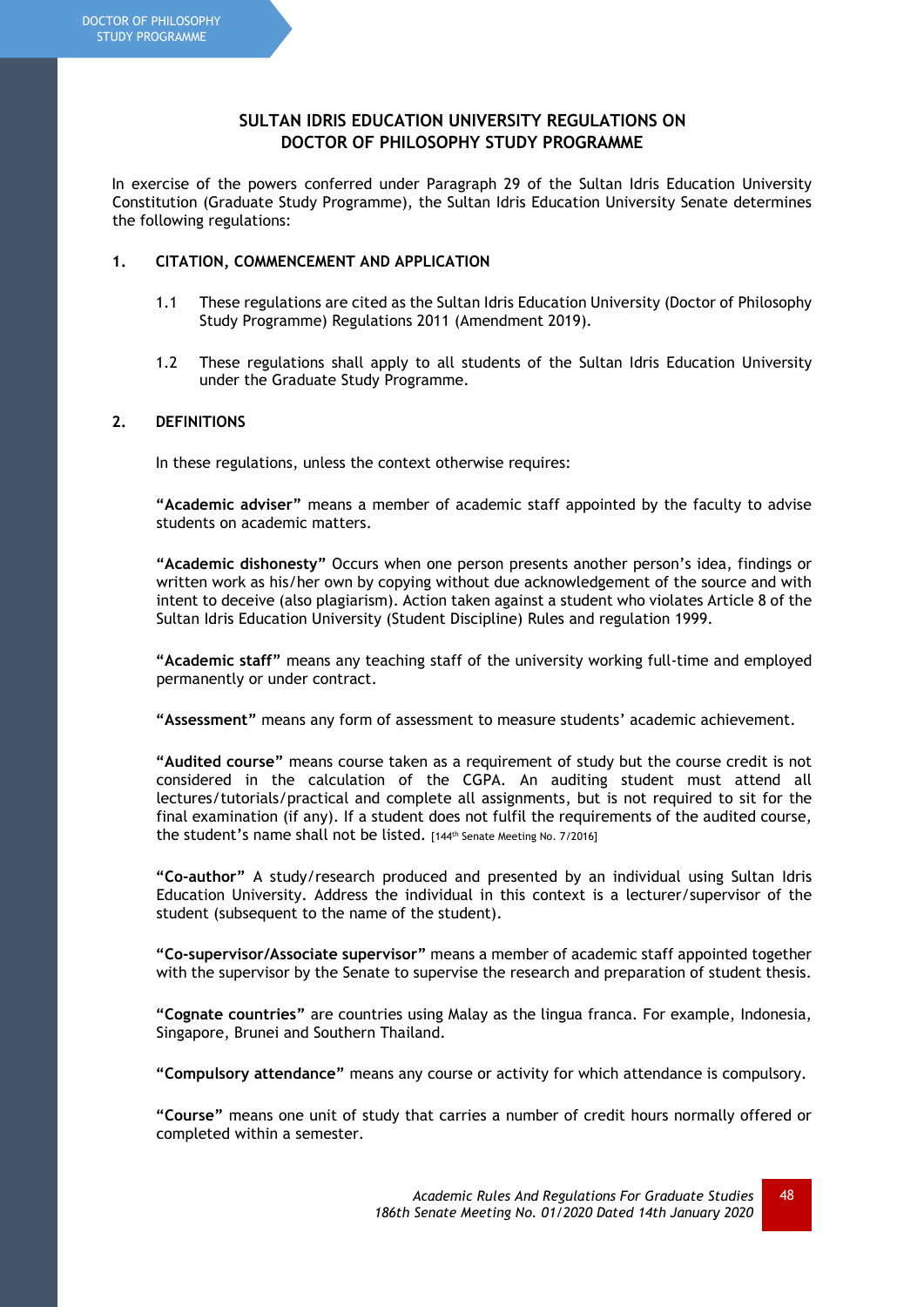**"Course registration"** means registration of students through the online system at the beginning of semester based on the calendar approved by the Senate.

**"Degree"** means award conferred by the university to any student who has fulfilled the graduation requirements.

**"Duration of study"** means period of time specified for students to complete the master's degree study structure.

**"Education courses"** are courses related to the field of education offered by any faculty especially the Faculty of Education and Human Development.

**"Elective courses"** are courses that may be chosen from research methodology courses, education courses and major fields of study from any faculty acknowledge expertise.

**"External examiner"** means an academic of other universities/institutions expert from outside the university recommended by the Graduate Studies Committee of the university and appointed by the Senate to assess student thesis.

**"Faculty"** means any school offering academic programmes and courses.

**"Faculty Graduate Studies Committee"** means committee established at the faculty to supervise the Graduate Study Programme chaired by the Dean of the relevant faculty.

**"Final thesis"** means the copy of thesis completed after passing the Doctor of Philosophy viva.

**"First author"** First name in a study/research produced and submitted/presented by a student in a journal article/seminar or conference.

**"Graduate Studies Committee"** means committee established by the university to supervise the Graduate Study Programme chaired by the Vice Chancellor.

**"Institute of Graduate Studies"** means school established by the university under Section 21(1) of the Constitution of the university to manage, administer and coordinate the Graduate Study Programme.

**"Internal examiner"** means a member of the academic staff proposed by the faculty, recommended by the Graduate Studies Committee, and approved by the Senate to assess student thesis.

**"Journal article"** is a research paper or academic article published following a review by the editor appointed by a committee or certified body (articles accepted for publication in any journal recognised by the Institute of Graduate Studies).

**"Major courses"** are courses identified as a field of study.

**"Programme structure"** means the order of programmes offered by the Institute of Graduate Studies based on the mode of study.

**"Refereed article"** A journal whereby publish articles are submitted through a review process by several experts in the field appointed by the journal editorial.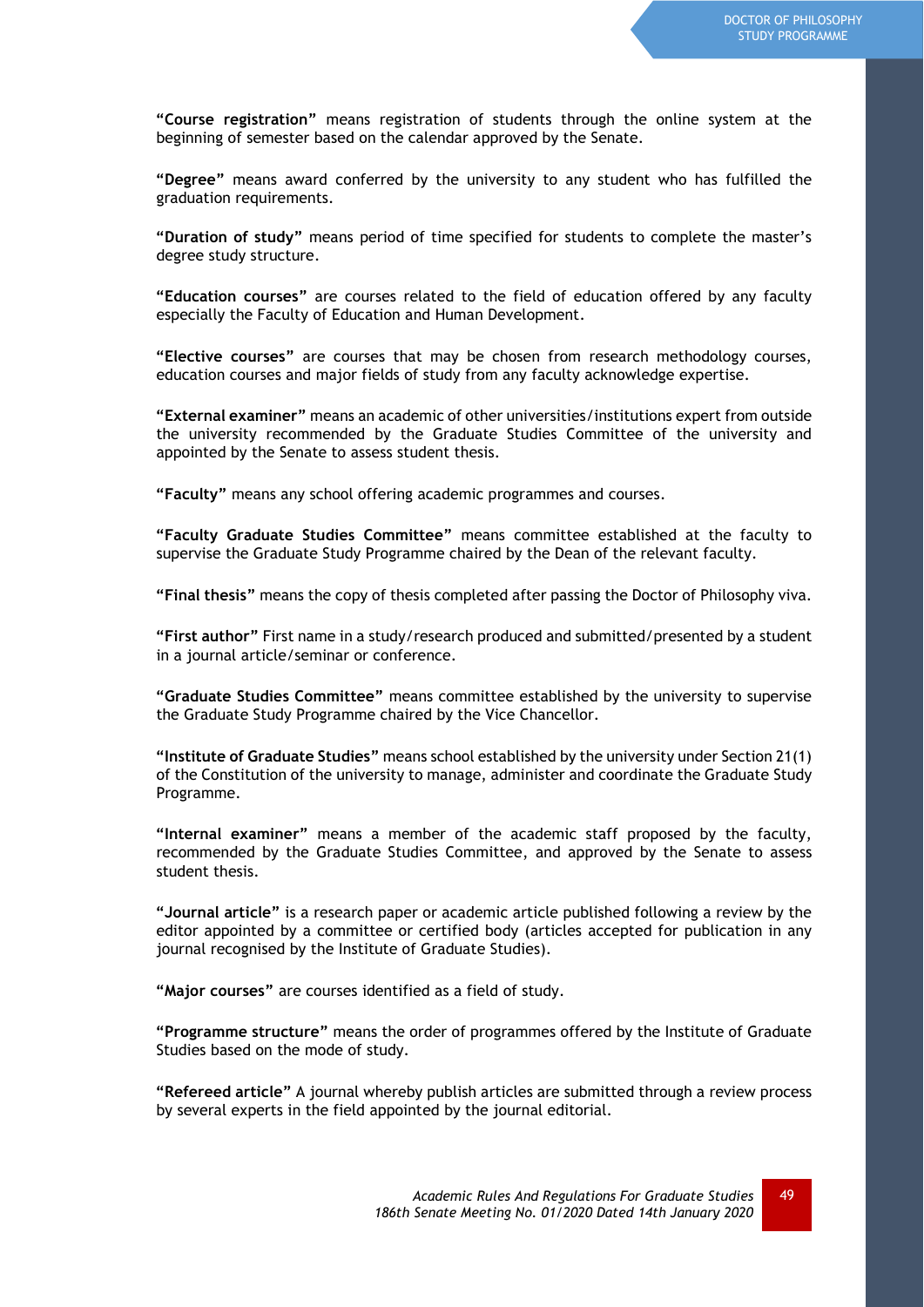**"Registration slip"** means a slip containing information on the course registered by a student.

**"Research methodology courses"** are compulsory research methodology courses determined by the university.

**"Research Proposal Examiners Committee"** means the committee established by the faculty to approve and recommend students' research proposals.

**"Semester registration"** means registration of students using the online system during every semester of study to activate their status as students of the university.

**"Senate"** means the highest body with absolute authority over all academic matters, which was established pursuant to section 20(1) of the Constitution of Sultan Idris Education University 1998.

**"Student"** means a registered student who is following the Graduate Study Programme at the Sultan Idris Education University.

**"Student information system"** means a built-in on-line system and regulated by the Institute of Graduate Studies for keeping student data and records.

**"Study programme"** means groups of courses, training and research or combination of courses, training and research planned and offered to fulfil the requirements for the conferment of a master's degree approved by the Senate.

**"Supervisor"** means a member of academic staff proposed by the faculty and approved by the Graduate Studies Committee to supervise student thesis.

**"Thesis"** means a major academic report that is the product of an extended period of supervised independent research in order to fulfil the requirement for the Doctor of Philosophy study Program.

**"Thesis Examiners Committee"** means committee established by the Senate to examine thesis.

**"University"** means the Sultan Idris Education University (UPSI).

**"Viva"** means the oral examination presided by members of the Viva Committee.

## **3. ADMISSION REQUIREMENTS**

- 3.1 A master's degree from the Sultan Idris Education University or any institution of higher learning recognised by the Senate; or
- 3.2 Other qualifications recognised by the Senate, obtained through accreditation of prior experiential learning (APEL) subject to the fields listed; or
- 3.3 Other qualifications recognised by the Senate. Fulfilment of specific entry requirements imposed by the faculty concerned, as the case may be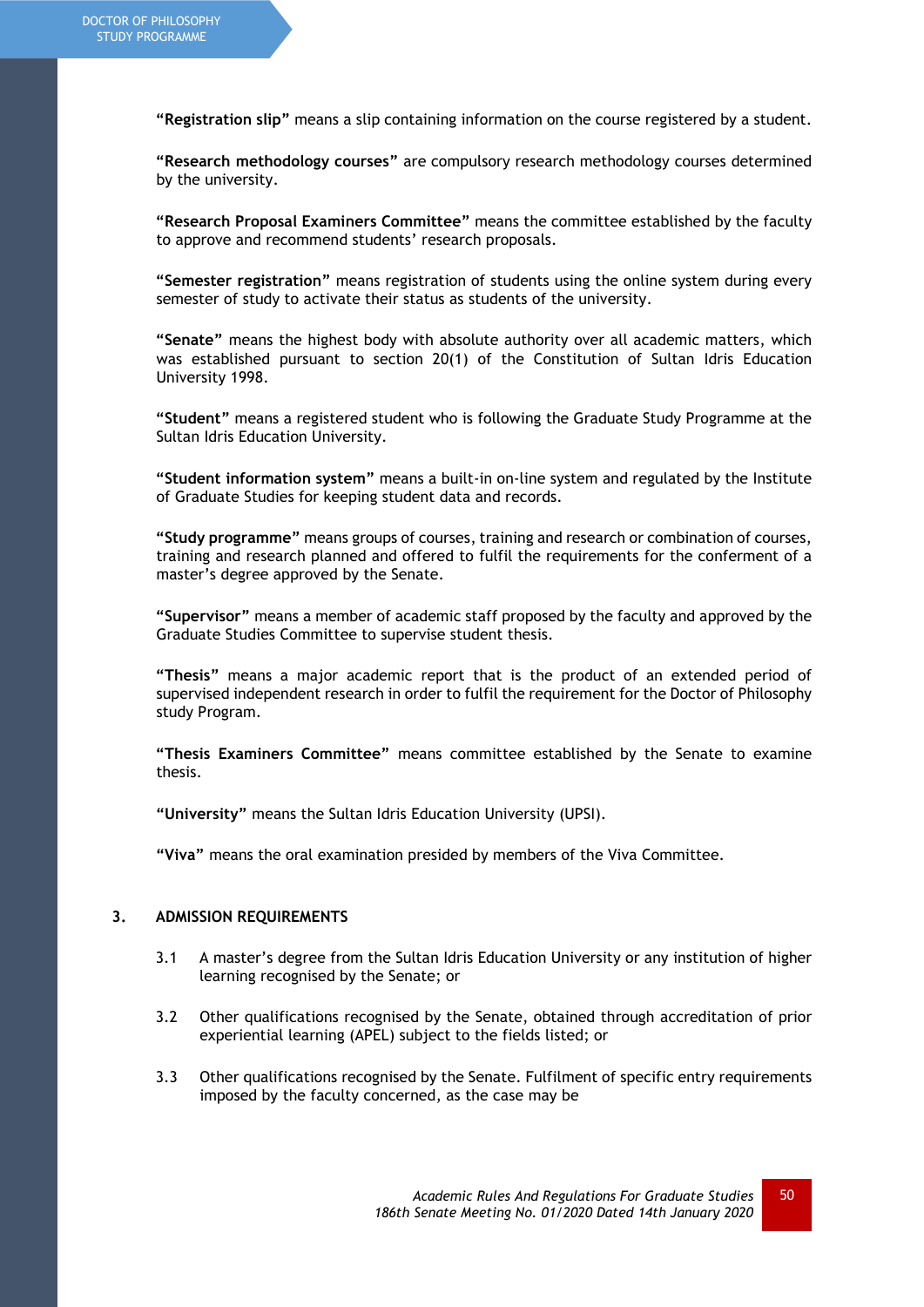- 3.4 International student candidates are required to pass TOEFL 500 or IELTS 5.5 except for candidates taking Malay as the field of study or a field of study that uses Malay as the medium of instruction. [179th Senate Meeting No. 6/2019]
- 3.5 Candidates from cognate countries who are submitting research proposals in English must provide proof of the prescribed IELTS or TOEFL qualification (medium of instruction) when submitting their application for admission to UPSI. If during the duration of study, the thesis is written in English, the student from cognate countries must submit an application to the Institute of Graduate Studies through the faculty before it is brought to the Senate meeting for approval. [136th Senate Meeting No. 11/2015]

# **4. APPLICATION**

- 4.1 Applications shall be made online.
- 4.2 Applications must comply with all specific requirements.
- 4.3 The university have the right to reject applications that do not comply with the specified requirements or late submission.
- 4.4 Applications are open all year round.

### **5. PROGRAMME STRUCTURE**

- 5.1 The programme involves research and preparation of a thesis.
- 5.2 Students must attend at least one research methodology course and fulfil the audit course requirement during the study duration. Students may be requested to follow particular courses at the recommendation of the faculty and to fulfil the audited course requirement. [144th Senate Meeting No. 7/2016]

# **6. REGISTRATION**

- 6.1 Students shall register for each semester by paying the prescribed fees in full at the appointed date for each semester following the programme structure offered by the university.
- 6.2 Registration shall be done on the appointed date at the beginning of the semester to enable students to conduct their research as registered in that semester.
- 6.3 A fine will imposed on late registration.
- 6.4 Students are allowed to check and make corrections or changes by online within four (4) weeks from the date of the semester begin
- 6.5 Students may register audited course at a minimum of three (3) credits in one semester on the advice and with the consent of the supervisor.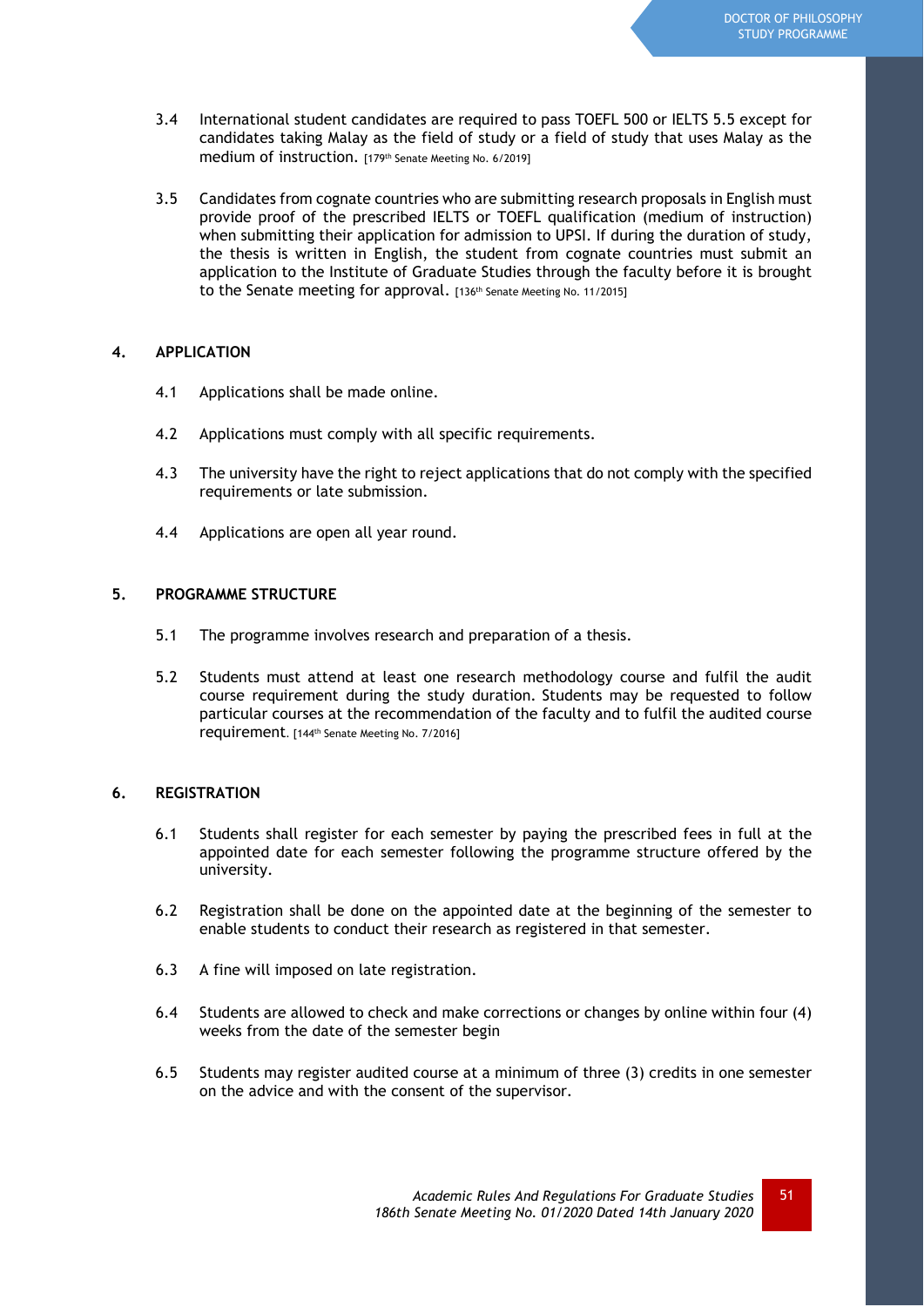6.6 A fine will be imposed on registrations made later than the second week of the academic calendar.

# **7. DEFERMENT OF ADMISSION**

- 7.1 Students may defer their admission for a period of one (1) semester only.
- 7.2 Applications for deferment of admission shall be made in writing to the Dean of the Institute of Graduate Studies within seven (7) weeks of the date of admission.
- 7.3 If a student fails to make an application for deferment within the specified period, the offer will be deemed as void.

### **8. REGISTRATION OF THESIS**

- 8.1 Students shall register their thesis as offered in accordance with the requirements and schedule as prescribed by the Senate.
- 8.2 Students are required to register for continuing thesis supervision every semester.
- 8.3 A fine will be imposed on registrations made later than the second of week academic calendar.

#### **9. DEFERMENT OF STUDY**

- 9.1 Students may submit an application to the Institute of Graduate Studies to defer their study with the approval of the faculty.
- 9.2 Approval for deferment of study is subject to the consent of the Dean of the Institute of Graduate Studies.
- 9.3 The period of deferment of study shall not be more than two (2) consecutive semesters except for health reasons.
- 9.4 Students applying for deferment of study for health reasons shall beforehand obtain a certificate from a government doctor or medical officer/panel doctor of the university.
- 9.5 Applications for deferment of study for reasons other than health may also be considered and approved by the Dean of the Institute of Graduate Studies. Applications shall be made before the 7th week of the semester.
- 9.6 The period of deferment for health reasons shall not be considered in the calculation of the maximum duration of study for the study programme.
- 9.7 During the period of deferment, a student loses the status as a student of the university.
- 9.8 Students who wishes to continue their study after the completion of the approved period of deferment are required to register again.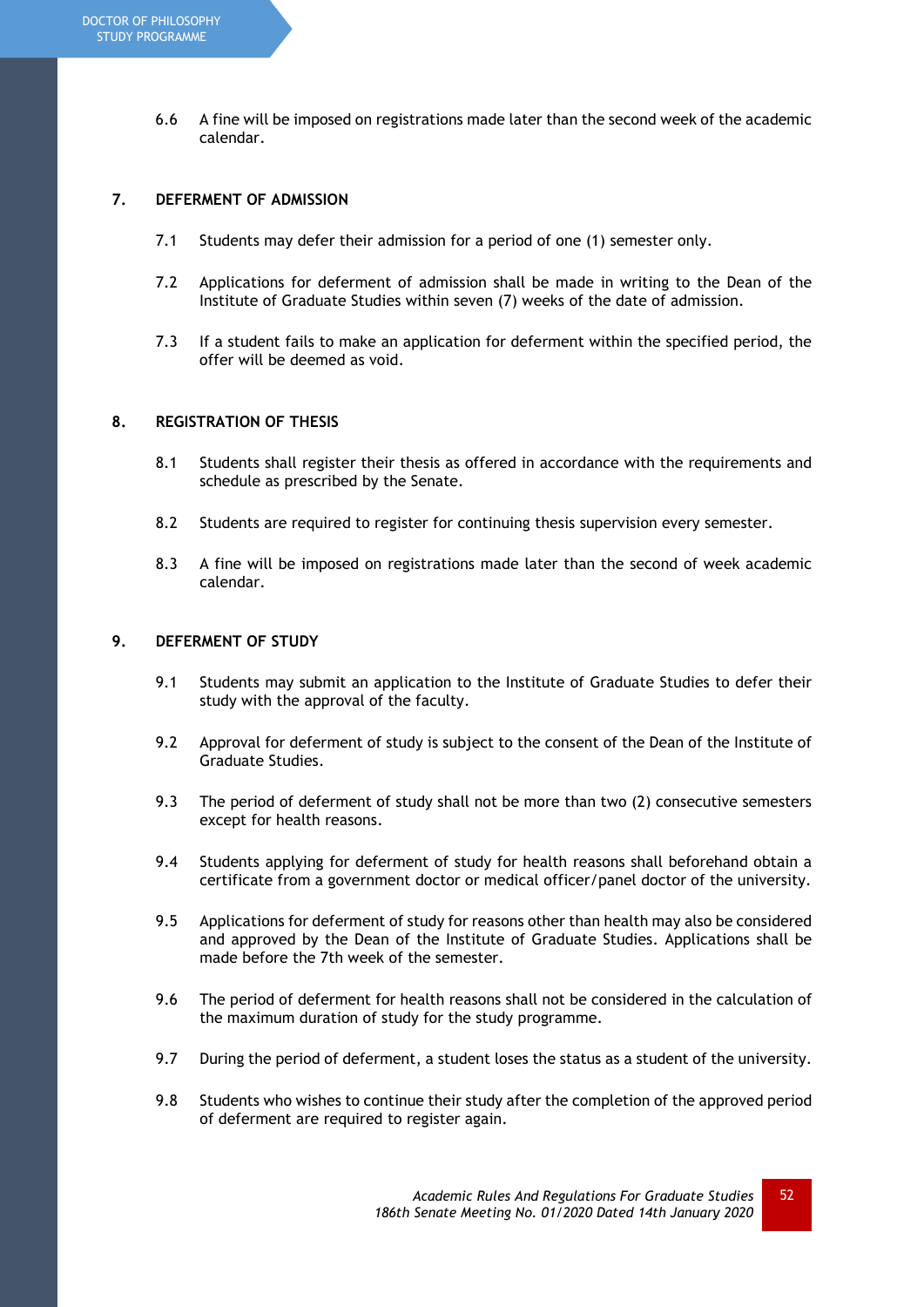# **10. CHANGE OF FIELD OR PROGRAMME**

- 10.1 Students may apply for change of field/programme with the recommendation of the faculty. The approval for change does not involve the appointment of new supervisors requires only a decision by the Institute of Graduate Studies on condition that the faculty has made the recommendation for approval. [136<sup>th</sup> Senate Meeting No. 11/2015]
- 10.2 Applications for change of field or programme shall be submitted before semester three (3) of study. Applications made after this period shall not be considered.
- 10.3 The university reserves the right over the study programme offered every semester.
- 10.4 Such changes are allowed only two (2) times within the entire duration of study.

#### **11. ADDING AND DROPPING OF COURSES**

- 11.1 Students are allowed to add courses after obtaining the advice and recommendations of academic advisers within two (2) weeks of the commencement date of the semester.
- 11.2 Students are not allowed to drop any registered courses after the seventh week of the commencement date of the semester.
- 11.3 A fine will be imposed if students do not follow the stipulated dates for adding/dropping of courses.

# **12. RESEARCH PROPOSAL PRESENTATION**

- 12.1 Students are required to attend at least one (1) presentation of research proposal before they present their research proposal. Completion of study letter and transcript will not be given if students do not meet the requirement [159th Senate Meeting No. 10/2017]
- 12.2 Every student shall prepare and present the research proposal at the faculty level after obtaining a recommendation from the supervisor.
- 12.3 The research proposal must be examined and approved by the Faculty Research Proposal Examiners Committee.
- 12.4 The maximum period given to a student of the Doctor of Philosophy degree to present the research proposal is as follows:

| <b>Study Status</b>                  | Proposal presentation before* |  |
|--------------------------------------|-------------------------------|--|
| Full-time                            | Second semester               |  |
| Part-time                            | Third semester                |  |
| *Remarks: Before end of the semester |                               |  |

[136<sup>th</sup> Senate Meeting No. 11/2015]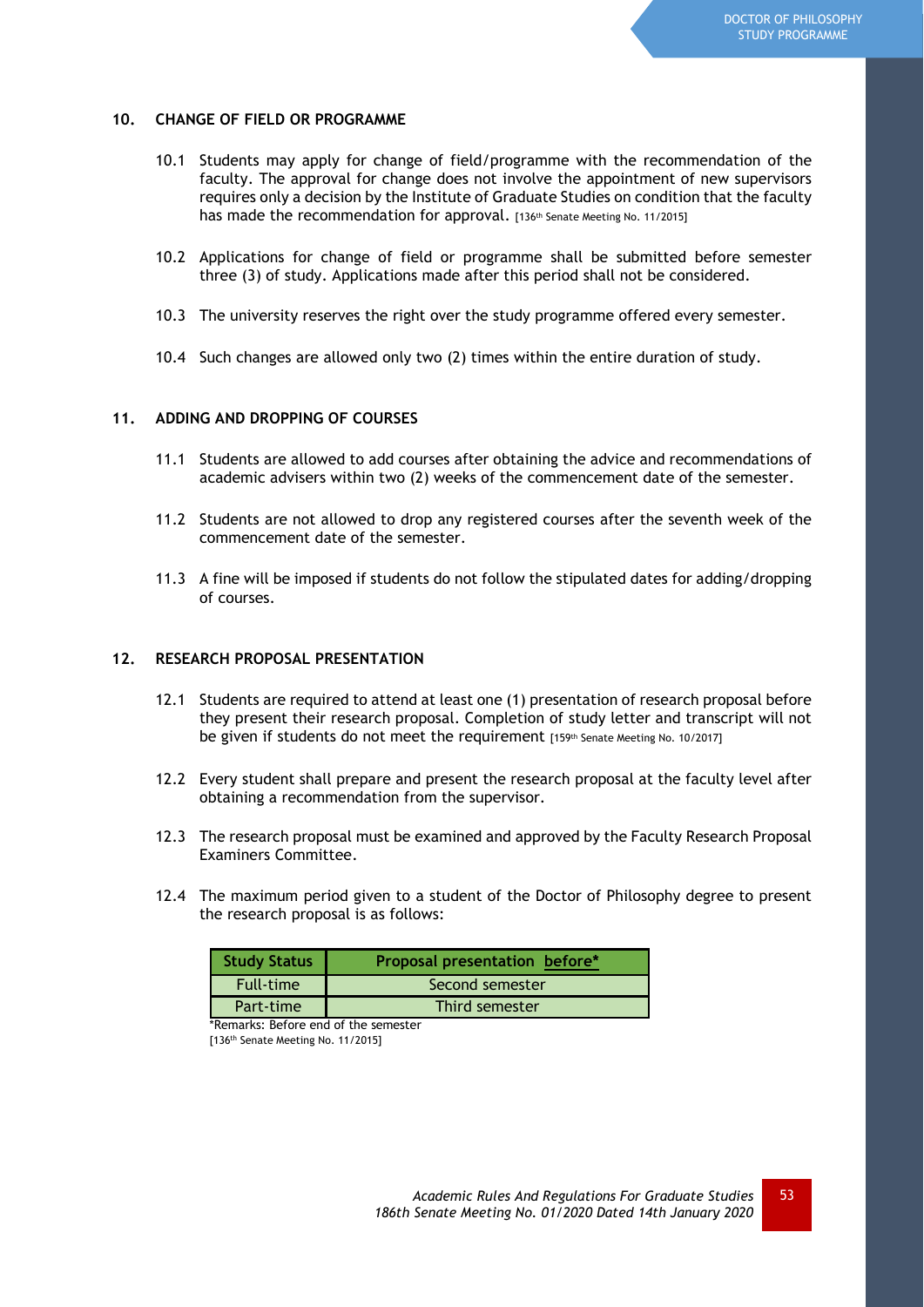12.5 The **Rather Unsatisfactory** status will be given to students who fail to present their research proposal after the second semester (for full-time students) or third semester (for part-time students), despite having submitted the research progress report and being given the Satisfactory status by the supervisor. The following are the prescribed levels of assessment for a student:

| <b>Study Status</b>                  |             | <b>Status received</b>                                     |
|--------------------------------------|-------------|------------------------------------------------------------|
| After second semester<br>(full-time) | First time  |                                                            |
| After third semester<br>(part-time)  |             | <b>Rather Unsatisfactory</b>                               |
| After third semester<br>(full-time)  | Second time | Unsatisfactory                                             |
| After fourth semester<br>(part-time) |             |                                                            |
| After fourth semester<br>(full-time) | Third time  | Unsatisfactory and terminated<br>(two consecutive times of |
| After fifth semester<br>(part-time)  |             | Unsatisfactory status)                                     |

[136th Senate Meeting No. 11/2015]

12.6 Students who have presented their research proposal presentation but need to amend and present such research proposals for a second time are subject to the following:

| <b>Study Status</b> | <b>Maximum period for</b><br>amendment and subsequent<br>presentation | Status for failure to comply with<br>the specified period |
|---------------------|-----------------------------------------------------------------------|-----------------------------------------------------------|
| <b>Full-time</b>    | Before the fourteenth week of                                         | Rather Unsatisfactory - first time                        |
|                     | the following semester                                                | Unsatisfactory - second time                              |
| Part-time           | Before the fourteenth week of                                         | Rather Unsatisfactory - first time                        |
|                     | the subsequent two semesters                                          | Unsatisfactory - second time                              |

[136<sup>th</sup> Senate Meeting No. 11/2015]

# **13. RESEARCH FINDINGS PRESENTATION**

- 13.1 Presentation of research findings is **compulsory** for the students before submitting the notice and preliminary thesis to IGS.
- 13.2 Students need to present at least **one (1)** research findings at faculty level. Feedback received from the audience during the presentation should be taken into account for improvement of thesis.
- 13.3 Students are not allowed to submit the preliminary thesis before presenting the research findings. [159th Senate Meeting No. 10/2017]

Note: Faculty can decide the method of conducting the presentation itself. However, Faculty needs to ensure the Panel of Assessors are the same as being appointed during the presentation of proposal. [159th Senate Meeting No. 10/2017]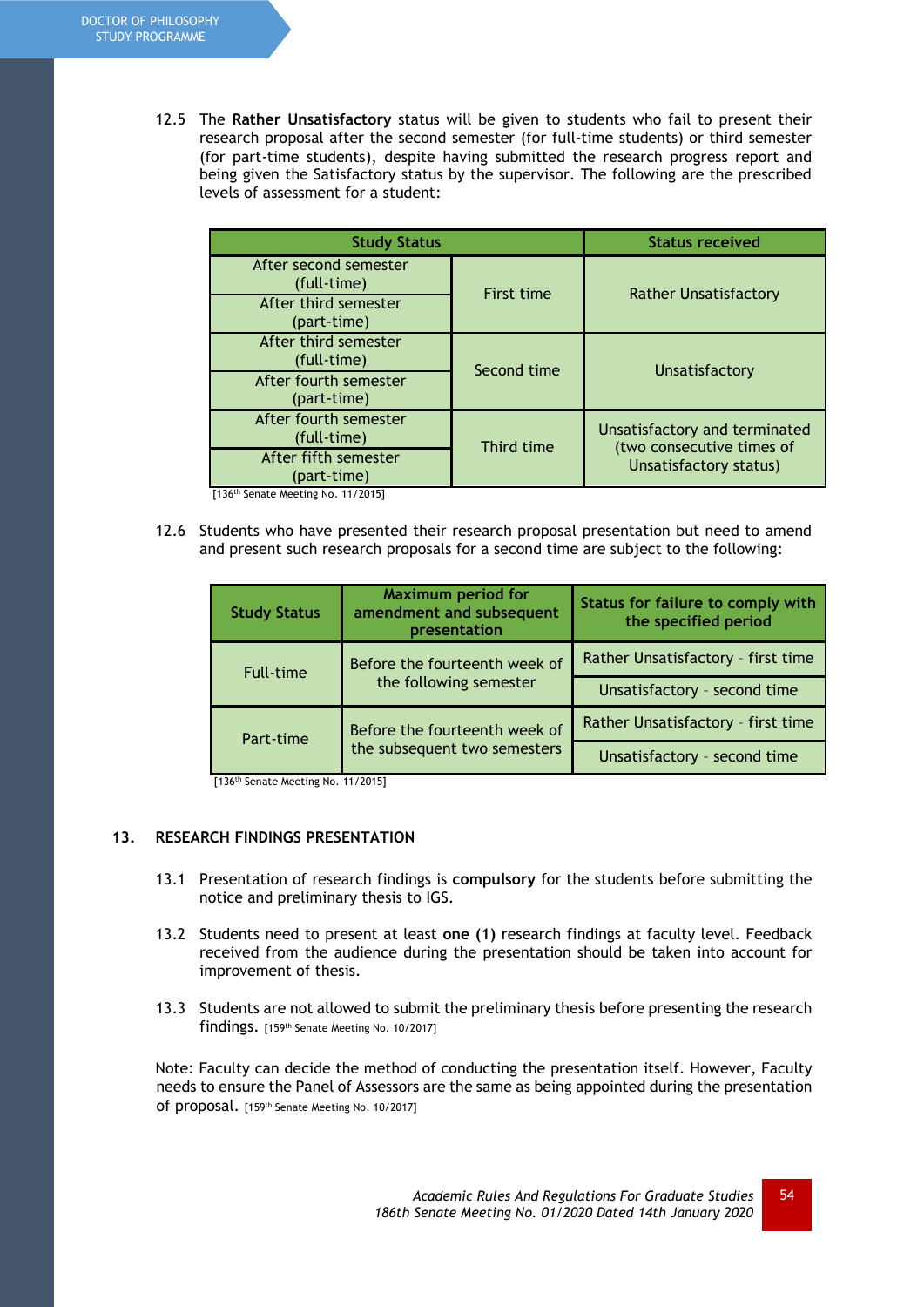# **14. DURATION OF STUDY**

- 14.1 The duration of study for full-time students is a \*minimum of four (4) semesters (2 years) and a maximum of ten (10) semesters (5 years).
- 14.2 The duration of study for part-time students is a \*minimum of six (6) semesters (3 years) and a maximum of fourteen (14) semesters (7 years). \* The period calculated is until the thesis submission stage.
- 14.3 Changing the status of study is permitted only **two (2) times** within the entire duration of the study. The university reserves the right over the status of study offered each semester. [121st Senate Meeting No. 8/2014]
- 14.4 Application for change of the status must be done before the start of the final semester.

### **15. RESIDENTIAL REQUIREMENTS**

15.1 Students must fulfil the residential requirements as follows:

| <b>Study Status</b> | *Residential Requirements                                                                                                                                                    |
|---------------------|------------------------------------------------------------------------------------------------------------------------------------------------------------------------------|
| <b>Full Time</b>    | Students must be physically present on campus subject to the<br>discretion of the Dean/Deputy Dean (except international students<br>who have enrolled in special programs). |
| Part Time           | Students must be physically present on campus subject to the<br>discretion of the Dean/Deputy Dean.                                                                          |

\*subject to program and faculty requirements. [162nd Senate Meeting No. 1/2018]

# **16. ATTENDANCE**

- 16.1 Students must meet their supervisors according to the frequency determined by the faculty and keep a record of such meetings.
- 16.2 At the end of each semester, students must submit the Graduate Study Progress Report to the faculty to be forwarded to the Institute of Graduate Studies.
- 16.3 Students who are given the unsatisfactory status for two (2) consecutive semesters will be terminated.

### **17. THESIS**

- 17.1 The thesis shall not be less than 80,000 words and not more than 100,000 words (subject to the declaration of JPS of Faculty, supervisor and field expertise). [171th Senate No.10/2018].
- 17.2 The thesis shall be prepared based on the format and style of writing determined by the university.
- 17.3 The thesis may be written in Malay or in English. The abstract shall be written in both languages.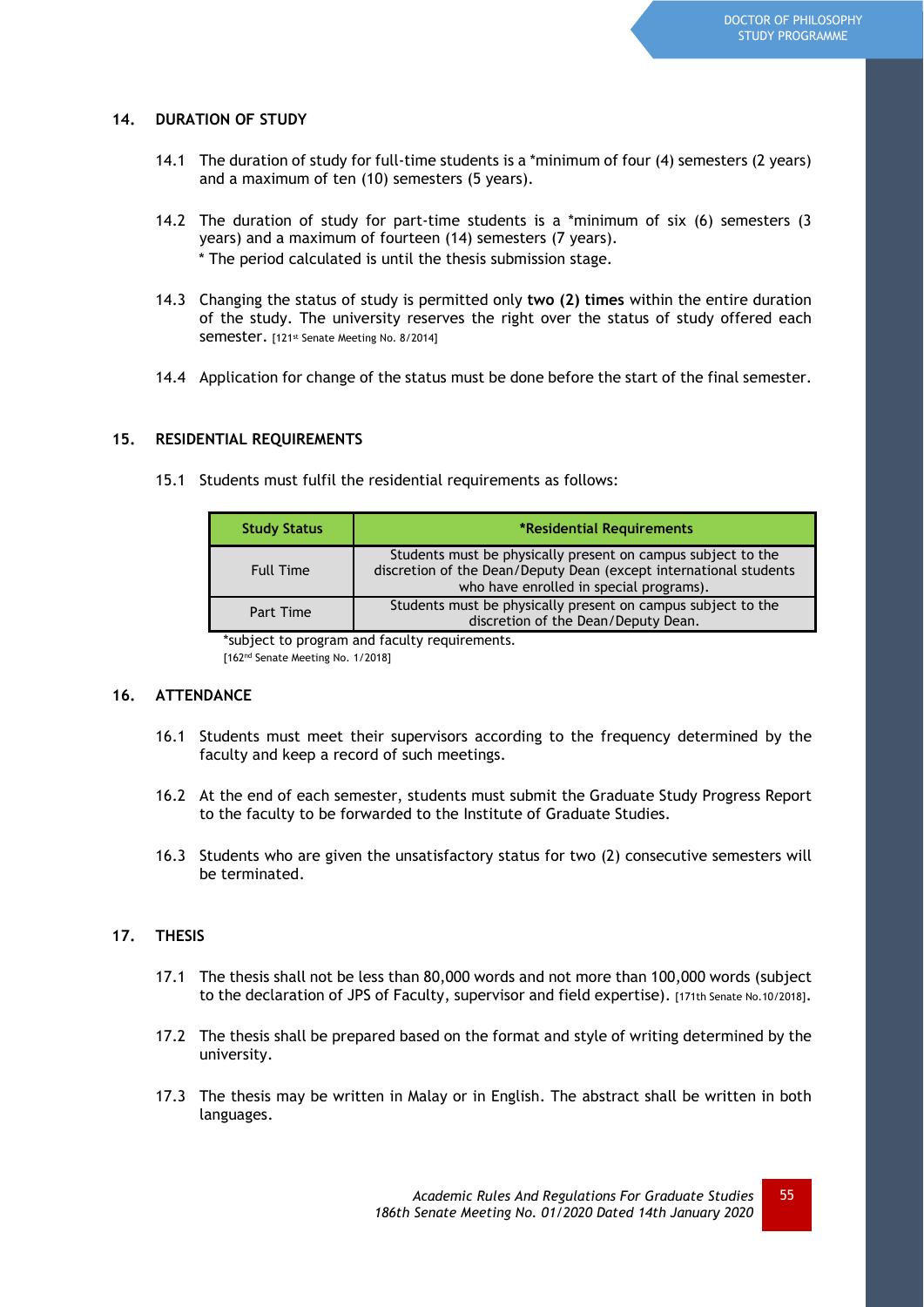17.4 The thesis may also be written in a language other than Malay or English for the following programs only:

| <b>PROGRAM</b>       | <b>FIELD</b>             | <b>LANGUAGE</b>         |
|----------------------|--------------------------|-------------------------|
| Doctor of Philosophy | <b>Tamil Literature</b>  | <b>Tamil Language</b>   |
| Doctor of Philosophy | Chinese Language         | <b>Chinese Language</b> |
| Doctor of Philosophy | Syariah                  | Arabic Language         |
| Doctor of Philosophy | <b>Usuluddin</b>         | Arabic Language         |
| Doctor of Philosophy | <b>Islamic Education</b> | Arabic Language         |

But the approval of the Graduate Studies Committee is required on a case-by-case basis before the student begins his research and must be based on strong justifications. The student must also submit the title and abstract that have been translated into Malay and English to the Institute of Graduate Studies as a graduation requirement. [154<sup>th</sup> Senate Meeting] No. 5/2017]

- 17.5 A thesis that has been accepted for the conferment of degree from another university cannot be accepted for the conferment of degree from this university.
- 17.6 A student who intends to submit his thesis to be examined shall:
	- 17.6.1 submit a notice with proof of payment of thesis examination fees to the Institute of Graduate Studies using the prescribed form at least three (3) months before the date of thesis submission for examination with the consent of the supervisor (after the thesis is 80% complete).
	- 17.6.2 submit seven (7) soft-bound copies of the thesis for examination along with a Turnitin report.
	- 17.6.3 Student has to submit the preliminary thesis to IPS as follow:

| <b>Study Status</b> | Submission of preliminary thesis |
|---------------------|----------------------------------|
| <b>Full Time</b>    | <b>Eight Semester</b>            |
| Part Time           | <b>Twelve Semester</b>           |

[159th Senate Meeting No.10/2017]

- 17.6.4 Failure of student to submit the preliminary thesis to IPS within a specifies period will cause the student to have Rather Unsatisfactory status during the semester even if he/she has sent the LKPS and get In progress status from the supervisor. [159th Senate Meeting No.10/2017]
- 17.6.5 Student may also submit the preliminary thesis to the IPS earlier than the specified period. [159th Senate Meeting No.10/2017]
- 17.7 Before graduating, students must submit the final thesis, in three (3) bound copies with two (2) compact disc (CD) copies in PDF format, that has been examined and its format approved by the Institute of Graduate Studies.
- 17.8 Entitlement to ownership of the research study and the thesis shall vest with the university.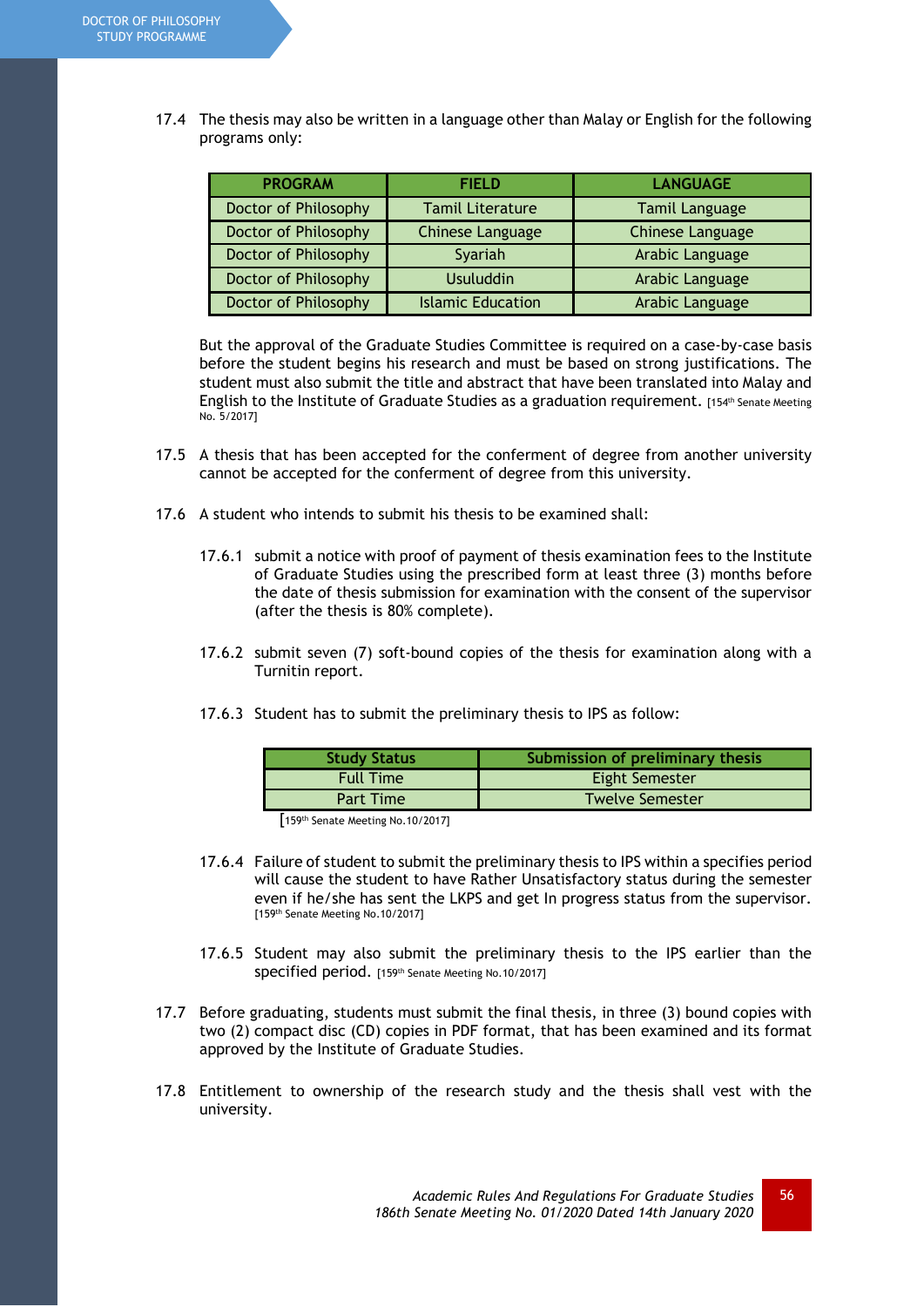# **18. REQUIREMENT FOR PUBLICATION**

18.1 Students must publish two (2) \*journal articles/refereed articles before they are eligible to graduate. [118th Senate Meeting No. 5/2014]

\*Details:

(i) the article must has been accepted for publication;

(ii) the student must be the first/main author;

(iii) student are encouraged to publish high-index journals such as ISI, SCOPUS, ERA;

(iv) completion of study letter will only be given if student has completed the publishing requirements.

# **19. SUPERVISION OF THESIS**

- 19.1 The Senate shall appoint an academic staff from any faculty as supervisors and/or cosupervisors and/or associate supervisors from any Public Institutions of Higher Education (PIHE) or other institutions competent to supervise research and preparation of the thesis.
- 19.2 Appointment of supervisors/co-supervisor's/associate supervisors shall be recommended by the faculty and approved by the Graduate Studies Committee.
- 19.3 A change of supervisor is allowed with the approval of the faculty, consent of the original and the new supervisors, and approval of the Graduate Studies Committee.
- 19.4 Co-supervisor's/associate supervisors selected may be academic staff of other universities and/or experts from external organisations.
- 19.5 For every semester throughout the duration of study, students shall submit the Graduate Research Progress Report to the faculty and the Institute of Graduate Studies using the method prescribed by the Institute of Graduate Studies.

#### **20. ASSESSMENT AND EXAMINATION**

- 20.1 Students must pay all tuition fees before being allowed to sit for any examination.
- 20.2 The thesis examination fee shall be paid before the notice of preliminary thesis submission for examination is submitted.
- 20.3 If the examination needs to be repeated, additional payment will be imposed based on the current rate.
- 20.4 The thesis will be examined by three (3) examiners consisting of one (1) internal examiner and two (2) external examiners appointed by the University Senate based on nomination by the faculty.
- 20.5 The supervisor is required to submit the supervised thesis assessment report and may be present as observers and to give views to the Viva Committee.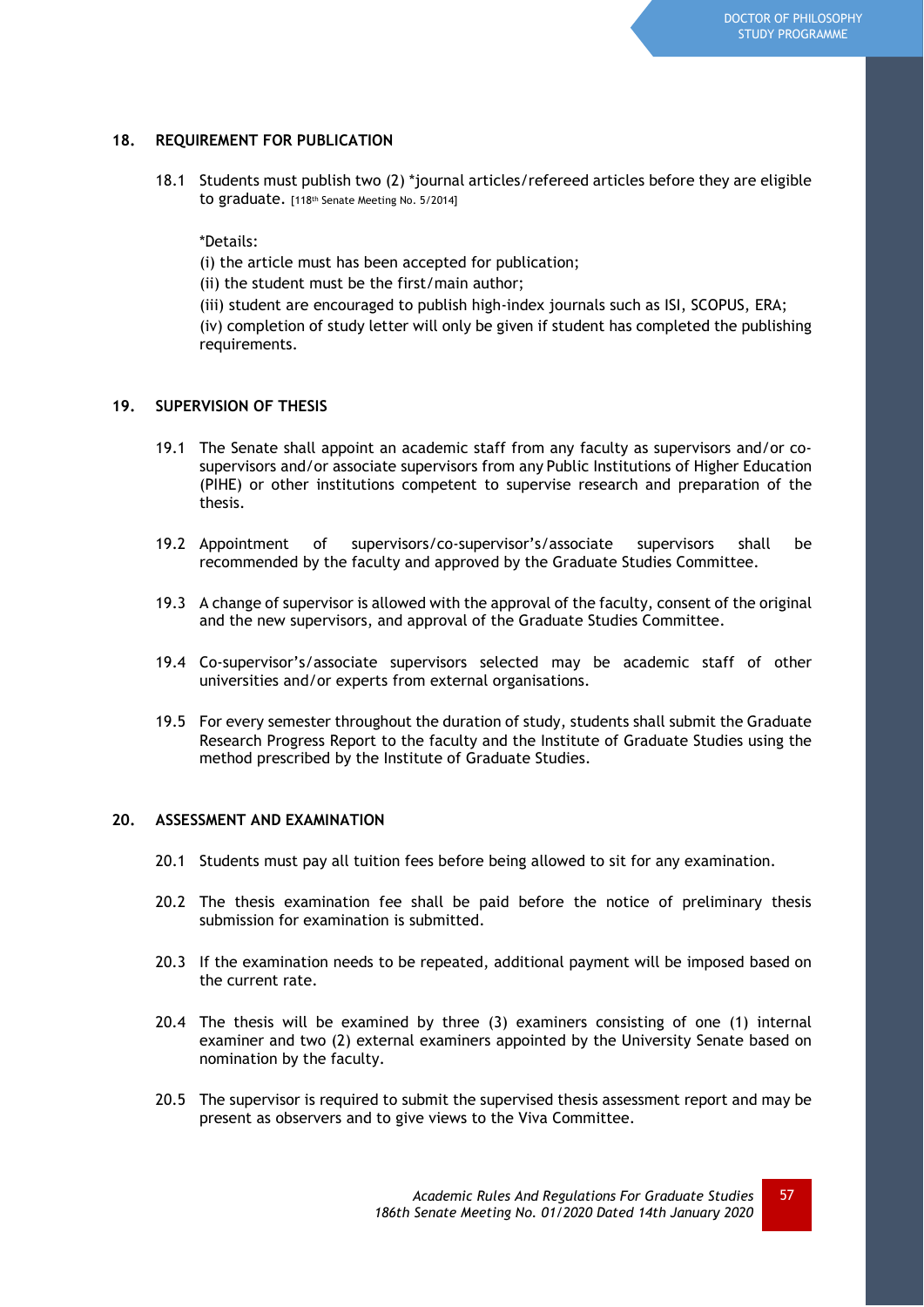- 20.6 The thesis examination shall be managed by the Institute of Graduate Studies.
- 20.7 The thesis assessment reports by the internal examiner and external examiners shall be based on the Thesis Assessment Form.
- 20.8 The reports by the internal examiner and external examiners shall be sent to the Institute of Graduate Studies.
- 20.9 A Viva Committee shall be appointed by the Senate.
- 20.10 Members of the Viva Committee are comprised of:
	- Chairperson: Deputy Vice Chancellor/ Professor / Associate Professor with at least three (3) years of experience (different field) appointed by Institute of Graduate Studies [186<sup>th</sup> Senate Meeting No. 01/2020]
	- Member: Dean of the faculty or representative
	- Member: Internal examiner
	- Member: Two (2) external examiners
	- Member: Dean of the Institute of Graduate Studies or representative
	- Secretary: Administrative officer of the Institute of Graduate Studies

Note: Amendments of minutes are recorded by the supervisor and endorsed by the chairperson. [147th Senate Meeting No. 10/2016]

Remark:

- A minimum of two (2) examiners must be present
- If only one examiner is able to attend, the examiner who is unable to attend can be contacted through other mediums such as telephone, Skype, Google Chat, etc.
- The reports from the absent examiners shall be read by the chairman.  $1136th$  Senate Meeting No. 11/2015]
- 20.11 The student will be called by the Viva Committee to defend the thesis orally (viva voce).
- 20.12 Thesis assessment recommendations by the Viva Committee shall be presented for the approval of the Senate in order to:
	- confer a Doctor of Philosophy degree on the student without amendment to the thesis; or
	- confer a Doctor of Philosophy degree on the student subject to correction of minor mistakes such as typing, spelling, punctuation marks, clarification of facts, arguments and conclusions as recommended by the Viva Committee. The candidate is given not more than three (3) months to make corrections. Thesis corrections subject to confirmation of the supervisor only; or
	- confer a master's Doctor of Philosophy degree on the student subject to correction of moderate mistakes such as clarification of facts, arguments and conclusions, and rewriting part of the thesis as recommended by the Viva Committee. The candidate is given not more than six (6) months to make corrections. Thesis corrections subject to confirmation by both the supervisor and internal examiner only if so decided in the Viva Meeting; or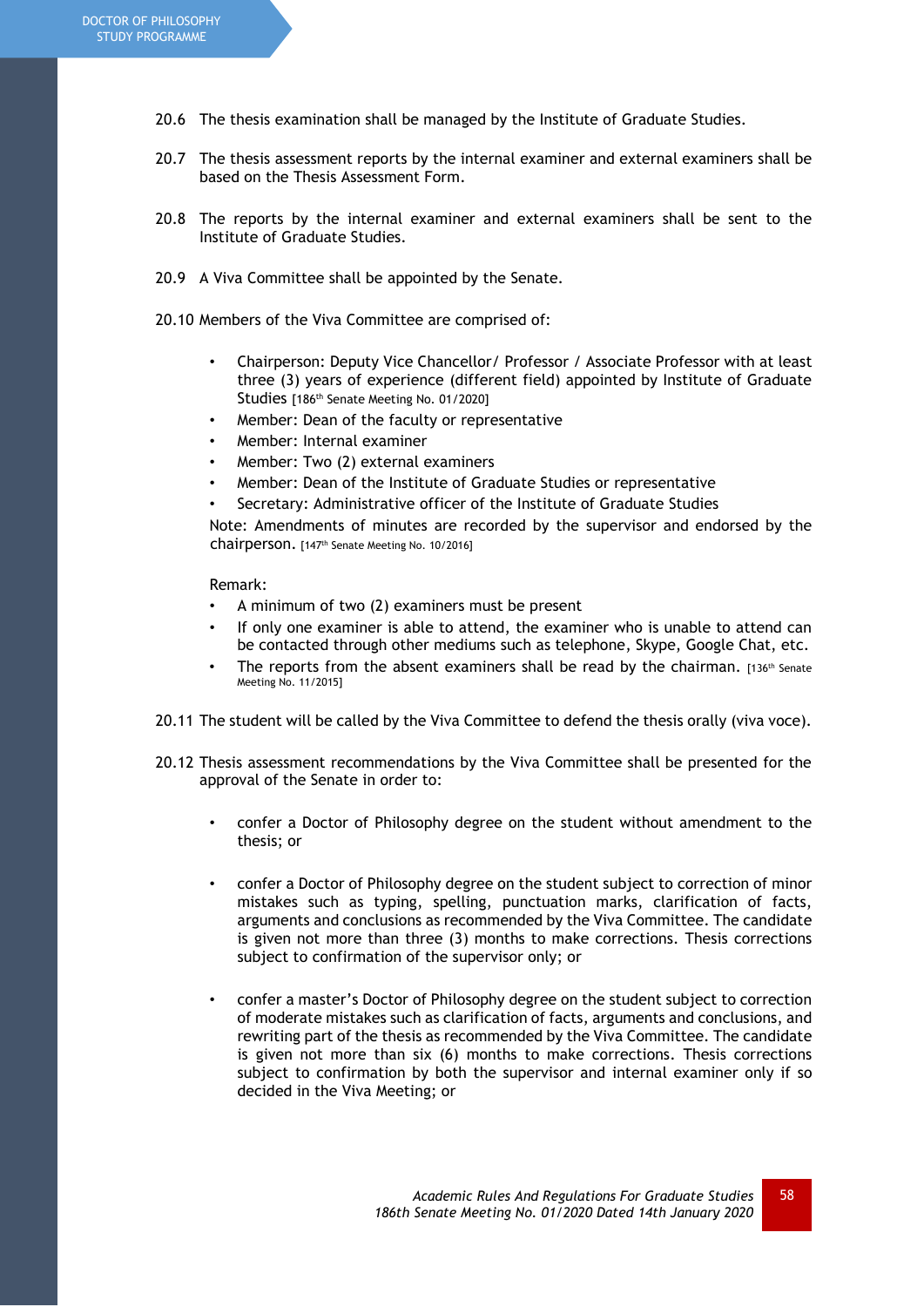- confer a Doctor of Philosophy degree on the student subject to correction of major mistakes such as reanalysis of data, re-evaluation of conclusions and rewriting part of the thesis. The improved thesis needs to be re-examined and recommended by the Viva Committee. The candidate is given not more than twelve (12) months to make corrections; or
- fail and not conferred a Doctor of Philosophy degree.
- 20.13 The Viva Committee may recommend that the thesis that achieves high status be conferred a Pass with Distinction grade.
- 20.14 Assessment for Doctor of Philosophy specialized in Music Composition, Music Performance and Fine Art Studio are included in **Appendix C**
- 20.15 **Period of thesis resubmission for correction of 12 months** [121st Senate Meeting No. 8/2014]:
	- 20.15.1 Student can only resubmit their thesis to Institute of Graduate Studies for reexamination **six (6)** months after the viva being held.
	- 20.15.2 The student must ensure every correction specified by the examiners is sufficiently addressed. The supervisor may also use the time available to examine student's thesis more thoroughly.

#### **21. CONFERMENT OF DEGREE**

- 21.1 The name of the degree conferred by the University Senate is Doctor of Philosophy degree (according to the relevant field).
- 21.2 The conferment of this degree is subject to:
	- 21.2.1 Fulfilment of all graduation requirements in the specified study programme;
	- 21.2.2 Passing of the thesis.
- 21.3 The student's examination results shall be endorsed by the University Senate.

#### **22. REQUIREMENTS FOR CONTINUING STUDY**

#### 22.1 **Pass Status**

Demonstrating satisfactory progress in the preparation of thesis and obtaining the In Progress status every semester.

### **23. TERMINATION OF STUDY**

- 23.1 The Senate shall have the right to terminate any students found to have given false information for the purpose of admission to the university.
- 23.2 Students may be terminated at any time from the university for any of the following reasons:

*Academic Rules And Regulations For Graduate Studies 186th Senate Meeting No. 01/2020 Dated 14th January 2020*

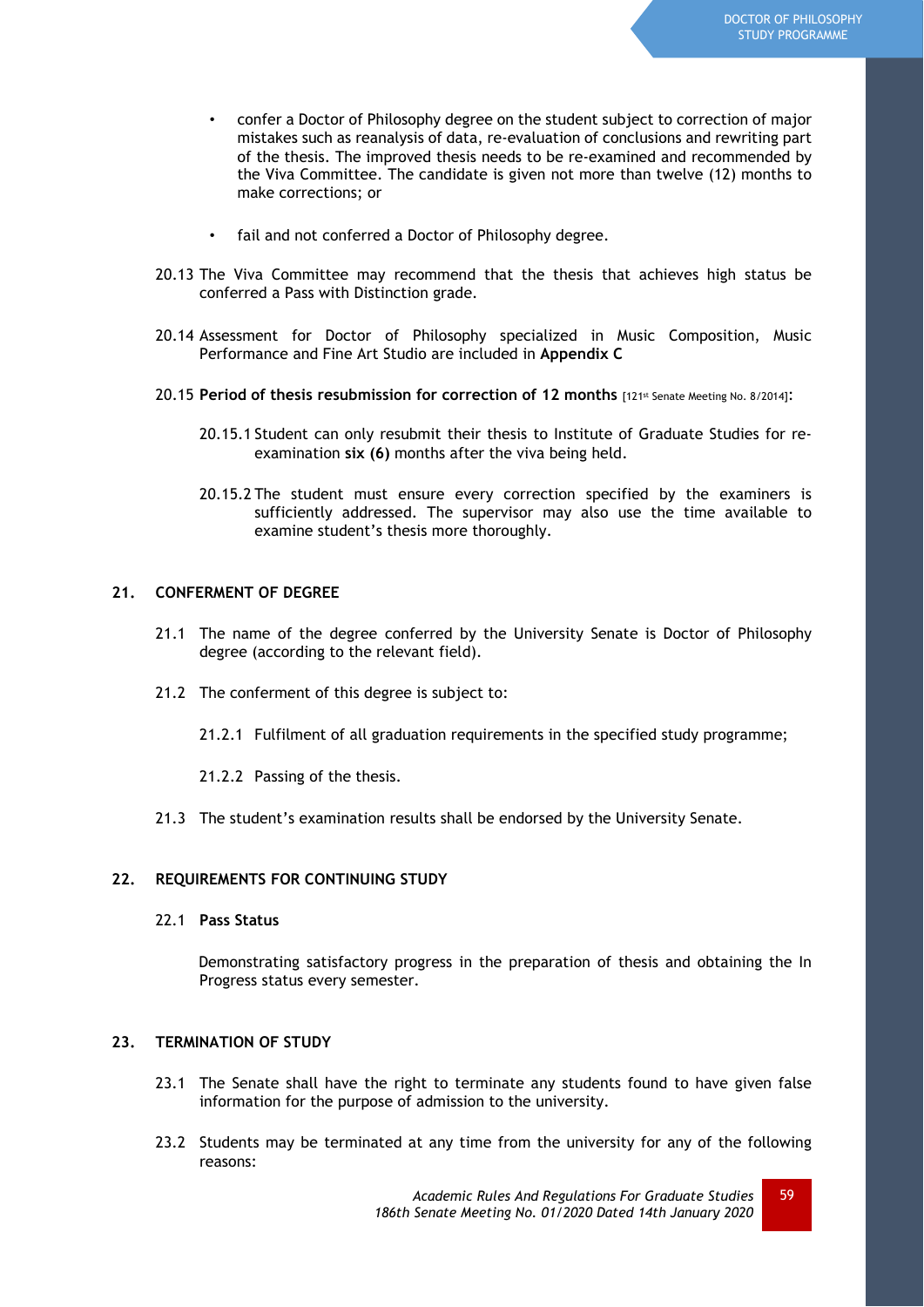- 23.2.1 Students not displaying progress in the preparation of thesis after two (2) written warnings have been issued by the Dean of the faculty.
- 23.2.2 Students not displaying progress in the preparation of thesis and who obtained the Unsatisfactory status for two (2) consecutive semesters.
- 23.2.3 Exceeded the maximum semester provided.
- 23.2.4 Failure to settle tuition fees or other payment within the specified time.
- 23.2.5 Found to have violated the university regulations.
- 23.3 Students who obtained the **Fail and Terminated** and **Terminated** status may appeal in writing to the university through the faculty and the appeal is subject to the decision of the Graduate Studies Committee Meeting.
- 23.4 Appeals must be made within three (3) weeks of the date of the notification letter of termination or after approval of the Senate meeting. Any appeal received after this period will not be considered.
- 23.5 Appeals shall be made with the prescribed payments, of which not refundable.
- **24. LOSS OF STUDENTS' STATUS** [118th Senate Meeting No. 5/2014]
	- 24.1 University students shall lose their status if they fail to register for the semester, register for the course or make a written application to the Institute of Graduate Studies for deferment of study after the end of the **seventh (7th)** week of the semester.
	- 24.2 Students who have lost such status may appeal to the Institute of Graduate Studies to continue their study in the following semester and the semester in which they lost their status will be counted in the duration of study.
	- 24.3 Students who have received approval to continue their studies will be requested to pay an administrative fee to the university.

# **25. UNIVERSITY FINANCIAL REGULATIONS**

- 25.1 Fees shall be settled in full before each semester begins.
- 25.2 Students may claim for a fee refund the semester from which they have withdrawn by producing the approval letter from the Institute of Graduate Studies.
- 25.3 The rate of refund is as follows:

| <b>CONDITION</b>                    | <b>AMOUNT OF REFUND</b> | <b>REMARKS</b>                                                                                                                                       |
|-------------------------------------|-------------------------|------------------------------------------------------------------------------------------------------------------------------------------------------|
| Decline offer or do<br>not register | Whole amount paid       | The application<br>for <b>f</b><br>refund must<br>be<br>the<br>submitted with<br>confirmation<br>letter<br>from Academic Affairs<br>Department<br>or |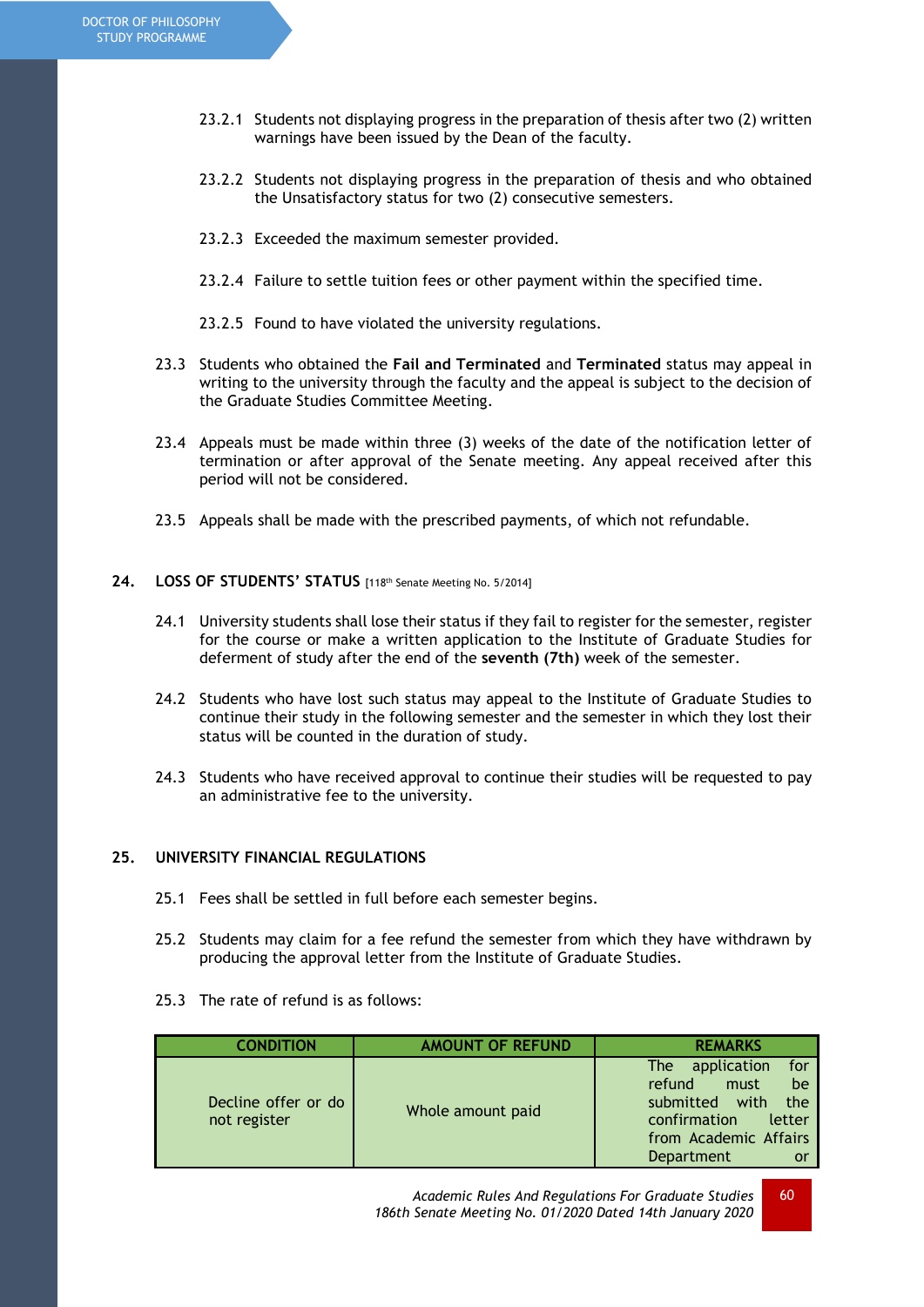|                                                                              |                                                                                                                                                                                    | Institute of Graduate<br><b>Studies</b>                                                                               |
|------------------------------------------------------------------------------|------------------------------------------------------------------------------------------------------------------------------------------------------------------------------------|-----------------------------------------------------------------------------------------------------------------------|
| During orientation<br>week                                                   | Whole<br>paid<br>amount<br>excluding:<br><b>Registration Fee</b><br>$\bullet$<br><b>Health Examination Fee</b><br>$\bullet$<br>International<br>$\bullet$<br><b>Management Fee</b> | entitlement<br>The l<br>of<br>refund is only for the<br>first semester<br>The reimbursement<br>period is based on the |
| Not more than 4<br>weeks (28 days)<br>from the start date<br>of the semester | 50% of amount<br>paid<br>excluding:<br><b>Registration Fee</b><br>$\bullet$<br><b>Health Examination Fee</b><br>$\bullet$<br>International<br>$\bullet$<br><b>Management Fee</b>   | withdrawal date<br>The application<br>for<br>refund<br>be<br>must<br>submitted with<br>the<br>confirmation<br>letter  |
| After 4 weeks (28<br>days)<br>from<br>the<br>start date of the<br>semester   | <b>Nil</b>                                                                                                                                                                         | from Academic Affairs<br>Department<br>or<br>Institute of Graduate<br><b>Studies</b>                                  |

[125th University Board Meeting No. 5/2019]

- 25.4 The following fees are not refundable: [125<sup>th</sup> University Board Meeting No. 5/2019]
	- Orientation/Registration fees
	- **Health Examination Fee**
	- International Management Fee
- 25.5 Other claims by the university such as fines and compensation for damages to the residential college must be settled by the students within their duration of study.
- 25.6 The university shall have the right to claim for all outstanding fees even if the student is no longer at the university. All expenses made by the university in pursuing the claim shall be borne by the student.
- 25.7 Students who obtained their diploma or bachelor's degree from the Sultan Idris Education University will be exempted from paying the alumni fees of RM100.00 for the first semester. Students must submit to the Bursar of their details along with a copy of the scroll from their previous studies.
- 25.8 Students who defer the semester before the 7th week of the academic calendar will have the fees and other payments brought forward to the following semester.
- 25.9 A prior confirmation/approval letter from the Institute of Graduate Studies shall be obtained and submitted to the Bursar when making the claim.

# **26. GENERAL REGULATIONS**

- 26.1 The Senate shall have the right to take appropriate action against students who have been found guilty of giving false information for the purpose of admission to the university.
- 26.2 The Senate, at its discretion, may allow any exemption deemed reasonable or amend any appropriate regulations to be enforced for the betterment of the university.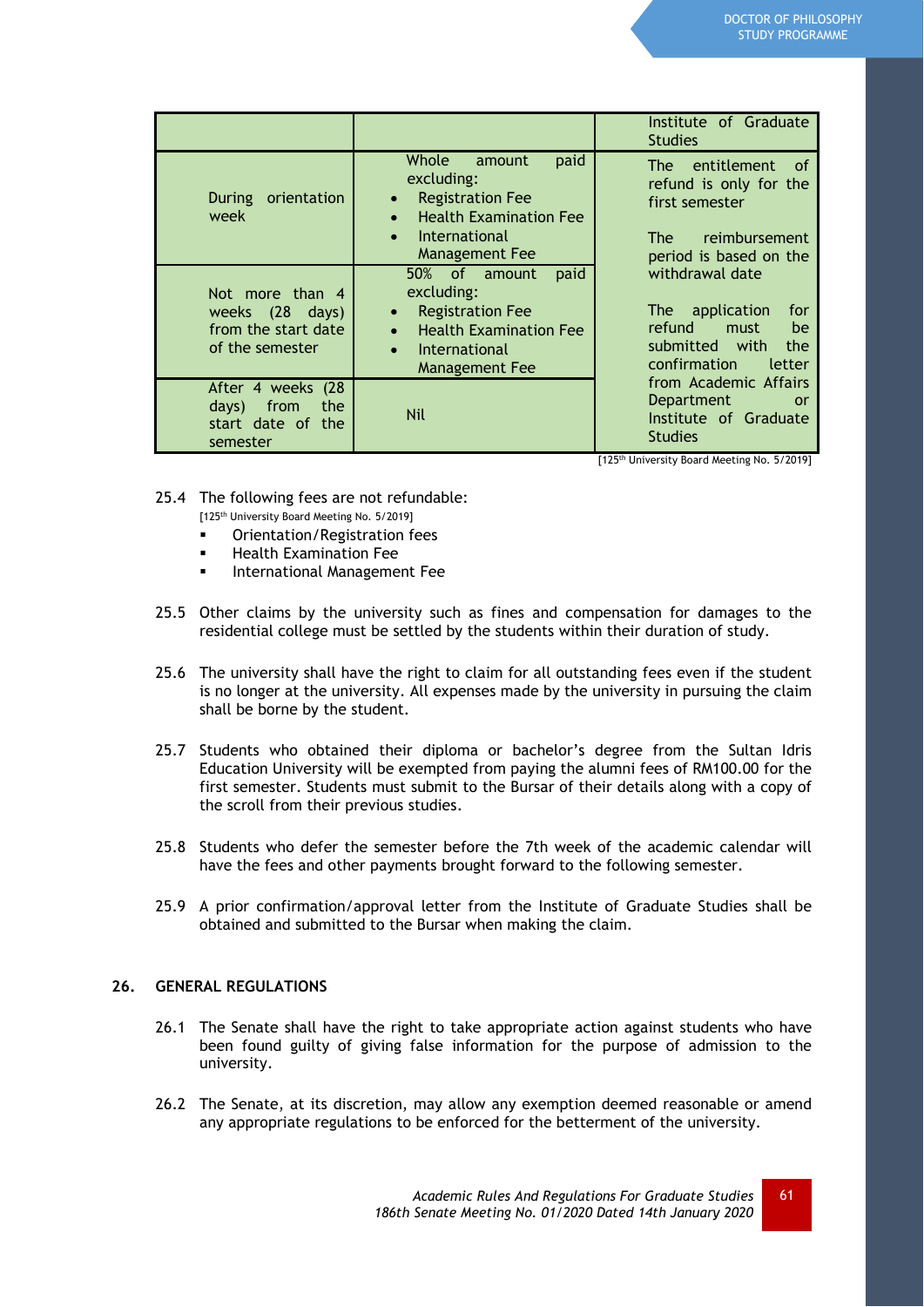- 26.3 All Senate decisions relating to appeals by students shall be managed by the Institute of Graduate Studies.
- 26.4 Students shall have the responsibility of understanding and complying with all regulations included in the Graduate Study Programme Academic Regulations.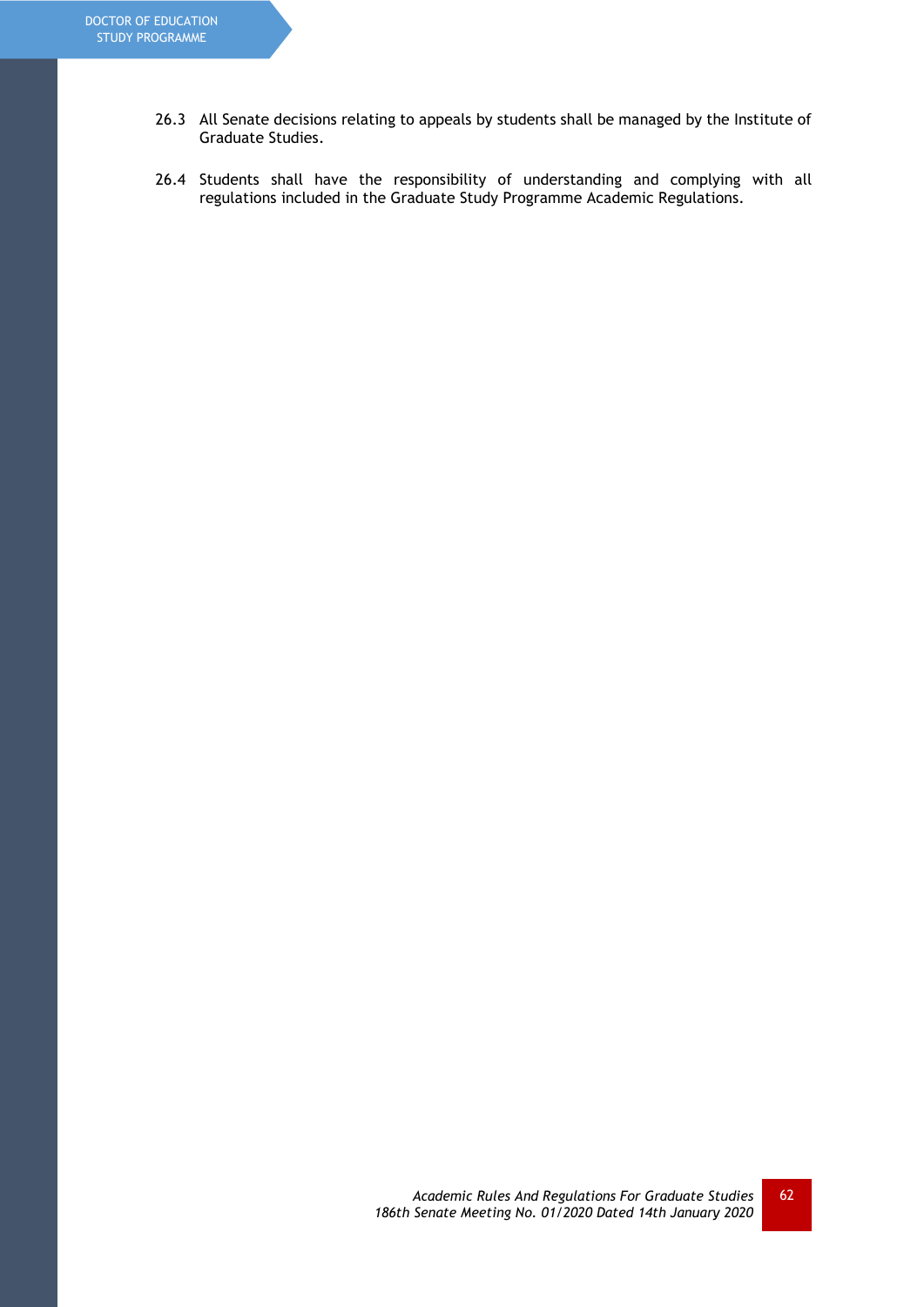### **SULTAN IDRIS EDUCATION UNIVERSITY REGULATIONS ON DOCTOR OF EDUCATION STUDY PROGRAMME (Ed.D)**

[156th Senate Meeting No. 7/2017]

In exercise of the powers conferred under Paragraph 29 of the Sultan Idris Education University Constitution (Graduate Study Programme), the Sultan Idris Education University Senate determines the following regulations:

### **1. CITATION, COMMENCEMENT AND APPLICATION**

- 1.1 These regulations are cited as the Sultan Idris Education University (Doctor of Education Study Programme [Ed.D]) Regulations 2017 (Amendment 2019).
- 1.2 These regulations shall apply to all students of the Sultan Idris Education University under the Graduate Study Programme.

### **2. DEFINITIONS**

In these regulations, unless the context otherwise requires:

**"Academic adviser"** means a member of academic staff appointed by the faculty to advice students on academic matters.

**"Academic dishonesty"** Occurs when one person presents another person's idea, findings or written work as his/her own by copying without due acknowledgement of the source and with intent to deceive (also plagiarism). Action taken against a student who violates Article 8 of the Sultan Idris Education University (Student Discipline) Rules and regulation 1999.

**"Academic staff"** means any teaching staff of the university working full-time and employed permanently or under contract.

**"Assessment"** means any form of assessment to measure students' academic achievement.

**"Audited course"** means course taken as a requirement of study but the course credit is not considered in the calculation of the CGPA. An auditing student must attend all lectures/tutorials/practical and complete all assignments, but is not required to sit for the final examination (if any). If a student does not fulfil the requirements of the audited course, the student's name shall not be listed.

**"Co-author"** A study/research produced and presented by an individual using Sultan Idris Education University. Address the individual in this context is a lecturer/supervisor of the student (subsequent to the name of the student).

**"Co-supervisor/Associate supervisor"** means a member of academic staff appointed together with the supervisor by the Senate to supervise the research and preparation of student thesis.

**"Cognate countries"** are countries using Malay as the lingua franca. For example, Indonesia, Singapore, Brunei and Southern Thailand.

**"Compulsory attendance"** means any course or activity for which attendance is compulsory.

**"Course"** means one unit of study that carries a number of credit hours normally offered or completed within a semester.

**"Course registration"** means registration of students through the online system at the beginning of semester based on the calendar approved by the Senate.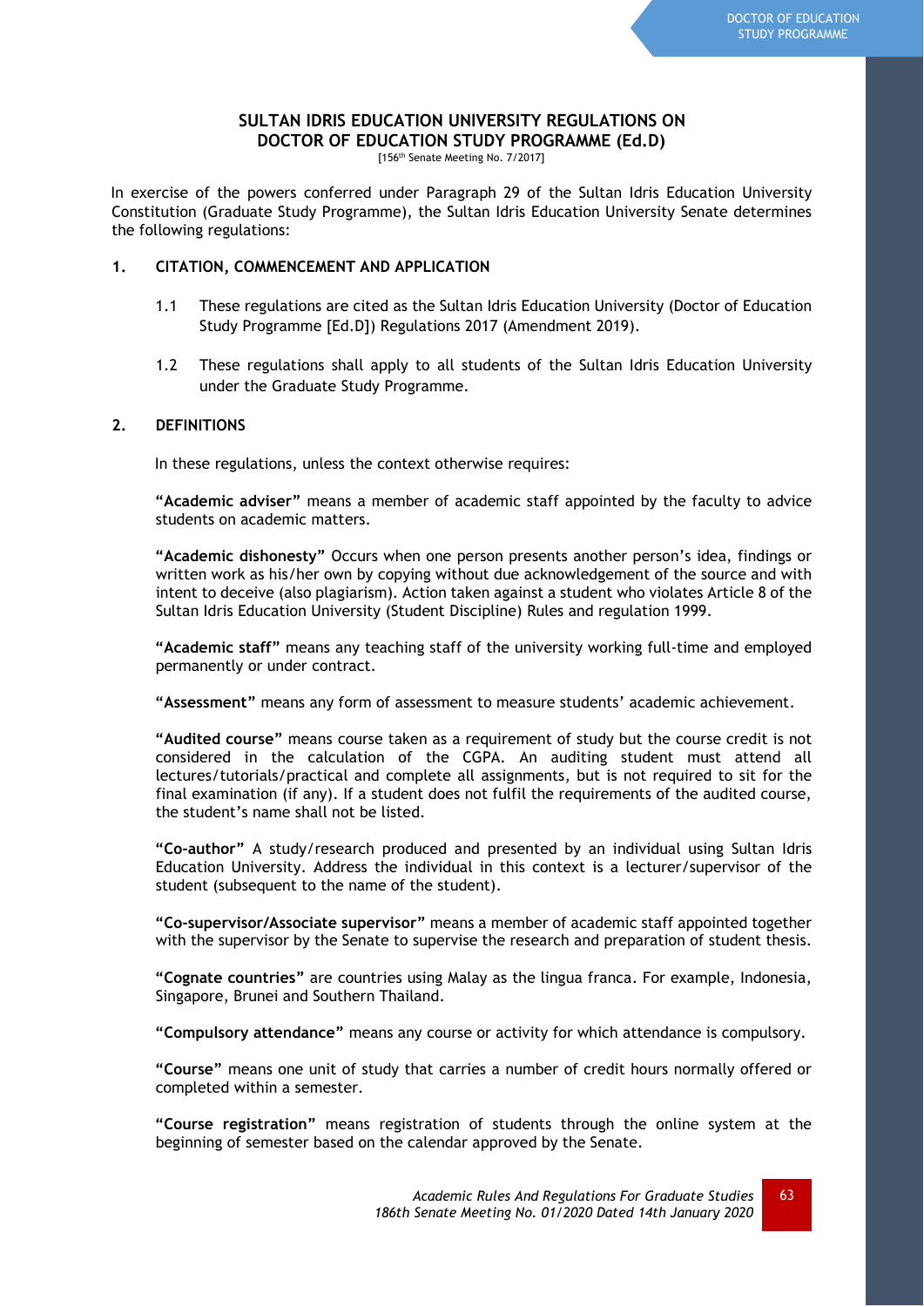**"Degree"** means award conferred by the university to any student who has fulfilled the graduation requirements.

**"Duration of study"** means period of time specified for students to complete the master's degree study structure.

**"Education courses"** are courses related to the field of education offered by any faculty especially the Faculty of Education and Human Development**.** 

**"Elective courses"** are courses that may be chosen from research methodology courses, education courses and major fields of study from any faculty acknowledge expertise.

**"External examiner"** means an academic of other universities/institutions expert from outside the university recommended by the Graduate Studies Committee of the university and appointed by the Senate to assess student thesis.

**"Faculty"** means any school offering academic programmes and courses.

**"Faculty Graduate Studies Committee"** means committee established at the faculty to supervise the Graduate Study Programme chaired by the Dean of the relevant faculty.

**"Final thesis"** means the copy of thesis completed after passing the Doctor of Education's viva.

**"First author"** First name in a study/research produced and submitted/presented by a student in a journal article/seminar or conference.

**"Graduate Studies Committee"** means committee established by the university to supervise the Graduate Study Programme chaired by the Vice Chancellor.

**"Institute of Graduate Studies"** means school established by the university under Section 21(1) of the Constitution of the university to manage, administer and coordinate the Graduate Study Programme.

**"Internal examiner"** means a member of the academic staff proposed by the faculty, recommended by the Graduate Studies Committee, and approved by the Senate to assess student thesis.

**"Journal article"** is a research paper or academic article published following a review by the editor appointed by a committee or certified body (articles accepted for publication in any journal recognised by the Institute of Graduate Studies).

**"Major courses"** are courses identified as a field of study.

**"Programme structure"** means the order of programmes offered by the Institute of Graduate Studies based on the mode of study.

**"Refereed article"** A journal whereby publish articles are submitted through a review process by several experts in the field appointed by the journal editorial.

**"Registration slip"** means a slip containing information on the course registered by a student.

**"Research methodology courses"** are compulsory research methodology courses determined by the university.

**"Research Proposal Examiners Committee"** means the committee established by the faculty to approve and recommend students' research proposals.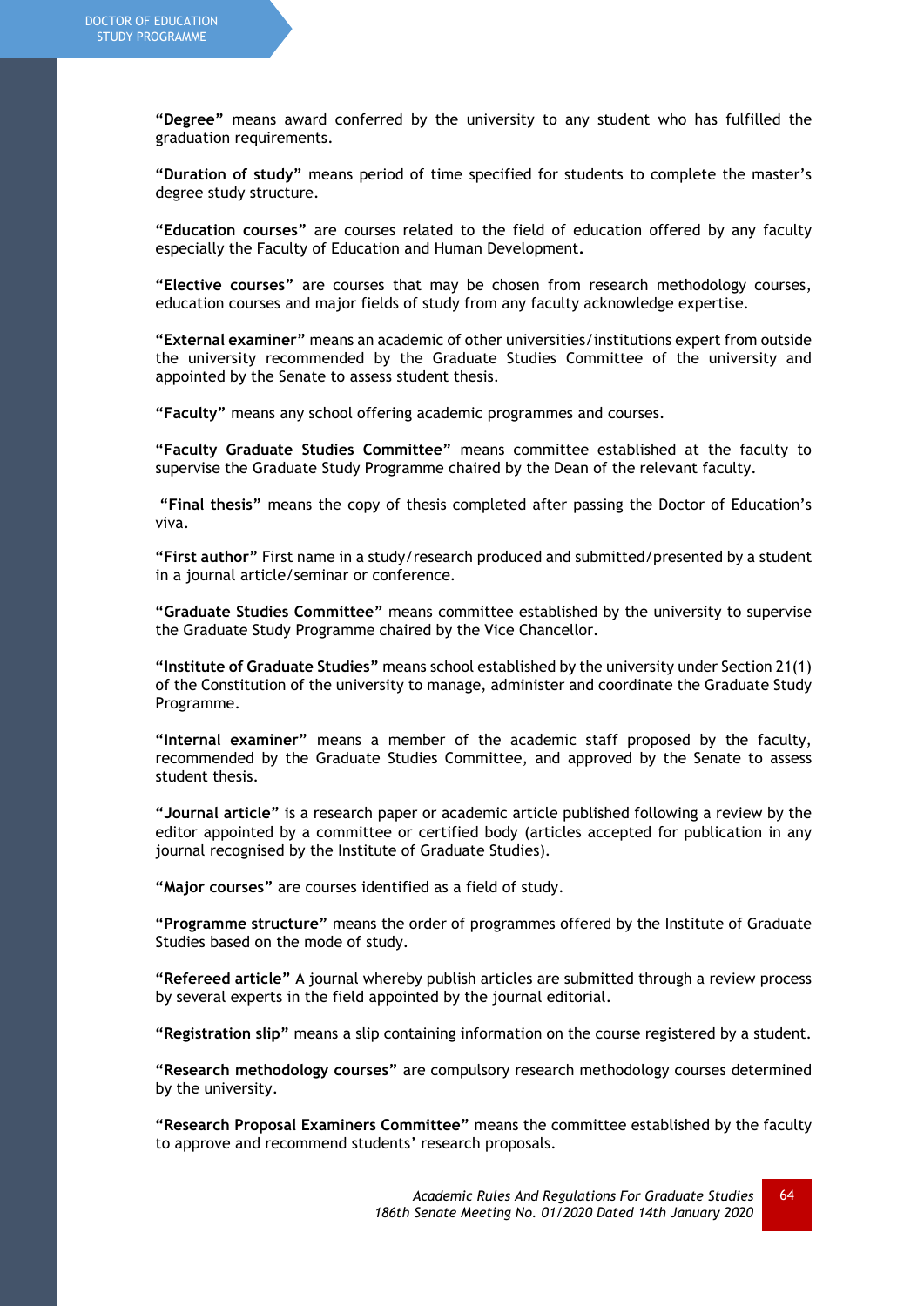**"Semester registration"** means registration of students using the online system during every semester of study to activate their status as students of the university.

**"Senate"** means the highest body with absolute authority over all academic matters which was established pursuant to section 20(1) of the Constitution of Sultan Idris Education University 1998.

**"Student"** means a registered student who is following the Graduate Study Programme at the Sultan Idris Education University.

**"Student information system"** means a built-in on-line system and regulated by the Institute of Graduate Studies for the purpose of keeping student data and records.

**"Study programme"** means groups of courses, training and research or combination of courses, training and research planned and offered to fulfil the requirements for the conferment of a master's degree approved by the Senate.

**"Supervisor"** means a member of academic staff proposed by the faculty and approved by the Graduate Studies Committee to supervise student thesis.

**"Thesis"** means report of academic study presented by the student to fulfil the requirement for the Doctor of Education study programme. [171th Senate No.10/2018].

**"Thesis Examiners Committee"** means committee established by the Senate to examine thesis.

**"University"** means the Sultan Idris Education University (UPSI).

**"Viva"** means the oral examination presided by members of the Viva Committee.

#### **3. ADMISSION REQUIREMENT**

- 3.1 A master's degree from the Sultan Idris Education University or any institution of higher learning recognised by the Senate; or
- 3.2 Other qualification recognised by the Senate.
- 3.3 Fulfilment of specific entry requirements imposed by the faculty concerned, as the case may be.
- 3.4 International student candidates are required to pass TOEFL 500 or IELTS 5.5 except for candidates taking Malay as the field of study or a field of study that uses Malay as the medium of instruction. [179th Senate Meeting No. 6/2019]
- 3.5 Candidates from cognate countries who are submitting research proposals in English must provide proof of the prescribed IELTS or TOEFL qualification (medium of instruction) when submitting their application for admission to UPSI. If during the duration of study, the thesis is written in English, the student from cognate countries must submit an application to the Institute of Graduate Studies through the faculty before it is brought to the Senate meeting for approval.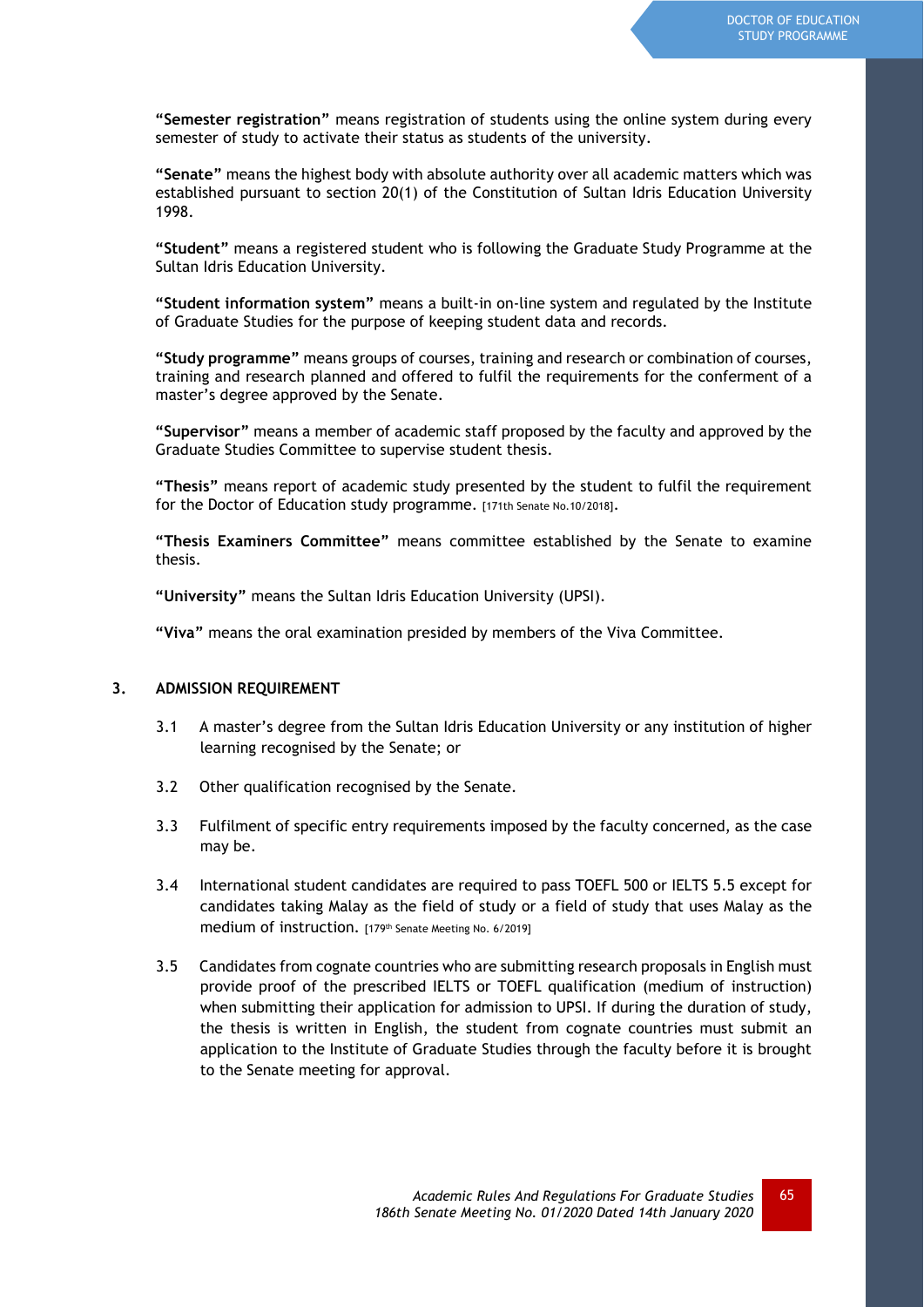# **4. APPLICATION**

- 4.1 Applications shall be made online.
- 4.2 Applications must be completed and comply with all the terms and requirements stated in the application.
- 4.3 The university have the right to reject applications that do not comply with the specified requirements or late submission.

# **5. PROGRAMME STRUCTURE**

5.1 The programme involves research and preparation of a thesis.

# **6. REGISTRATION**

- 6.1 Students shall register for each semester by paying the prescribed fees in full at the appointed date for each semester following the programme structure offered by the university.
- 6.2 Registration shall be done on the appointed date at the beginning of the semester to enable students to attend course and conduct their research as registered in that semester.
- 6.3 A fine will be imposed on late registration.

# **7. DEFERMENT OF ADMISSION**

- 7.1 Students may defer their admission for a period of one (1) semester only.
- 7.2 Applications for deferment of admission shall be made in writing to the Dean of the Institute of Graduate Studies within seven (7) weeks of the date of admission.
- 7.3 If a student fails to make an application for deferment within the specified period, the offer will be deemed as void.

# **8. COURSE AND THESIS REGISTRATION**

- 8.1 Students shall register their course and thesis as offered in accordance with the requirements and schedule as prescribed by the Senate.
- 8.2 Registration of credit hours for each semester is 12 credit hours.
- 8.3 Student can register a thesis on the beginning of each semester after completing 24 credit hour.
- 8.4 Registrations made later than the second week of each semester will be subjected to a fine.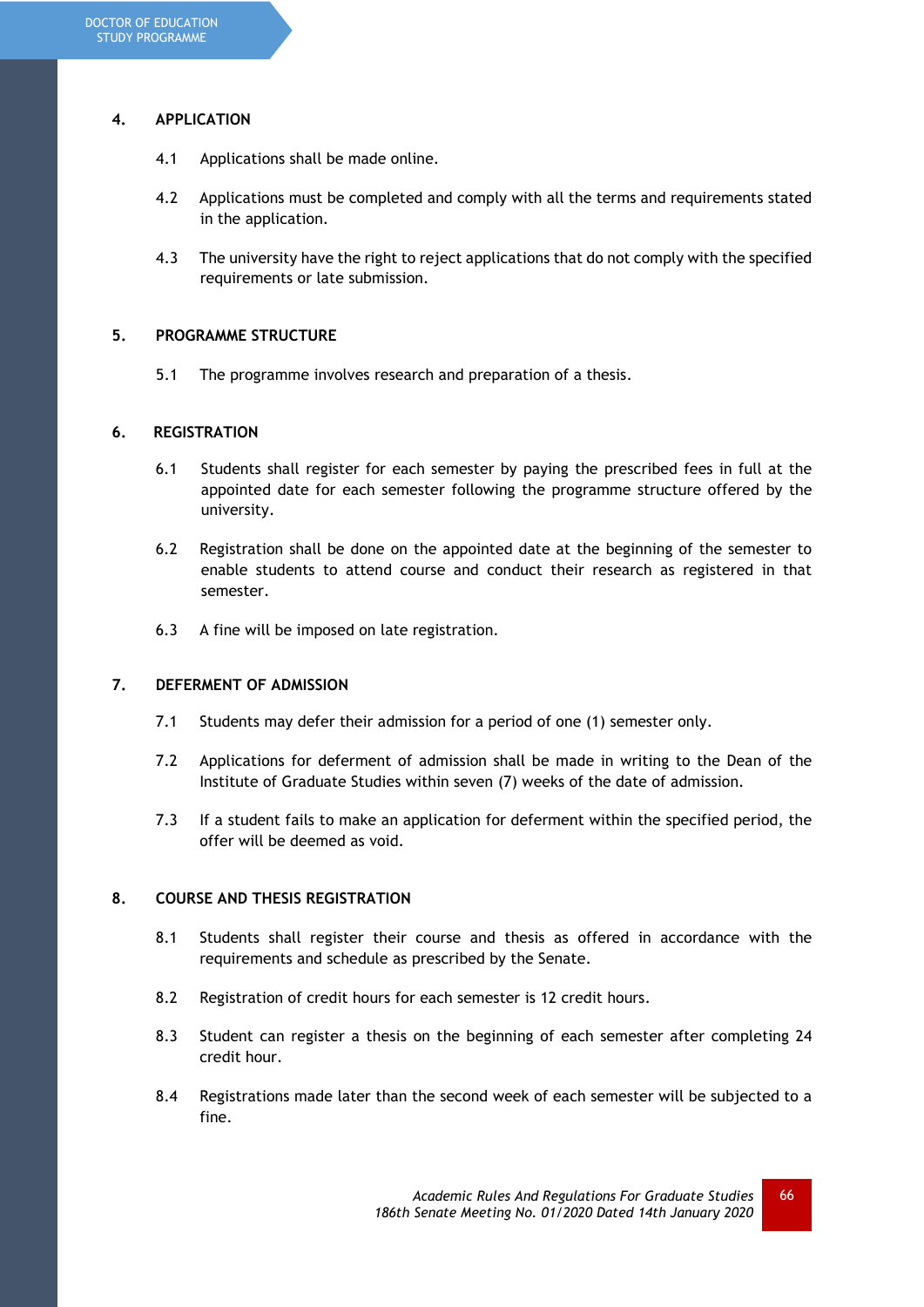# **9. DEFERMENT OF STUDY**

- 9.1 Students may submit an application to the Institute of Graduate Studies to defer their study with the approval of the faculty.
- 9.2 Approval for deferment of study is subject to the consent of the Dean of the Institute of Graduate Studies.
- 9.3 The period of deferment of study shall not be more than two (2) consecutive semesters except for health reasons
- 9.4 Students applying for deferment of study for health reasons shall beforehand obtain a certificate from a government doctor or medical officer/panel doctor of the university.
- 9.5 Applications for deferment of study for reasons other than health may also be considered and approved by the Dean of the Institute of Graduate Studies. Applications shall be made before the 7th week of the semester.
- 9.6 The period of deferment for health reasons shall not be considered in the calculation of the maximum duration of study for the study programme.
- 9.7 During the period of deferment, a student loses the status as a student of the university until they register back their studies.
- 9.8 Students who wishes to continue their study after the completion of the approved period of deferment are required to register again.

### **10. ADDING AND DROPPING COURSES**

- 10.1 Students are allowed to drop any registered course(s) within seventh (7) week of the commencement date of the semester.
- 10.2 Courses added or dropped must fulfil the requirements of the 12 credit hours to be taken for one semester.
- 10.3 Fine will be imposed for adding course(s) after the second week or dropping course(s) after the seventh week of the semester.

### **11. RESEARCH PROPOSAL PRESENTATION**

- 11.1 Students are required to attend at least one (1) presentation of research proposal before they present their research proposal. Completion of study letter and transcript will not be given if students do not meet the requirement. [159th Senate No. 10/2017]
- 11.2 Every student shall prepare and present a research proposal at the faculty level after obtaining a recommendation from the supervisor.
- 11.3 The research proposal must be examined and approved by the Faculty Research Proposal Examiners Committee.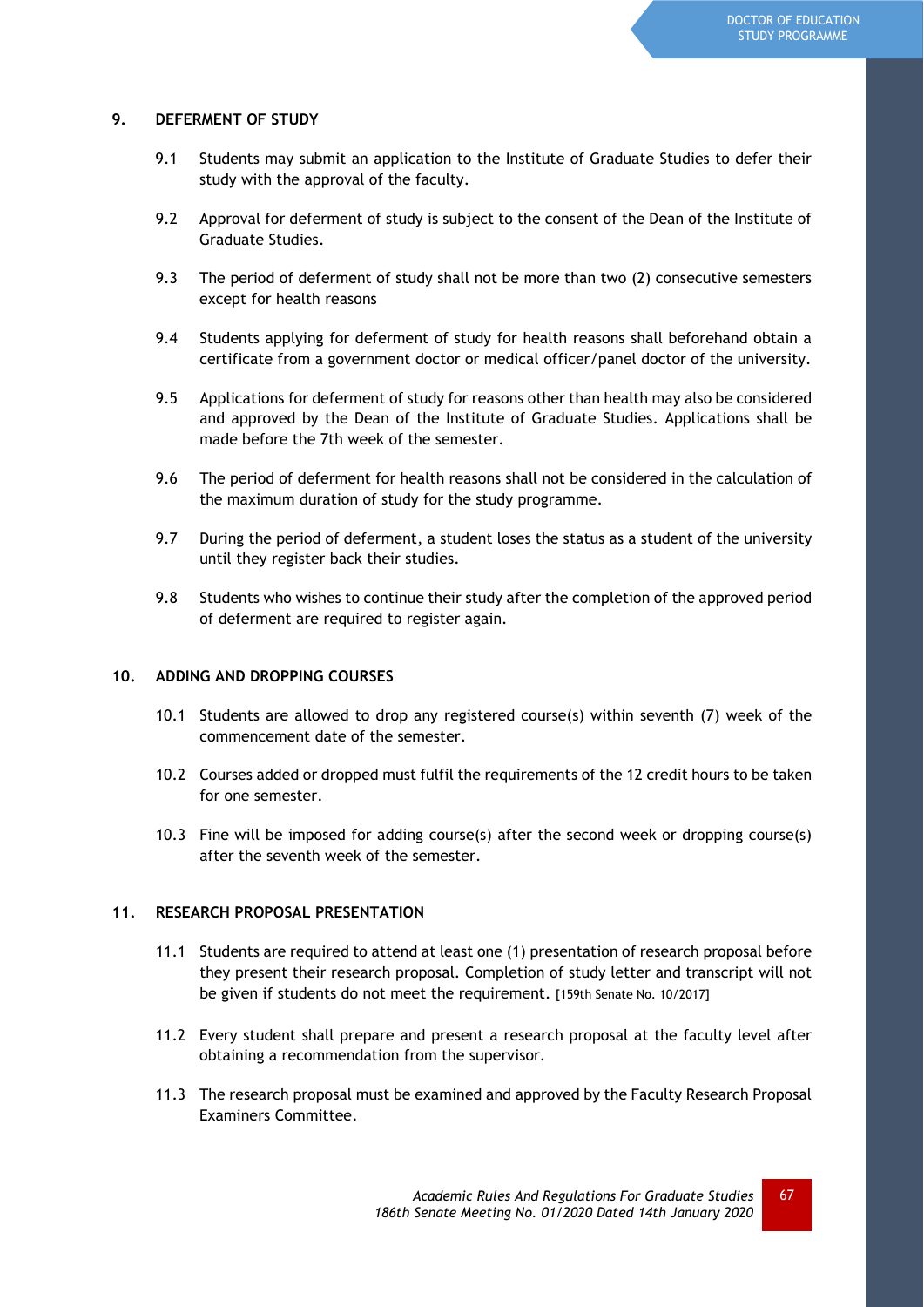11.4 The maximum period given to a student of the Doctor of Education (Ed.D) to present the research proposal is as follows:

| <b>Study Status</b>   | Student need to do proposal presentation on* |
|-----------------------|----------------------------------------------|
| Full-time / Part-time | *Registered semester for thesis (Semester 4) |

\* **Remarks: Before end of the semester**

11.5 The Rather Unsatisfactory status will be given to a student who fails to present their research proposal after the registered semester for thesis (for full-time and part-time student), despite having submitted the research progress report and being given the Satisfactory status by the supervisor. The following are the prescribed levels of assessment for a student:

| <b>Study Status</b>                                                                      |                   | <b>Status received</b>                                                                  |
|------------------------------------------------------------------------------------------|-------------------|-----------------------------------------------------------------------------------------|
| After second semester subsequent to<br>registration of thesis<br>(full-time & part-time) | <b>First time</b> | <b>Rather Unsatisfactory</b>                                                            |
| After third semester subsequent to<br>registration of thesis<br>(full-time & part-time)  | Second time       | Unsatisfactory                                                                          |
| After fourth semester subsequent to<br>registration of thesis<br>(full-time & part-time) | Third time        | Unsatisfactory and<br>terminated<br>(two consecutive times of<br>Unsatisfactory status) |

11.6 Students who have presented their research proposal presentation but need to amend and present such research proposals for a second time are subject to the following:

| <b>Study Status</b>          | <b>Maximum period for</b><br>amendment and<br>subsequent<br>presentation | Status for failure to comply with<br>the specified period |
|------------------------------|--------------------------------------------------------------------------|-----------------------------------------------------------|
| Full-time $\mathbf{\hat{a}}$ | Before the fourteenth week                                               | Rather Unsatisfactory - first time                        |
| Part-time                    | of the following semester                                                | Unsatisfactory - second time                              |

# **12. DURATION OF STUDY**

- 12.1 The duration of study for full-time students is a \*minimum of four (4) semesters (2 years) and a maximum of ten (10) semesters (5 years).
- 12.2 The duration of study for part-time students is a \*minimum of six (6) semesters (3 years) and a maximum of fourteen (14) semesters (7 years). \* The period calculated is until the thesis submission stage.
- 12.3 Changing the status of study is permitted only **two (2) times** within the entire duration of the study. The university reserves the right over the status of study offered each semester.
- 12.4 Application for change of the status must be done before the start of the final semester.

*Academic Rules And Regulations For Graduate Studies 186th Senate Meeting No. 01/2020 Dated 14th January 2020*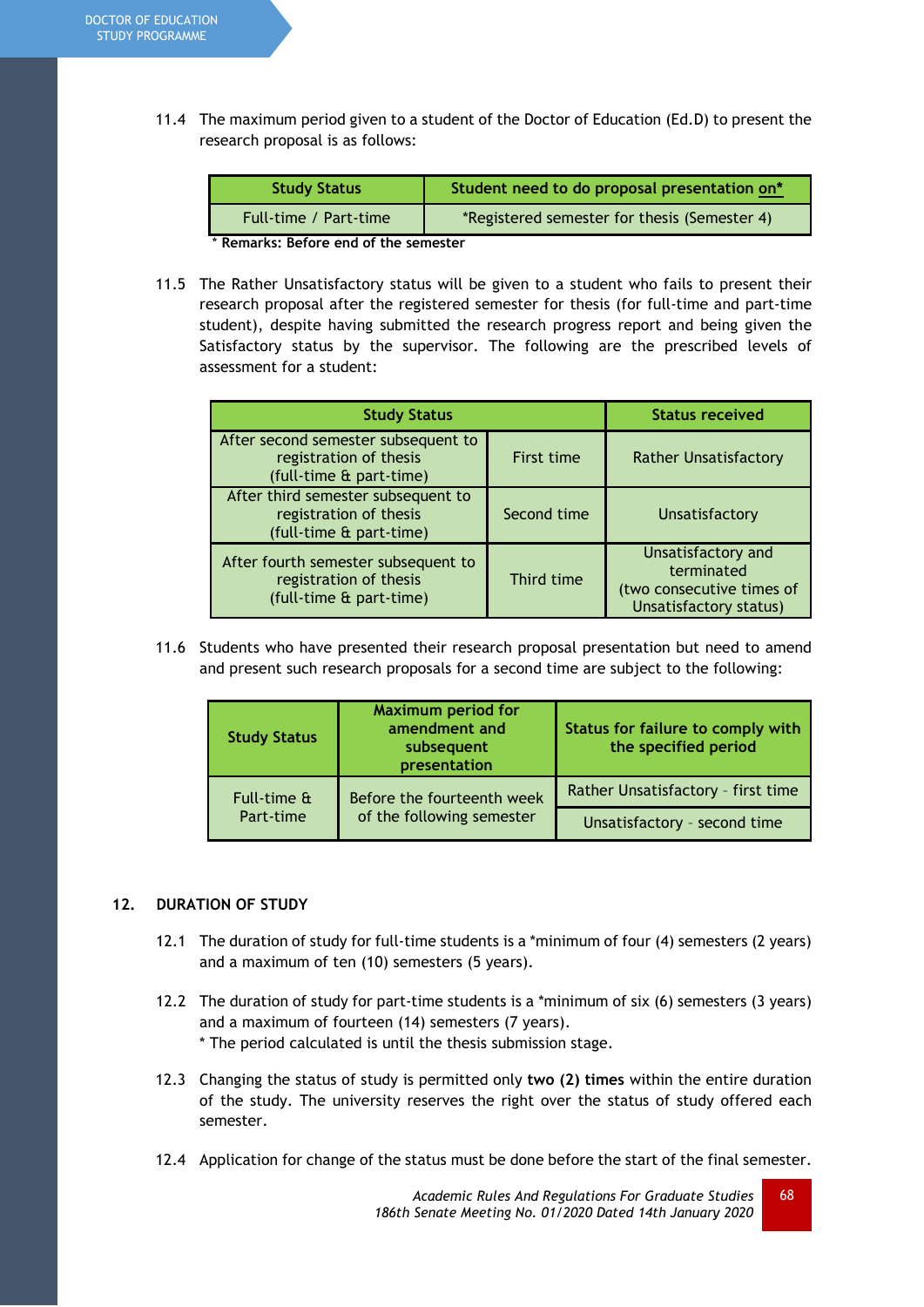# **13. RESIDENTIAL REQUIREMENTS**

13.1 Students must fulfil the residential requirements as follows:

| <b>Study Status</b> | *Residential Requirements                                                                                                                                                    |  |
|---------------------|------------------------------------------------------------------------------------------------------------------------------------------------------------------------------|--|
| <b>Full Time</b>    | Students must be physically present on campus subject to the<br>discretion of the Dean/Deputy Dean (except international<br>students who have enrolled in special programs). |  |
| Part Time           | Students must be physically present on campus subject to the<br>discretion of the Dean/Deputy Dean.                                                                          |  |

\*subject to program and faculty requirements.

[162nd Senate Meeting No. 1/2018]

### **14. LECTURE ATTENDANCE**

- 14.1 Students are required to attend all classes scheduled for the course in the form of lecture/tutorial, including the compulsory attendance as determined by the faculty.
- 14.2 Students who fail to comply with the above regulation for any course without reasons acceptable to the Senate shall not be allowed to sit for the final examination of the course.
- 14.3 Students whose attendance is less than 80% of the lectures or tutorials will be barred from the final examination.
- 14.4 Students must meet their supervisors according to the frequency determined by the faculty and a record of such supervisions must be kept.
- 14.5 At the end of each semester, students must submit the Graduate Study Progress Report to the faculty to be forwarded to the Institute of Graduate Studies.
- 14.6 Students who fail to fulfil the requirements above will be given the Unsatisfactory status. Students who are given the unsatisfactory status for two (2) consecutive semesters will be terminated.

# **15. CREDIT TRANSFER**

- 15.1 Students may apply for credit transfer for their courses from any institution recognised by the Senate.
- 15.2 Approval for credit transfer is decided by the Faculty Graduate Studies Committee.
- 15.3 The permitted maximum total of credits transfer is twelve (12) except for research methodology course.
- 15.4 Courses intended for credit transfer must be of a minimum grade "B" and the courses must have been taken not more than five (5) years before the date of application.
- 15.5 The contents of the course applied must be at least 75% equivalent to the course required to be taken at UPSI.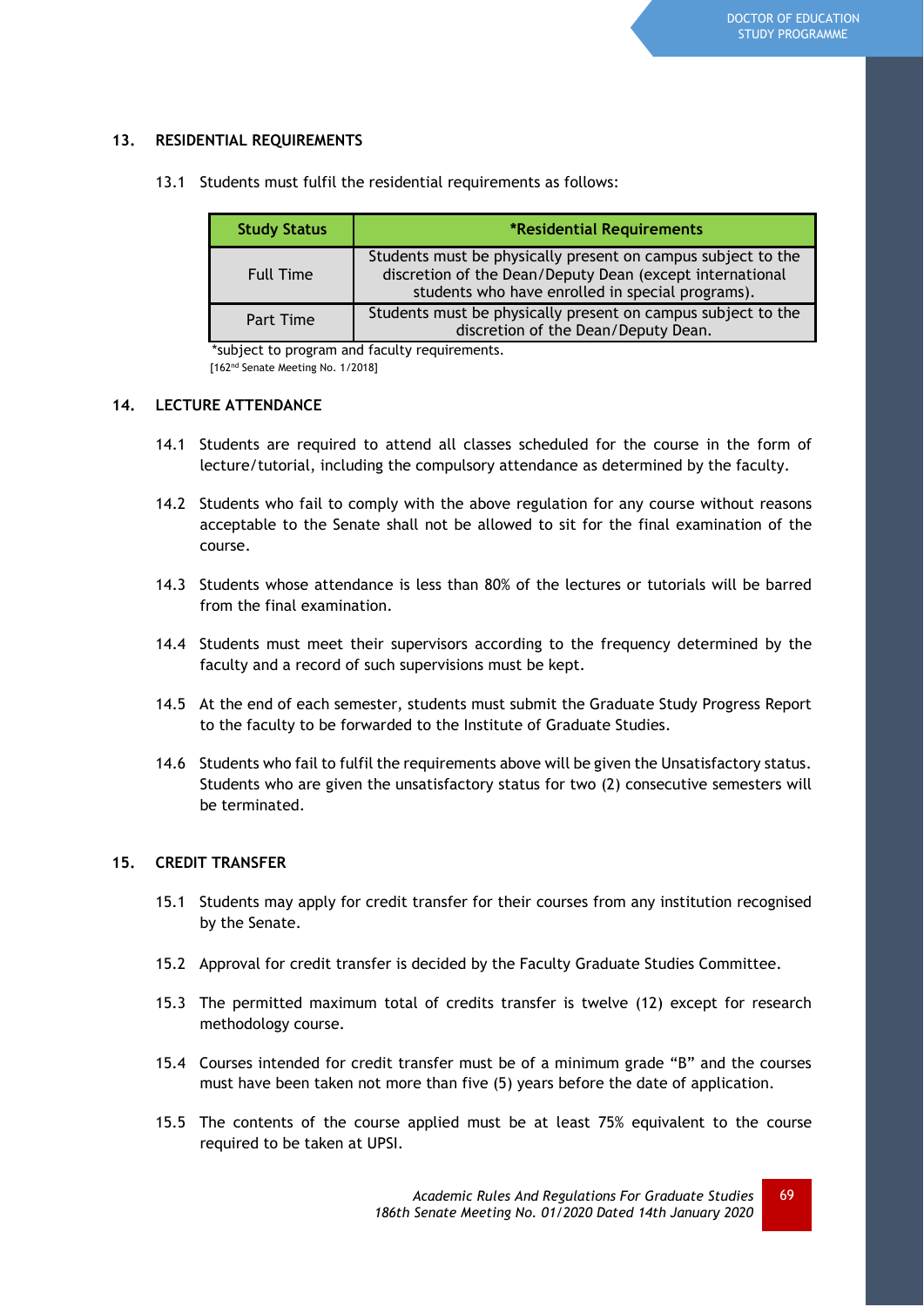- 15.6 The faculty decides on approval for the types of courses that are eligible for credit transfer.
- 15.7 Students who are changing programmes will have the grades of unrelated courses deleted.
- 15.8 Students who withdraw from their studies may register again as a new student but may not apply for credit transfer. Credit transfer is only allowed for students who have obtained a doctorate's degree and wish to register for another doctorate's programmes.

# **16. THESIS**

- 16.1 The thesis must not be fewer than 50,000 words and not more than 60,000 words. [141th Senate No.4/2016]
- 16.2 The thesis shall be prepared based on the format and style of writing determined by the university.
- 16.3 The thesis may be written in Malay or in English. The abstract shall be written in both languages.
- 16.4 A thesis that has been accepted for the conferment of degree from another university cannot be accepted for the conferment of degree from this university.
- 16.5 A student who intends to submit his thesis to be examined shall:
	- 16.5.1 Submit a notice with proof of payment of thesis examination fees to the Institute of Graduate Studies using the prescribed form at least three (3) months before the date of thesis submission for examination with the approval of supervisor (after the thesis was completed by 80%).
	- 16.5.2 Submit six (6) soft-bound copies of the thesis for examination along with a Turnitin report.
- 16.6 Before graduating, students must submit the final thesis, in three (3) bound copies with two (2) compact disc (CD) copies in PDF format, that has been examined and its format approved by the Institute of Graduate Studies.
- 16.7 Students are encouraged to publish their research, provided it is done with the consent of the supervisor and contain proper appreciation to the University
- 16.8 Entitlement to ownership of the results of the study and the thesis shall vest with the university.

#### **17. REQUIREMENT FOR PUBLICATION**

17.1 Students must publish two (2) \*journal articles/refereed articles before they are eligible to graduate. Students must be the main author. \* has been accepted for publication.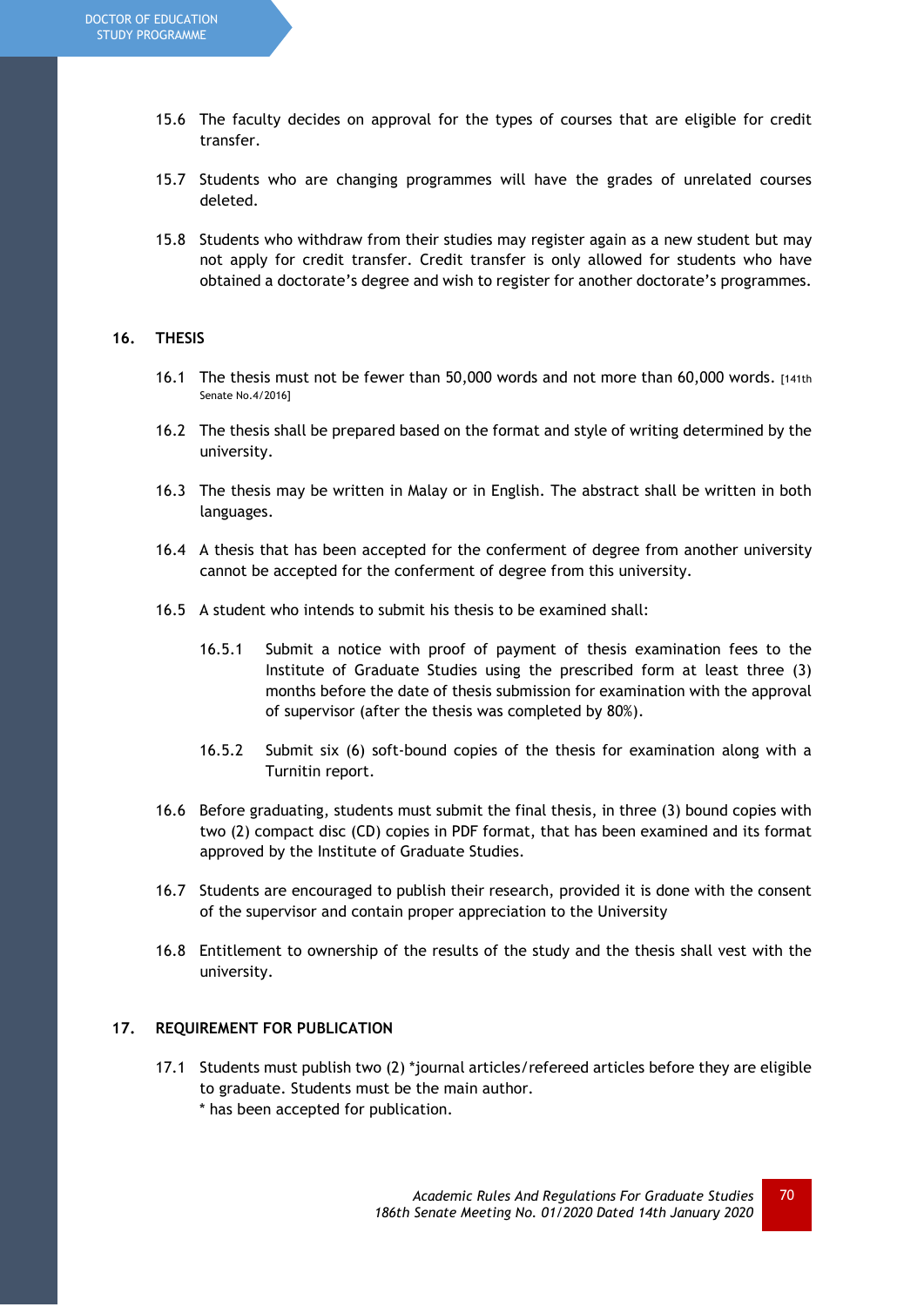## **18. SUPERVISION OF THESIS**

- 18.1 The Senate shall appoint an academic staff from any faculty as supervisors and/or cosupervisors and/or associate supervisors from any Public Institutions of Higher Education (PIHE) or other institutions competent to supervise research and preparation of the thesis.
- 18.2 Appointment of supervisors/co-supervisor's/associate supervisors shall be recommended by the faculty and approved by the Graduate Studies Committee.
- 18.3 A change of supervisor is allowed with the approval of the faculty, consent of the original and the new supervisors, and approval of the Graduate Studies Committee.
- 18.4 Co-supervisor's/associate supervisors selected may be academic staff of other universities and/or experts from external organisations.
- 18.5 For every semester throughout the duration of study, students shall submit the Graduate Research Progress Report to the faculty and the Institute of Graduate Studies using the method prescribed by the Institute of Graduate Studies.

### **19. ASSESSMENT AND EXAMINATION**

- 19.1 Students must pay all tuition fees before being allowed to sit for any examination.
	- 19.1.1 Course Examination
		- 19.1.1.1 Examinations for courses consist of written examinations, projects, seminar presentation assessments and other forms of assessment relevant to the courses.
		- 19.1.1.2 Final semester students who fail a course are allowed to sit for a special examination within four (4) weeks of the result being announced.
		- 19.1.1.3 A replacement examination may be given to students who were unable to sit for the scheduled examination for emergency reasons, within two (2) weeks of the end of the examination week with the approval of the Dean of the Institute of Graduate Studies through the Dean of the faculty.

#### 19.2 Thesis Examination

- 19.2.1 The thesis will be examined by one (1) internal examiner and one (1) external examiner appointed by the Senate based on nomination by the Faculty.
- 19.2.2 The supervisor may be present as an observer and to give views (if necessary) to the Viva Committee.
- 19.2.3 The viva shall be managed by the Institute of Graduate Studies.
- 19.2.4 Thesis assessment reports by the internal and external examiners shall be based on the Thesis Assessment Form.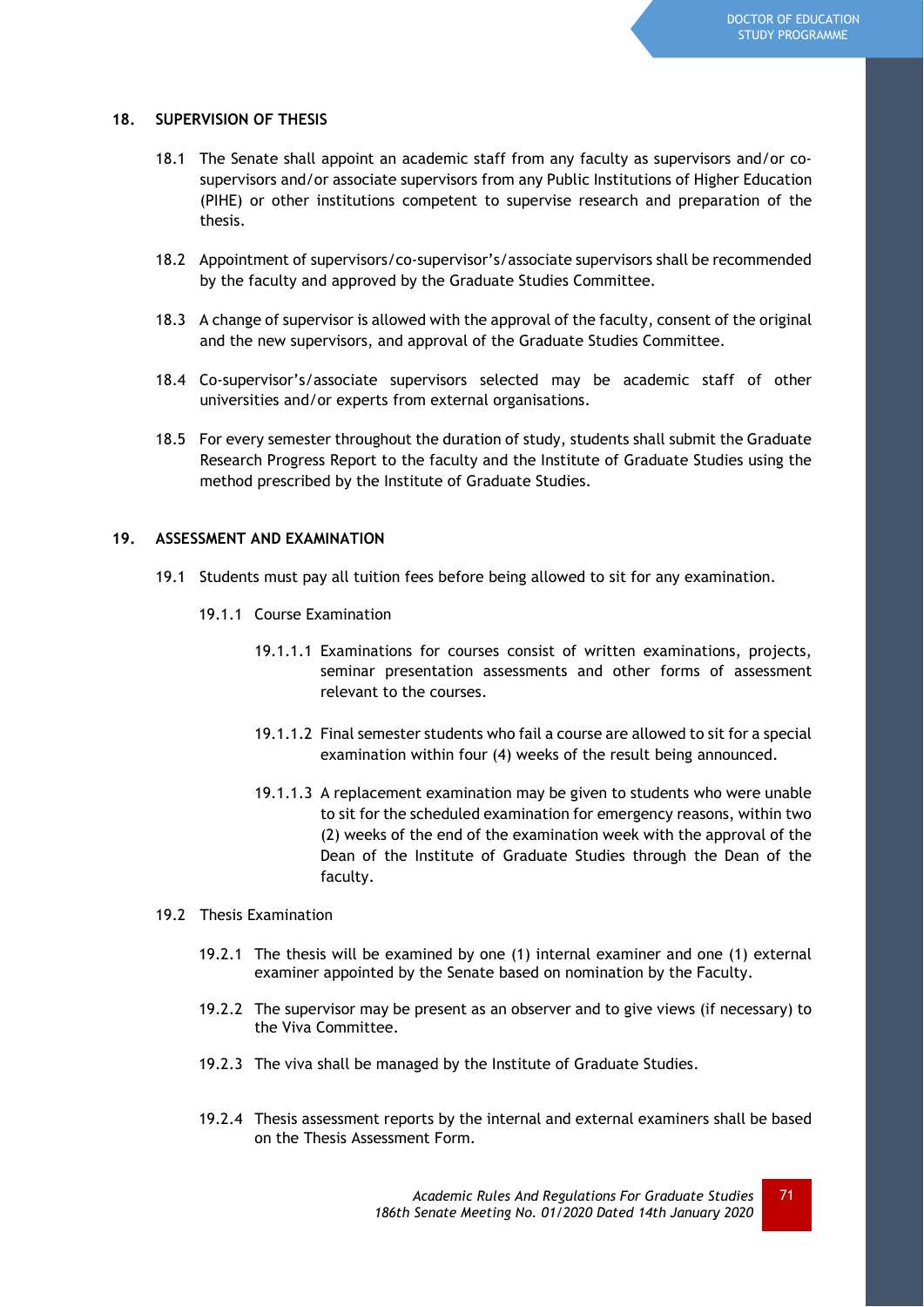- 19.2.5 The reports by the internal and external examiners shall be sent to the Institute of Graduate Studies before the viva is held.
- 19.2.6 Members of the Viva Committee comprise of:
	- Chairperson: Deputy Vice Chancellor/ Professor / Associate Professor with at least three (3) years of experience (different field) appointed by Institute of Graduate Studies [186th Senate Meeting No. 01/2020]
	- Graduate Studies (IPS).
	- Member: Dean of the faculty or representative
	- **Member: Internal Examiner**
	- Member: External Examiner
	- Member: Dean of the IPS or representative (the representative is appointed among academicians from the other Faculty of candidates who are assessed)
	- Secretary: Administrative officer of the Institute of Graduate Studies (Note: Amendments of minutes are recorded by the supervisor and endorsed by the Chairperson)

Remark: At least one (1) examiner must be present. For those who are absent, the report shall be read by the chairman.

- 19.2.7 Thesis assessment recommendations by the Viva Committee shall be presented for the approval of the Senate in order to:
	- Confer a Doctor of Education degree on the student without amendment to the thesis; or
	- Confer a Doctor of Education degree on the student subject to correction of minor mistakes such as typing, spelling, punctuation marks, clarification of facts, arguments and conclusions as recommended by the Viva Committee. The candidate is given not more than three (3) months to make corrections. Thesis corrections subject to confirmation of the supervisor only; or
	- Confer a master's Doctor of Education degree on the student subject to correction of moderate mistakes such as clarification of facts, arguments and conclusions, and rewriting part of the thesis as recommended by the Viva Committee. The candidate is given not more than six (6) months to make corrections. Thesis corrections subject to confirmation by both the supervisor and internal examiner only if decided in the Viva Meeting; or
	- Confer a Doctor of Education degree on the student subject to correction of major mistakes such as reanalysis of data, re-evaluation of conclusions and rewriting part of the thesis. The improved thesis needs to be re-examined and recommended by the Viva Committee. The candidate is given not more than twelve (12) months to make corrections; or
	- Fail and not conferred a Doctor of Philosophy degree.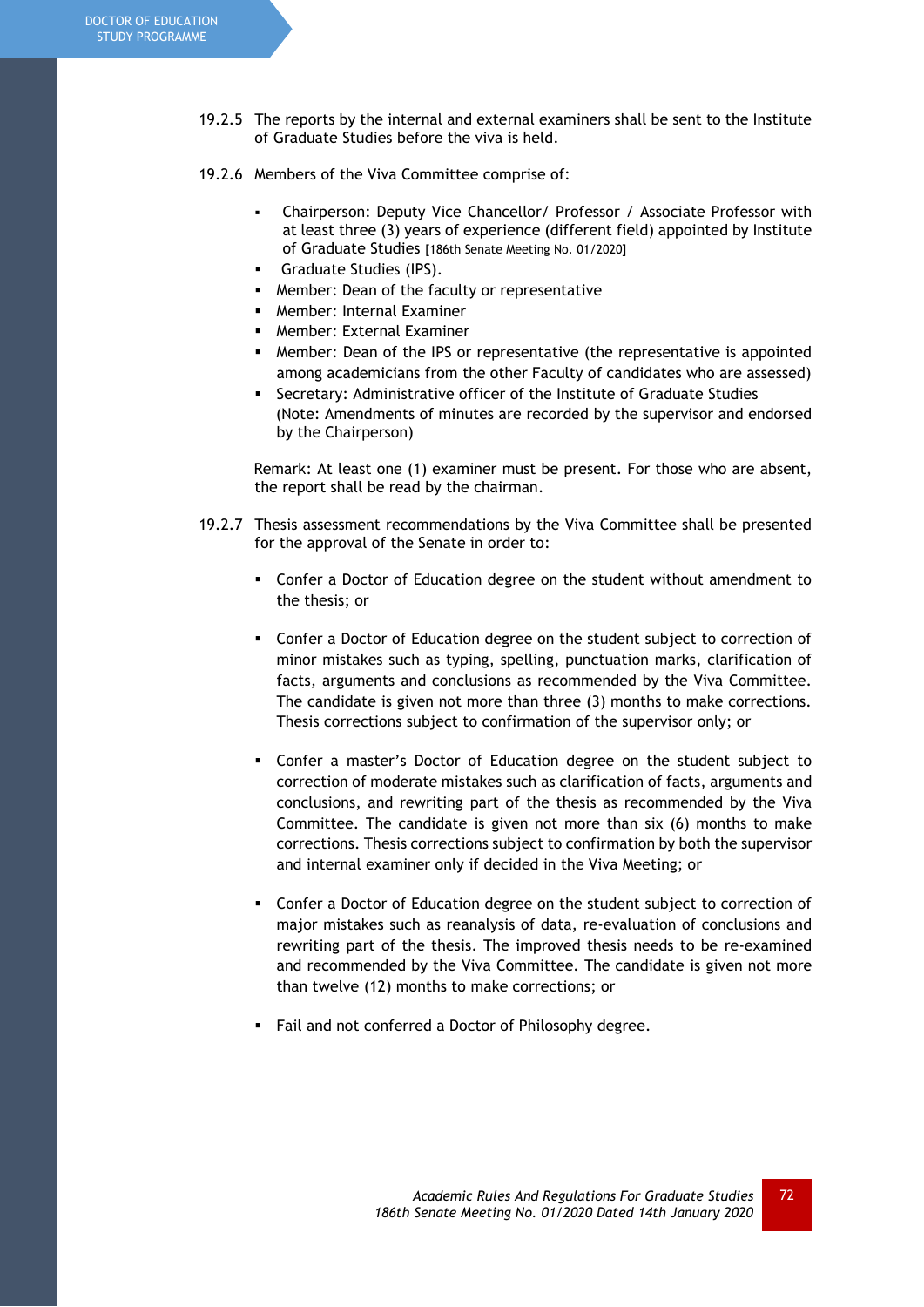## 19.2.8 Thesis Grades

The following grades may be given for a thesis:

- a) Pass, or
- b) Fail
- 18.2.9 The Viva Committee may recommend that the thesis that achieves high status be conferred a Pass with Distinction grade.

## 19.3 **Period of thesis resubmission for correction of 12 months**

- 19.3.1 Student can only resubmit their thesis to Institute of Graduate Studies for reexamination **six (6)** months after the viva being held.
- 19.3.2 The student must ensure every correction specified by the examiners is sufficiently addressed. The supervisor may also use the time available to examine student's thesis more thoroughly.

## **20. CONFERMENT OF DEGREE**

- 20.1 The name of the degree conferred by the University Senate is Doctor of Education degree (according to the relevant field).
- 20.2 The conferment of this degree is subjected to:
	- 20.2.1 Fulfilment of all graduation requirements in the specified study programme;
	- 20.2.2 Passing of all prescribed courses.
	- 20.2.3 Achievement of CGPA of at least 3.00.
	- 20.2.4 Passing of the thesis.
- 20.3 Students' examination results shall be endorsed by the University Senate.

### **21. GRADING SYSTEM**

Course grades and values:

Schedule 1: Grading system

| <b>MARK</b>  | <b>GRADE</b>    | <b>VALUE</b> |
|--------------|-----------------|--------------|
| 80-100       | A               | 4.00         |
| $75 - 79$    | A-              | 3.75         |
| 70-74        | $\overline{B+}$ | 3.45         |
| 65-69        | B               | 3.00         |
| $60 - 64$    | C+              | 2.75         |
| 59 and below |                 | 0.00         |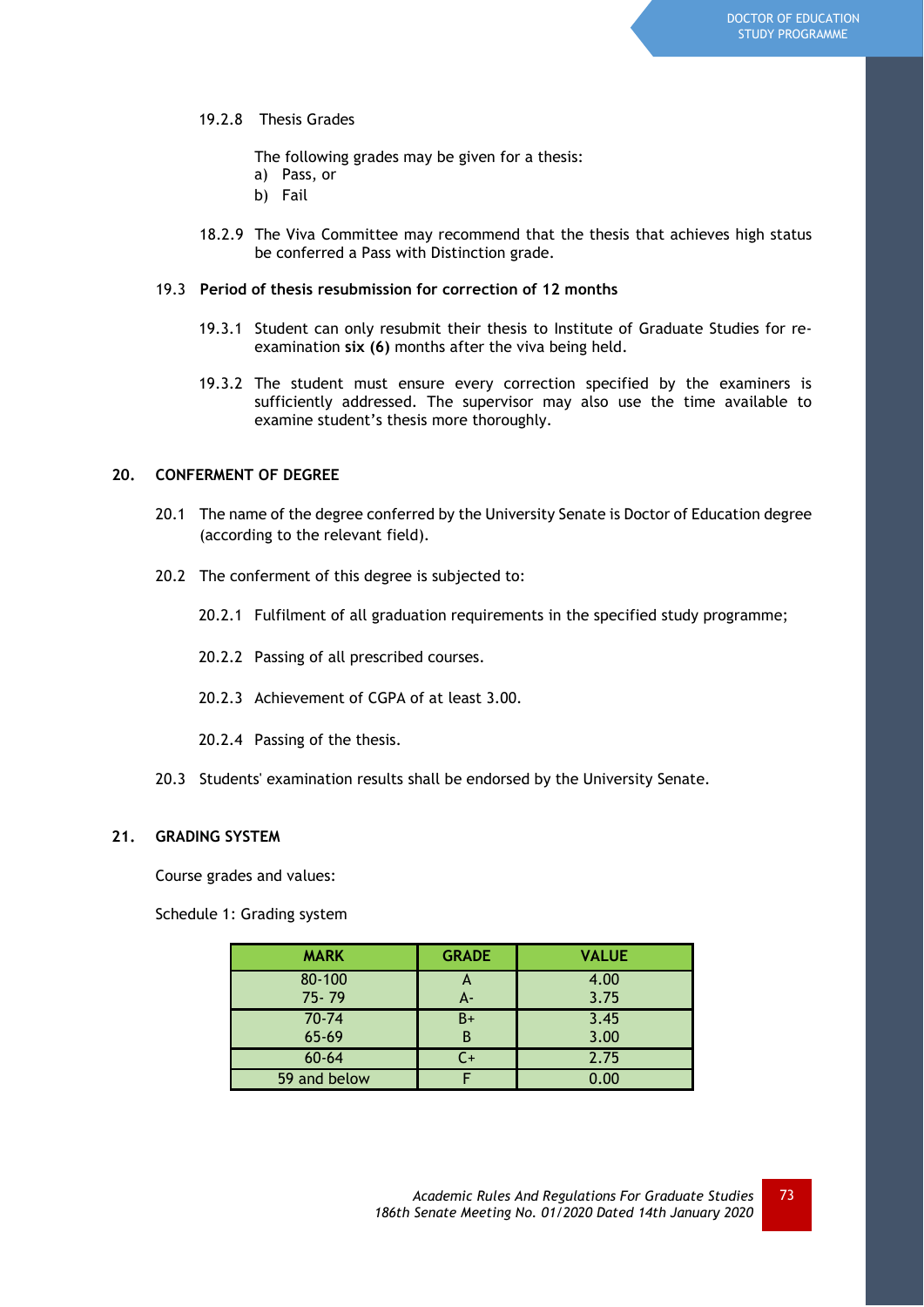### 21.1 The following levels of status are also given:

- IC : Incomplete IP : In Progress US : Unsatisfactory AU : Audit X : Barred from/Late arrival at examination AD : Academic dishonesty
	- D : Drop
	- RU : Rather unsatisfactory
	- XAU : Unfulfilled audit courses

## **NOTES:**

- a) Grade F is given if students do not take the examination (for courses with final examination) or did not complete the course assessment for reasons unacceptable to the University Senate.
- b) The status X is given if students are barred from taking examinations because their attendance in lectures or tutorials is less than 80%.
- c) The status X is given if students are barred from entering the examination hall for being 30 minutes late or more without any valid reason.
- d) The status IC may be given if student do not complete any assignment that is required for any course, except for an examination or a test, and they are required to complete it before the second week of the following semester, subject to the following conditions:
	- **Application for the status IC shall be submitted to the Dean of the Institute** of Graduate Studies after obtaining the consent of the relevant lecturer and shall be made before the end of the 12th week of the semester; and
	- The status IC shall be redeemed within the period determined by the Dean of the Institute of Graduate Studies.
- e) The status IP/US will be given if students register for continuing courses or are in the process of preparing thesis graded as Satisfactory (IP) or Unsatisfactory (US).
- f) The status AU will be given to students who complete audit courses.
- g) Students who have obtained the status X may sit for the replacement examination with the approval of the Dean of the Institute of Graduate Studies
- h) Final semester students due for graduation are allowed to sit for the special examination with the approval of the Dean of the Institute of Graduate Studies.
- i) Students who obtained the status X and are barred from sitting for the replacement examination will be deemed to have failed.
- j) Students who changed programmes will receive the status D for the courses which are not equivalent to the new courses required.

*Academic Rules And Regulations For Graduate Studies 186th Senate Meeting No. 01/2020 Dated 14th January 2020*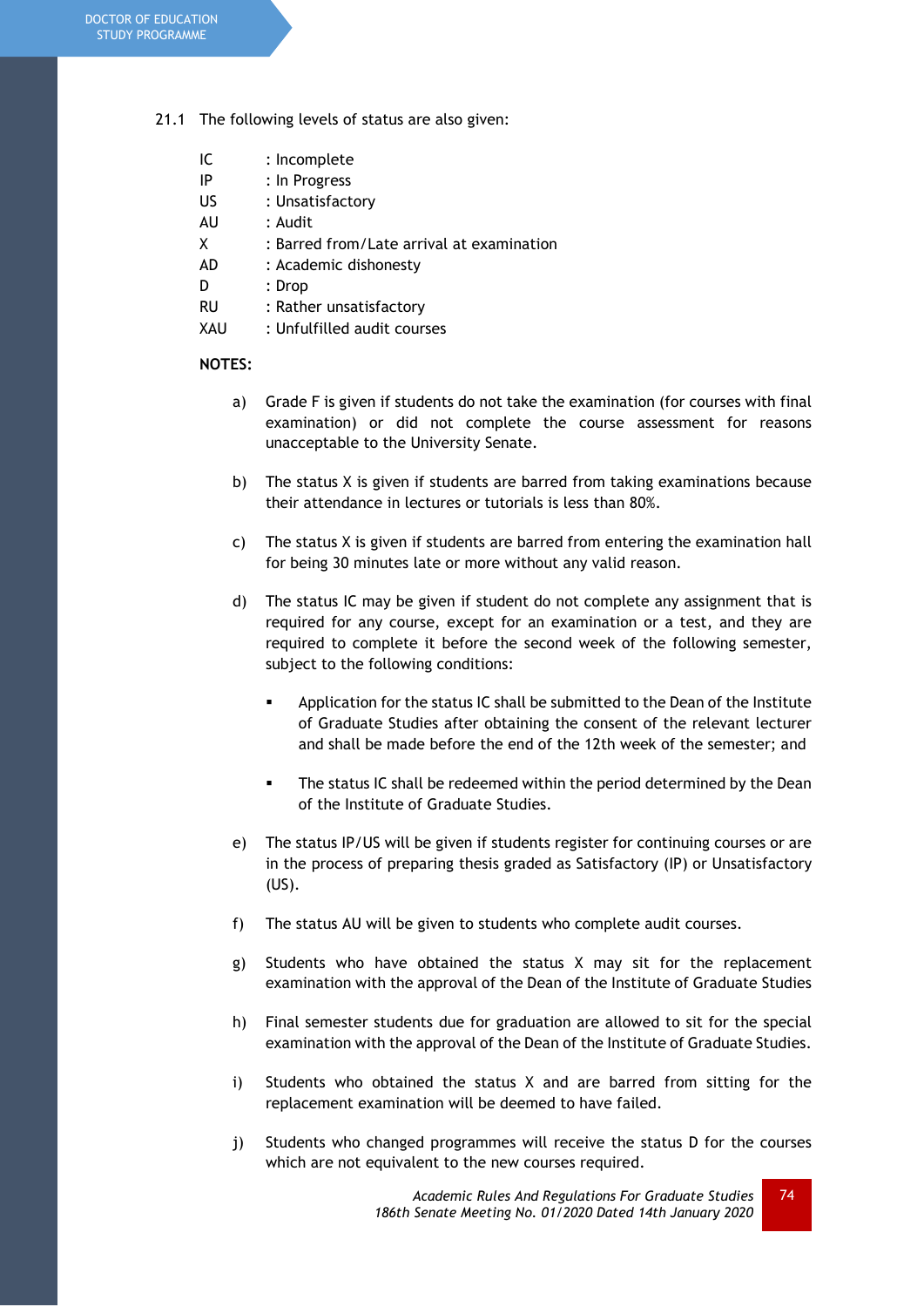- k) Students with a mere pass (grade C+) may repeat the course to improve their CGPA and the better grade will replace the previous grade. The previous grade will be recorded but its value will not be considered in the CGPA calculation.
- l) GPA and CGPA calculation system:
	- GPA: Total grade points in one semester Total credit value taken in the semester CGPA: Total grade points in all semesters Total credit value taken in all semesters

## **22. REQUIREMENT FOR CONTINUING STUDY**

- 22.1 Pass Status
	- Students obtaining a CGPA of 3.00 or more in the semester are deemed to have passed and qualify to continue their studies in the following semester.
	- Demonstrating satisfactory progress in the preparation of the thesis and obtaining the "In Progress" status in every semester.
- 22.2 Continuing study at the thesis stage
	- Students are required to complete 24 hours of pass credits in order to register the thesis.
- 22.3 Conditional Pass Status
	- Students who obtained a CGPA of less than 3.00 but not less than 2.00 at the end of the semester are given a conditional pass.
- 22.4 Fail Status
	- Students who obtained a CGPA of less than 2.00 in any one semester are given the Fail status and being terminated;
	- Students who obtained a CGPA of less than 3.00 or Conditional Pass Status in two (2) consecutive semesters are given the Fail and will be terminated.
- 22.5 Repeating Courses
	- Students who obtained grade C+ in any courses may repeat such courses to improve their CGPA and the better grade will replace the previous grade.
	- Students who failed any courses (grade F) shall repeat such courses in the following semester. Students are allowed to repeat two (2) times only and the best grade (C+ and above) will replace the previous grade.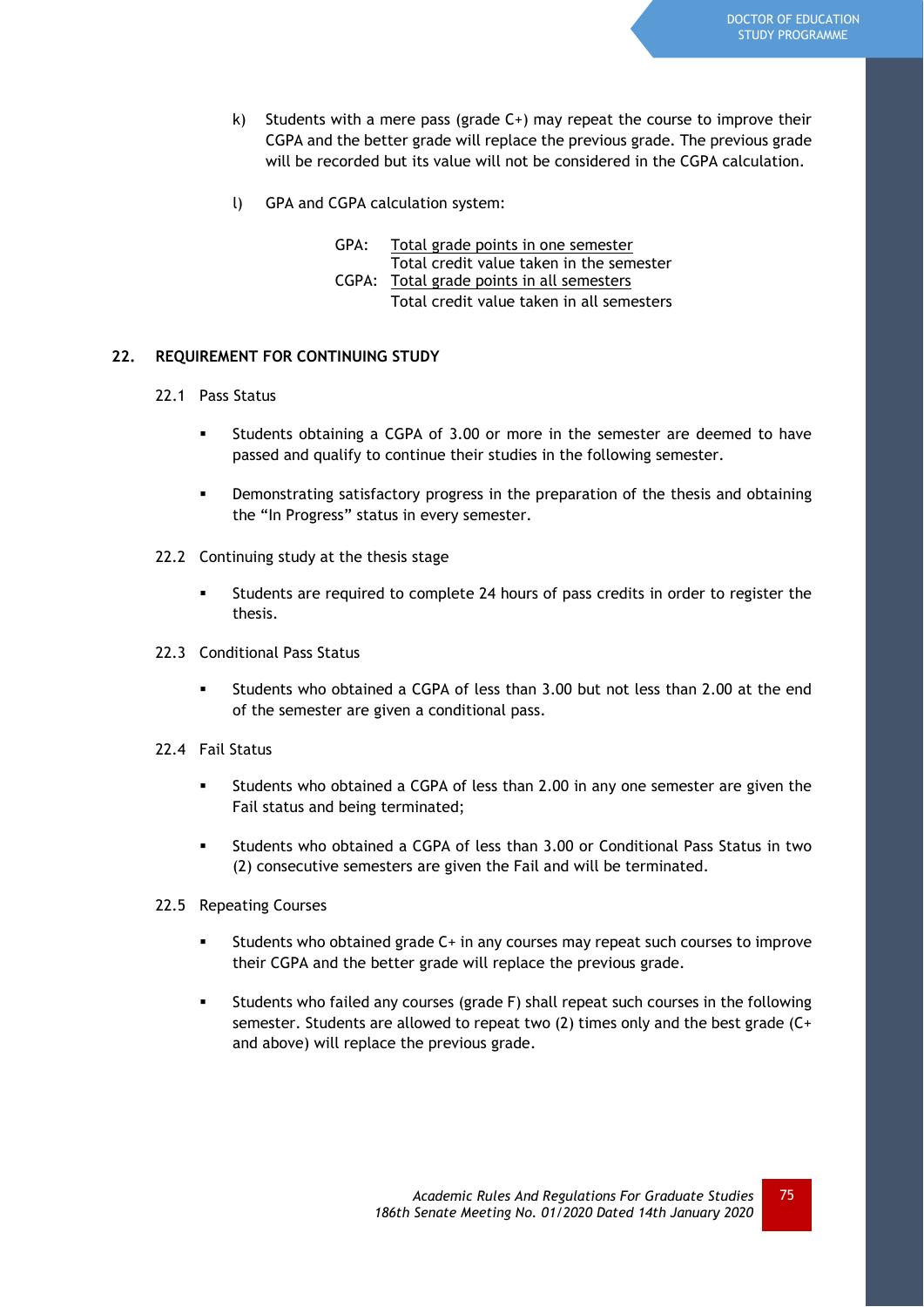## **23. TERMINATION OF STUDY**

- 23.1 The Senate shall have the right to terminate any student found to have given false information for the purpose of admission to the university.
- 23.2 Students may be terminated at any time from the university for any of the following reasons:
	- 23.2.1 Students who obtained a cumulative grade point average (CGPA) of less than 2.00 in any semester will have failed and will be terminated from the university.
	- 23.2.2 Students obtaining the "Conditional Pass" in the previous semester examination and not achieving the status of Pass in the following semester will have failed and will be terminated from the university
	- 23.2.3 Students not displaying progress in the preparation of thesis after two (2) written warnings have been issued by the Dean of the faculty.
	- 23.2.4 Students not displaying progress in the preparation of thesis and who obtained the "Unsatisfactory" status for two (2) consecutive semesters
	- 23.2.5 Exceed the maximum semester provided.
	- 23.2.6 Failure to settle tuition fees or other payments within the specified time.
	- 23.2.7 Found to have violated the university regulations.
- 23.3 Students who obtained the **Fail and Terminated** and **Terminated** status may appeal in writing to the university through the faculty and is subjected to the decision of the Graduate Studies Committee meeting.
- 23.4 Appeals must be made within three (3) weeks of the date of the notification letter of termination or after approval of the Senate meeting. Any appeal received after this period will not be considered.
- 23.5 Appeals shall be made with the prescribed payments, of which are not refundable.

## **24. LOSS OF STATUS AS STUDENT**

- 24.1 Students shall lose their status if they fail to register for the semester, register for the course or make a written application to the Institute of Graduate Studies for deferment of study after the end of the **seventh (7th)** week of the semester.
- 24.2 Students who have lost such status may appeal to the Institute of Graduate Studies to continue studies in the following semester and the semester in which they lost their status will be counted in the duration of study.
- 24.3 Students who have received approval to continue their studies will be requested to pay an administrative fee to the university.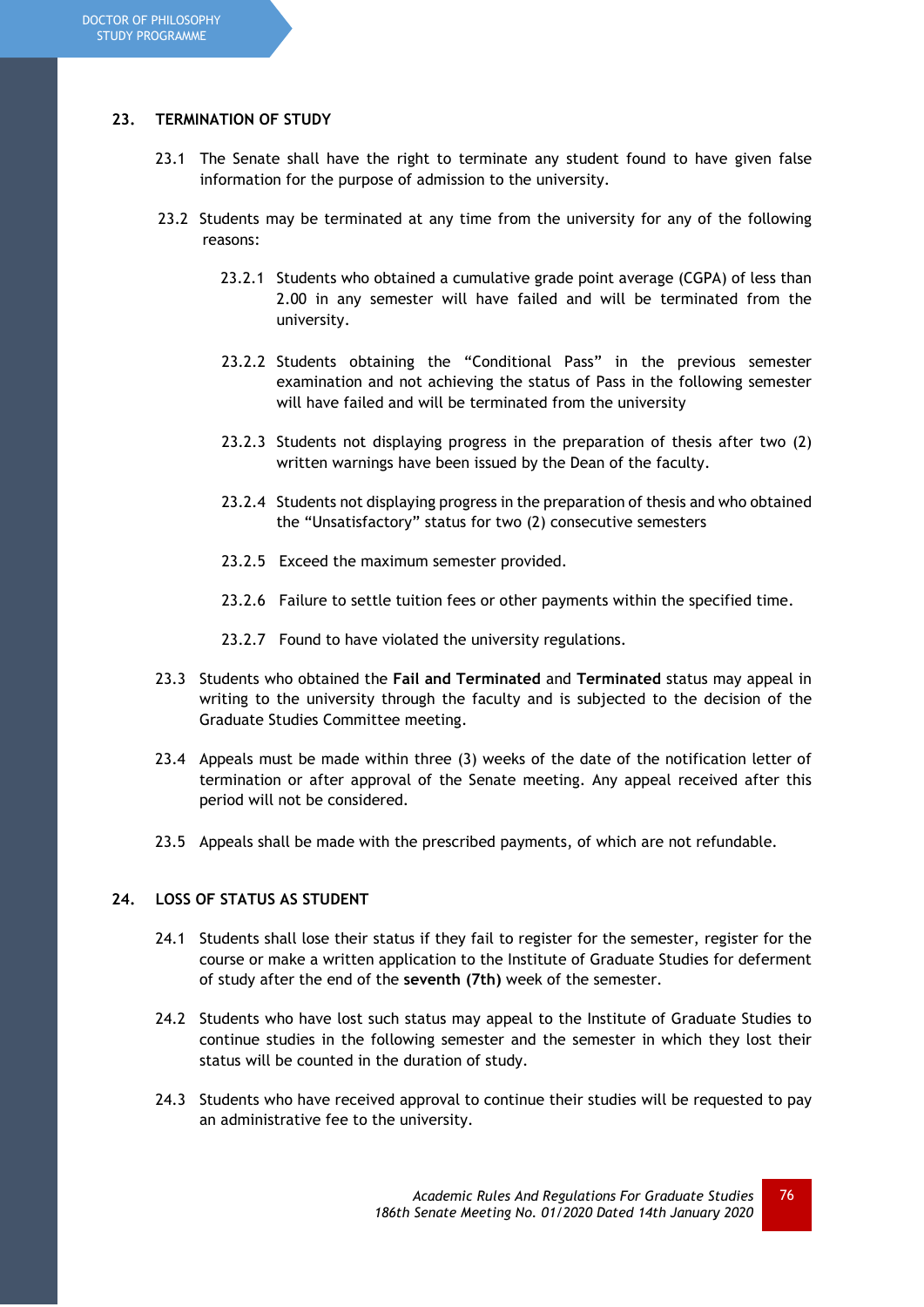## **25. UNIVERSITY FINANCIAL REGULATIONS**

- 25.1 Fees shall be settled in full before each semester begins.
- 25.2 Students may claim a fee refund for the semester from which they have withdrawn by producing the approval letter from the Institute of Graduate Studies.
- 25.3 The rate of refund is as follows:

| <b>CONDITION</b>                                                             | <b>AMOUNT OF REFUND</b>                                                                                                                                                            | <b>REMARKS</b>                                                                                                                                                                                 |
|------------------------------------------------------------------------------|------------------------------------------------------------------------------------------------------------------------------------------------------------------------------------|------------------------------------------------------------------------------------------------------------------------------------------------------------------------------------------------|
| Decline offer or do<br>not register                                          | Whole amount paid                                                                                                                                                                  | application<br>The l<br>for<br>refund<br>must<br>be<br>submitted with<br>the<br>confirmation<br>letter<br>from Academic Affairs<br>Department<br>or<br>Institute of Graduate<br><b>Studies</b> |
| During orientation<br>week                                                   | Whole<br>amount<br>paid<br>excluding:<br><b>Registration Fee</b><br>$\bullet$<br><b>Health Examination Fee</b><br>$\bullet$<br>International<br>$\bullet$<br><b>Management Fee</b> | entitlement<br>The l<br>of<br>refund is only for the<br>first semester<br>reimbursement<br>The I<br>period is based on the                                                                     |
| Not more than 4<br>weeks (28 days)<br>from the start date<br>of the semester | 50% of amount<br>paid<br>excluding:<br><b>Registration Fee</b><br><b>Health Examination Fee</b><br>$\bullet$<br>International<br>$\bullet$<br><b>Management Fee</b>                | withdrawal date<br>application<br>for<br>The:<br>refund<br>must<br>be<br>submitted with<br>the<br>confirmation<br>letter                                                                       |
| After 4 weeks (28<br>from<br>the<br>days)<br>start date of the<br>semester   | <b>Nil</b>                                                                                                                                                                         | from Academic Affairs<br>Department<br>or<br>Institute of Graduate<br><b>Studies</b>                                                                                                           |

[125th University Board Meeting No. 5/2019]

25.4 The following fees are not refundable:

- [125<sup>th</sup> University Board Meeting No. 5/2019]
- Orientation/Registration fees
- **Health Examination Fee**
- **International Management Fee**
- 25.5 Other claims by the university such as fines and compensation for damages to the residential college must be settled by the students within their duration of study.
- 25.6 The university shall have the right to claim for all outstanding fees even if the student is no longer a student at the university. All expenses made by the university in pursuing the claim shall be borne by the student.
- 25.7 Students who obtained their diploma or bachelor's degree from the Sultan Idris Education University will be exempted from paying the alumni fees of RM100.00 for the first semester. Students must submit to the Bursar their details along with a copy of the scroll from their previous studies.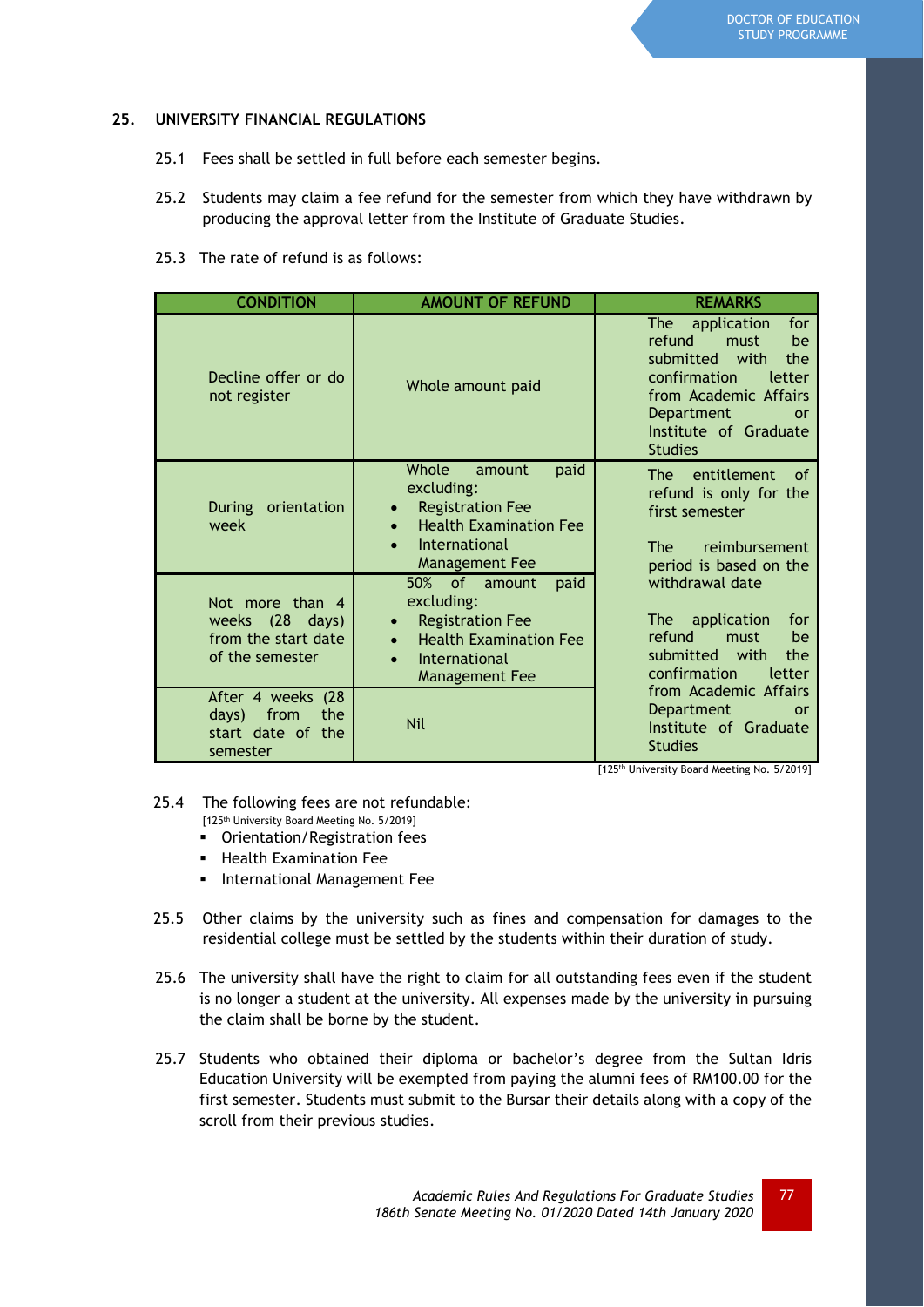- 25.8 Students who defer the semester before the 7th week of the academic calendar will have the fees and other payments brought forward to the following semester.
- 25.9 A prior confirmation/approval letter from the Institute of Graduate Studies shall be obtained and submitted to the Bursar when making the claim.

## **26. GENERAL REGULATIONS**

- 26.1 The Senate shall have the right to take appropriate action against students who have been found guilty of giving false information for the purposes of admission to the university.
- 26.2 The Senate, at its discretion, may allow any exemption deemed reasonable or amend any appropriate regulations to be enforced for the betterment of the university.
- 26.3 All Senate decisions relating to appeals by students shall be managed by the Institute of Graduate Studies.
- 26.4 Students shall have the responsibility of understanding and complying with all regulations included in the Graduate Study Programme Academic Regulations.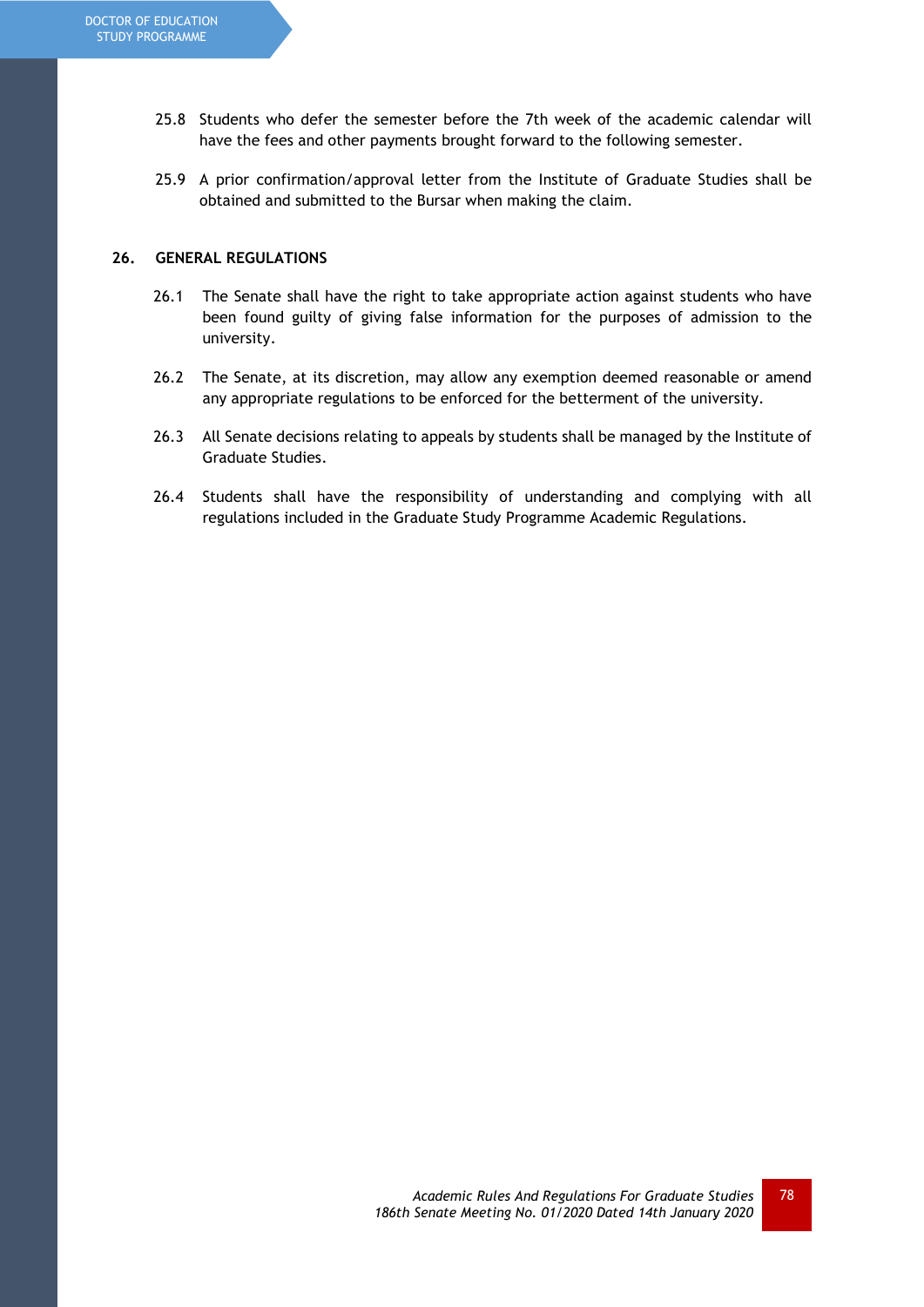# **SCHEDULE II**

# **PENALTIES AND FINES RELATED TO MANAGEMENT OF THE GRADUATE STUDY PROGRAMME**

- 1. Students may be fined for failure to comply with any regulations prescribed in the Graduate Study Programme Academic Regulations.
- 2. The rate of fines shall be subject to the decision of the Finance Standing Committee's  $57<sup>th</sup>$ meeting no. 1 / 2014 which is as follows:

| NO.            | <b>ITEM</b>                                                                                                                                                  | <b>RATE (RM)</b>                 |
|----------------|--------------------------------------------------------------------------------------------------------------------------------------------------------------|----------------------------------|
| 1 <sub>1</sub> | Late registration of courses                                                                                                                                 | 30.00 per course                 |
| 2.             | Late registration of semester                                                                                                                                | $10.00$ per day                  |
| 3.             | Late in adding/dropping courses online                                                                                                                       | $10.00$ per day                  |
| 4.             | Late return of academic robe                                                                                                                                 | 10.00 per day                    |
| 5.             | Lost or damaged academic robe                                                                                                                                | Master/PhD - 400.00              |
| 6.             | Lost/Damaged mortar board                                                                                                                                    | Master/PhD - 80.00               |
| 7.             | Lost/Damaged hood                                                                                                                                            | Master/PhD - 50.00               |
| 8.             | Lost/Damaged full academic robe set                                                                                                                          | Master/PhD - 450.00              |
| 9.             | Lost/Damaged transcript                                                                                                                                      | 10.00                            |
| 10.            | Lost/Damaged scroll                                                                                                                                          | 60.00                            |
| 11.            | Lost/Damaged matriculation card                                                                                                                              | 50.00                            |
| 12.            | Miscellaneous:<br>12.1 Late registration (senior student)<br>12.2 Appeal to review grade (1 subject)<br>12.3 Appeal to continue studies (Fail or Terminated) | 10.00 per day<br>100.00<br>25.00 |

# **SCHEDULE Ill**

# **RATE OF ADMINISTRATIVE FEES**

\* Imposed upon students who apply to continue studies after losing their status as student.

| <b>Programme</b>               | <b>Master</b> |                      | <b>Doctor of Philosophy</b> |                      |
|--------------------------------|---------------|----------------------|-----------------------------|----------------------|
|                                | Local         | <b>International</b> | Local                       | <b>International</b> |
| Rate of administrative<br>fees | <b>RM300</b>  | <b>RM300</b>         | <b>RM300</b>                | <b>RM300</b>         |

 **\*Approved by Executive Management Meeting no. 23/2014**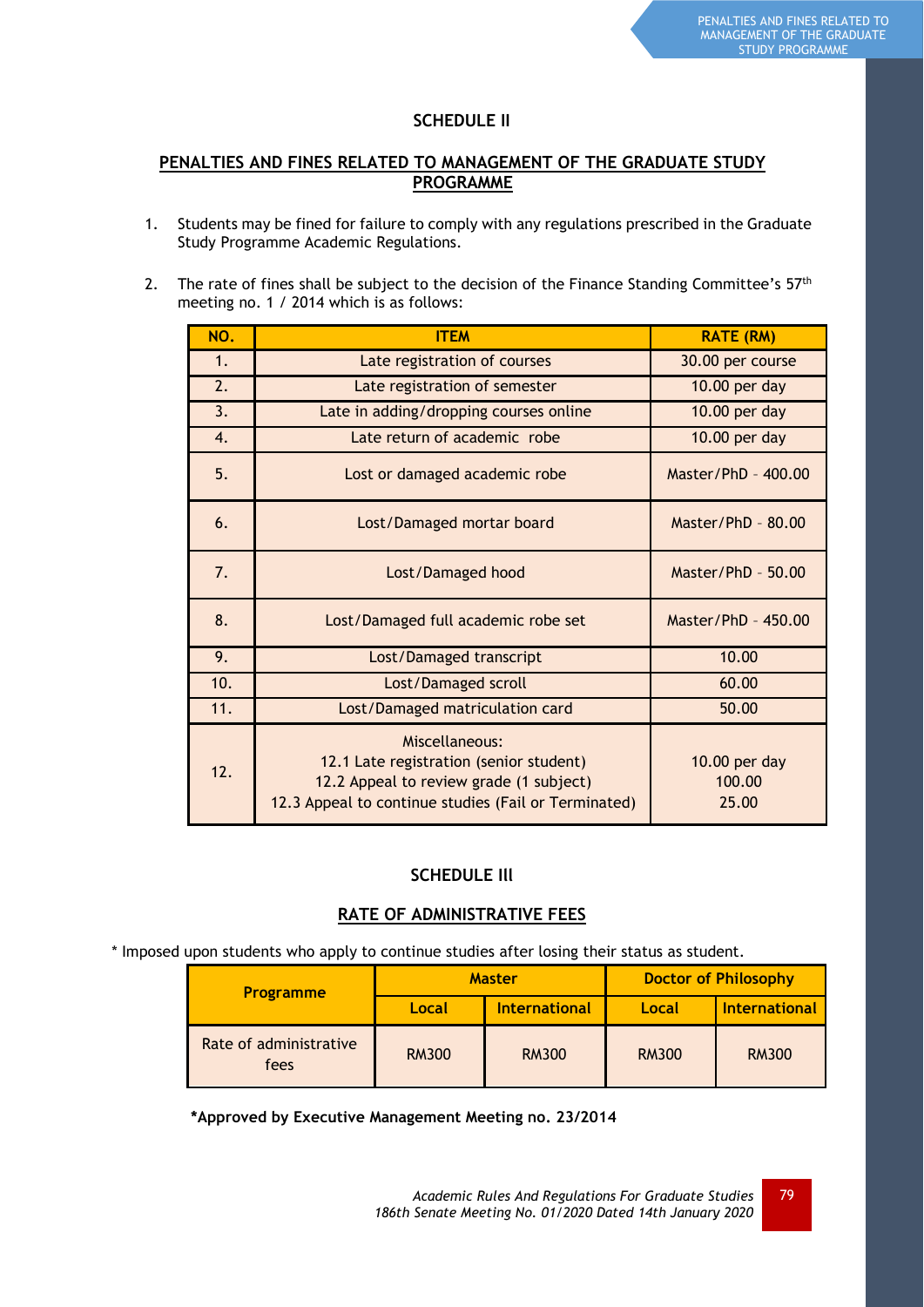## **GRADUATE STUDY PROGRAMME EXAMINATION RULES**

### **1. CANDIDATES' RESPONSIBILITIES BEFORE EXAMINATION**

#### **1.1 Examination Schedule**

Candidates shall pay attention to the schedule of any examination to avoid any mistakes relating to examination date, time and venue. Candidates are advised to visit the Institute of Graduate Studies website or UPSI portal often to obtain the latest examination-related notification. Students' error in checking the examination schedule shall not be accepted as a reason for failure to sit for the examination nor for holding a replacement examination.

#### **1.2 Attendance**

Candidates shall arrive punctually at the examination centre. However, candidates are advised to come 30 minutes earlier than the scheduled time. **Candidates are not allowed to enter the examination room/hall more than thirty minutes after the start of the examination.** 

#### **1.3 Documents to Bring**

Candidates are required to bring the student matriculation card and examination slip. The examination slip is an official document that must be brought to the examination hall. Candidates who do not have the relevant documents shall be barred from entering the examination hall.

#### **1.4 Instruments Permitted to be Brought into the Hall**

Candidates are permitted to bring only instruments such as a box or small bag containing pens, pencils, ruler, eraser, calculator (without cover) or other instruments permitted by the chief examination invigilator/invigilator**. (Candidates are prohibited from bringing mobile phones or any kind of communication device into the examination hall.)** 

## **1.5 Entering the Hall**

Candidates are permitted to enter the examination hall only **fifteen minutes before the start of the examination** and take their seats in a quiet and orderly manner. Candidates must check the seat number based on the examination slip.

### **2. CANDIDATES' RESPONSIBILITIES DURING EXAMINATION**

#### **2.1 Filling in the Required Information**

After taking their seat, candidates are required to:

- i. display the student card and examination slip at the right corner of the table.
- ii. complete the attendance form and place the same in at the right corner of the table.
- iii. write the matriculation number, group number (if any), course code and name on each answer sheet used.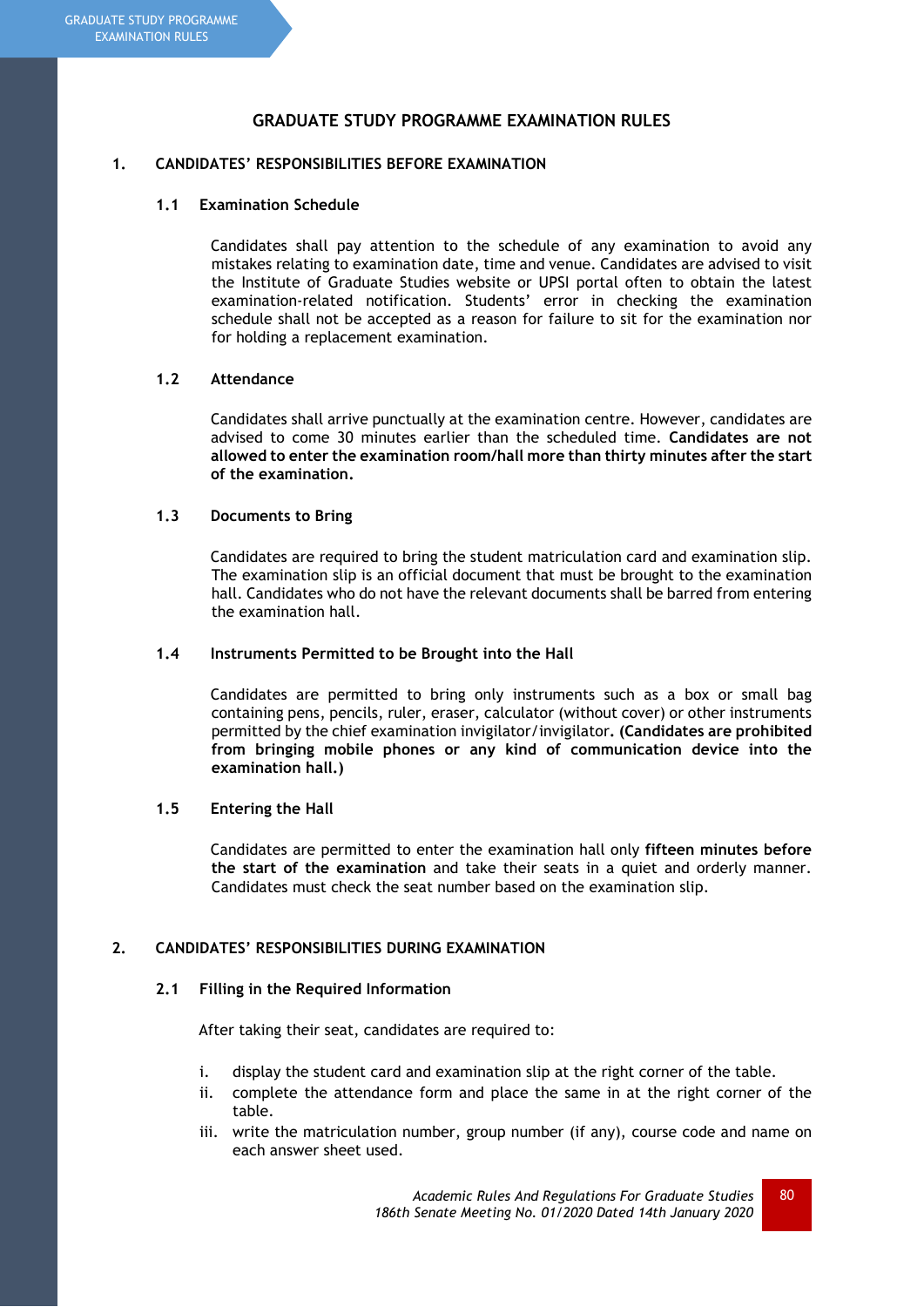## **2.2 Communication with Friends/Invigilators**

Candidates are not allowed to communicate with other candidates during the examination either through conversations or other means. If a candidate wants to communicate with an invigilator, he shall indicate by raising the hand.

## **2.3 Eating, Drinking and Smoking**

Candidates are not allowed to eat, drink or smoke during the examination.

## **2.4 Start and End of the Examination**

The chief invigilator/invigilator will make an announcement when the examination is to begin and end.

### **2.5 Leaving the Examination Hall**

A candidate is allowed to leave the examination hall only if:

- i. It has been 1 hour since the commencement of the examination.
- ii. He needs to go to the toilet and has the consent of the chief invigilator/invigilator and is accompanied by an examination assistant.

Candidates are **not allowed** to leave the examination hall/room **thirty minutes before the examination ends**. Candidates are allowed to leave only when all the question papers and answer scripts have been collected and counted.

### **2.6 Answer Scripts**

Candidates shall tie the answer scripts with the given thread (if relevant) properly and neatly and place the same in the right corner of the table for collection by the invigilator.

## **2.7 Sick Candidates**

Candidates who fall ill during the examination shall report to the chief invigilator on duty.

## **3. CANDIDATES' RESPONSIBILITIES AFTER THE EXAMINATION ENDS**

- 3.1 Candidates are not allowed to leave the examination hall/room until so notified by the chief invigilator/invigilator.
- 3.2 Candidates are required to retrieve the student card and examination slip before leaving the examination hall/room.
- 3.3 Candidates are required to leave the examination hall in a respectful and orderly manner.
- 3.4 Candidates are prohibited from taking out any blank or used answer scripts/sheets from the examination hall.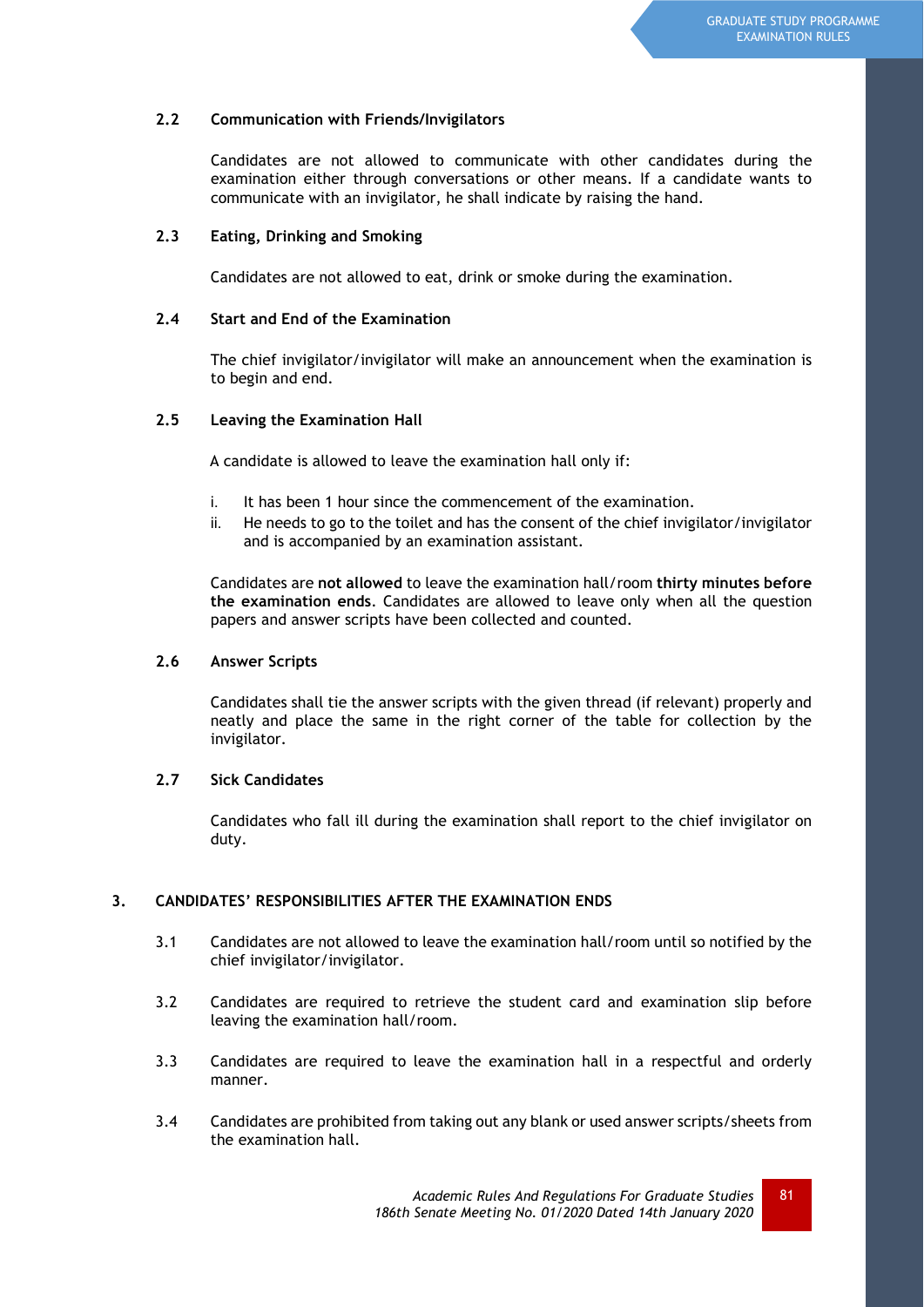3.5 Candidates may be allowed/not being allowed to take home the examination papers (subject to the instructions on the question paper).

## **4. CANDIDATES WHO ARE UNABLE TO TAKE THE EXAMINATION**

- 4.1 A candidate who is unable to take the examination for any registered course shall write to the faculty giving reasons for such failure, supported by valid documents, within seven days of the conduct of such examination. A candidate who fails to do so shall be considered as being absent without leave from the examination and shall not qualify for a replacement examination.
- 4.2 A candidate who is unable to take the examination because of his own mistake or negligence in reading the examination schedule too shall not be allowed to take any replacement examination and shall be deemed to have failed the course.
- 4.3 Such a candidate shall be deemed to have failed the course even though he obtained marks of over 60% (pass grade) for assignments or other tests that were conducted before the examination.

## **5. ACADEMIC DISHONESTY**

Academic dishonesty means action taken against the student who violates articles 6 and 8 of the Sultan Idris Education University (Student Discipline) Rules 1999:

- 5.1 Article 6, No student shall plagiarise any idea, writing, data or invention of others. For the purpose of this rule, plagiarism includes:
	- a) an act of taking any idea, writing, data or invention of others and claiming that such idea, writing, data or invention is his own finding or invention; or
	- b) an attempt or act to assert in any way, that he is the original source or inventor of any idea, writing, data or invention which was actually taken from several other sources.
- 5.2 Article 8, No student may:
	- a) take in or out of any examination hall any books, working papers, documents, photographs or other things unless so authorised by the examiner. Or receive any books, working papers, documents, photographs or other things from any person during the examination unless so recommended by the examiner or Examiners Committee, and authorised by the Vice Chancellor.
	- b) write or through another person write any information or draw a diagram on his hand or any other part of his body or clothes which may be related to the examination he is sitting for.
	- c) communicate with any other students (either face to face or through any form of communication) during an examination; or
	- d) cheat or attempt to cheat or behave in a manner that could be construed as cheating in an examination, including the use of electronic and communication devices, during the examination.

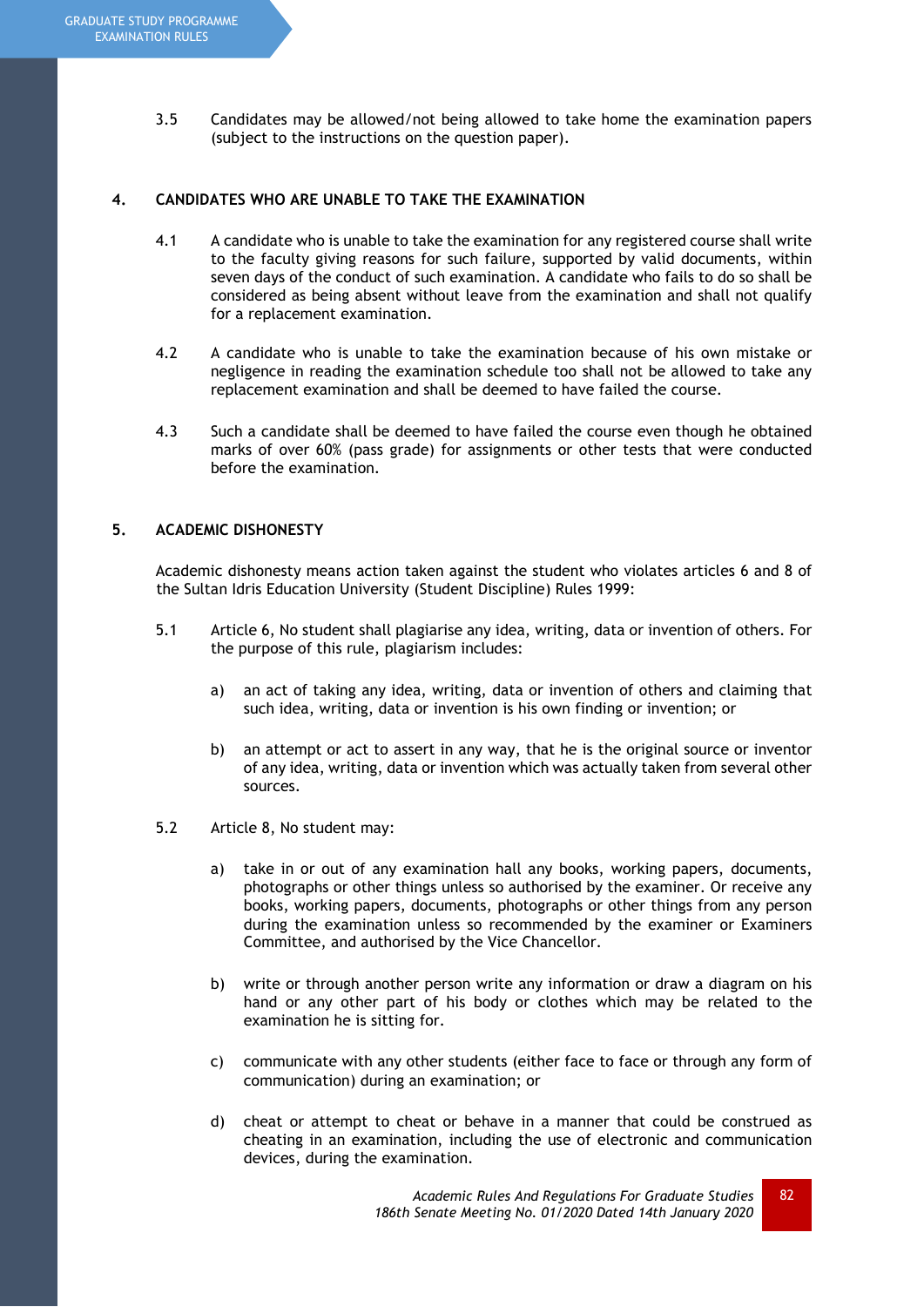## 5.3 Report to the Disciplinary Authority

If any student is found to violate any of the rules, the invigilator/examiner shall report to the disciplinary authority. If it is a case of academic dishonesty, the disciplinary authority may recommend to the Senate that the accused student be given the Academic dishonesty status. Students who are found guilty by the disciplinary authority shall be given the F grade or Fail by the Senate. Nevertheless, this does not prevent the disciplinary authority from taking action in accordance with paragraph 48 of the Sultan Idris Education University (Student Discipline) Regulations 1999.

- 5.4 Action in the case of academic dishonesty shall be taken by the disciplinary authority within two (2) weeks of the examination or after receiving a complaint from the complainant.
- 5.5 A student who commits an offence under Rules 6 and 8 and is found guilty of such offence shall be liable to any one or any combination of two or more of the appropriate sentences, as follows:
	- a) warning;
	- b) a fine not exceeding two hundred ringgit;
	- c) prohibited from any specific part or parts of the university for a specified period;
	- d) suspended from being a student of the university for a specified period;
	- e) dismissed from the university.

### **6. REPLACEMENT EXAMINATION**

- 6.1 The university may allow a replacement examination for emergency cases, as follows:
	- a) Students who have health problems and obtained certification from a government doctor or medical officer/panel doctor that the student is mentally and physically incompetent.
	- b) Students whose mother, father or close relative has passed away, or for other reasons that make it impossible for such students to attend the examination.
	- c) Involved in any activity as directed by the university.
- 6.2 Students must obtain the approval of the Dean of the Institute of Graduate Studies through the Dean of the faculty to sit for a replacement examination. The replacement examination must be taken within two (2) weeks of after the end of examination week.

## **7. APPEAL FOR A REVIEW OF FINAL RESULTS OF COURSE**

- 7.1 Students shall submit an appeal to the Institute of Graduate Studies to review the final results for any of the courses by filling in the prescribed form within two (2) weeks of the announcement of the results.
- 7.2 Students shall include a payment slip of RM100.00 for each course requested for a review.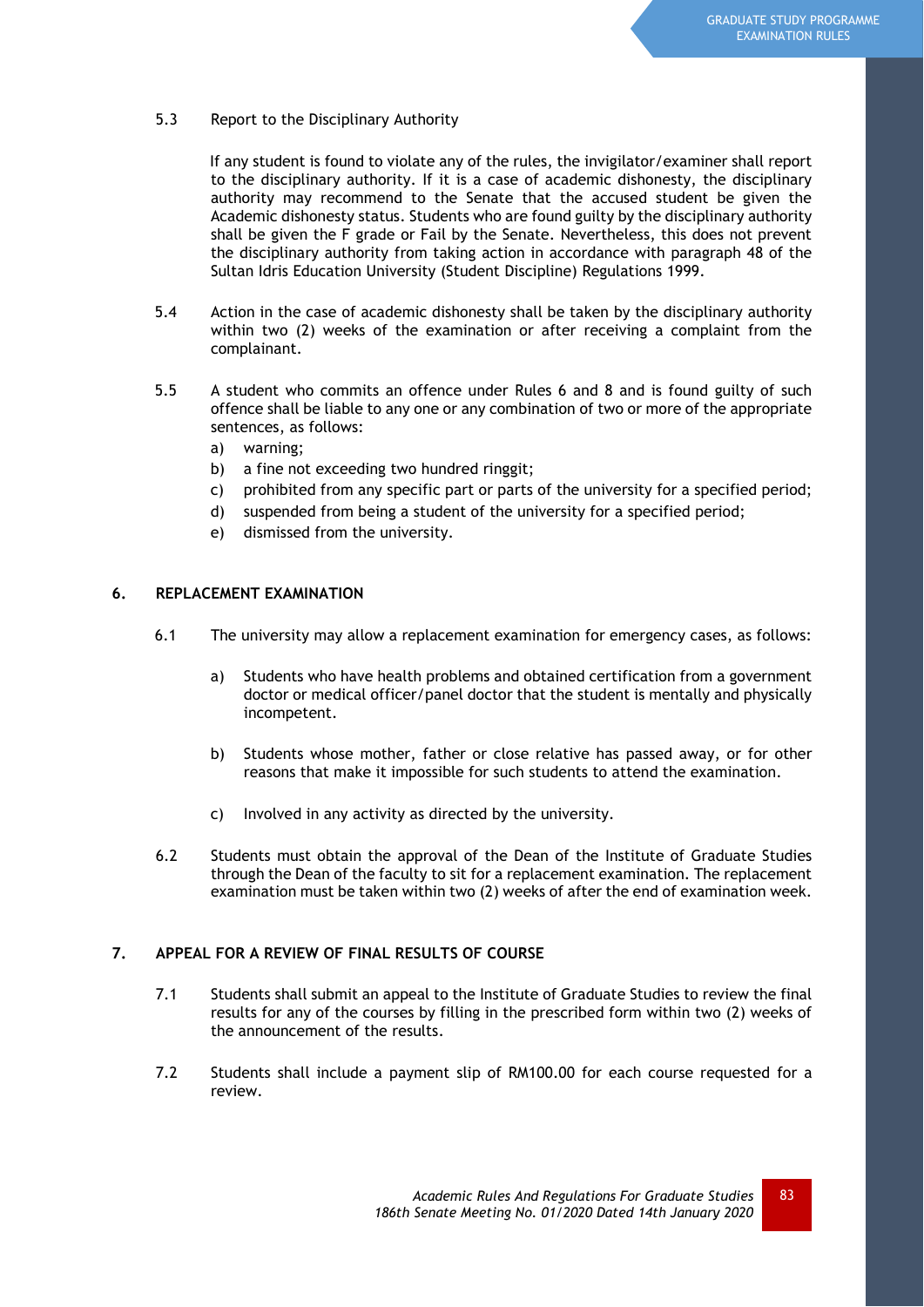The appeal form will not be accepted if it is:

- a) submitted after the appeal period;
- b) incomplete; or
- c) submitted without the payment receipt
- 7.3 The Dean of the faculty shall appoint a panel of examiners including the original examiner to review the final results of the course.
- 7.4 The panel of examiners shall submit a recommendation for the consideration of the faculty. The decision of the faculty on the appeal is submitted to the Graduate Studies Committee for the endorsement of the Senate. The decision of the Senate is final.
- 7.5 The decision on the review will be announced to the students after endorsement is received from the Senate.

## **8. APPEAL TO CONTINUE STUDY**

- 8.1 Students who receive the **Fail and Terminated** and **Terminated** status may appeal to the university through the faculty in writing and the appeal is subject to the decision of the Graduate Studies Committee.
- 8.2 Students may appeal if they fulfil the following conditions:
	- a) The students are in their first semester and may repeat the course to improve their grade and are capable of obtaining a CGPA of 3.00 after repeating such course.
	- b) The students can show proof of research progress and are endorsed by their supervisor. Students who have not presented their research proposals will not be considered.
- 8.3 Appeals must be made within three (3) weeks of the date of the notification letter of termination or after the Senate's approval. Any appeal received after such period will not be considered.
- 8.4 Appeals to continue study shall be with the certification of the supervisor (if applicable).
- 8.5 Appeals shall be made with the prescribed fee and the fee is not refundable.
- 8.6 The decision on the appeal to continue study will be announced to students after endorsement is obtained from the Graduate Studies Committee.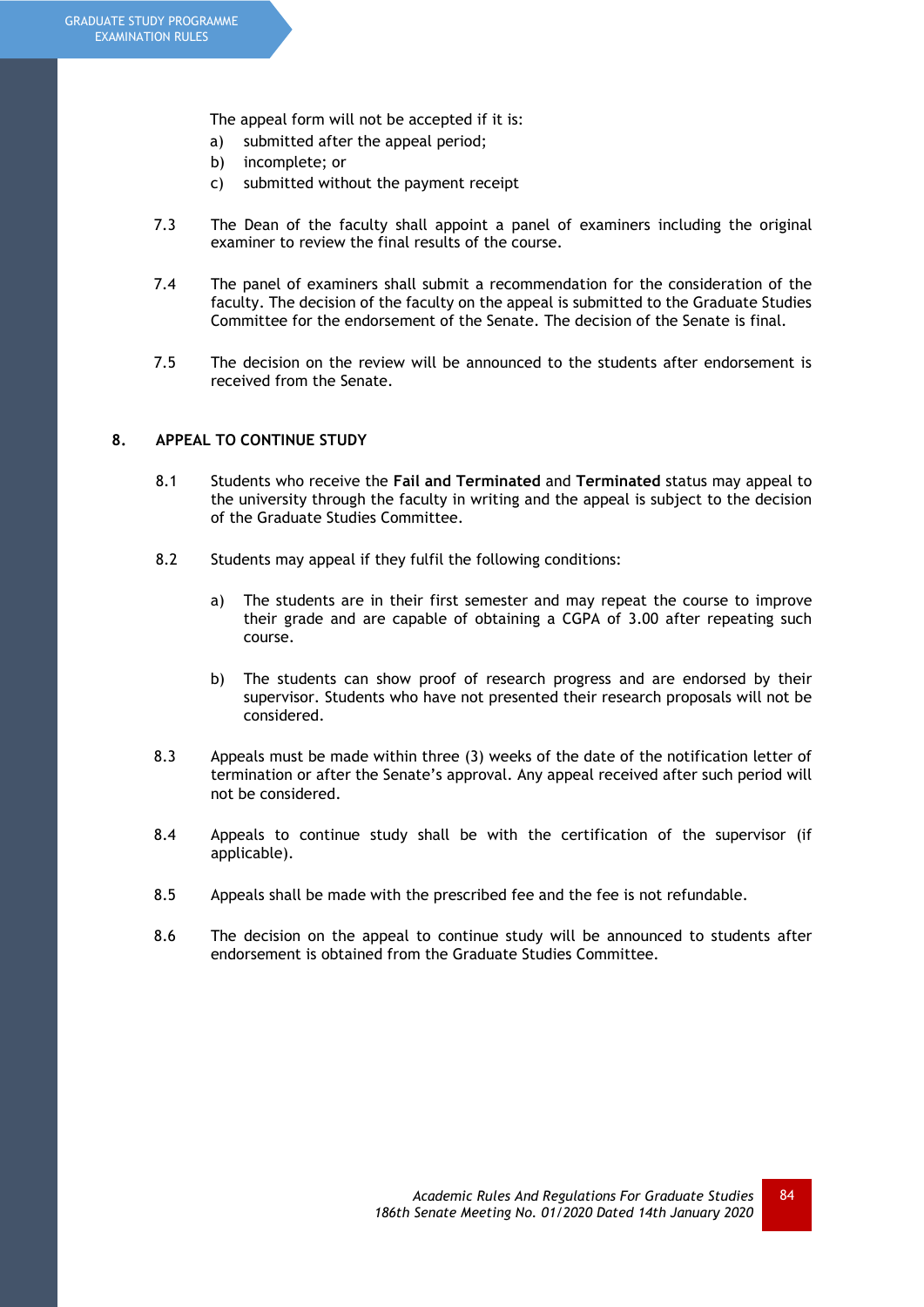## *APPENDIX A*

## **GUIDE TO PREPARATION OF MASTER'S BY COURSEWORK PROJECT**

### **1. INTRODUCTION**

- 1.1 A project is part of the graduation requirements in the Master's by Coursework Programme. The value is 6 credit hours.
- 1.2 This guide can be used for projects in all faculties. However, each faculty may amend the guide based on the project requirements at the respective faculties.
- 1.3 Students may register their project paper after passing 6 courses (24 credits) in the master's programme.

### **2. OBJECTIVES OF PROJECT PREPARATION**

By preparing for this project, students can:

- 2.1 Apply the research methods
- 2.2 Apply the knowledge in the area of specialisation
- 2.3 Conduct searches and knowledge synthesis
- 2.4 Cultivate academic writing
- 2.5 Produce an original work

### **3. TYPES OF PROJECT**

Projects may be prepared in several forms. The following are examples of three types of projects:

3.1 Empirical short study project paper

This project may be conducted in the form of a case study, action research, survey or experimental study.

- 3.2 Library research project paper
	- 3.2.1 This project is prepared based on literature review of an issue or theme or hypothesis.
	- 3.2.2 This can be studied in various perspectives.
	- 3.2.3 Normally, this study is a significant synthesis of ideas on a relevant issue or theme.
	- 3.2.4 Study of the history of an educational aspect, institution or leader.
- 3.3 Product development paper or study module to develop products in the form of software, modules, instruments, teaching materials or innovative teaching methods.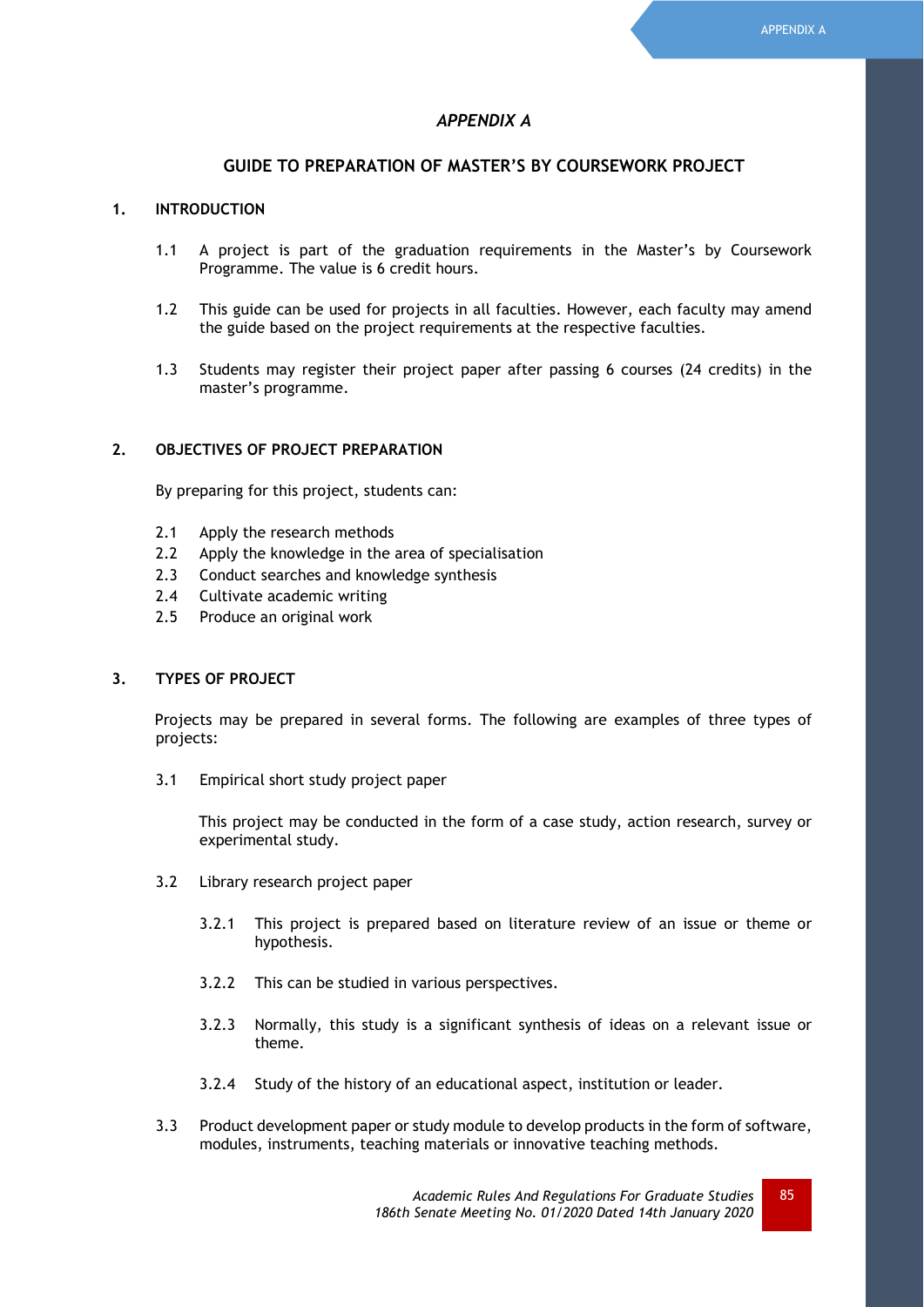## **4. HOW TO CHOOSE A PROJECT TITLE**

- 4.1 Students choose the project title or that which is to be studied,
	- 4.1.1 according to the field of study.
	- 4.1.2 based on the topic or theme in the field identified by the faculty.
	- 4.1.3 education-oriented (if related to education).
	- 4.1.4 having appropriate scholarship value, through disciplined inquiry.

Note: To help students identify the title of the project or matter to be studied, each study programme at the faculty may recommend topics, themes, main issues or main questions in the fields concerned. Thus, the students' study will contribute towards increasing knowledge, insight or educational improvement measures on the topic or field. Students may have preliminary discussions on the subject or matter to be studied with any lecturer before submitting the proposal title.

- 4.2 The proposal shall be made by filling in the Project Paper Proposal Form issued by the faculty. This form contains the following details:
	- 4.2.1 particulars of the student and faculty
	- 4.2.2 student's area of specialisation
	- 4.2.3 project title
	- 4.2.4 project objective
	- 4.2.5 statement of problem and research questions
	- 4.2.6 methodology
	- 4.2.7 proposed names of three (3) lecturers who may be the supervisor

Note: This proposal form shall be sent to the Dean of the faculty concerned.

## **5. APPOINTMENT OF SUPERVISOR**

- 5.1 The student's proposal form will be forwarded to the Faculty Graduate Studies Committee meeting or another suitable medium. This meeting will recommend a supervisor for the student. The proposed supervisor may be from among the lecturers in the faculty or from another faculty, whichever is appropriate.
- 5.2 The recommendation will be put forward at the faculty meeting for approval.
- 5.3 The faculty shall issue an approval letter to the student about the 'approval' to carry out the project, which includes the name of the supervisor. A copy of the letter shall be sent to the appointed supervisor.

#### **6. ROLES AND RESPONSIBILITIES OF THE SUPERVISOR**

- 6.1 To provide constructive academic guidance
- 6.2 To assist on time management schedule
- 6.3 To maintain professional relations
- 6.4 To monitor the student's project
- 6.5 To assess the project based on the prescribed criteria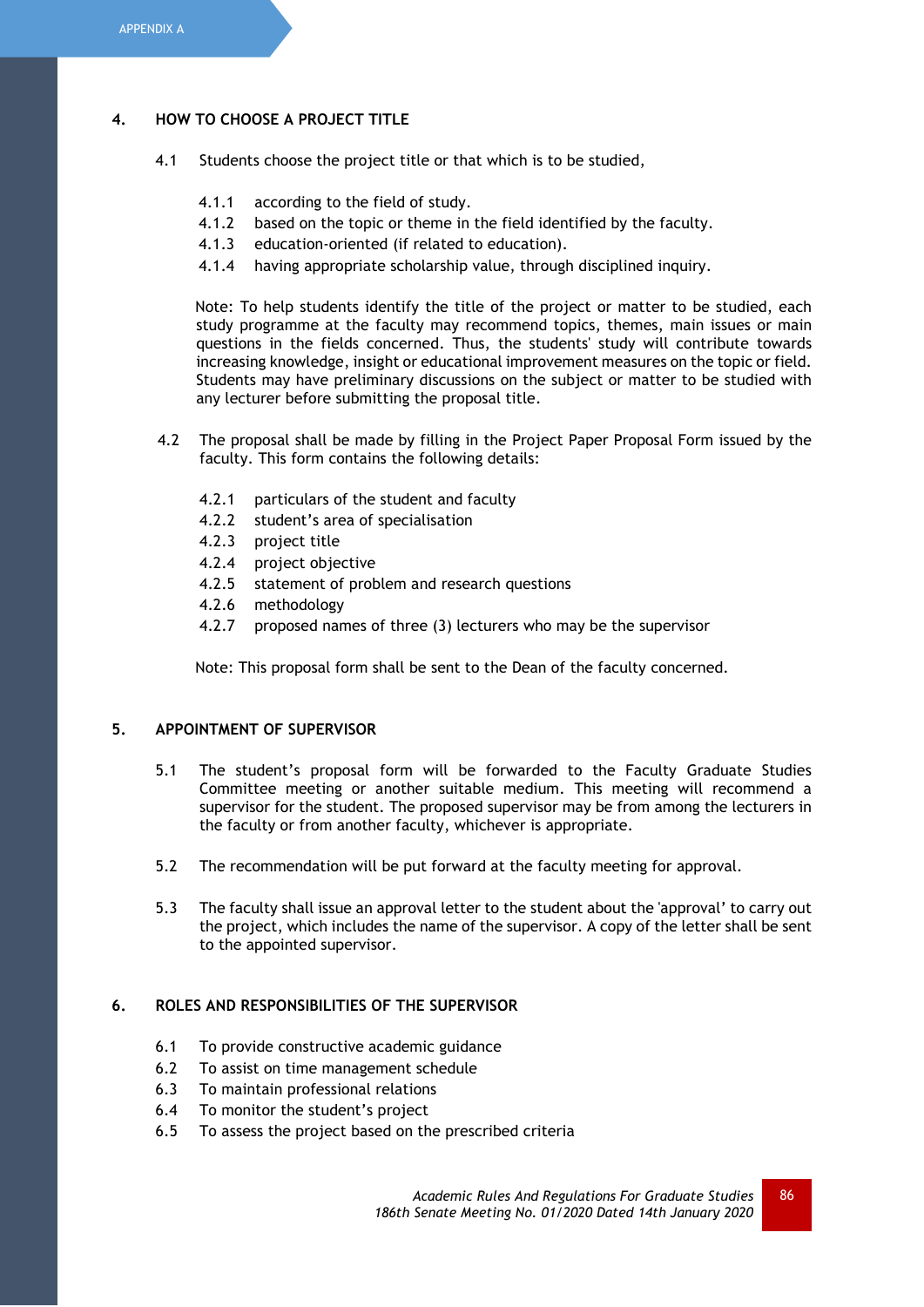## **7. SUPERVISION PROCESS**

- 7.1 Students must meet with their supervisor at least two (2) times a month.
- 7.2 The supervision log book prepared by the Institute of Graduate Studies/faculty may be used by the students, supervisors and the faculty to record supervisory activities.
- 7.3 Students' progress in their projects shall be reported in the faculty meeting at the end of every semester and noted with in Progress/Satisfactory or Unsatisfactory status by giving reasons for such unsatisfactory progress and measures to be taken to address it.

### **8. ROLES AND RESPONSIBILITIES OF STUDENT**

- 8.1 To be punctual for supervisions and draft submission
- 8.2 To work hard and wise
- 8.3 To comply with consensus
- 8.4 To demonstrate an inquisitive attitude towards new findings
- 8.5 To familiarise with the rules and regulations in relation to the research project
- 8.6 To display progress in accordance with the stages mutually agreed with the supervisor
- 8.7 To be ethical and respectful of intellectual property ownership by giving due reference and recognition

#### **9. PROJECT PAPER SUBMISSION**

- 9.1 Two soft-bound copies of the completed project paper shall be submitted to the Dean of the faculty through the supervisor using the Project Paper Submission Form prepared by the faculty.
- 9.2 The Dean shall appoint two (2) examiners, consisting of the student's supervisor and another examiner. Both examiners will coordinate the project paper final marks.
- 9.3 The examiners are given 14 days to examine the student's project paper, using the Project Paper Examination form.
- 9.4 The UPSI marking and grading scheme shall be applicable.

## **10. ASSESSMENT CRITERIA**

Quality of the project and its report shall generally be assessed based on the following:

- a. Meeting the objectives of research
- b. Having a clear focus
- c. Suitability of research methods used

*Academic Rules And Regulations For Graduate Studies 186th Senate Meeting No. 01/2020 Dated 14th January 2020*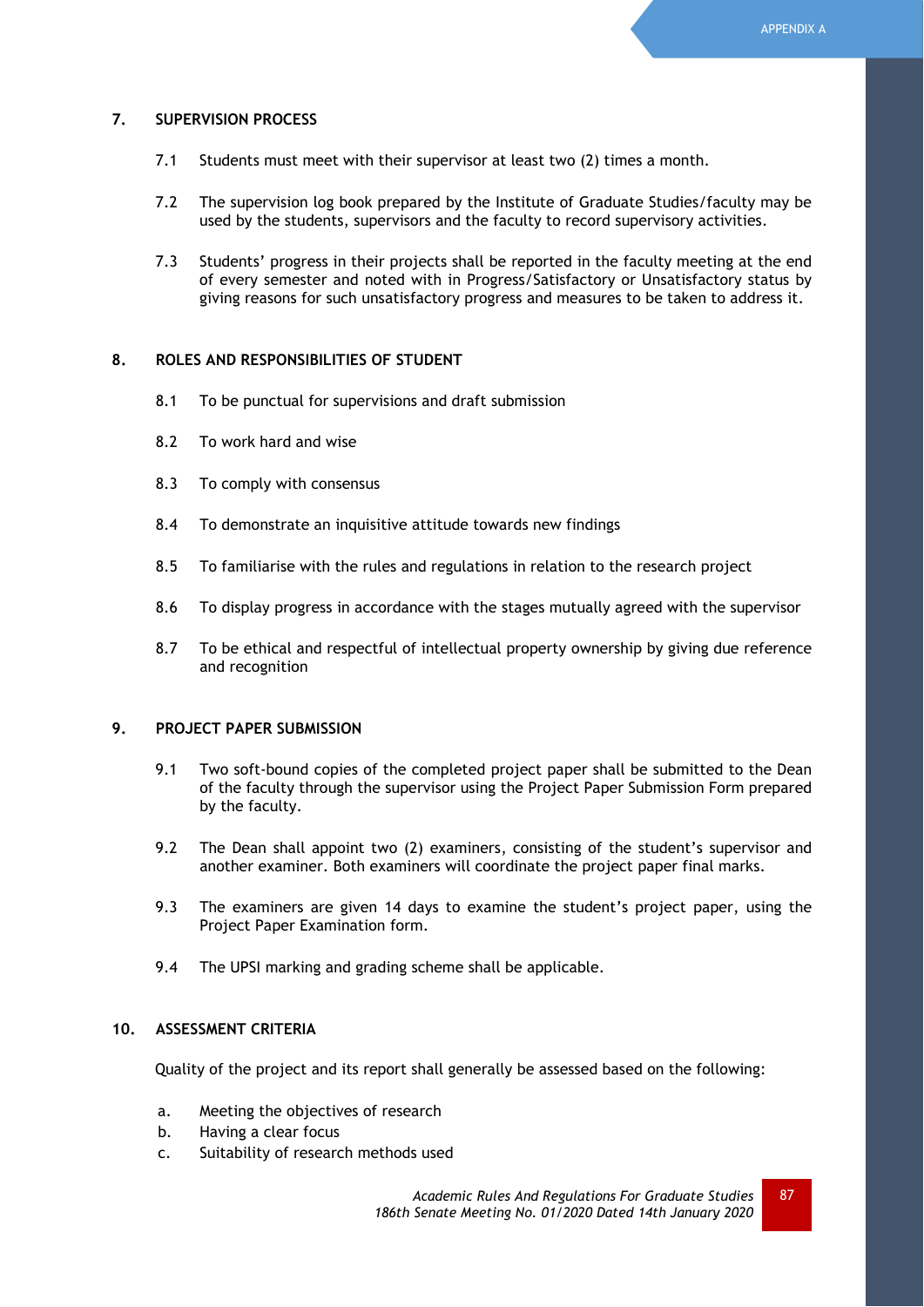- d. Logical and coherent arguments
- e. Clarity in writing in terms of
	- i. Continuity between sections
	- ii. Correct use of language
	- iii. Suitable and consistent style
- f. Relevant and current references
- g. Relevant appendices

## **11. SUBMISSION OF FINAL COPY FOR THE UNIVERSITY**

The final project paper will be submitted in dark red hard-bound copies (3 copies) with two (2) CD copies (PDF format). These copies will be kept on the Dean's of faculty office for record

88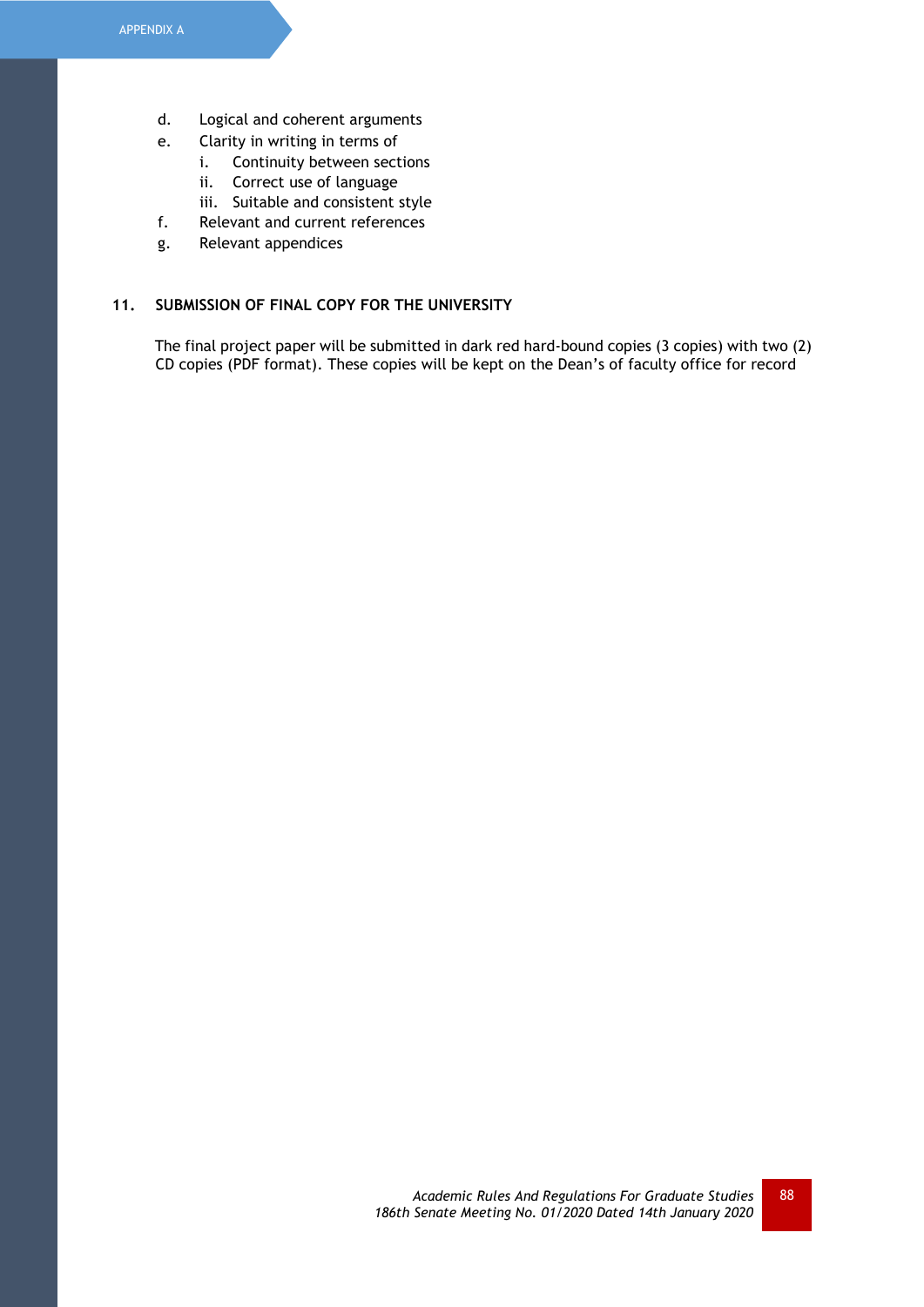## *APPENDIX B*

## **GUIDELINES ON COMPREHENSIVE EXAMINATION**

[102nd Senate Meeting No. 1/2013]

#### **1. INTRODUCTION**

These guidelines are prepared to guide the faculty and centre in relation to the implementation of the comprehensive examination for postgraduate students.

### **2. CATEGORY**

Starting from Semester 1 of Session 2013/2014, students of master's degree by coursework may choose to either sit for the comprehensive examination or complete a project paper.

## **3. IMPLEMENTATION**

- 3.1 Student who choose for the comprehensive examinations shall sit for the examination in the final semester as a graduation requirement.
- 3.2 As a requirement to take the comprehensive examination, students must add two (2) major field courses to make up the minimum total of 42 credits to graduate.
- 3.3 Supervisors must inform the students to correctly devise a study plan especially at the beginning of the study semester.

#### **4. SCOPE OF QUESTIONS**

- 4.1 The faculty shall coordinate the comprehensive examination and establish a faculty level Comprehensive Examination Committee.
- 4.2 The comprehensive examination covers the following components:

| <b>Type of Master's Degree</b> | <b>Examination Question Component</b>                                      |
|--------------------------------|----------------------------------------------------------------------------|
| <b>Master of Education</b>     | a) Research method<br>b) Education component<br>c) Field of specialisation |
| Non-education                  | a) Research method<br>b) Field of specialisation                           |

- 4.3 The scope of each question is a synthesis of the courses in every component. The examination includes 2-hour question from each of the component.
- 4.4 The faculty will appoint the Committee to prepare and assess the examination questions.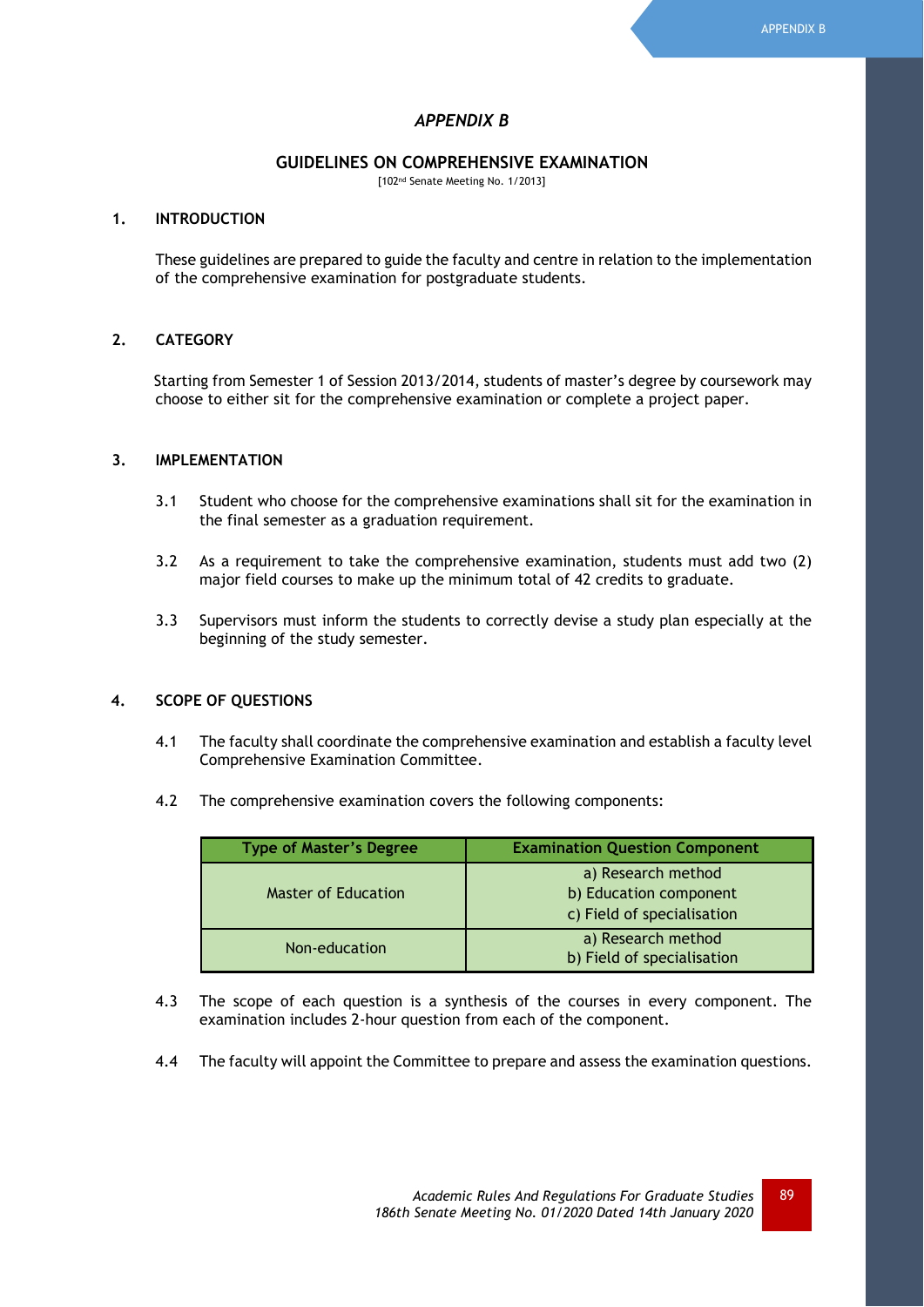## **5. MARKING**

- 5.1 No grade and credit value shall be given for the comprehensive examination. The examination results will be either a pass or fail.
- 5.2 In order for the candidates to pass this examination, the candidates must obtain at least 65% for each question component and a minimum mark of 65% for the entire examination.
- 5.3 If an overall mark is less than 65%, the student is required to repeat the entire examination.
- 5.4 However, if the student received overall marks of 65% and above but failed in any component, the student needs to repeat only the failed component.

## **1. EXAMINATION PERIOD**

- 1.1 Students are required to register for the comprehensive examination within the course registration week in semester 3.
- 1.2 Students are eligible to sit for the comprehensive examination in their final semester. The faculty shall at all times be ready to prepare the questions and manage the examination.

## **2. REPEATING EXAMINATION**

- 2.1 Students who fail for the first time may repeat the examination on another date within 90 days of the date when such results were released.
- 2.2 Students who fail for the second time shall not be conferred a degree.
- 2.3 Students are allowed to sit for a replacement examination for not attending the comprehensive examination for the following reasons only:
	- a) Death of an immediate family member
	- b) Illness (with proof of medical certificate)
	- c) Emergency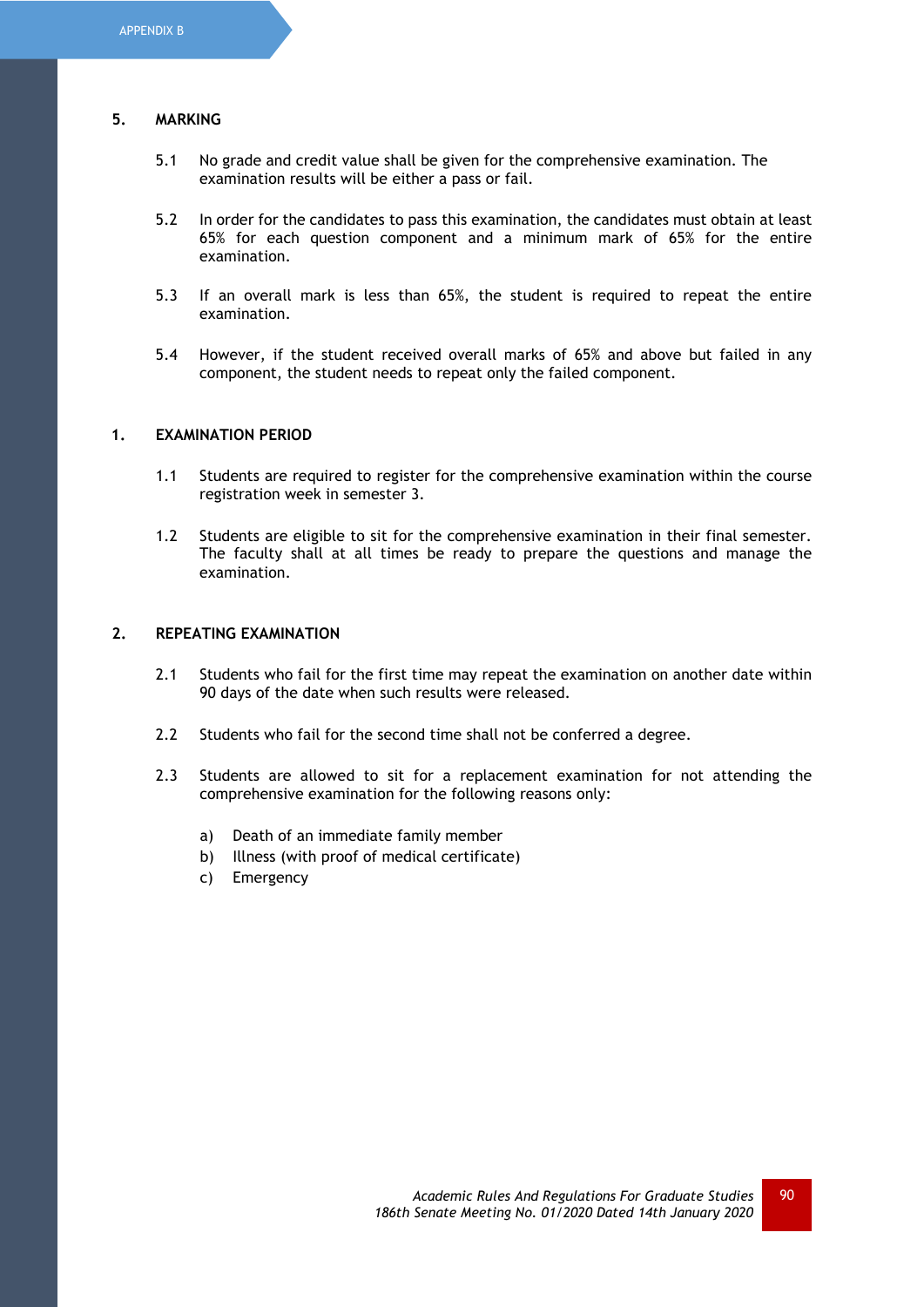## *APPENDIX C*

# **ASSESSMENT OF PROGRAM**

#### **Applicable to all students for following programs:**

1) For **Master of Arts in specialized Fine Art Studio**, the following assessment is applicable [76th Senate Meeting No. 3/2010]:

#### **1.1 Creative Works**

Creative works are the main results of research representing innovation in art practice that contribute to the generation of knowledge in the visual arts. Contribution at the master's degree is at the national/regional stage.

#### **1.2 Thesis**

The thesis shall not be fewer than 15,000 words and not more than 20,000 words.

### **1.3 Seminar**

Presentation should cover explanation of the background to the study, issues, purpose and objective of the study, achievement with respect to the study objective and the outcome, strengths and limitations of the study as well as the study method and implications on the development of the study. The candidate must make a presentation in a seminar at least once for each year of study.

#### **1.4 Exhibition**

Exhibitions must display works resulting from studio practice research on questions or issues that can contribute to and have clear association with the development of works produced as well as answer questions raised in the research. Nevertheless, the candidate is allowed to choose any commercial gallery in the country at his own expenses.

2) For **Doctor of Philosophy in specialized Fine Art Studio**, the following assessment is applicable [76th Senate Meeting No. 3/2010]:

#### **2.1 Creative Works**

Creative works are the main results of research representing innovation in art practice that contribute to the generation of knowledge in the visual arts. Contribution at the Doctor of Philosophy level is at the national/regional stage.

### **2.2 Thesis**

The thesis shall not be fewer than 25,000 words and not more than 30,000 words.

#### **2.3 Seminar**

Presentation should cover explanation of the background to the study, issues, purpose and objectives of the study, achievement respect to the study objective and the outcome, strengths and limitations of the study as well as the study method and implications on the development of the study. The candidate must make a presentation in a seminar at least once for each year of study.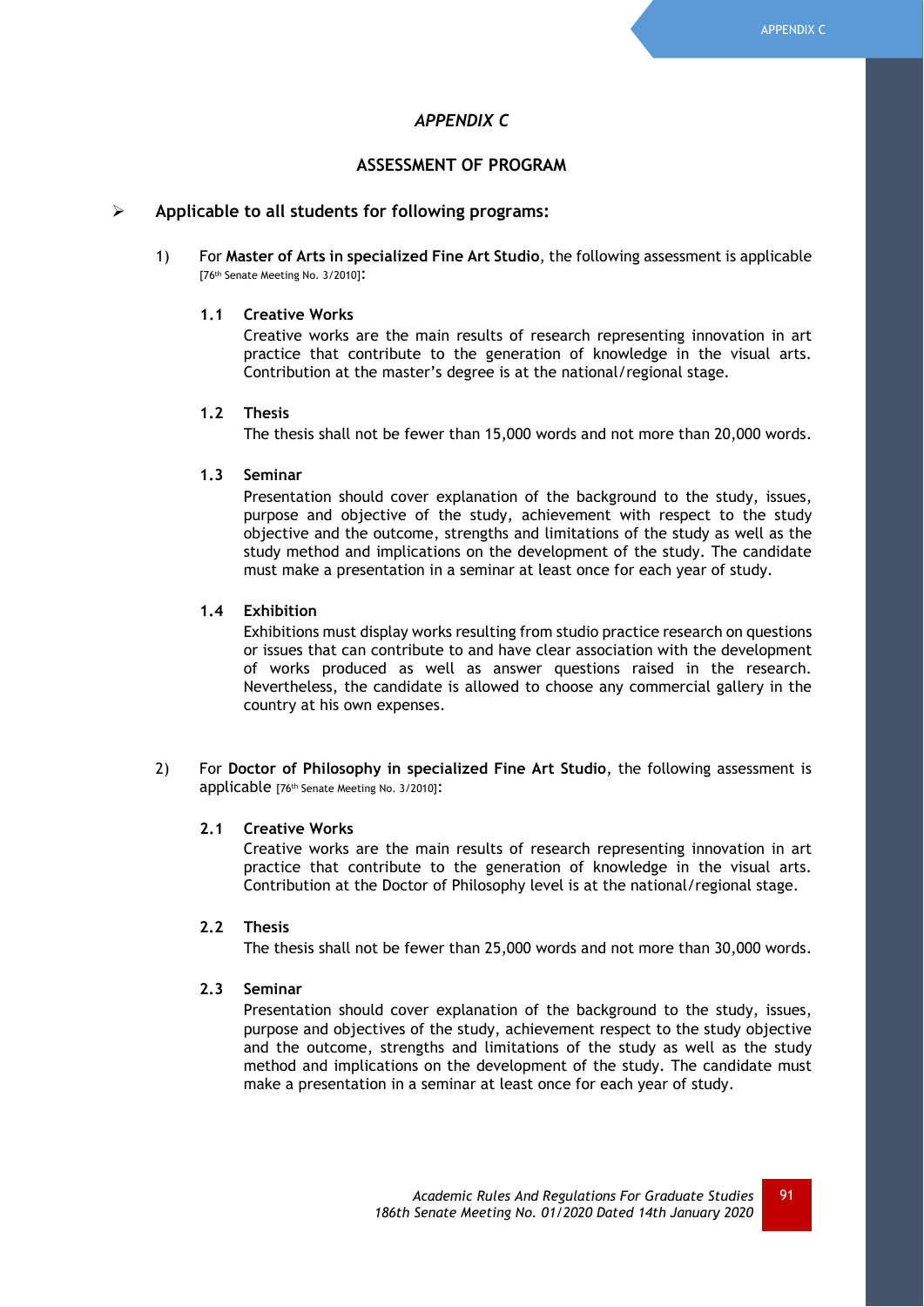#### **2.4 Exhibition**

Exhibitions must display works resulting from studio practice research on questions or issues that can contribute to and have clear association with the development of works produced as well as answer questions raised in the research. Nevertheless, the candidate is allowed to choose any commercial gallery in the country at his own expenses.

#### **Applicable to all students for following programs:**

#### 1) **Master of Music in specialized Composition** [161st Senate Meeting No. 12/2017]

- 1.1 Master of Music in specialized Composition in the Creative Work Project will focus on the creation of creative work project, project management, and critical interpretation writing. It will be assessed in two (2) composition works together with Creative Work Projects and Creative Work Dissertations as follow:
	- Creative Work Project Proposal (not less than 1,000 words)
	- Presentation of Composition 1
	- Presentation of Composition 2
	- Creative Work Dissertation (15,000-20,000 words)

**Candidate have to pass Creative Work Project Proposal before Presentation 1. Student need to pass Presentation 1 to continue for Presentation 2.** 

- a) **Creative Work Project Proposal**
	- i) Brief summary of the issues to be studied. The proposal includes a brief information of introduction, literature highlights / creative work highlights and creative processes.
	- ii) Creative Work Project Proposal shall be written not less than 1,000 words. This proposal is intended to be the basis of consideration for the candidates' selection and verification process of the field or research's scope in higher degree studies.
- **Student need to pass Creative Work Project Proposal before Composition 1**
- b) The presented composition cannot be represented and it is compulsory to pass for the next composition. Every composition work must be prepared along with Creative Work Project Document.
- c) Creative Work Project Document can be written according to the general thesis format consist of introduction, purpose and objective of the study, literature review, methodology and clear explanation of the research question should be provided.
- d) Creative Work Dissertation is the critical interpretation regarding overall Creative Work Project and can be written in a general thesis format. Candidate needs to submit a writing of between 15,000-20,000 words.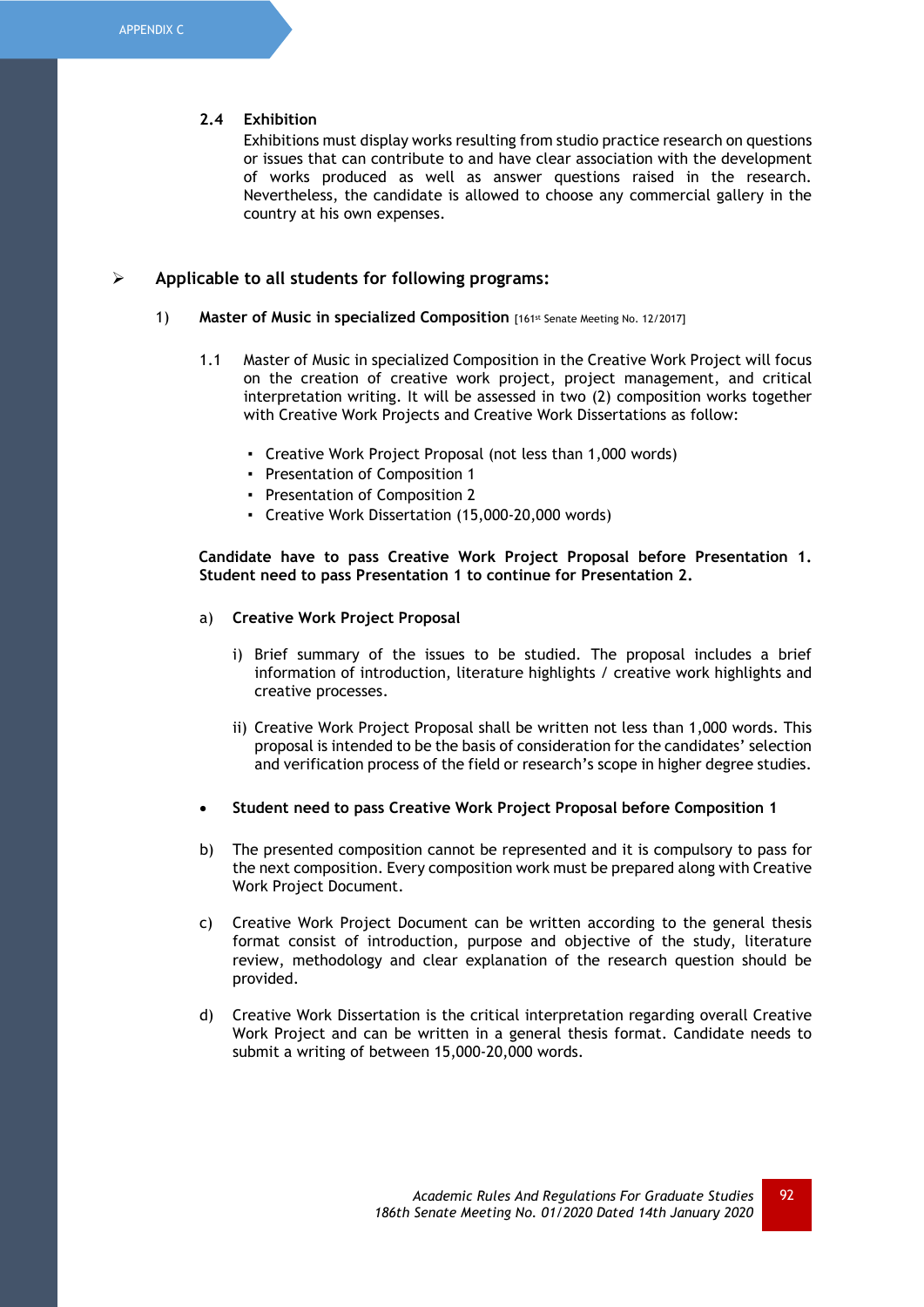#### 1.2 **Assessment of Creative Work Project:**

| <b>STRUCTURE</b> | <b>DURATION</b>                                           | <b>SUPPORTING DOCUMENT</b>                                        |
|------------------|-----------------------------------------------------------|-------------------------------------------------------------------|
|                  | Creative Work Project Proposal (Not less than 1000 words) |                                                                   |
| Composition 1    | $20 - 30$ minutes                                         | Creative Work Project Document 1<br>(not less than 7,500 words)   |
| Composition 2    | $30 - 40$ minutes                                         | <b>Creative Work Dissertations 2</b><br>$(15,000 - 20,000$ words) |

- a) Creative Work Project Proposal need to be approved by two (2) internal examiners.
- b) Composition 1 will be assessed by two (2) internal examiners.
- c) Composition 2 and Creative Work Dissertations will be assessed by the examiner committee comprised of:

Chairman : Deputy Vice Chancellor / Professor / Associate Professor / an academician with doctorate qualification with at least three (3) years experience (different field) appointed by Institute of Graduate Studies [186<sup>th</sup>] Senate Meeting No. 01/2020]

- Member : Two (2) internal examiners
- Member : External examiner
- Member : Dean of the Institute of Graduate Studies or representative
- d) Graduation Requirement:

The student must submit three (3) copies of the creative work project to the Institute of Graduate Studies as a graduation requirement. Components to be submitted are:

i) Creative Work Dissertation

ii) CD/DVD documentation of the composition presentation

- e) Creative Work Project can be written in Malay or in English. Abstract shall be written in both languages.
- f) Creative Work Project that has been accepted for the conferment of degree from another university cannot be accepted for the conferment of degree from this university.
- g) A student who intends to present Composition 2 shall submit the notice to the Institute of Graduate Studies using the prescribed form at least three (3) months before the date of the Composition.
- h) Entitlement to ownership of the Creative Work Project shall vest with the university.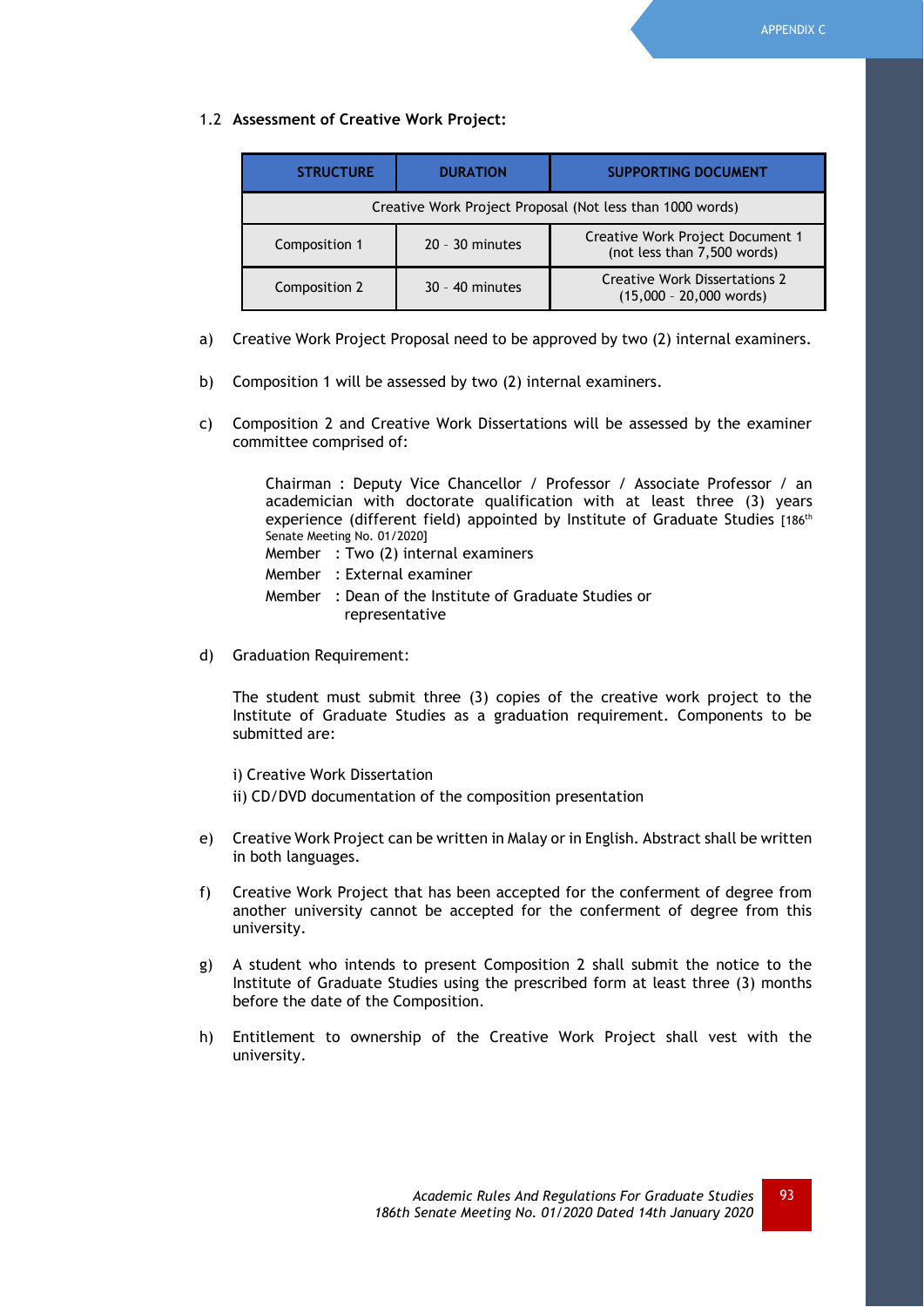### 2) **Master of Music in specialized Performance** [161st Senate Meeting No. 12/2017]:

- 2.1 Master of Music in specialized Performance in the Creative Work Project will focus on presentation, presentation management and critical interpretation writing. This project incorporates a presentation project along with the Dissertation. It will be assessed in two (2) recital works together with Creative Work Projects and Creative Work Dissertations as follow:
	- Creative Work Project Proposal (not less than 1,000 words)
	- Recital 1
	- Recital 2
	- Creative Work Dissertation (15,000-20,000 words)

**Candidate have to pass Creative Work Project Proposal before Recital 1. Student need to pass Recital 1 to continue for Recital 2.** 

- a) **Creative Work Project Proposal**
	- i) Brief summary of the issues to be studied. The proposal includes a brief information of introduction, literature highlights / performance highlights and creative processes.
	- ii) Creative Work Project Proposal shall be written not less than 1,000 words. This proposal is intended to be the basis of consideration for the candidates' selection and verification process of the field or research's scope in higher degree studies.
- **Student need to pass Creative Work Project Proposal before Recital 1**
- b) The presented repertoire cannot be represented and it is compulsory to pass for the next recital. Every Repertoire must be prepared along with Creative Work Project Document.
- c) Creative Work Project Document can be written according to the general thesis format consist of introduction, purpose and objective of the study, literature review, methodology and clear explanation of the research question should be provided.
- d) Creative Work Dissertation is the critical interpretation regarding overall Creative Work Project and can be written in a general thesis format. Candidate needs to submit a writing of between 15,000-20,000 words together with Final Recital.

| <b>STRUCTURE</b>                                          | <b>DURATION</b> | <b>SUPPORTING DOCUMENT</b>                                     |
|-----------------------------------------------------------|-----------------|----------------------------------------------------------------|
| Creative Work Project Proposal (Not less than 1000 words) |                 |                                                                |
| Recital 1                                                 | 40 minutes      | Creative Work Project Document<br>(not less than 7,500 words)  |
| Recital 2                                                 | 60 minutes      | <b>Creative Work Dissertations</b><br>(15,000 to 20,000 words) |

#### 2.2 **Assessment of Creative Work Project:**

a) Creative Work Project Proposal need to be approved by two (2) internal examiners.

b) Recital 1 will be assessed by two (2) internal examiners.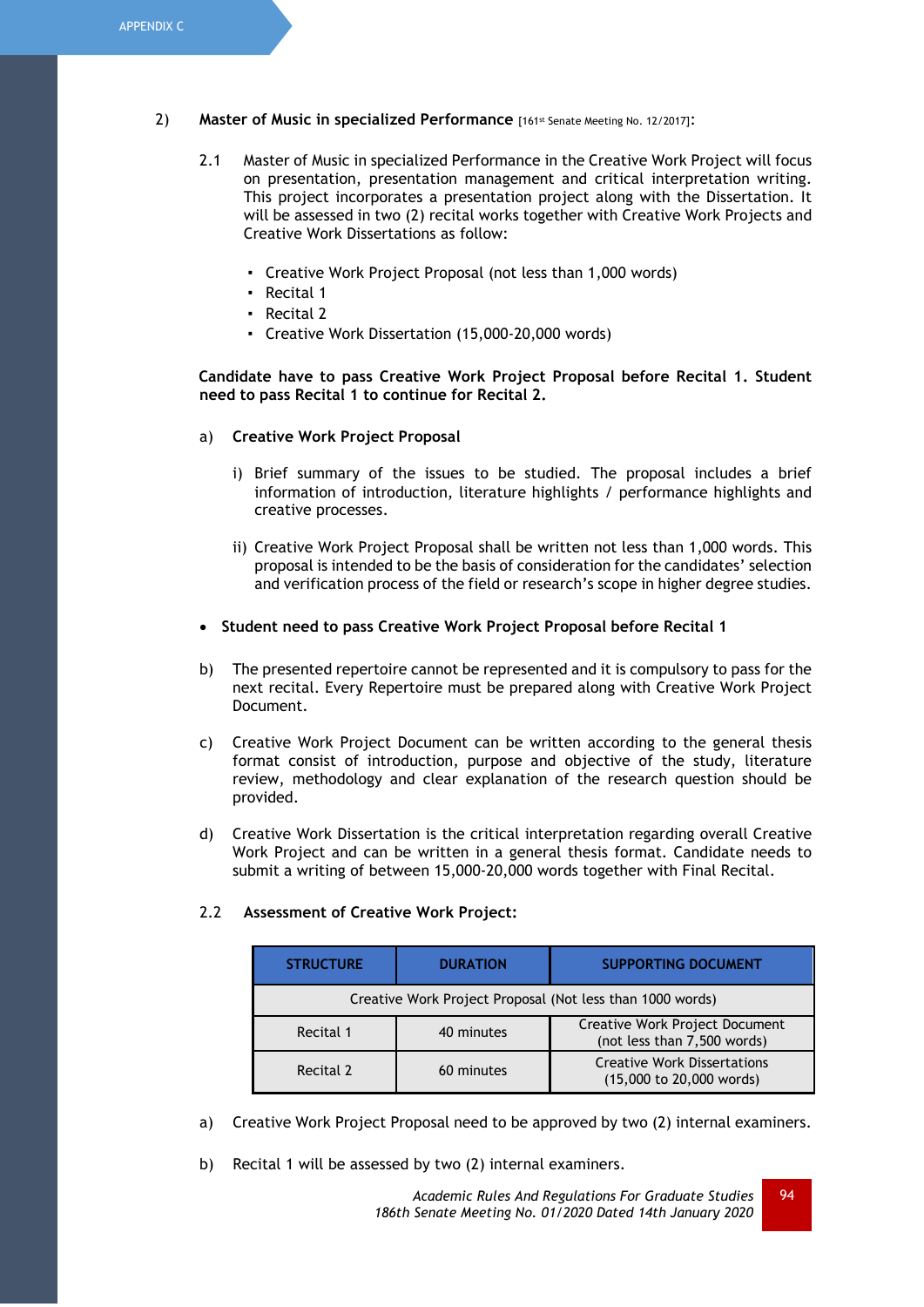c) Recital 2 and Creative Work Dissertations will be assessed by the examiner committee comprised of:

> Chairman : Deputy Vice Chancellor / Professor / Associate Professor / an academician with doctorate qualification with at least three (3) years experience (different field) appointed by Institute of Graduate Studies [186<sup>th</sup> Senate Meeting No. 01/2020]

- Member : Two (2) internal examiners
- Member : External examiner
- Member : Dean of the Institute of Graduate Studies or representative
- d) Graduation Requirement:

The student must submit three (3) copies of the creative work project to the Institute of Graduate Studies as a graduation requirement. Components to be submitted are:

i) Creative Work Dissertations

- ii) CD/DVD documentation of the recital presentation
- e) Creative Work Project can be written in Malay or in English. Abstract shall be written in both languages.
- f) Creative Work Project that has been accepted for the conferment of degree from another university cannot be accepted for the conferment of degree from this university.
- g) A student who intends to present Recital 2 shall submit the notice to the Institute of Graduate Studies using the prescribed form at least three (3) months before the date of the Composition.
- h) Entitlement to ownership of the Creative Work Project shall vest with the university.
- 3) Master of Music in specialized Creative Music Technology [152<sup>nd</sup> Senate Meeting No. 3/2017]:
	- 3.1 Master of Music in specialized Creative Music Technology in the Creative Work Project will focus on the creation of creative work, project management and critical interpretation writing. It will be assessed in two (2) presentation together with Creative Work Projects and Creative Work Dissertations.
		- Creative Work Project Proposal (not less than 1,000 words)
		- Creative Presentation 1
		- Creative Presentation 2
		- Creative Work Dissertation (15,000-20,000 words)

**Candidate have to pass Creative Work Project Proposal before Presentation 1. Student need to pass Presentation 1 to continue for Presentation 2.**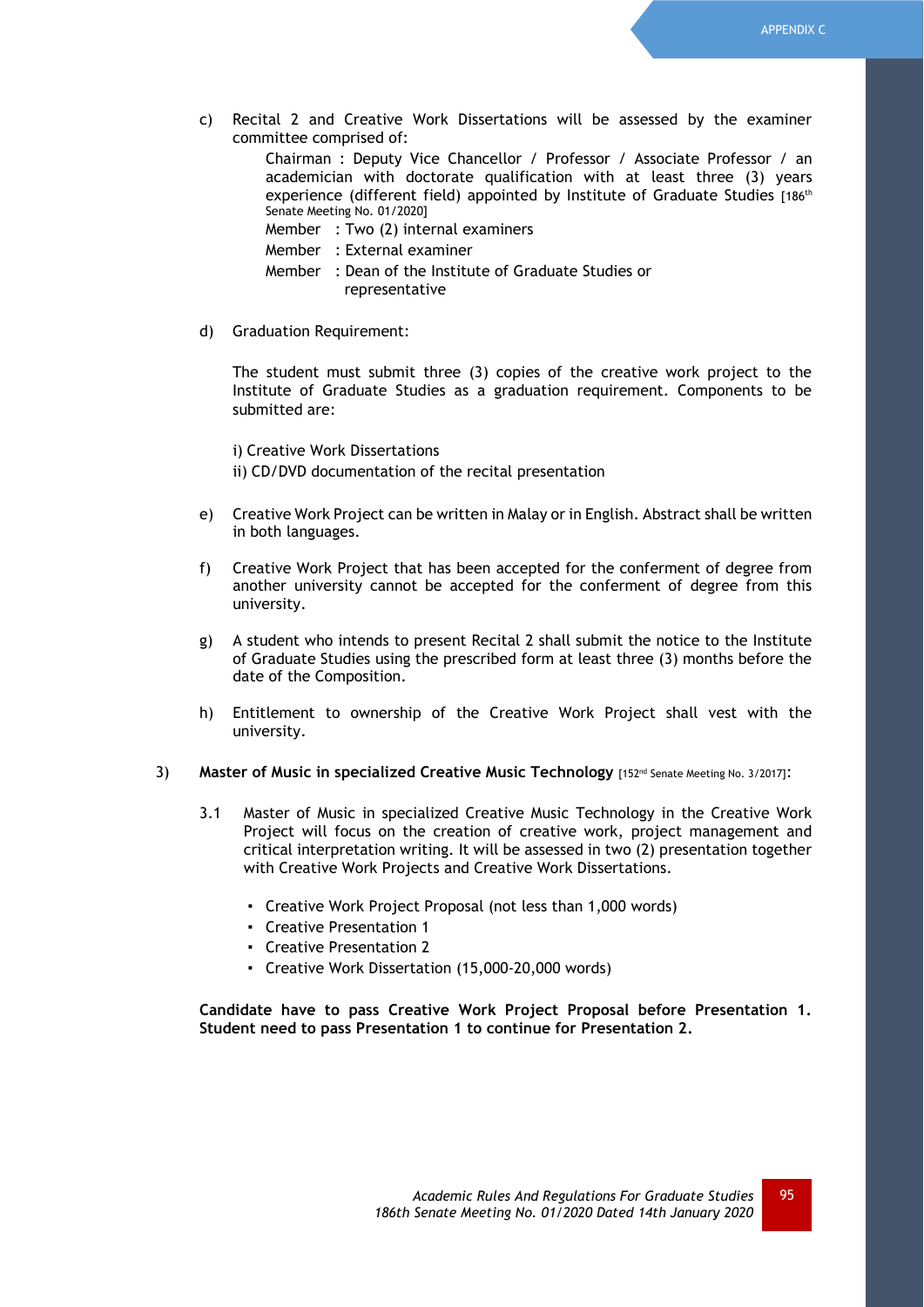## a) **Creative Work Project Proposal**

- i) Brief summary of the issues to be examined. The proposal includes Introduction, Definition / Problem Statement/ Research Question, Purpose / Objective, Highlight / Survey / Literature Review, Implication and Timeline.
- ii) Creative Work Project Proposal shall be written not less than 1,000 words. This proposal is intended to be the basis of consideration for the candidates' selection and verification process of the field or research's scope in higher degree studies.
- **Student need to pass Creative Work Project Proposal before Creative Work 1**
- b) The presented creative work cannot be represented and it is compulsory to pass for the next presentation. Every Creative Work must be prepared along with Creative Work Project Document.
- c) Creative Work Project Document can be written according to the general thesis format consist of introduction, purpose and objective of the study, literature review, methodology and clear explanation of the research question should be provided.
- d) Creative Work Dissertation is the critical interpretation regarding overall Creative Work Project and can be written in a general thesis format. Candidate needs to submit a writing of between 15,000-20,000 words together with Final recital.

#### 3.2 **Assessment of Creative Work Project:**

| <b>STRUCTURE</b>                                           | <b>DURATION</b> | <b>SUPPORTING DOCUMENT</b>         |
|------------------------------------------------------------|-----------------|------------------------------------|
| Creative Work Project Proposal (Not less than 1,000 words) |                 |                                    |
| Creative Work 1                                            | 20 - 30 minutes | Creative Work Project              |
| Creative Work 2                                            | 30 - 40 minutes | <b>Creative Work Dissertations</b> |

- a) Creative Work Project Proposal need to be approved by two (2) internal examiners.
- b) Creative Work 1 will be assessed by two (2) internal examiners.
- c) Creative Work 2 and Creative Work Dissertations will be assessed by the examiner committee comprised of:

Chairman : Deputy Vice Chancellor / Professor / Associate Professor / an academician with doctorate qualification with at least three (3) years experience (different field) appointed by Institute of Graduate Studies [186<sup>th</sup> Senate Meeting No. 01/2020]

- Member : Two (2) internal examiners
- Member : External examiner
- Member : Dean of the Institute of Graduate Studies or representative
- d) Graduation Requirement:

The student must submit three (3) copies of the creative work project to the Institute of Graduate Studies as a graduation requirement. Components to be submitted are: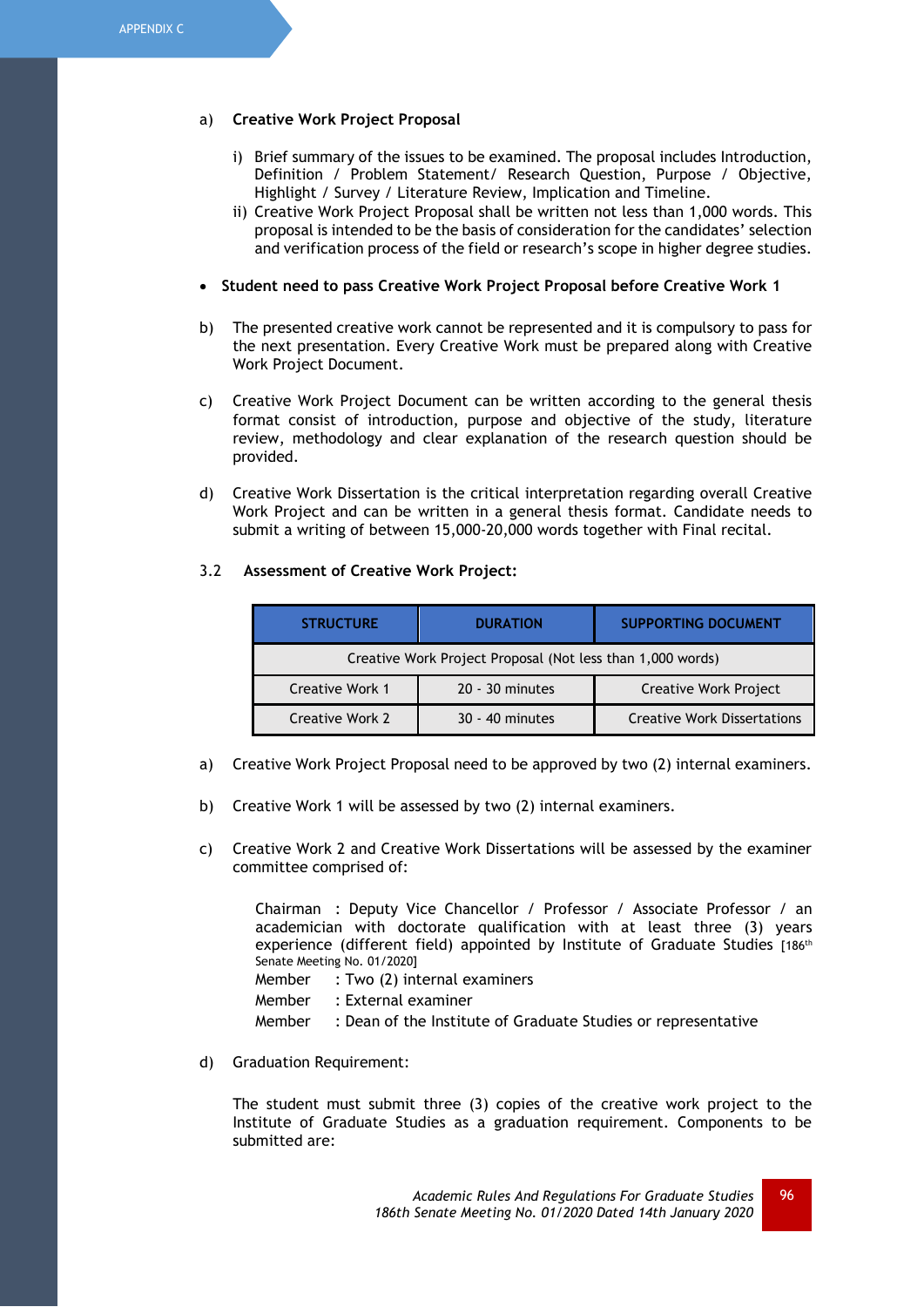i) Creative Work Dissertations

ii) CD/DVD documentation of the creative work presentation

- e) Creative Work Project can be written in Malay or in English. Abstract shall be written in both languages.
- f) Creative Work Project that has been accepted for the conferment of degree from another university cannot be accepted for the conferment of degree from this university.
- g) A student who intends to present Recital 2 shall submit the notice to the Institute of Graduate Studies using the prescribed form at least three (3) months before the date of the Composition.
- h) Entitlement to ownership of the Creative Work Project shall vest with the university.

#### 4) **Doctor of Philosophy in specialized Music Performance** [152nd Senate Meeting No. 3/2017]:

- 4.1 Doctor of Philosophy in specialized Performance will focus on presentation, presentation management and critical interpretation writing. This project incorporates a presentation project along with the Creative Work Project and Dissertation. It will be assessed in two (2) Recital together with the Creative Work Project and Dissertation as follow:
	- Creative Work Project Proposal (not less than 2,000 words)
	- Recital 1
	- Recital 2
	- Creative Work Dissertation (20,000-40,000 words)
- a) Creative Work Project Document are the documents produced during the creative process of performances / works such as creative process reports, portfolios, scores, lyrics and others. Writing of the report is based on the format provided by the faculty
- b) Creative Work Dissertation is a summary of the entire creative work document that has been refined and in accordance with the format provided by the faculty.

| <b>STRUCTURE</b> | <b>DURATION</b> | <b>SUPPORTING DOCUMENT</b>                                     |
|------------------|-----------------|----------------------------------------------------------------|
|                  |                 | Creative Work Project Proposal (Not less than 2,000 words)     |
| Recital 1        | 60 minutes      | Creative Work Project (10,000 words)                           |
| Recital 2        | 80 minutes      | <b>Creative Work Dissertations</b><br>(20,000 to 40,000 words) |

#### 4.2 **Assessment of Creative Work Project:**

- a) Creative Work Project Proposal need to be approved by two (2) internal examiners.
- b) Recital 1 and Creative Work Project Document will be assessed by two (2) internal examiners.

*Academic Rules And Regulations For Graduate Studies 186th Senate Meeting No. 01/2020 Dated 14th January 2020*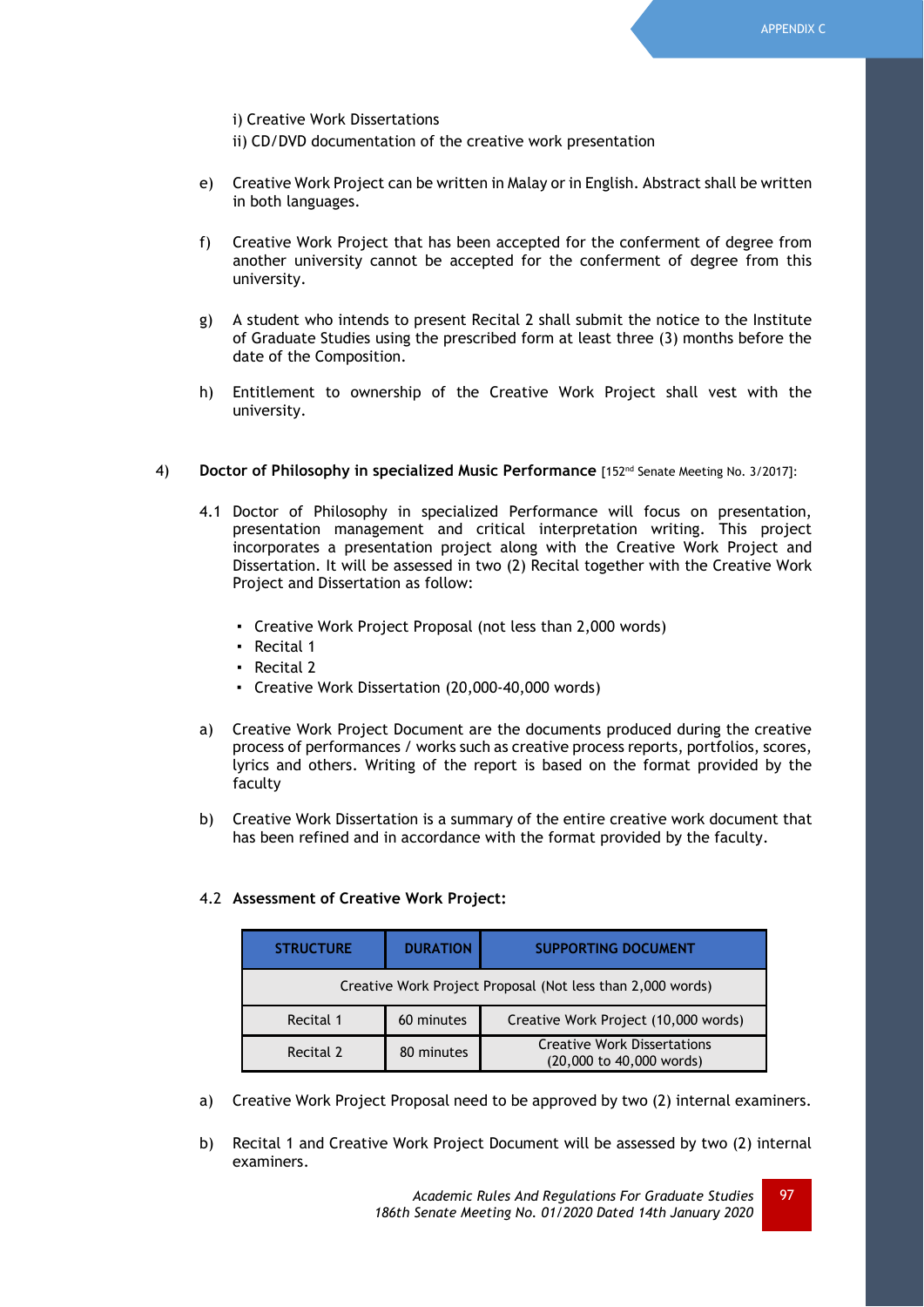c) Recital 2 and Creative Work Dissertations will be assessed by the examiner committee comprised of:

> Chairman : Deputy Vice Chancellor / Professor / Associate Professor with at least three (3) years experience (different field) appointed by Institute of Graduate Studies [186th Senate Meeting No. 01/2020]

Member : Internal examiner

Member : Two (2) external examiners

- Member : Dean of the Institute of Graduate Studies or representative
- d) Graduation Requirement:

The student must submit three (3) copies of the creative work project to the Institute of Graduate Studies as a graduation requirement. Components to be submitted are:

i) Creative Work Dissertations ii) CD/DVD documentation of the Recital 2

- e) Creative Work Project can be written in Malay or in English. Abstract shall be written in both languages.
- f) Creative Work Project that has been accepted for the conferment of degree from another university cannot be accepted for the conferment of degree from this university.
- g) A student who intends to present Recital 2 shall submit the notice to the Institute of Graduate Studies using the prescribed form at least three (3) months before the date of the Composition.
- h) Entitlement to ownership of the Creative Work Project shall vest with the university.
- 5) **Doctor of Philosophy in specialized Music Composition** [152<sup>nd</sup> Senate Meeting No. 3/2017]:
	- 5.1 Doctor of Philosophy in specialized **Composition** will focus on presentation, presentation management and critical interpretation writing. This project incorporates a presentation project along with the Creative Work Project and Dissertation as follow:
		- Creative Work Project Proposal (not less than 2,000 words)
		- Presentation of Composition 1
		- Presentation of Composition 2
		- Creative Work Dissertation (20,000 40,000 words)
	- a) Creative Work Project Document are the documents produced during the creative process of performances / works such as creative process reports, portfolios, scores, lyrics and others. Writing of the report is based on the format provided by the faculty
	- b) Creative Work Dissertation is a summary of the entire creative work document that has been refined and in accordance with the format provided by the faculty.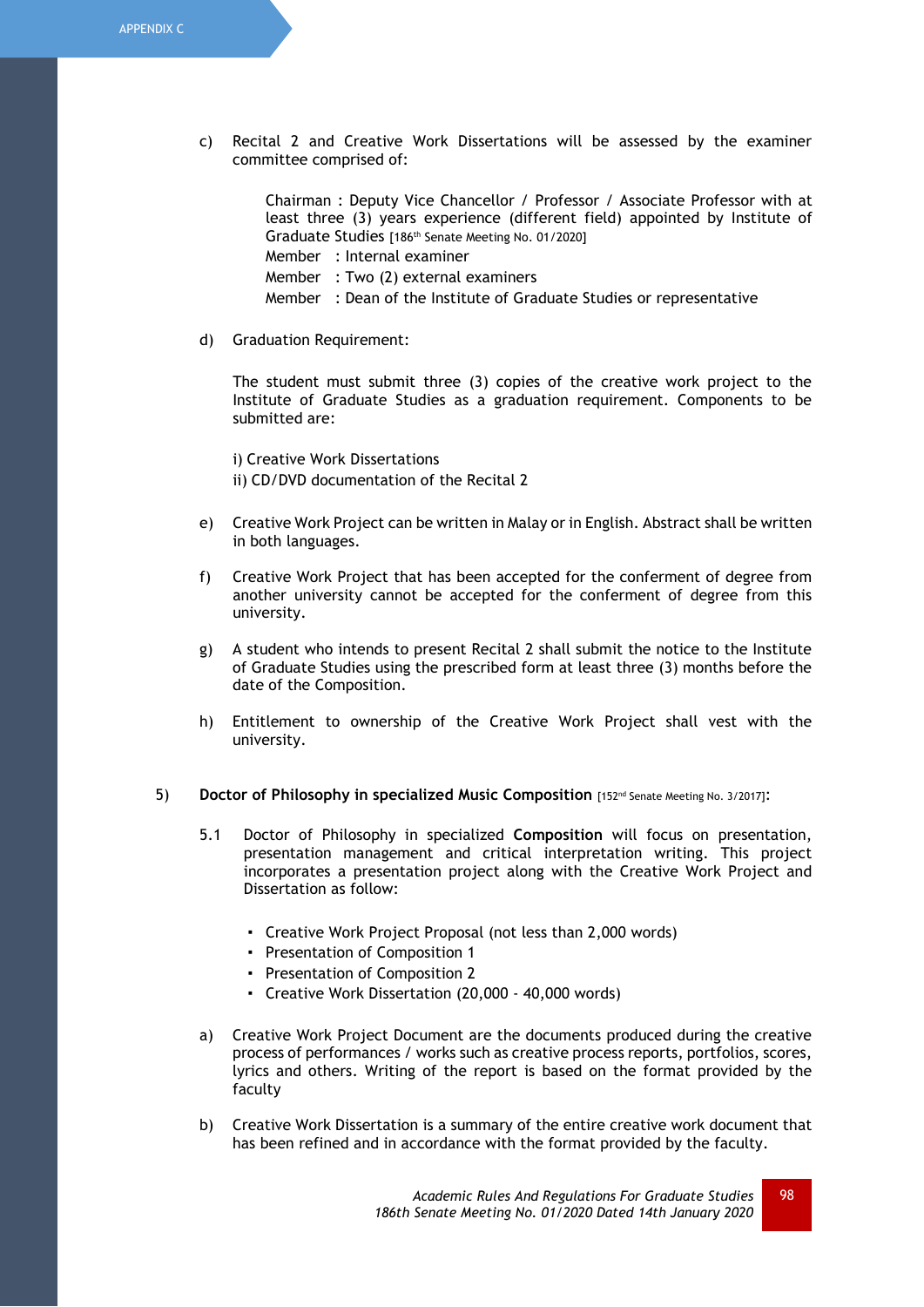#### 5.2 **Assessment of Creative Work Project:**

| <b>STRUCTURE</b>                                           | <b>DURATION</b>   | <b>SUPPORTING DOCUMENT</b>                                      |
|------------------------------------------------------------|-------------------|-----------------------------------------------------------------|
| Creative Work Project Proposal (not less than 2,000 words) |                   |                                                                 |
| Composition 1                                              | $30 - 45$ minutes | Creative Work Project Document<br>(10,000 words)                |
| Composition 2                                              | $60 - 90$ minutes | <b>Creative Work Dissertations</b><br>$(20,000 - 40,000$ words) |

- a) Creative Work Project Proposal need to be approved by two (2) internal examiners.
- b) Composition 1 and Creative Work Project Document will be assessed by two (2) internal examiners.
- c) Composition 2 and Creative Work Dissertations will be assessed by the examiner committee comprised of:

Chairman : Deputy Vice Chancellor / Professor / Associate Professor with at least three (3) years experience (different field) appointed by Institute of Graduate Studies [186th Senate Meeting No. 01/2020] Member : Internal examiner Member : Two (2) external examiners Member : Dean of the Institute of Graduate Studies or representative

d) Graduation Requirement:

The student must submit three (3) copies of the creative work project to the Institute of Graduate Studies as a graduation requirement. Components to be submitted are:

i) Creative Work Dissertations ii) CD/DVD documentation of the Composition 2

- e) Creative Work Project can be written in Malay or in English. Abstract shall be written in both languages.
- f) Creative Work Project that has been accepted for the conferment of degree from another university cannot be accepted for the conferment of degree from this university.
- g) A student who intends to present Composition 2 shall submit the notice to the Institute of Graduate Studies using the prescribed form at least three (3) months before the date of the Recital 2.
- h) Entitlement to ownership of the Creative Work Project shall vest with the university.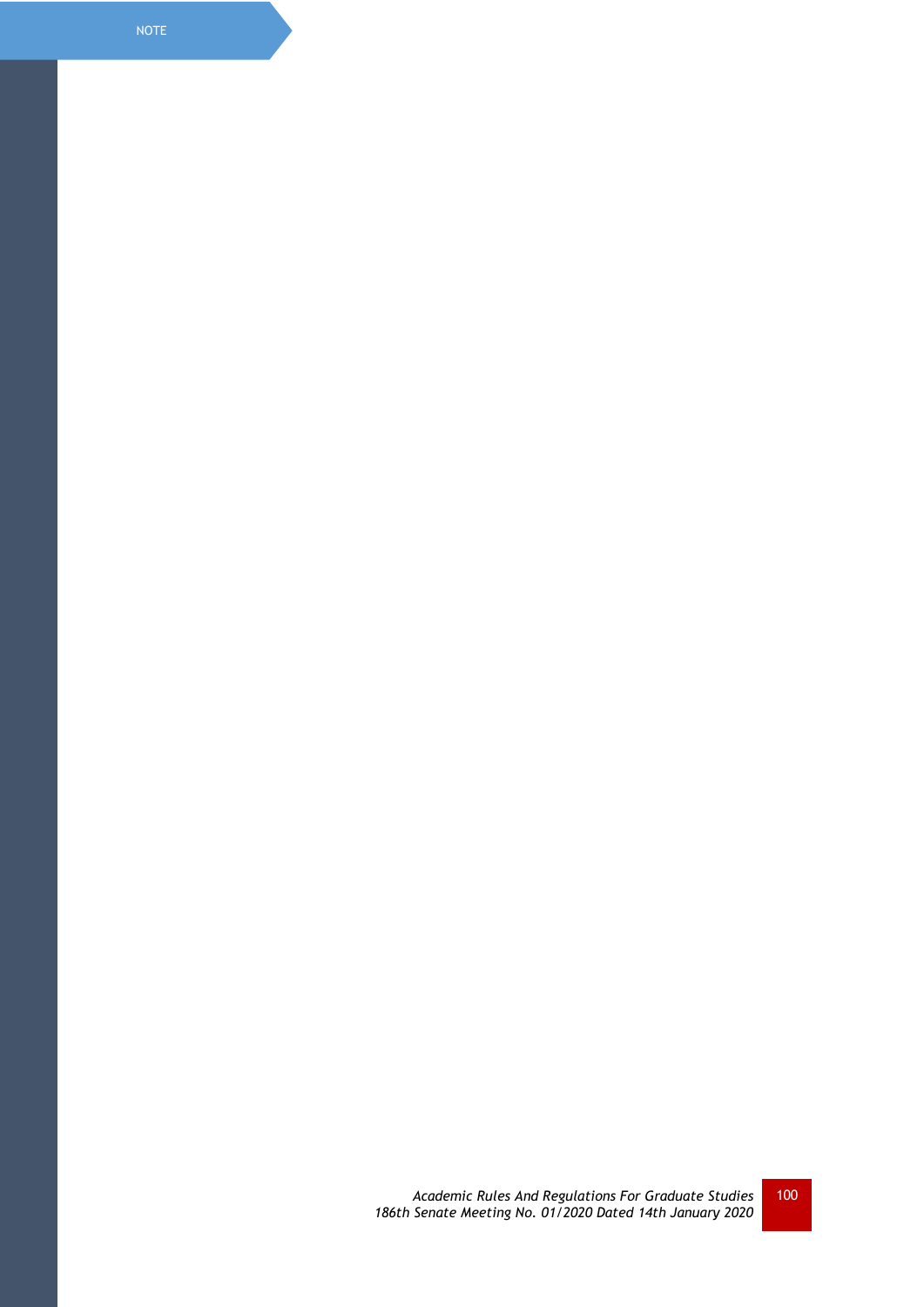*Academic Rules And Regulations For Graduate Studies 186th Senate Meeting No. 01/2020 Dated 14th January 2020*

# 101